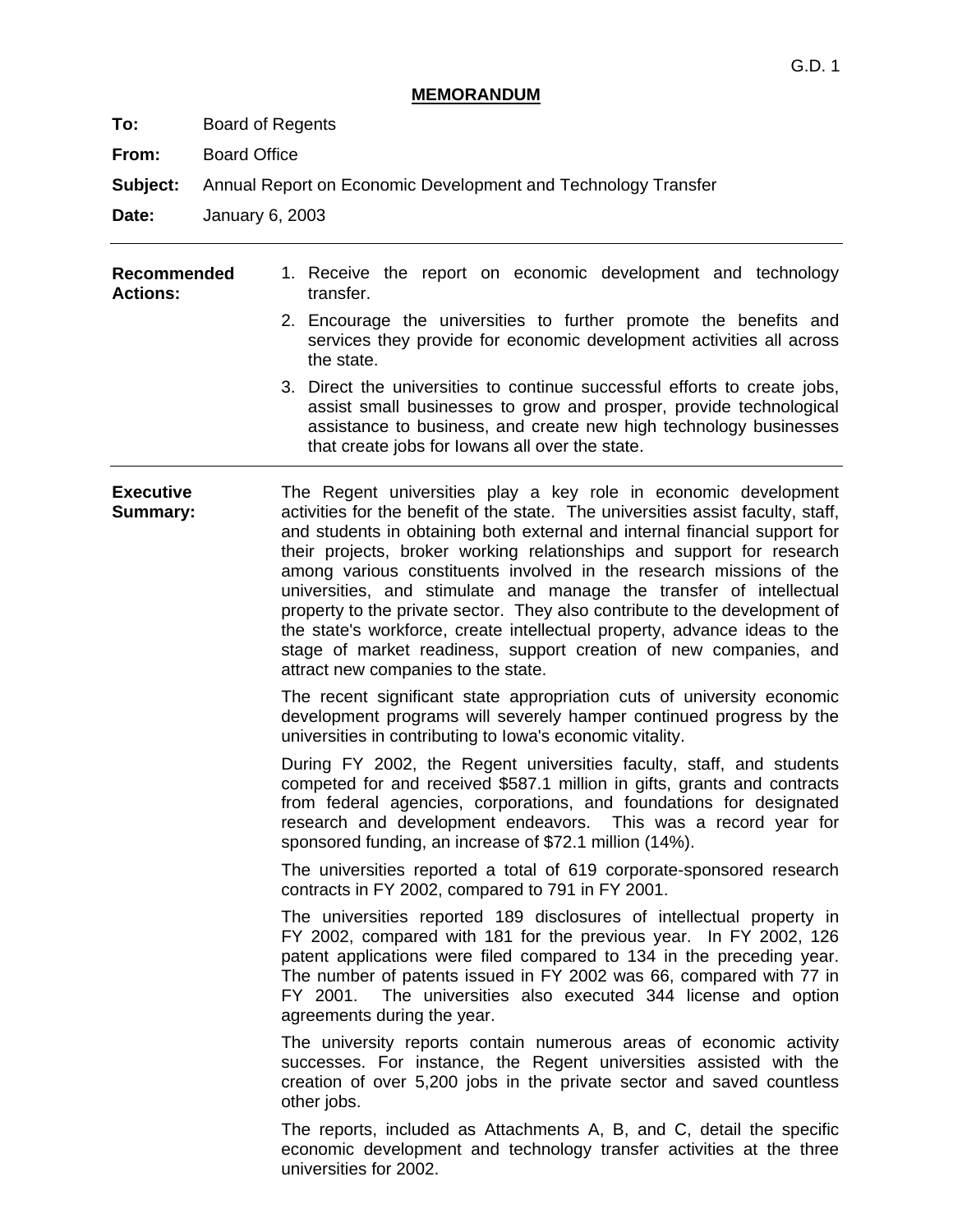#### **Strategic Plan:** This report is consistent with the Board of Regents' strategic plan. For example, Action Step 1.1.4.1 ("each university enhances its research efforts consistent with its mission") and Action Step 1.1.4.2 ("each university increases sponsored research consistent with its mission") reflect the commitment to partnerships with business and industry.

The reports reflect collaborative efforts with a range of public and private sector groups consistent with Action Step 2.2.1.2 ("explore collaboration with business, industry, Workforce Development, and other agencies and organizations and prepare a report with recommendations").

#### **Background:**

- Reporting Requirement The legislation appropriating state funding for economic development activities at the Regent universities requires a report be submitted to the legislative branch regarding the progress of technology transfer and economic development.
- Universities Key in Economic Activities The Regent universities play a key role in economic development activities for the benefit of the state. The primary functions of institutions of higher education — teaching, research, and service — uniquely qualify them to address emerging and complex issues.

Universities are where knowledge is systematically created, preserved, and translated. Through the intellectual capacity and technical expertise of the best and brightest faculty, staff and students, they create the future of unlimited possibilities.

People live and work in a rapidly changing environment. Increasingly, these people rely on  $-$  individually and collectively  $-$  institutions of higher education for knowledge, for guidance, and for help.

Although institutional achievements in generating new knowledge are invaluable, the new knowledge, intellectual property, must be applied and developed for the benefit all.

- Intellectual Property Intellectual property refers to intangible creations resulting from creative use of the intellect or "mental real estate" that has definable boundaries capable of being protected. Although ideas, per se, are not intellectual property, once practiced or tangibly expressed, they become intellectual property, protectable by patents, copyrights, trademarks, and trade secrets law.
- **Technology Transfer** The term "technology transfer" can mean many things. Universities "transfer technology" whenever graduates take their academic experiences away from campus and apply them in corporate or industry settings. Similarly, academic researchers "transfer technology" when they share research results through publication, consultation, or formal transactions that enable private companies to make use of intellectual property created at universities.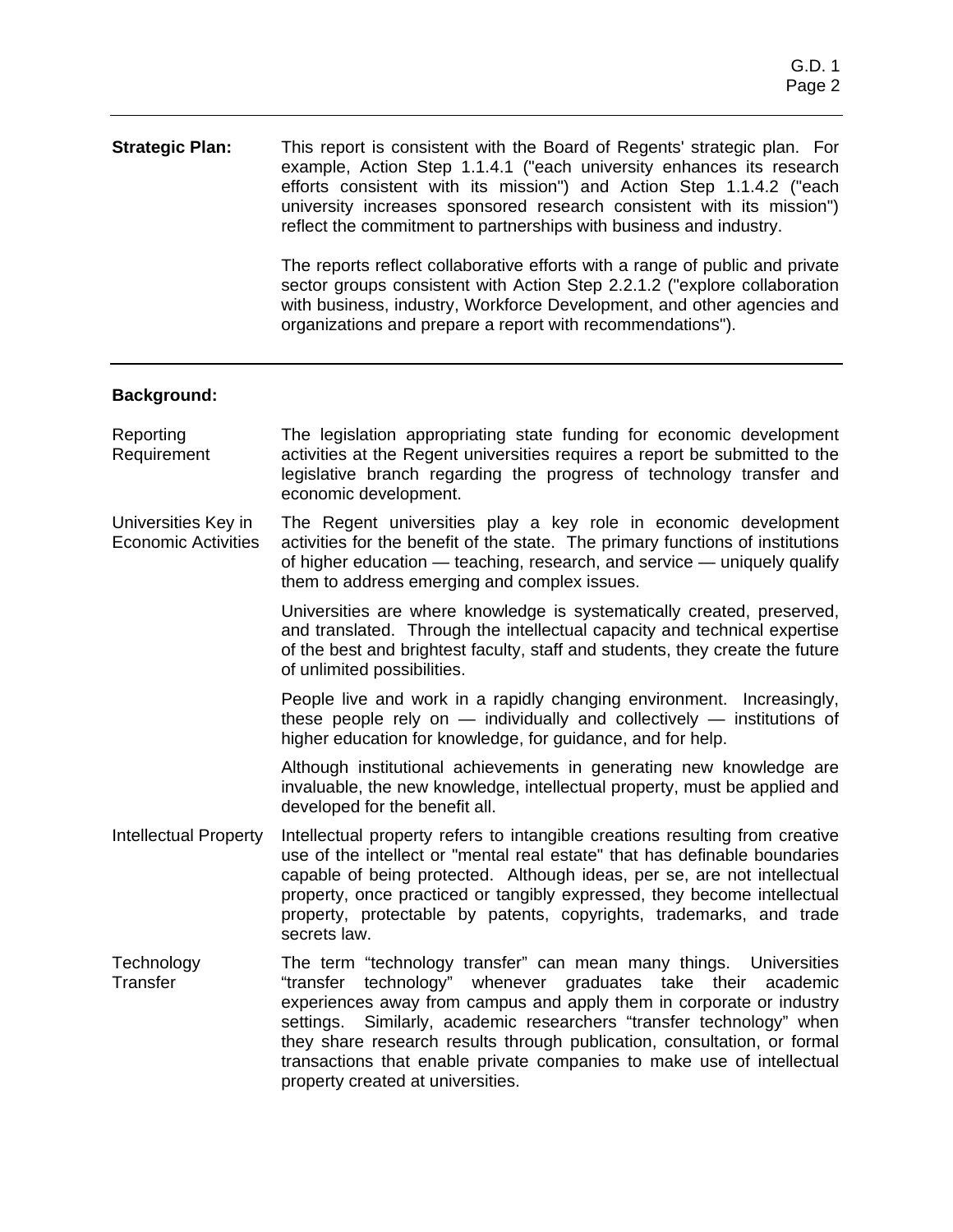- University Support **Structures** The Regent universities support and foster research, scholarship, and creative activity throughout the campuses. More specifically, they assist faculty, staff, and students in obtaining both external and internal financial support for their projects; broker working relationships and support for research among various constituents involved in the research missions of the universities; and stimulate and manage the transfer of intellectual property to the private sector.
- Leveraging of funds A variety of funding sources are needed to realize the potential of successful commercialization of intellectual property.

Universities are able to leverage the intellectual capacity and technical expertise of faculty staff and students with funding from state support, gifts, grants, and contracts, to expand the resources available to researchers and businesses.

The universities provide assistance to the university community seeking external financial support for faculty, staff, and student research, training, and service activities. The external funding, in the form of gifts, federal and corporate grants and contracts are restricted for specific purposes.

They also provide institutional signature authority to applications, contracts, and material transfer agreements; negotiate terms and conditions acceptable to faculty/staff and funding sponsors; provide post award administration; and provide regulatory compliance.

Universities Economic Activity **Services** Each Regent university has a unique mission, strengths, and resources. Although each campus handles the development of fundamental and applied research somewhat differently through myriad facilities, centers and services, they provide numerous forms of assistance, such as:

- Identify research with potential to produce new and useful knowledge which could be commercialized for public benefit.
- Match expertise and resources of the universities with existing and emerging needs of businesses and communities statewide to create value and strengthen economic vitality.
- Provide administrative assistance with strategic research initiatives to enhance research funding and technology transfer for targeted programs.
- Supply analytical instrumentation, sophisticated equipment, and computing facilities to researchers and businesses throughout the state.
- Conduct industrial, corporate, and market research/analysis and perform clinical trials.
- Create unique and valuable hands-on educational/entrepreneurial opportunities for undergraduate and graduate students with companies and research endeavors across Iowa.
- Study and solve various industrial and environmental problems of the state.
- Provide advisory and consulting services in areas such as management, marketing, finance, and sound business practices.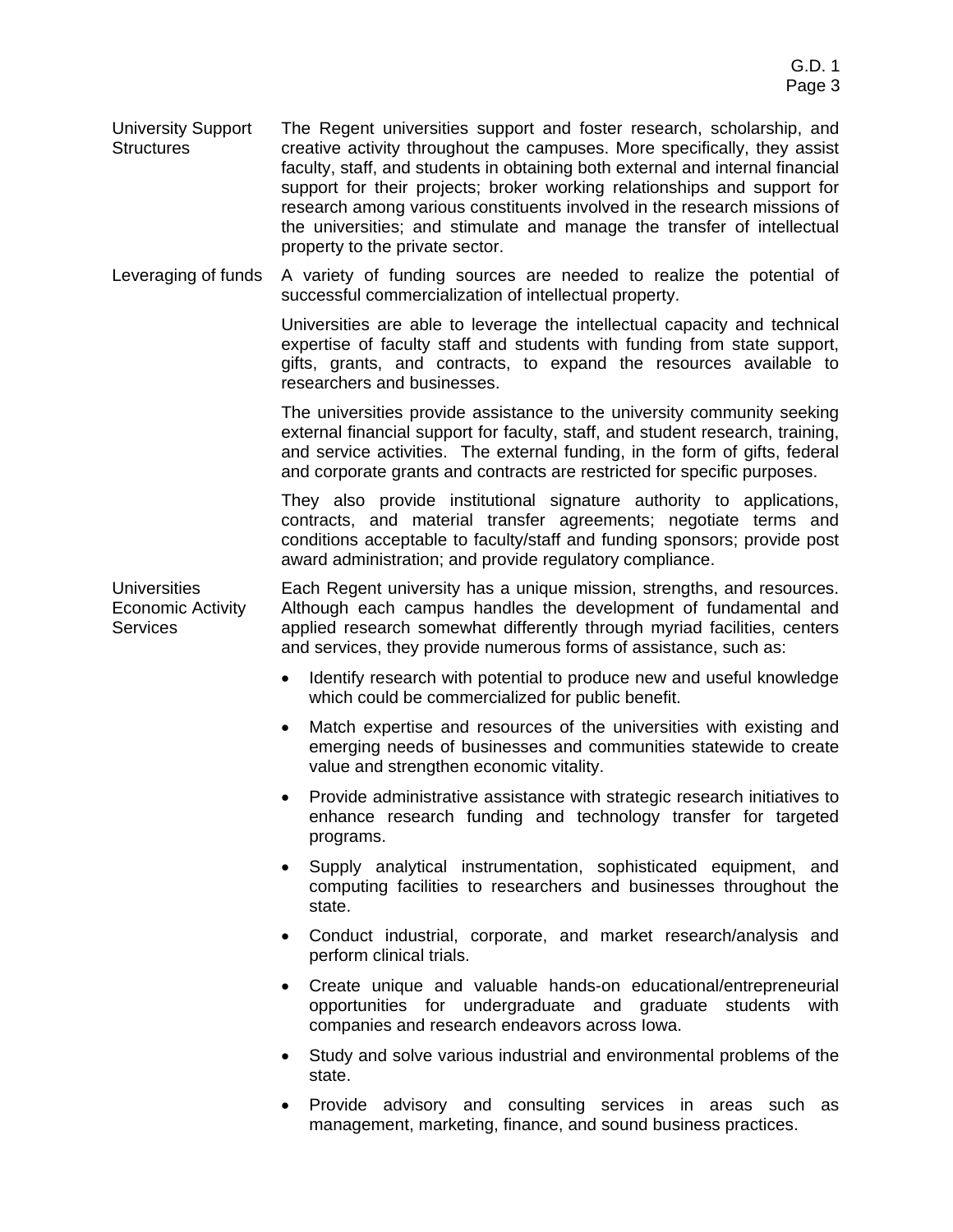- Interact between faculty members and corporate clients to promote both corporate and university research and technology transfer from the lab to the marketplace.
- Build and facilitate innovative alliances among industrial, international, educational, federal, state, and community partners, local and regional economic development agencies, and industry trade associations to jointly promote Iowa's capabilities to enhance economic, community and social development statewide.
- Assist entrepreneurial ventures, technology development, business development as well as interact with venture firms, angel investors, and financial institutions.
- Offer businesses specifically those engaged in basic and developmental research, product development, and production linked to research and development — the opportunity to locate near and benefit from close proximity to academic researchers and a wide array of well-equipped laboratories and research facilities.
- Serve entrepreneurs just starting up, as well as established companies eager to initiate new endeavors.
- Create a culture that encourages entrepreneurship and innovation, and provide the tools necessary for building and improving Iowa's businesses.
- Shorten the lead-time between discoveries and market place commercialization.
- Encourage and nurture economic development activities across the state through newsletters, websites, and presentations at literally hundreds of meetings.

Managing Intellectual Property Transferring intellectual property developed to the marketplace is an important means of fulfilling an institution's research and public service mission.

> The research foundations are instrumental in managing intellectual property invention disclosures, patent applications, copyright protections, and agreements to enable public use of intellectual property created at the universities. They advance research at the institution by:

- Assisting students, researchers and research administrators in locating industry and business information.
- Assisting researchers with the invention process.
- Providing potential business partners who are searching from outside the university with an easy-access entry point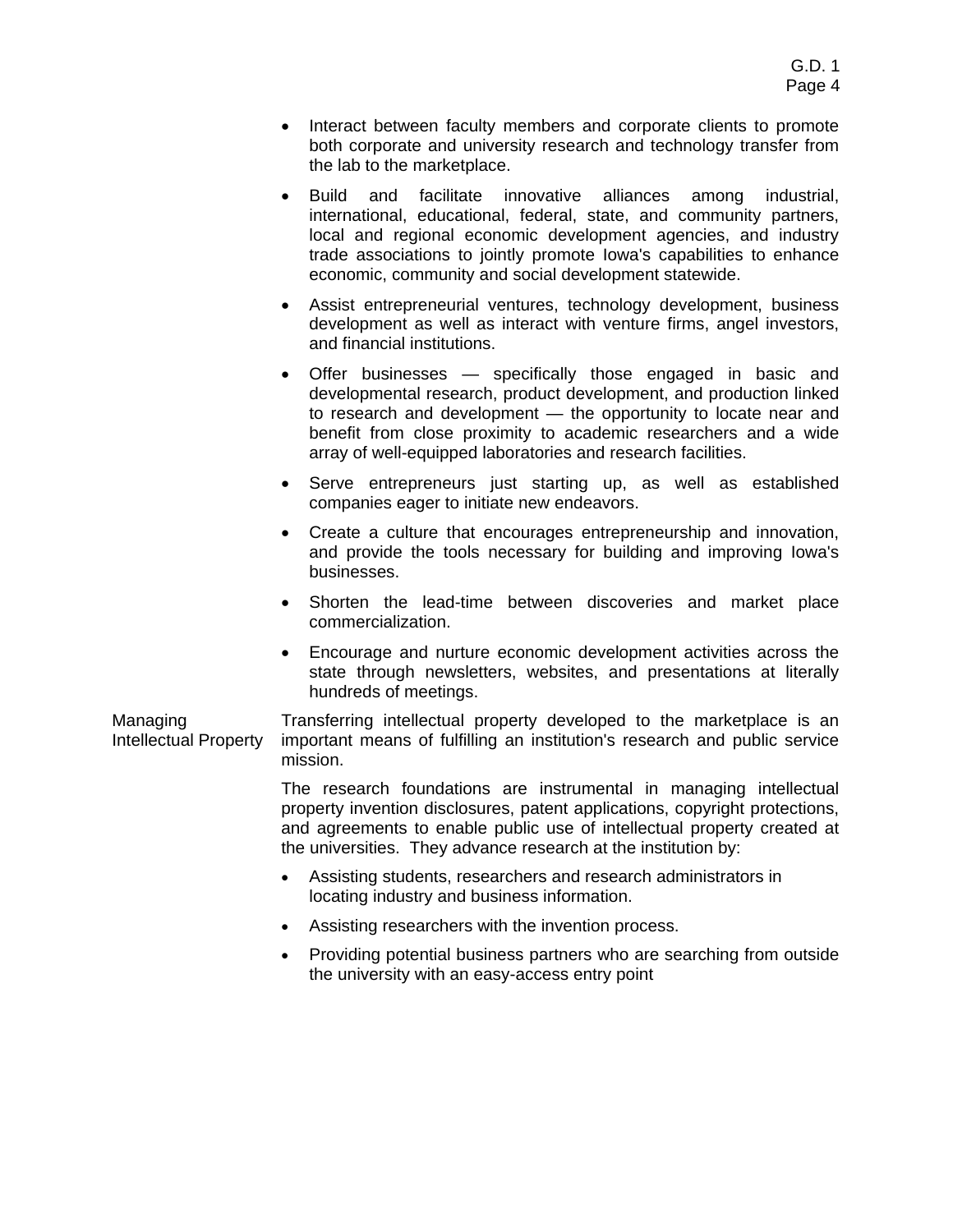Contributions to Economic Development The universities contribute to the development of the state's workforce, create intellectual property, advance ideas to the stage of market readiness, support creation of new companies, and attract new companies to the state. They:

- Create jobs, businesses, technology, and innovations that generate income for the state in areas such as biotechnology, software, instrumentation, pharmaceutical, health and medical sciences, and computer simulations.
- Ally with partners of diverse organizations critical to formulating longrun, sustainable and meaningful solutions to the challenges posed by a dynamic, interdependent, local/regional and global research and innovation environment.
- Promote proactive engagement of new workers to assure the vitality of Iowa business.
- Explore ways to expand the role of community foundations.
- Participate actively on boards and committees to enhance awareness of resources and capabilities in the state, especially in the life sciences and advanced manufacturing.

State Appropriation Cuts Significant reductions in state funding for the economic development programs at the Regent universities (approximately 12% in FY 2002 and almost 60% in FY 2003) will severely impact continued progress in economic development and technology transfer activities, which will:

- Jeopardize the leveraging of state investments with large amounts of federal and industry funding which are crucial for sustaining momentum in building new ventures and improving existing ones.
- Decrease the ability of the universities to retain or attract researchers that drive the intellectual property development.

Underfunding university services may result in:

- Longer time to develop technologies
- Increased fees for services
- Minimized support services
- Curtailed services to some outlying parts of the state
- Reduction in cooperative partnerships
- Fewer technology companies formed
- Greater risk of failure
- Increased risk of poor decisions
- Companies moving to other states for services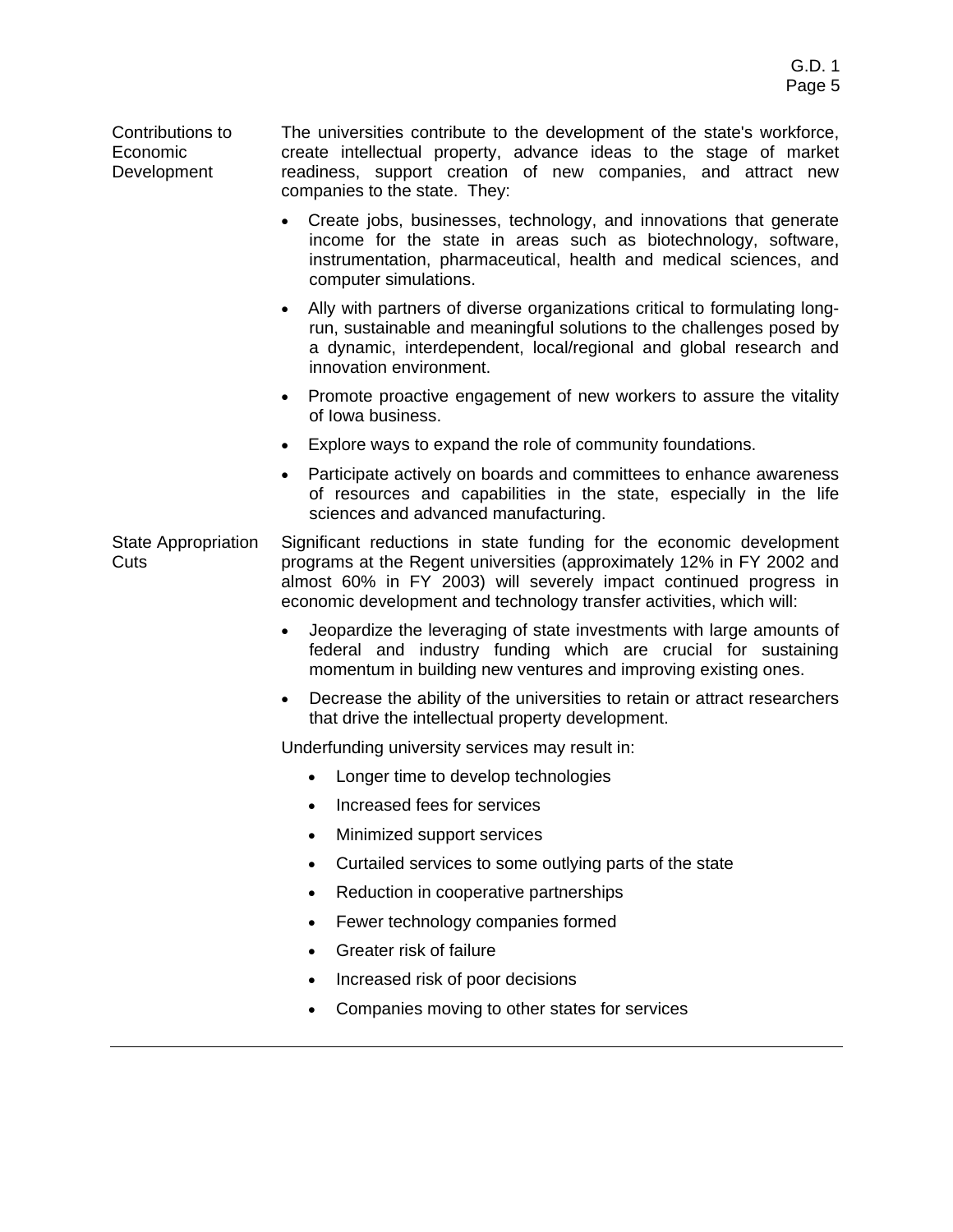#### **Analysis:** The performance indicators related to economic development are included in G.D. 6, Annual Report on Performance Indicators, which includes trend information. Only current year data will be presented in this docket memo.

The institutions' economic development and technology transfer activities relate to the following specific performance indicators established by the Board:

- Sponsored research (#18 all universities, see below)
- Number of intellectual property disclosures (#22 all universities, see below)
- Number of new technologies licensed (#23 Iowa State University with 37);
- Number of new licenses and options executed (#65 Iowa State University with 297)
- Number of new patent applications files (#64 Iowa State University with 30)

| #18 Sponsored Funding<br>FY 2002 |                  |  |
|----------------------------------|------------------|--|
| University of Iowa               | \$341.0 million  |  |
| $l$ owo $C$ toto Llanzarojty     | $0225 A$ million |  |

| UITVEISILY UI IUWA           | ווטוווווו ט. ו <del>וי</del> כט |
|------------------------------|---------------------------------|
| <b>Iowa State University</b> | \$225.4 million                 |
| University of Northern Iowa  | \$20.7 million                  |

These dollars:

- Are competitively attracted by the Regent universities to Iowa from the federal government, corporations, and entities outside the state.
- Represent a return on the state's FY 2002 total operating investment to the universities of 103%.

| #22 Intellectual Property Disclosures<br>FY 2002 |     |
|--------------------------------------------------|-----|
| University of Iowa                               | 88  |
| Iowa State University                            | 100 |

|                        | University of Northern Iowa                                                 |  |
|------------------------|-----------------------------------------------------------------------------|--|
| Summary of             | The following are excerpts from the executive summaries of the              |  |
| FY 2002                | institutional reports and provide brief descriptions of the many activities |  |
| <b>Accomplishments</b> | and accomplishments of the three universities relative to economic          |  |

development and technology transfer.

The three Attachments  $A -$  University of Iowa (beginning on page 12); B – Iowa State University (beginning on page 54); and C – University of Northern Iowa (beginning on page 90) contain numerous examples of successes of the Regent universities. The list is impressive, especially considering the constraints of the national and state economies.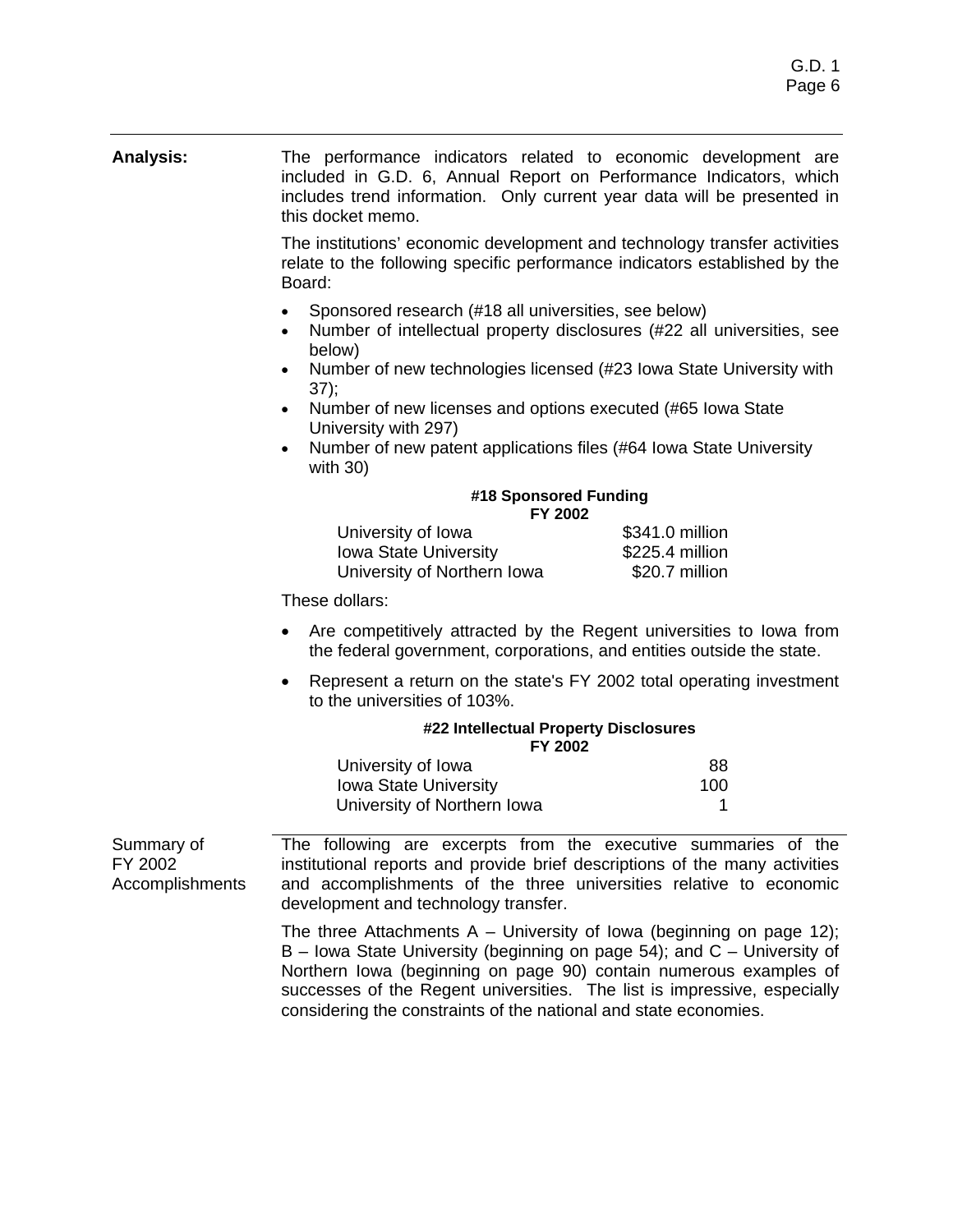University of Iowa The SUI experienced a highly successful year in FY 2002, maintaining and in some cases expanding its various technology transfer activities. FY 2002 was a year of economic recession, especially for technologyrelated industries, and it was a year in which State funding for technology transfer and all SUI programs was severely constrained. In this context, the University's successes are even more pleasing.

> The SUI Division of Sponsored Programs (DSP) and the Clinical Trials Office successfully negotiated 351 corporate sponsored research agreements at The University of Iowa in FY 2002, generating \$32.7 million in support. Over the past five years 1,714 corporate research agreements generated \$162.8 million in industrial research support. The FY 2002 total of \$32.7 million represented 9.6 percent of the \$341 million in total external support reported by the University.

> The University of Iowa Research Foundation (UIRF) maintained a high level of activity during FY 2002. The UIRF received-88 new invention disclosures, filed 77 U.S. patent applications, received 36 issued patents, executed a record high 37 license and option agreements, and earned a record \$8,082,305 in royalty/license fee income. UIRF'S staff is among the smallest among peer institutions. UIRF licensed intellectual property to spin-off company ViraQuest, Inc., a new Iowa-based biotechnology business.

> The Office of Corporate Partnerships (OCP) replaced the Office of Research Marketing & Corporate Relations in FY 2002. Partnering with the SUI Nonprofit Resource Center, the OCP articulated a broader SUI role in facilitating innovative alliances among industrial, educational, State and community partners to enhance economic, community and social development in Iowa and sought National Science Foundation funding. In FY 2002, OCP's Statewide Corporate Outreach Manager made 38 visits to Iowa companies to match business needs with SUI resources and capabilities.

> The Technology Innovation Center (TIC) accepted two new tenant firms in FY 2002. It also successfully graduated three companies and reported 14 tenants occupying 100 percent of available laboratory space and the vast majority of available office space. In FY 2001 the Iowa Department of Economic Development joined the SUI in a plan to address a shortage of flexible wet lab space for start-up biotech companies. The SUI committed institutional funds to construct a building shell and the IDED accepted the Oakdale Research Park as recipient of a \$500,000 Advanced Research Commercialization (ARC) award that was used to build out laboratory space for the TIC incubator. That laboratory was completed in FY 2002. The College of Medicine continued to provide short-term assignment of lab space for two biotech start-ups.

> The Oakdale Research Park (ORP) experienced continued growth in FY 2002. Nine R & D companies had a presence on the ORP. A major new addition to the SUI Multi-Tenant Facility provided corporate-funded academic research space as well as flexible wet laboratory research space for start-up companies in the TIC business incubator. In mid-FY 2002, NCS Pearson became the anchor tenant in a new \$4 million office building that opened on the Park. As FY 2002 ended, preparations for construction of a companion \$3.6 million facility to house a growing NCS Pearson software development presence. Research staff of the National Advanced Driving Simulator (NADS) completed a detailed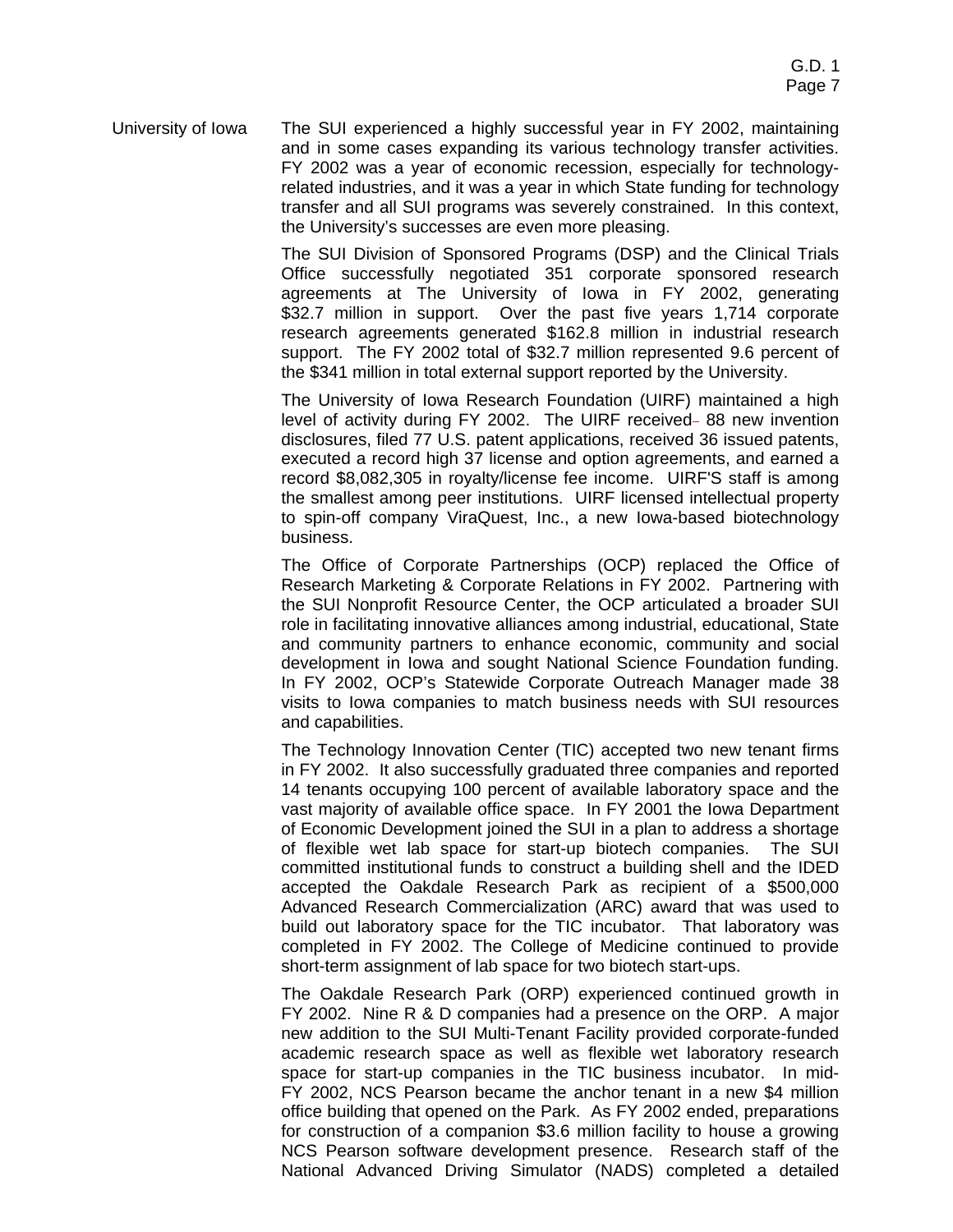checklist of systems and equipment, accepted the world-class instrument from the U.S. Department of Transportation, and placed the NADS in operation for research projects.

The Center for Advanced Drug Development (CADD) updated instrumentation and software in FY 2002 to offer unique services to pharmaceutical companies. In FY 2002, 26 companies, including three Iowa firms, contracted 404 projects with CADD. Undergraduate and graduate student employees developed skills in current Good Manufacturing Practices (cGMP) and current Good Laboratory Practices (cGLP) through their work at CADD. As part of its marketing efforts, CADD developed an Internet home page to inform prospective and current clients of its new capabilities.

- Iowa State ISU is one of the nation's leading universities in technology transfer accomplishments. In the last survey conducted by the Association of University Technology Managers, in which 142 universities participated, ISU ranked 23rd in the number of patents earned, 30th in invention disclosures received, 3rd in licenses and options yielding income, and 2nd in licenses and options executed on its intellectual property.
	- ISU hit an all-time high in FY02 in sponsored funding. \$225.4 million was received from both federal and non-federal sources. Of this amount, \$15.3 million was received from businesses and commodity groups for research activities and \$11.4 million for non-research activities, including many projects that provide technical support and outreach to companies in the State of Iowa.
	- ISU researchers disclosed 100 new inventions to the Iowa State University Research Foundation (ISURF), and 29 new patents were issued to ISU inventors.
	- ISURF signed 297 new licenses and options for ISU technology, including 262 for plant germplasm. Thirty-seven technologies were licensed for the first time in FY02.
	- Technologies licensed to Iowa companies resulted in nearly \$13 million dollars of sales by those companies in 2001.
	- ISU received another R&D 100 Award in FY02. This brings the total of these awards received by ISU since 1984 to 24, placing ISU second among all universities.
	- Six new companies and affiliates began operations in the ISU Research Park in FY02, bringing the total to more than 120 companies and research centers that have located in or been affiliates of the Research Park. These companies employ nearly 1,400 individuals statewide. The total square footage within the Research Park is now nearly 300,000 square feet. This includes over 10,000 square feet of wet lab and office space that was added this past year for ExSeed Genetics.
	- The ISU Pappajohn Center for Entrepreneurship and the Small Business Development Center (SBDC) provided 7,291 hours of professional and student consulting assistance to start-up and existing companies in FY02 and they are working with more than 50 technology companies located at or affiliated with the ISU Research Park.

**Universities**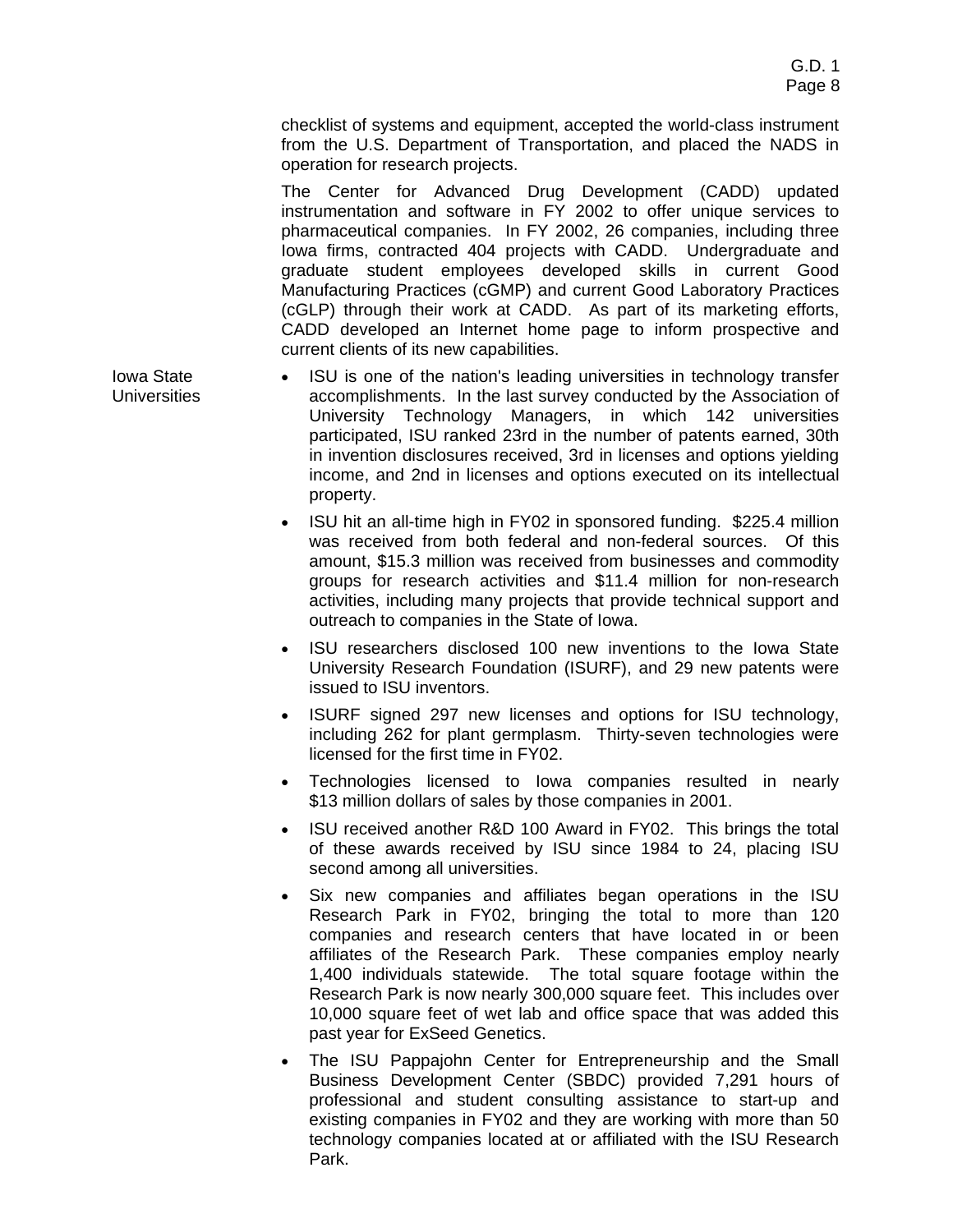- During 2001, the Iowa SBDC network (including 13 centers in Iowa) assisted 12,211 clients with 95,582 hours of service. In one year, SBDC clients received \$68.6 million in capital as a direct result of SBDC assistance, generated 765 new jobs, returned \$9.54 in tax revenues for every \$1 of long term counseling and generated \$32.1 million in incremental sales.
- The Iowa Demonstration Laboratory completed 41 projects with Iowa companies in FY02 using nondestructive methods to evaluate materials.
- The Iowa Companies Assistance Program conducted over 115 projects with Iowa companies this past year.
- More than 50 Iowa companies received Center for Industrial Research and Service (CIRAS) assistance in developing products, improving fabrication and testing products to increase competitiveness. They provided assistance to more than 96 of Iowa's counties in 2000 and 2001.
- The Center for Advanced Technology Development (CATD) has been the state leader in matching Iowa businesses and entrepreneurs with university resources in cost-shared research and development projects through its contract research program. In FY02, CATD initiated 44 R & D projects with Iowa companies leveraging state funding of more than \$475,000 with companies' investments of nearly \$950,000.
- In the first six months of 2002, Iowa companies have won \$4.23 million in federal SBIR/STTR awards with the help of CATD.
- A "Point of Contact" system was established in March 2001 to help companies find the assistance they need within the university. The university homepage has a link for business/industry that takes the reader to the "Point of Contact" information. Since the system was implemented, the Office of the Vice Provost for Research has handled about 125 inquiries. Inquiries have included requests from Iowa manufacturers for technical assistance, requests for information on special courses/workshops and requests for results of specific research projects.
- Four new companies were formed in 2002 due to ISU technologies and/or technical expertise. This brings the total number to 57 since 1990.
- The ISU Research Park and the Office of the Vice Provost for Research, together with the Greater Des Moines Partnership (GDMP), continued to make progress in the effort to recruit Korean biotechnology companies to the ISU Research Park. Members of the GDMP and the Vice Provost made a recruiting visit to Korea that was followed by three separate Korean delegations visiting Iowa/ISU. These delegations included governmental officials, academic researchers, and representatives from more than 30 Korean biotechnology companies.
- Considerable progress in the design and financing of a Biologics Facility was made during the last fiscal year. It is hoped that this facility will lead to the emergence of a major center involving many companies focused on the development and production of a variety of specialty proteins.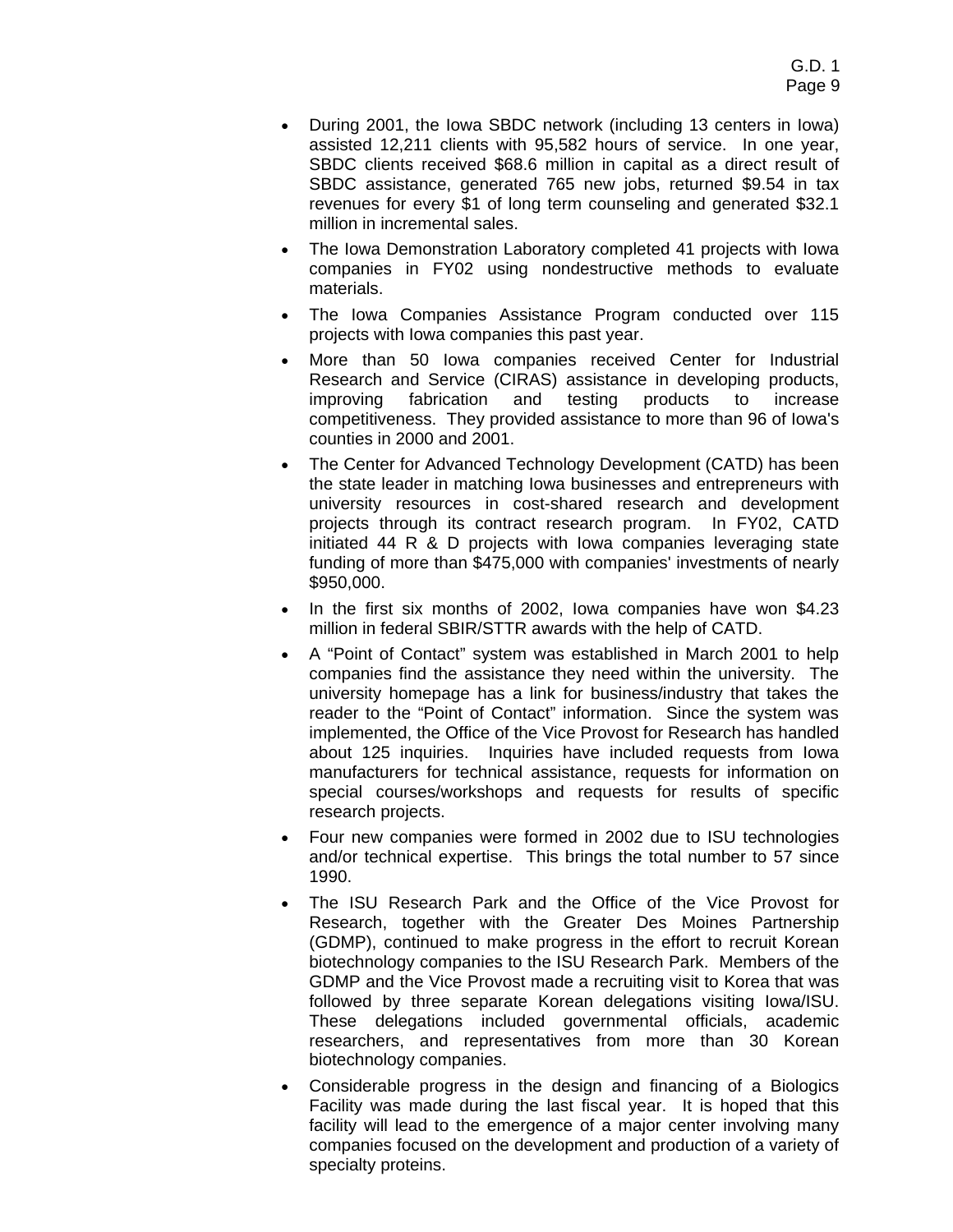• Construction began on the Roy J. Carver Co-Laboratory Incubator and Facility for Public/Private Partnerships. This exciting new venture at ISU will promote economic development in the area of plant biotechnology. It will serve as an incubator facility for start-up companies associated with the Plant Sciences Institute and as a public/private partnership facility to promote the interaction and exchange between ISU scientists and researchers from the private sector.

University of Northern Iowa UNI outreach programs focus on providing hands-on technical assistance and technical expertise to businesses and communities throughout Iowa.

> This past fiscal year has been a period of measurable success for UNI's outreach programs. This is demonstrated by the nearly \$8.4 million in federal, state, business-derived and private support dollars for the University's technology transfer and business/community development activities. Funding of outreach programs from external sources (nongeneral fund) increased by 25 percent during the past year.

> The UNI outreach programs in technology transfer and business/community development activities have collectively served nearly 3,900 businesses and 465 community clients involving approximately 33,560 employees and community leaders in all 99 of Iowa's counties. More than 275 training workshops were also conducted this past year.

> The Ag-Based Industrial Lubricants (ABIL) Research Program is committed to providing research and technology transfer activities that stimulate commercialization of soybean-based industrial lubricants and greases, leading to the expansion of market opportunities for Iowa. To date, UNI-ABIL has developed and licensed to market some 13 soy industrial products and 4 base oils (a total of 28 product categories).

> The Institute for Decision Making (IDM) has provided hands-on technical services to 465 community clients, which reported the creation of 1,500 jobs, a result they credited in large part to the efforts of IDM. However, due to severe budget cuts, IDM has reduced staff and moved to a fee-based program. IDM will also supplement its state funding with contracted research projects for state government departments and utility companies.

> The John Pappajohn Entrepreneurial Center (JPEC) provided research, consultation and services to 70 businesses; seed capital support to three new businesses; and 345 individuals participated in JPEC educational programs.

> The Small Business Development Center (SBDC) continues to provide businesses with technical assistance and training. The Regional Business Center's Business Accelerator Program at the SBDC houses and assists seven early stage companies with a waiting list for new accelerator tenants. The facilities at the Regional Business Center offer the region's only small business library, business computer lab, virtual offices and low and no cost counseling from professional SBDC consultants and SCORE volunteers. Clients served by the center started or expanded 102 small companies in 2002.

> The Iowa Waste Reduction Center (IWRC) serves small businesses throughout Iowa with free and confidential environmental assistance. The IWRC has provided compliance assistance or conducted on-site reviews with more than 2,200 businesses.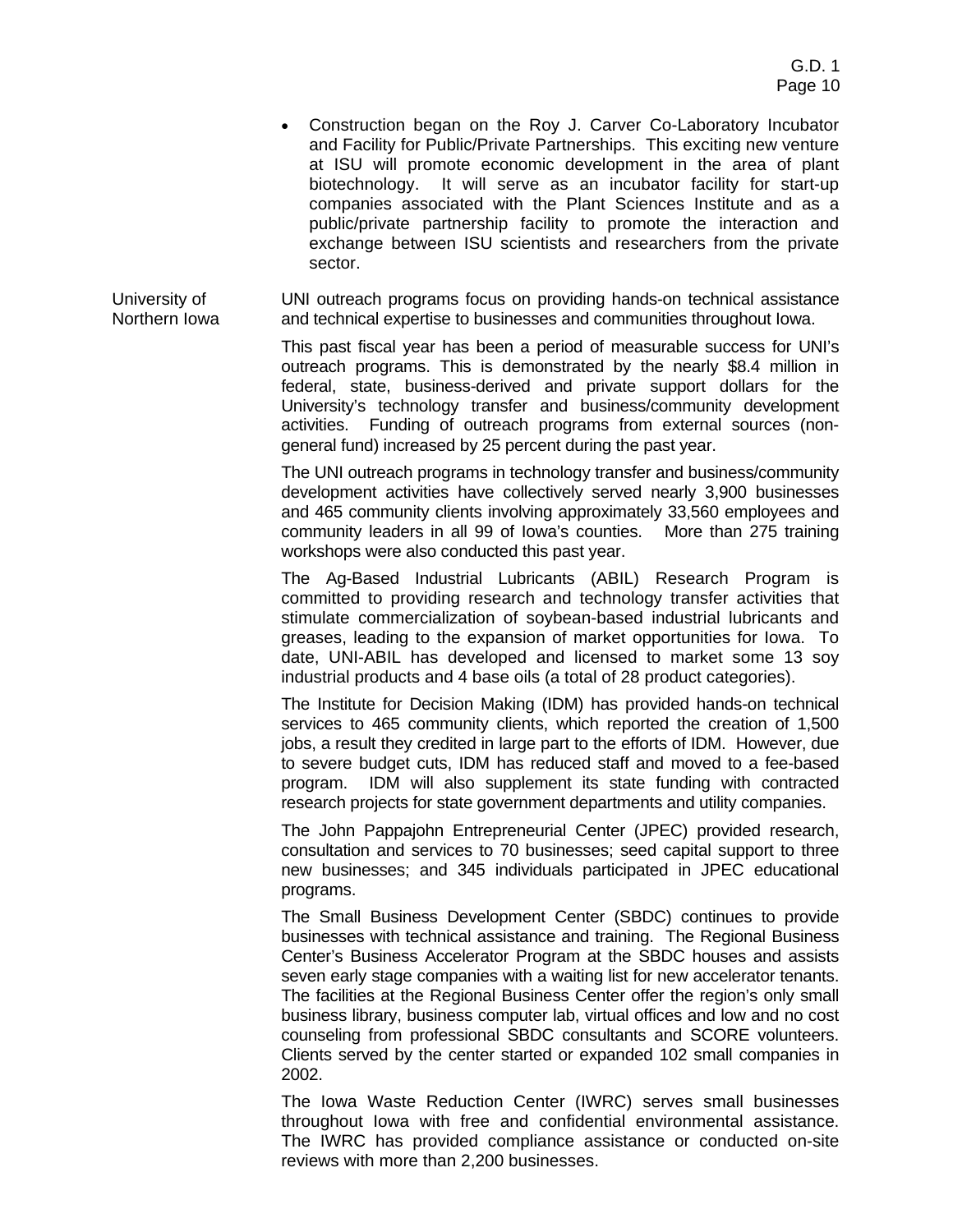The Metal Casting Center (MCC) focuses on providing educational services and technology transfer activities to promote increased productivity for the metal casting industry allowing 32 Iowa foundries to economically compete in the global arena. The MCC program participates in a variety of collaborative partnerships with academia, industry and governmental agencies.

The Recycling and Reuse Technology Transfer Center (RRTTC) is an interdisciplinary research, education and outreach center serving Regents researchers and students, Iowa citizens, business and industry. Through a competitive grants program, the RRTTC has funded over 30 in-depth research projects and provided research, outreach and other educational opportunities to over 90 student interns. Through publication of RRTTC reports and outreach to the business/industry community and citizens supportive of recycling in Iowa, RRTTC information reaches several thousand individuals each year.

The Center for Energy and Environmental Education (CEEE) provides outreach to the public, educational and civic institutions and businesses on issues related to energy efficiency and the environment. Currently 13 projects, spanning a wide variety of issues, are supported within CEEE. Over 17,000 K-12 students and nearly 300 K-12 teachers have participated in CEEE outreach programs. Counting adult education, CEEE programs extend to 163 communities throughout Iowa.

The Management and Professional Development Center (MPDC) conducted 115 workshops enrolling 2,162 business professionals from 53 businesses during the past year. Three open enrollment certificate programs were offered, including Leadership Development, Business and Management Essentials and Business and Technology.

The Iowa Training Opportunities Program (ITOP) has assisted 47 companies by training more than 400 of their incumbent workers. ITOP provides short-term, highly focused technical training to meet the needs of incumbent workers and their employers, which translates into better wages, better jobs and increased job satisfaction.

Strategic Marketing Services (SMS) assisted 26 businesses throughout Iowa and the Midwest with 45 client projects related to market research and analysis this past year.

The UNI Intellectual Property Committee (IPC) to date has reviewed 28 patent disclosures and 19 patent applications. In addition, ten license agreements and related royalty agreements have been established, one new patent was issued this past year and three are still pending. The UNI Research Foundation has also taken an equity position in a spin-off business created from research conducted by ABIL.

Following Board action, the report will be forwarded to the appropriate persons and offices as mandated in the Iowa Administrative Code.

Pamela M. Elliott

<u>La Infernant</u> Approved: Autory SNickel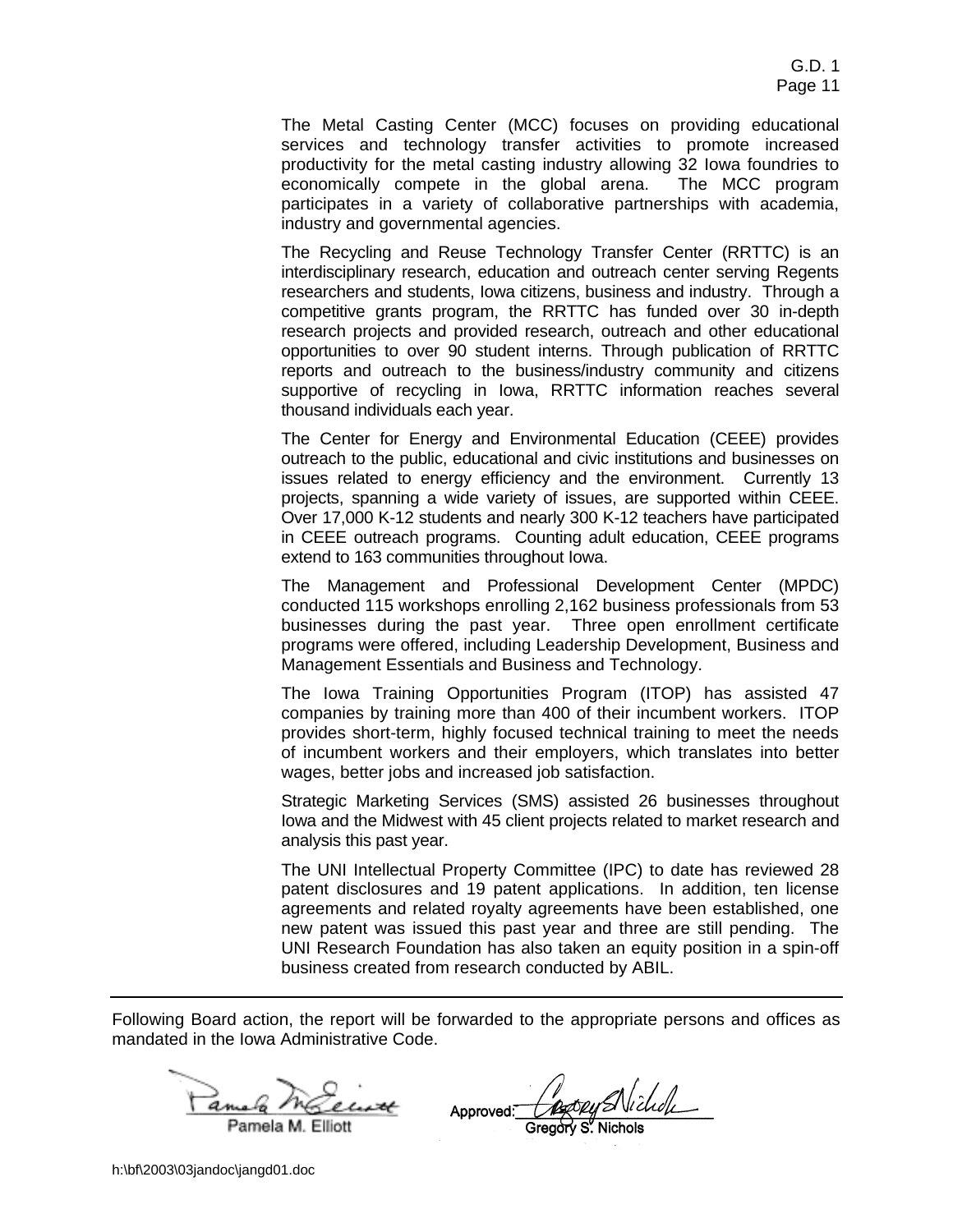# The University of Iowa

## **Report to the Legislature on Technology Transfer and Economic Development (TTED) FY 2002**

**Submitted to the Board of Regents, State of Iowa**

**October 2002**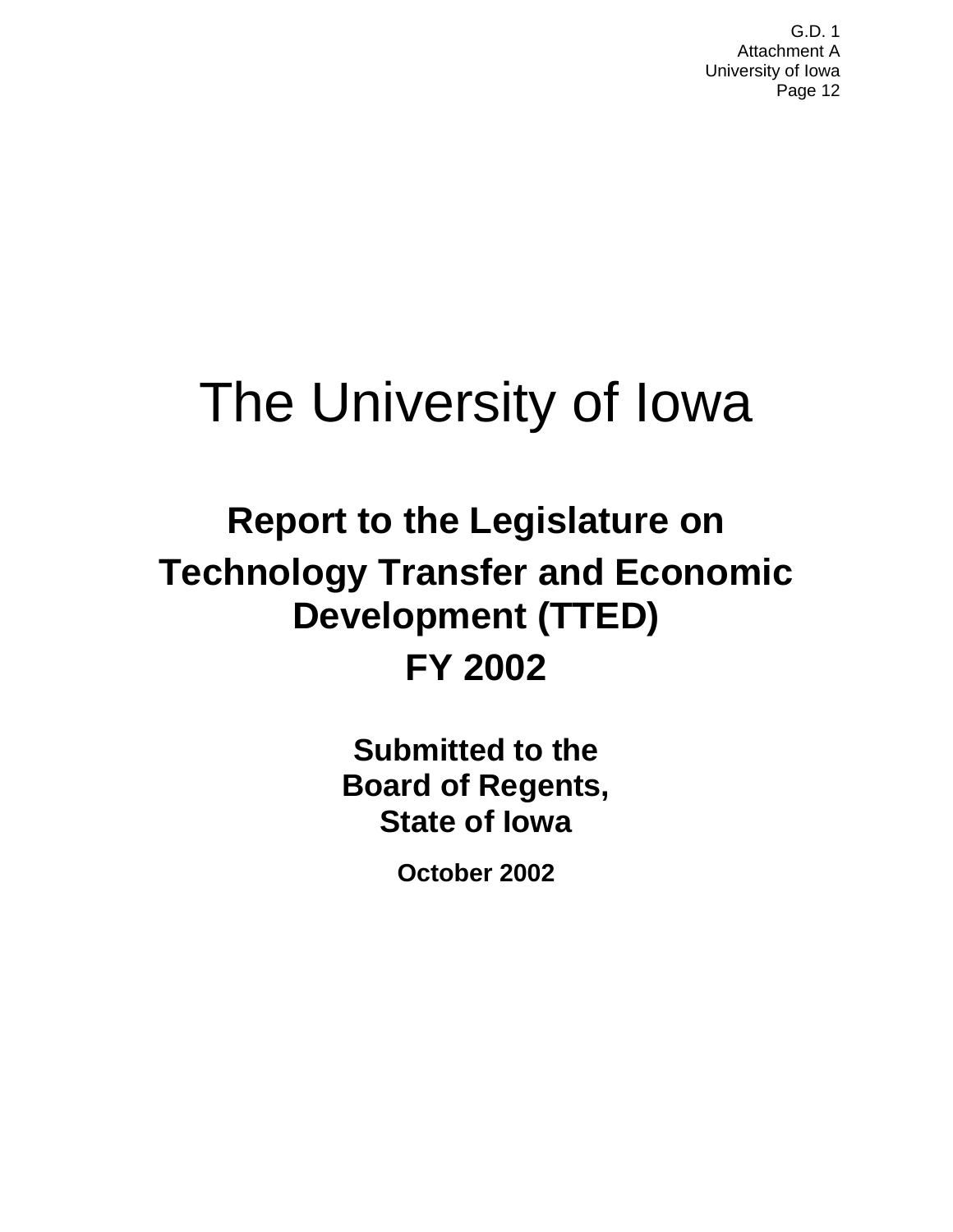## PREAMBLE

### The Case for Sustained Funding at Reasonable Levels: A Call for Renewed Commitment

The University of Iowa submits its annual report on technology transfer and economic development during a year in which three of the programs essential to its outreach efforts have sustained damaging budget cuts of 56% from the FY 2002 levels and aggregate cuts of 60% from FY 2000. These cuts reduce broad public confidence in the State's commitment to economic growth and threaten the integrity of a proven set of interlocking programs. It is essential that the State renew its commitment to provide sustained funding at reasonable levels for the three University of Iowa technology transfer/economic development programs that require State appropriations to fulfill their missions to serve Iowa.

During FY 2003 the Board of Regents, State executives, and the State Legislature, working with the UI, should develop a plan for sustained State funding at reasonable levels for the Technology Innovation Center (business incubator), Oakdale Research Park, and Center for Advanced Drug Development. That long-term funding plan should become effective in FY 2004. In addition, these same groups should contemplate institutional capital and programmatic improvements that will increase Iowa's ability to foster the growth of the state's business base in the life and health-related sciences.

The recent achievements of these three programs are highlighted and placed in their institutional context in the report that follows. The documented activities of the programs and their critical place in the fabric of institutional strategies for invigorating Iowa's economy, amply justify the call for a renewed public commitment to them.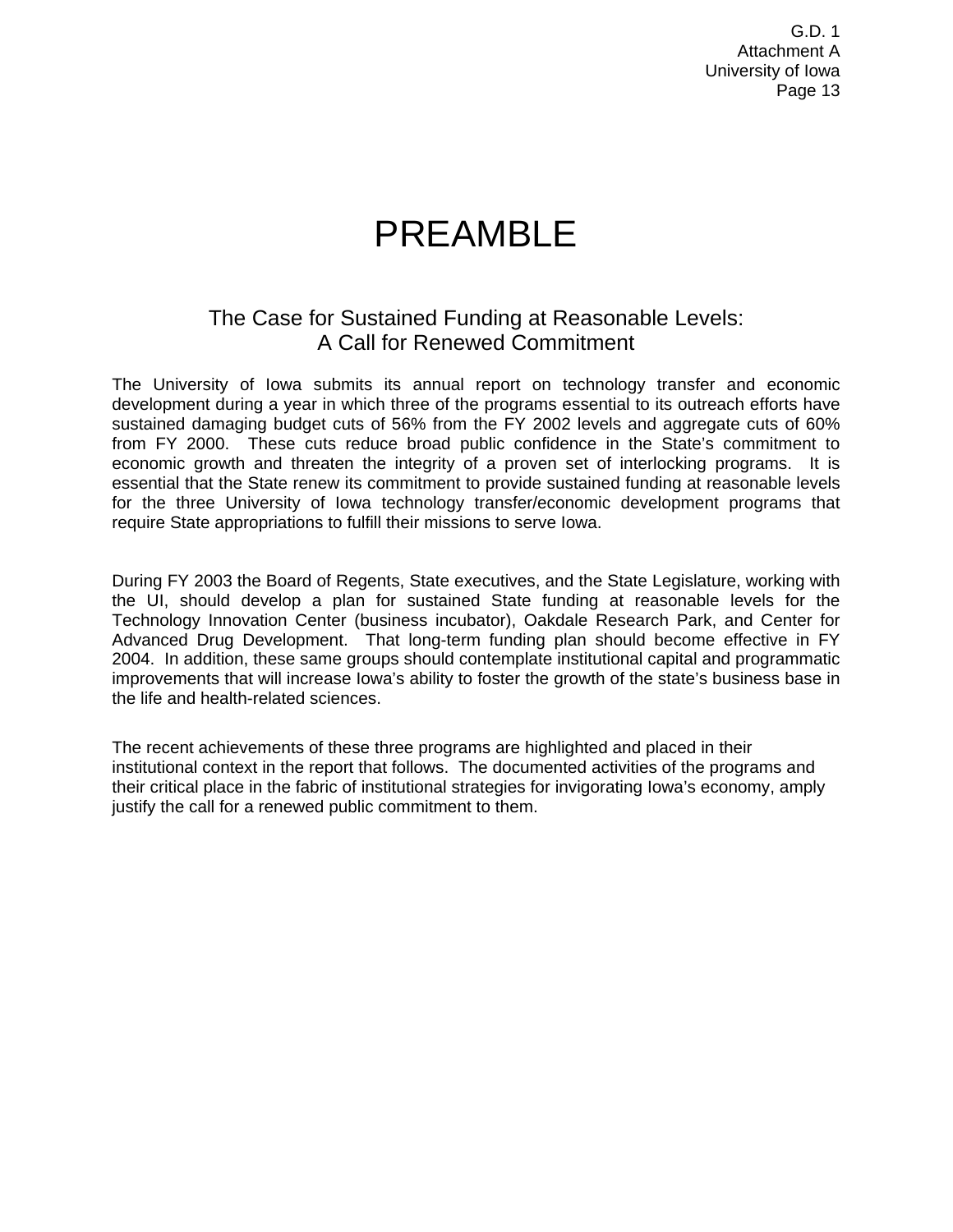#### **UNIVERSITY OF IOWA**

Report to the Legislature on Technology Transfer and Economic Development October 2002

#### **Executive Summary**

The UI experienced a highly successful year in FY 2002, maintaining and in some cases expanding its various technology transfer activities. It must be noted that FY 2002 was a year of economic recession, especially for technology-related industries, and it was a year in which State funding for technology transfer and all UI programs was severely constrained. In this context, the University's successes are even more pleasing. Extensive information on UI research and technology transfer is available on the World Wide Web at http://www.vpr.uiowa.edu/techtransfer/.

The UI Division of Sponsored Programs (DSP) and the Clinical Trials Office successfully negotiated 351 corporate sponsored research agreements at The University of Iowa in FY 2002, generating \$32.7 million in support. Over the past five years 1,714 corporate research agreements generated \$162.8 million in industrial research support. The FY 2002 total of \$32.7 million represented 9.6 percent of the \$341 million in total external support reported by the University during the year

The University of Iowa Research Foundation (UIRF) maintained a high level of activity during FY 2002. The UIRF received 88 new invention disclosures, filed 77 U.S. patent applications, received 36 issued patents, executed a record high 37 license and option agreements, and earned a record \$8,082,305 in royalty/license fee income. While UIRF added one professional staff member during FY 2002, its staff is among the smallest among peer institutions. UIRF licensed intellectual property to spin-off company ViraQuest, Inc., a new Iowa-based biotechnology business.

The Office of Corporate Partnerships (OCP) replaced the Office of Research Marketing & Corporate Relations in FY 2002. OCP functions reflect the evolving role of a public university and its alliance-building mechanisms in an era of fast-paced technological advances. Partnering with the UI Nonprofit Resource Center, the OCP articulated a broader UI role in facilitating innovative alliances among industrial, educational, State and community partners to enhance economic, community and social development in Iowa and sought National Science Foundation funding. In FY 2002, OCP's Statewide Corporate Outreach Manager made 38 visits to Iowa companies to match business needs with UI resources and capabilities.

The Technology Innovation Center (TIC) accepted two new tenant firms in FY 2002. It also successfully graduated three companies and reported 14 tenants occupying 100 percent of available laboratory space and the vast majority of available office space. In FY 2001 the Iowa Department of Economic Development joined the UI in a plan to address a shortage of flexible wet lab space for start-up biotech companies. The UI committed institutional funds to construct a building shell and the IDED accepted the Oakdale Research Park as recipient of a \$500,000 Advanced Research Commercialization (ARC) award that was used to build out laboratory space for the TIC incubator. That laboratory was completed in FY 2002. The College of Medicine continued to provide short-term assignment of lab space for two biotech start-ups.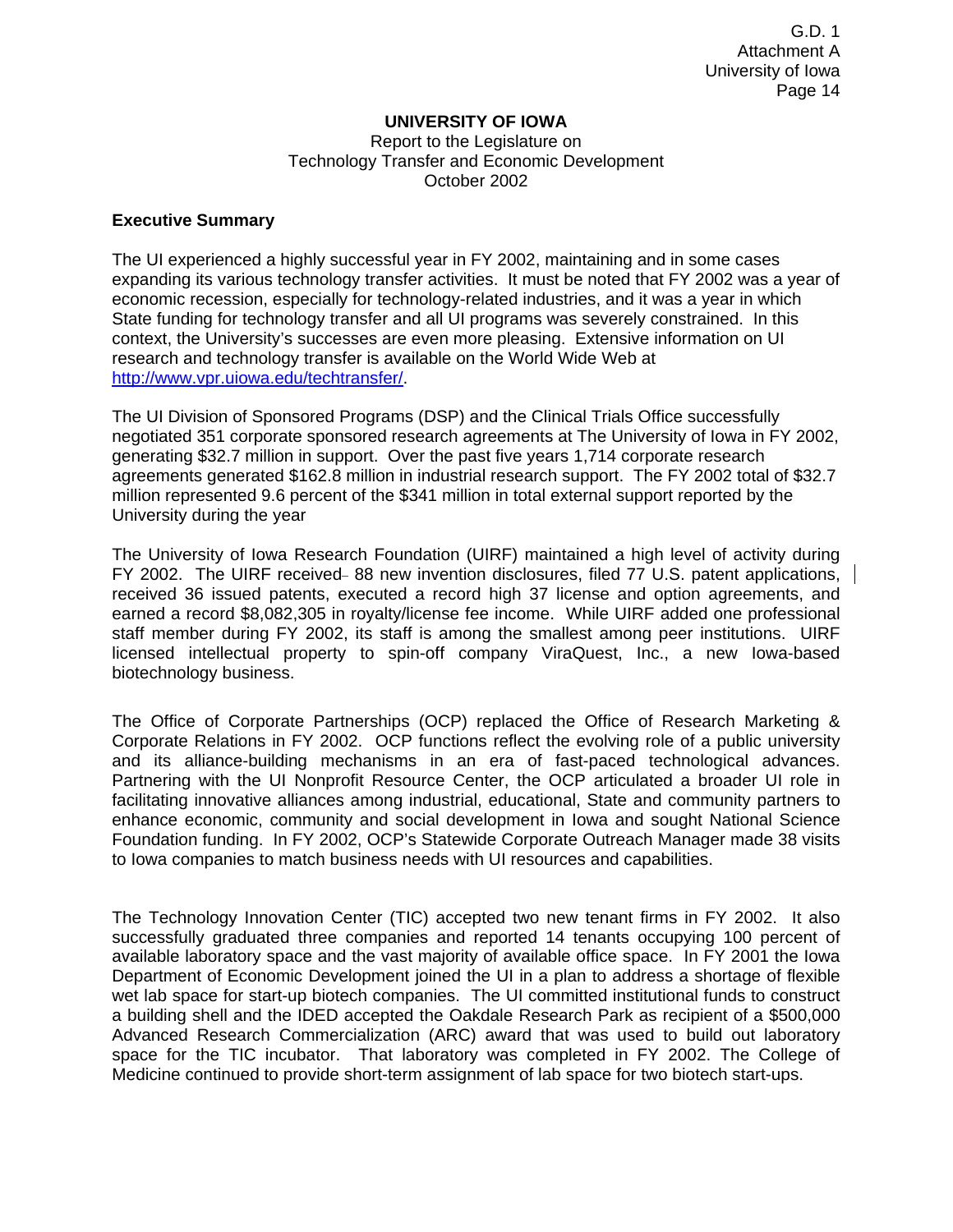The Oakdale Research Park (ORP) experienced continued growth in FY 2002. Nine R & D companies had a presence on the ORP. A major new addition to the UI Multi-Tenant Facility provided corporate-funded academic research space as well as flexible wet laboratory research space for start-up companies in the TIC business incubator. In mid-FY 2002, NCS Pearson became the anchor tenant in a new \$4 million office building that opened on the Park. As FY 2002 ended, the developer prepared to commence construction of a companion \$3.6 million facility to house a growing NCS Pearson software development presence. Importantly, research staff of the National Advanced Driving Simulator (NADS) completed a detailed checklist of systems and equipment, accepted the world-class instrument from the U.S. Department of Transportation, and placed the NADS in operation for research projects.

The Center for Advanced Drug Development (CADD) updated instrumentation and software in FY 2002 to offer unique services to pharmaceutical companies. In FY 2002 26 companies, including three Iowa firms, contracted 404 projects with CADD. Undergraduate and graduate student employees developed skills in current Good Manufacturing Practices (cGMP) and current Good Laboratory Practices (cGLP) through their work at CADD. As part of its marketing efforts, CADD developed an Internet home page to inform prospective and current clients of its new capabilities.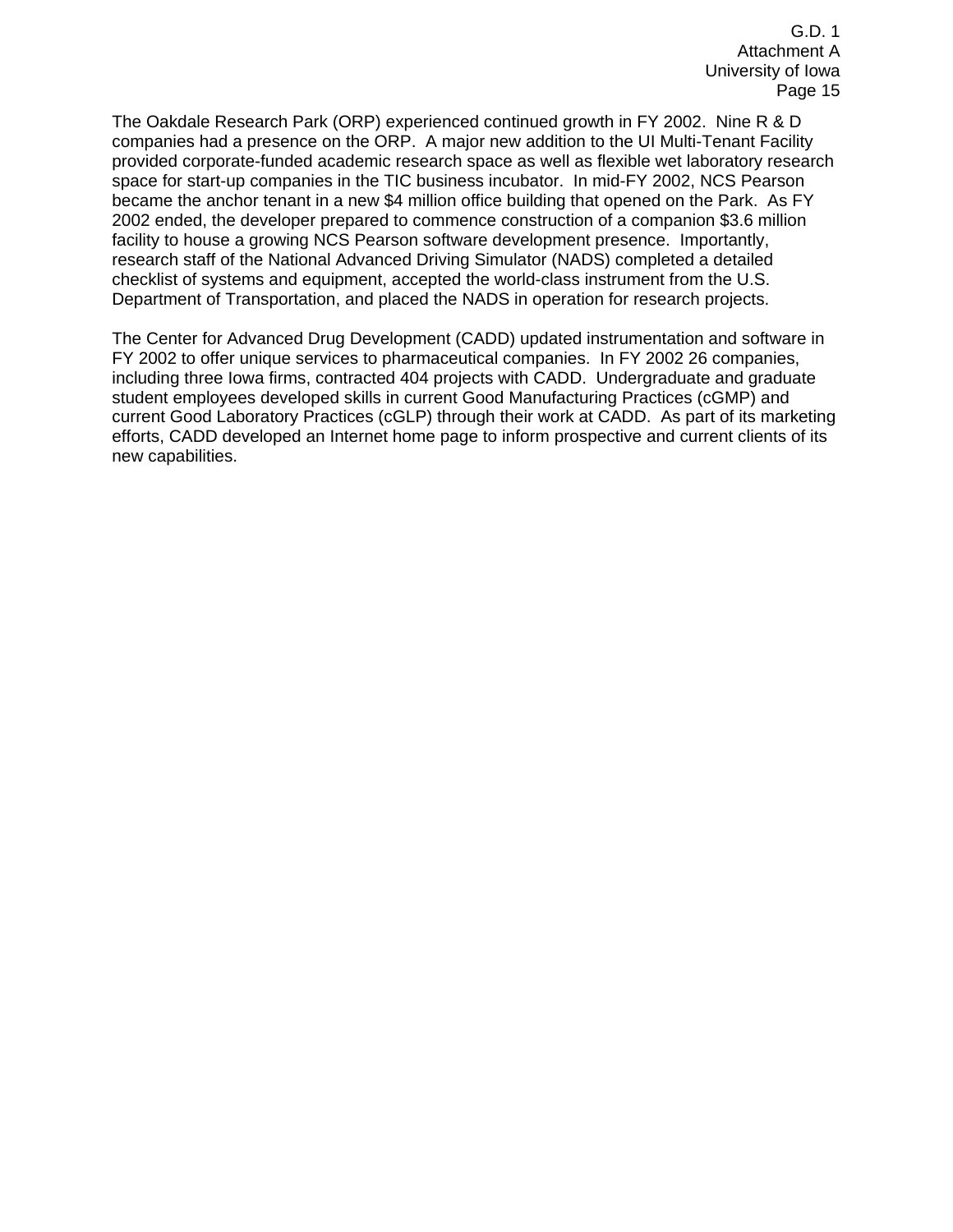#### **UNIVERSITY OF IOWA Technology Transfer Highlights July 2001 – June 2002**

This report presents some highlights of University of Iowa technology transfer activities in FY 2002. These and other activities are included in the University's Report to the Legislature on Technology Transfer and Economic Development.

These highlights reflect technology transfer activities that are consistent with the University's strategic plan and the vision and goals of *Iowa 2010* to encourage "new economy" growth in the high technology areas of Information Solutions, Advanced Manufacturing, and Life Sciences.

#### **Corporate Research Funding and University Inventions**

**Important Corporate Funding and Research Agreements –** University of Iowa faculty continued their remarkable record of success in industrial research support and corporate research agreements. In FY 2002 UI faculty attracted \$32.7 million in corporate sponsored research funding for a total of \$162.8 million in corporate research grants and contracts over the past five years. Industrial research funding represented 9.6 percent of a record \$341 million in external support that the University attracted from all sources in FY 2002. The University's Division of Sponsored Programs and the Clinical Trials Office successfully negotiated 351 corporate research agreements in FY 2002 (generating \$32.7 million in support). In just the past five years, the UI has successfully negotiated 1,714 corporate research agreements (generating \$162.8 million in support).

**Executed Licenses and Income Set Records –** FY 2002 was another productive year for intellectual property management at the University. The University of Iowa Research Foundation received 88 new invention disclosures from faculty and staff, filed 77 U.S. patent applications, received 36 issued patents, executed a record high 37 license and option agreements, and earned a record high \$8,082,305 in royalty and license income (cash basis). Importantly, the UIRF hired a third licensing associate to manage the growing UIRF technology portfolio, although the staff remained small compared to peer universities.

**CMV Promoter –** Among the most prominent technology transfer successes at The University of Iowa is the patented CMV Promoter for Increased Protein Expression. The significance of the CMV promoter was discovered in the laboratory of Mark F. Stinski, UI Professor of Microbiology, in his study of gene regulation mechanisms in the CMV virus. The CMV promoter has now become a very widely used tool in the biotechnology industry. It has gained importance in the commercial setting to manufacture bioengineered drugs, and may enable the development of gene therapy and DNA vaccine products. Five CMV-based drugs have received FDA approval and are currently being used to treat patients with cancer and other diseases. In March 2002, the FDA approved Zevalin® for the treatment of non-Hodgkins Lymphoma. At the end of FY 2002, the UIRF had negotiated non-exclusive licenses for use of the CMV promoter with 66 industrial partners, up from 57 licenses in FY 2001 and 45 licenses at the end of FY 2000.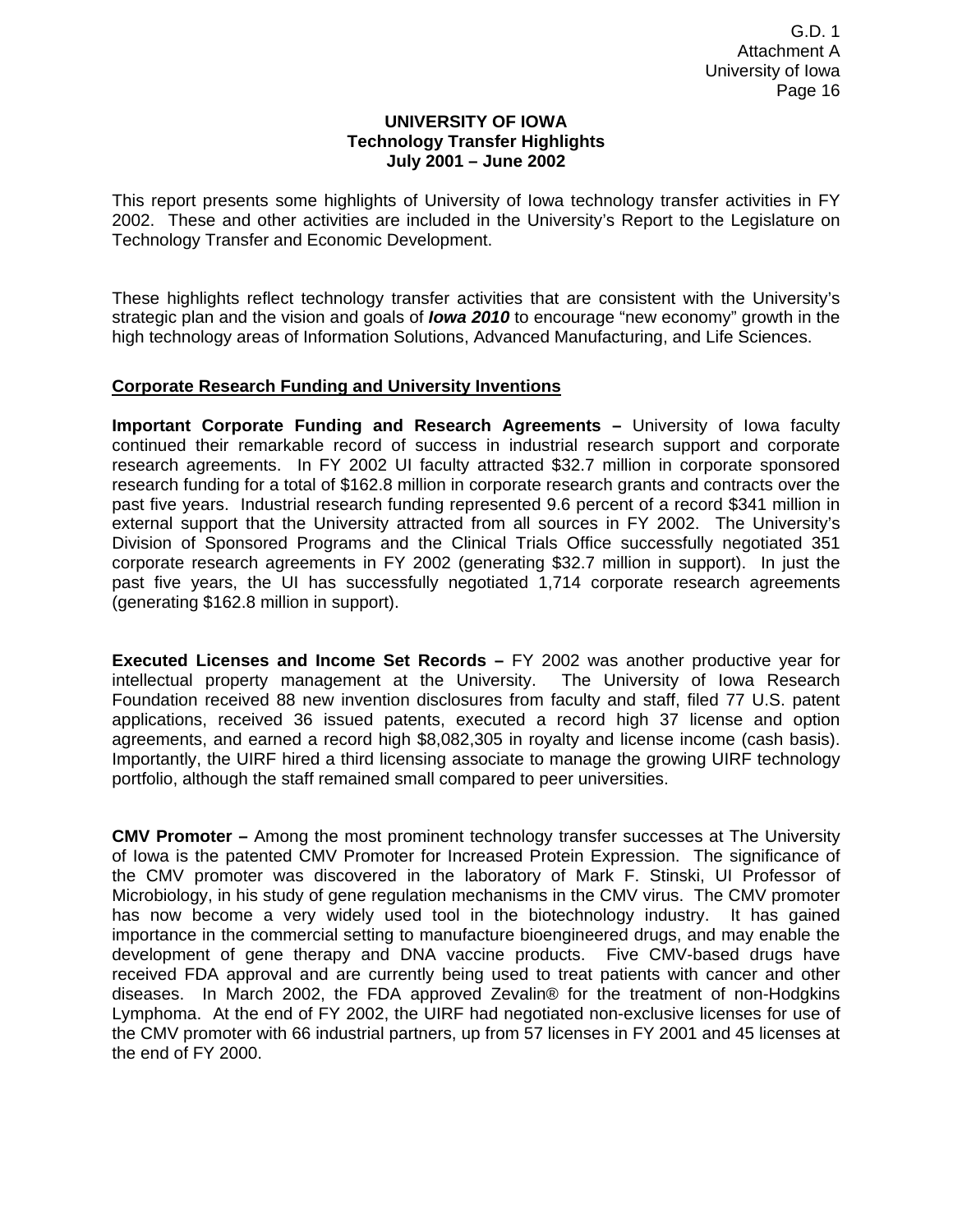**Coley Pharmaceutical Group –** Beginning in the mid-1990s The University of Iowa Research Foundation filed patent applications on inventions made by Arthur Krieg, UI Professor of Internal Medicine, and others that offer the prospect for the creation of novel therapies for the treatment and prevention of diseases by activating innate or acquired immune responses. The UIRF now holds a substantial portfolio of patents and patent applications that are licensed to Coley Pharmaceutical Group, a company founded in 1997 on the base UIRF technology. In August 2001, Coley Pharmaceutical Group executed a sublicense with Aventis Pharma for the development of asthma and allergic rhinitis products. Clinical trials are underway in the areas of cancer, asthma/allergy, and infectious diseases.

**Integrated DNA Technologies, Inc. Commercializes UIRF DNA Based Technologies –**In February 2002, the UIRF received revenue from Integrated DNA Technologies, Inc. (IDT) arising from the earlier licensure of inventions made by IDT founder Joseph Walder and others at the UI. The patented technologies relate to the use of nucleic acids (DNA) in research and clinical applications. One technology, called catalytic hybridrization amplification, allows researchers and clinicians to detect the presence of a nucleic acid sequence in a sample by designing a DNA probe that is cleaved when it identifies its target sequence. The second technology, in the field of "antisense," allows researchers to determine the function of particular genes in an organism by using specific DNA fragments to inhibit the activity of the targeted genes in cells. The University of Iowa Research Foundation filed patent applications on the two technologies, and in 1987 exclusively licensed those patent applications to IDT, which was then a start-up company at the UI Technology Innovation Center business incubator. In FY 2002, IDT announced plans for a \$52 million, 40,000 square-foot expansion of its Iowa facility that would create employment opportunities for up to 200 scientists and technicians. A Community Economic Betterment Account (CEBA) award from the State and tax increment financing from the City of Coralville enabled the project.

**Spin-Off Companies –** The University of Iowa Research Foundation participates in creating "spin-off" companies by licensing inventions resulting from research in UI laboratories back to the new start-up firms, which then seek to develop and commercialize the technology. FY 2002 highlights involving several UI spin-off companies and other affiliates of the Technology Innovation Center business incubator and UI Oakdale Research Park are noted in the following section. The newest UI spin-off company is ViraQuest, Inc., which licensed intellectual property from the UIRF in FY 2002 and established its biotechnology laboratory in Iowa. The ViraQuest technology resulted from research in the UI Department of Internal Medicine.

#### Business Incubator and Oakdale Research Park

**Employment Grows 14 Percent –** As FY 2002 ended, 36 companies were affiliates of the Oakdale Research Park or Technology Innovation Center business incubator. Those companies, along with the four Oakdale-sited anchor laboratories, reported 1,077 total employees including 83 UI students (post-graduate fellows, graduate students, undergraduates). The total is an increase of 135 employees (14 percent) from FY 2001, 328 (gain of 44 percent) from FY 2000 and 494 (85 percent growth) since FY 1999.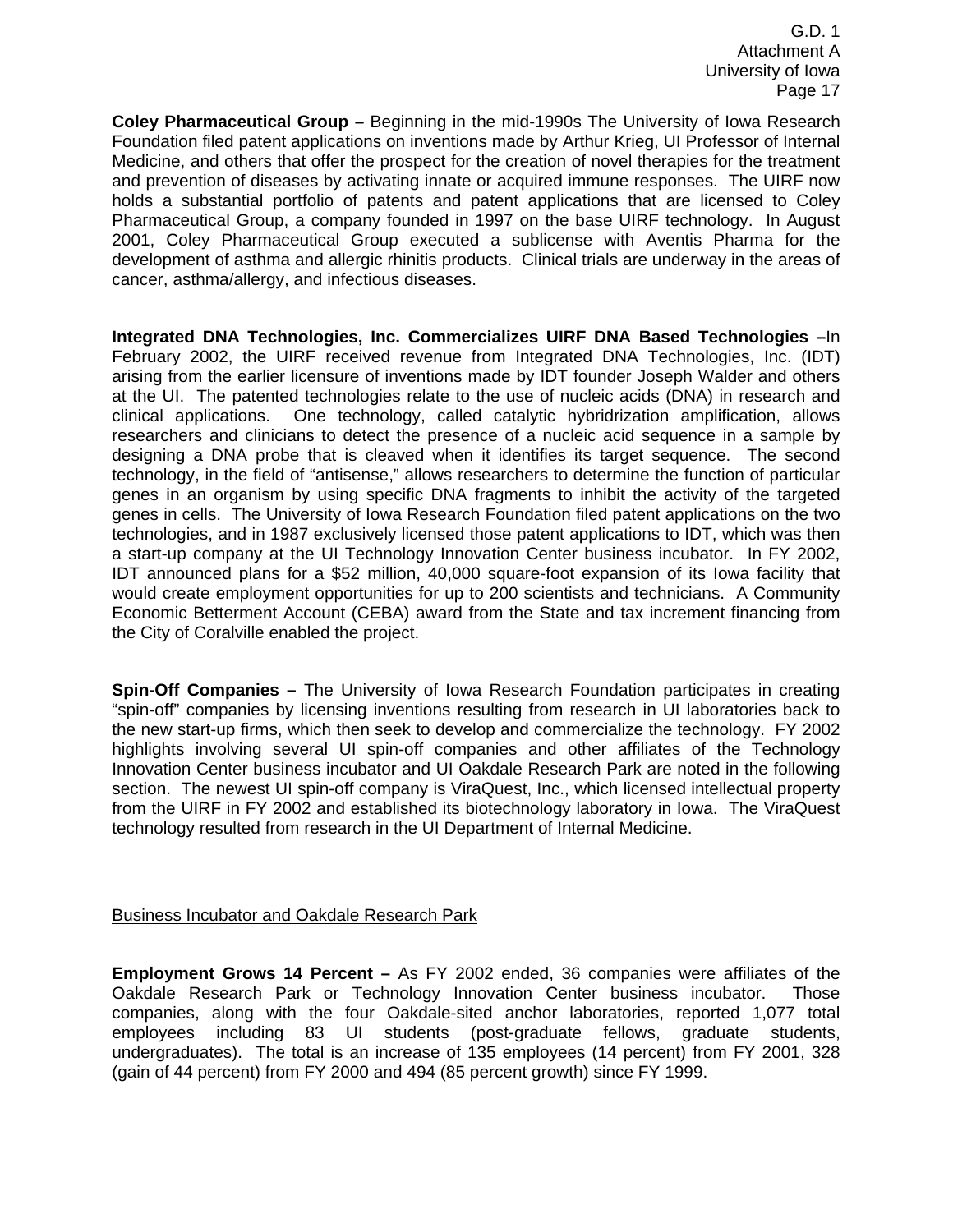**TIC Incubator Biotech Graduate Expands in Iowa –** UI biotech spin-off company and TIC graduate Integrated DNA Technologies, Inc. announced further expansion in FY 2002. Founded by former UI biochemistry professor Joseph A. Walder, Integrated DNA announced plans for a \$52 million expansion of its research and production facility in Coralville. Previous expansions grew its facilities to 54,000 square-feet and its Iowa employment to more than 300. The firm is one of the world's leading suppliers of custom oligonucleotide synthesis and a leading developer of new biological materials.

**Helping More Young Readers –** UI spin-off company and TIC graduate Breakthrough to Literacy, Inc. continued to grow, with 64 employees at its Oakdale Research Park headquarters and 69 other staff in 40 states. In FY 2002, Breakthrough, a leading developer of interactive literacy programs, was in more than 6,000 classrooms and was helping more than 125,000 children around the country to be skilled readers. Carolyn Brown, who received her Ph.D. in speech pathology and audiology from the UI, founded the company. In early FY 2002, Brown and her husband, Dr. Gerald Zimmerman, Breakthrough president and co-founder, presented the Breakthrough to Literacy process at a U.S. Senate subcommittee hearing on education and technology.

**Honors –** TIC incubator graduate, Albany Molecular Research, Inc. (formerly EnzyMed), received an FY 2002 economic development award from the Iowa City Area Chamber of Commerce, becoming the sixth TIC graduate firm to be so honored.

**Welcome to NCS Pearson –** In FY 2002 local development group TMD, LLC completed construction of Corridor Technology Center Phase I, a three-story, \$4 million, 37,500 squarefoot project on the Oakdale Research Park and welcomed NCS Pearson as anchor tenant. In late FY 2002 TMD prepared to construct Phase II, a two-story, \$3.6 million, 30,000 square-foot project that will enable NCS Pearson growth on the Park. NCS Pearson is a provider of applications, services and technologies for educational testing, assessment and complex data management. The assessment division, originally established as Measurement Research Corporation, was an early spin-off from research activities in the UI College of Education. NCS Pearson has a major corporate presence in Iowa City and another facility in Cedar Rapids. The new project on the Park houses software development and project management activities and reported 165 employees at the mid-point of its first year on the Park.

**Incubator Wet Labs –** As FY 2002 ended, the TIC incubator prepared to place start-up biotech companies in newly constructed flexible wet lab space. Responding to an urgent need at The University of Iowa in FY 2001, the Iowa Department of Economic Development approved a \$500,000 Advanced Research Commercialization (ARC) award to the UI Oakdale Research Park in FY 2001. In making this award, the Iowa DED stepped forward to assist the University in addressing a critical shortage of laboratories for lease to small life science firms seeking to grow in the State. The funds were used to construct and equip much-needed wet lab space for biotech start-up companies in the UI TIC business incubator. The shortage of flexible wet lab space still constrains the ability of the TIC to serve the needs of new biotech companies, but the new ARC-funded labs represent a major step forward.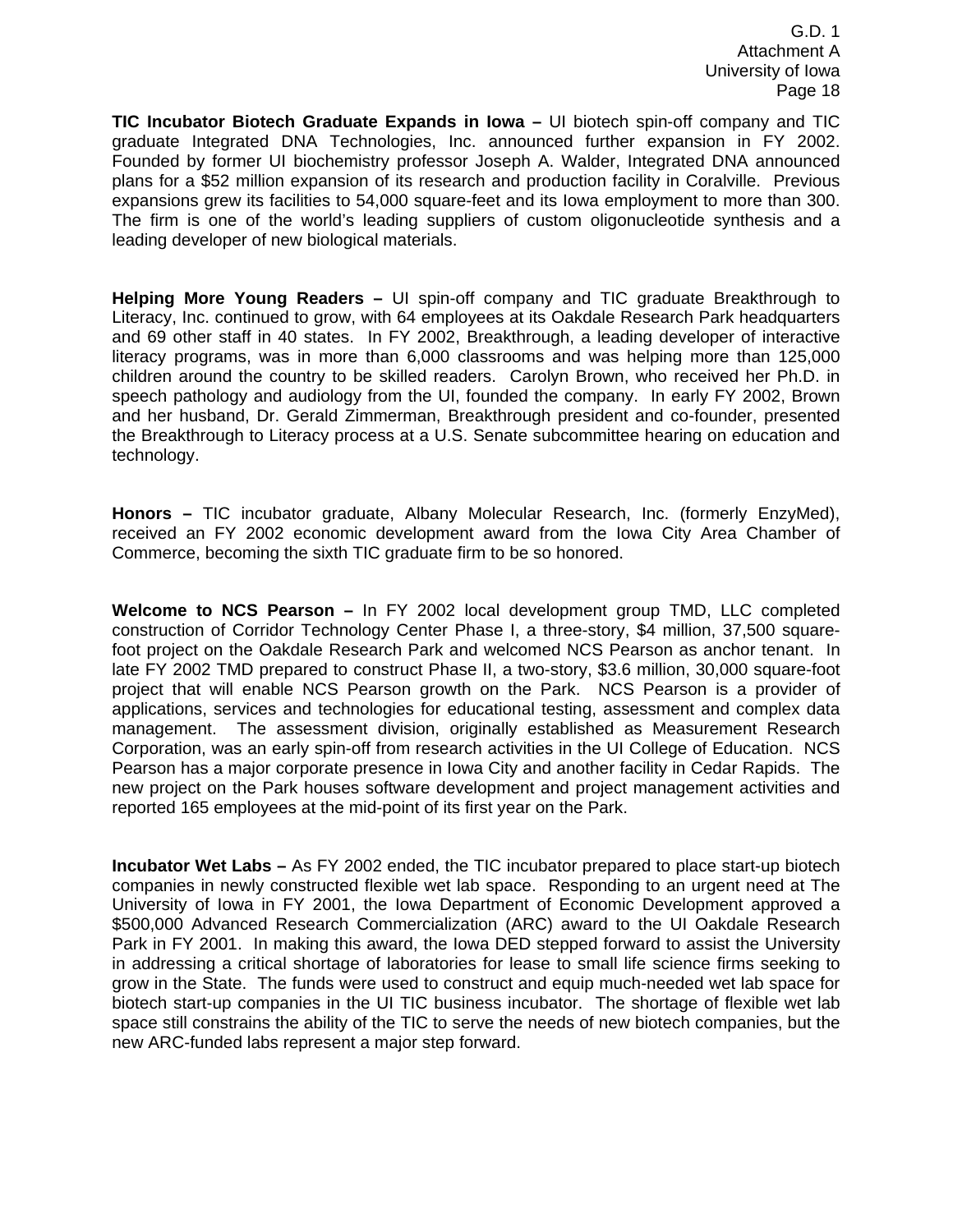**Spin-Off Acquisition –** In FY 2002 the Microbial Biology Department (formerly Quorum Sciences, Inc.) of Aurora Biosciences Corp., a TIC tenant and UI spin-off company, was acquired by Vertex Pharmaceuticals of San Diego. The Iowa-based Vertex unit will continue its research relationship with the UI and move into expanded laboratory facilities in FY 2003. The Iowa-based unit is engaged in biomedical research dedicated to developing technology in the area of chemical signaling in bacteria. Its founder is E. Peter Greenberg, UI professor of microbiology.

**Learning in Virtual Environments –** TIC tenant Digital Artefacts, LLC continued to attract attention in FY 2002 for its pivotal role in creating a real-time, interactive virtual environment project for the Smithsonian Museum in Washington, D.C. Results of the summer-long project suggested that museum exhibits making extensive use of advanced information visualization technology can be effective teaching tools. Digital Artefacts, an information visualization developer, was founded by a UI undergraduate, graduate student, and professor.

**Incubator News –** The TIC incubator accepted two new tenant companies in FY 2002. They are Applied Fullerene and Market Technologies, Inc. Three tenants, AMRI (formerly EnzyMed), SportVu, Inc., and Entrepreneurial Learning Systems "graduated" from TIC to the Oakdale Research Park. Three of the five companies counted UI faculty or graduate students among their founders.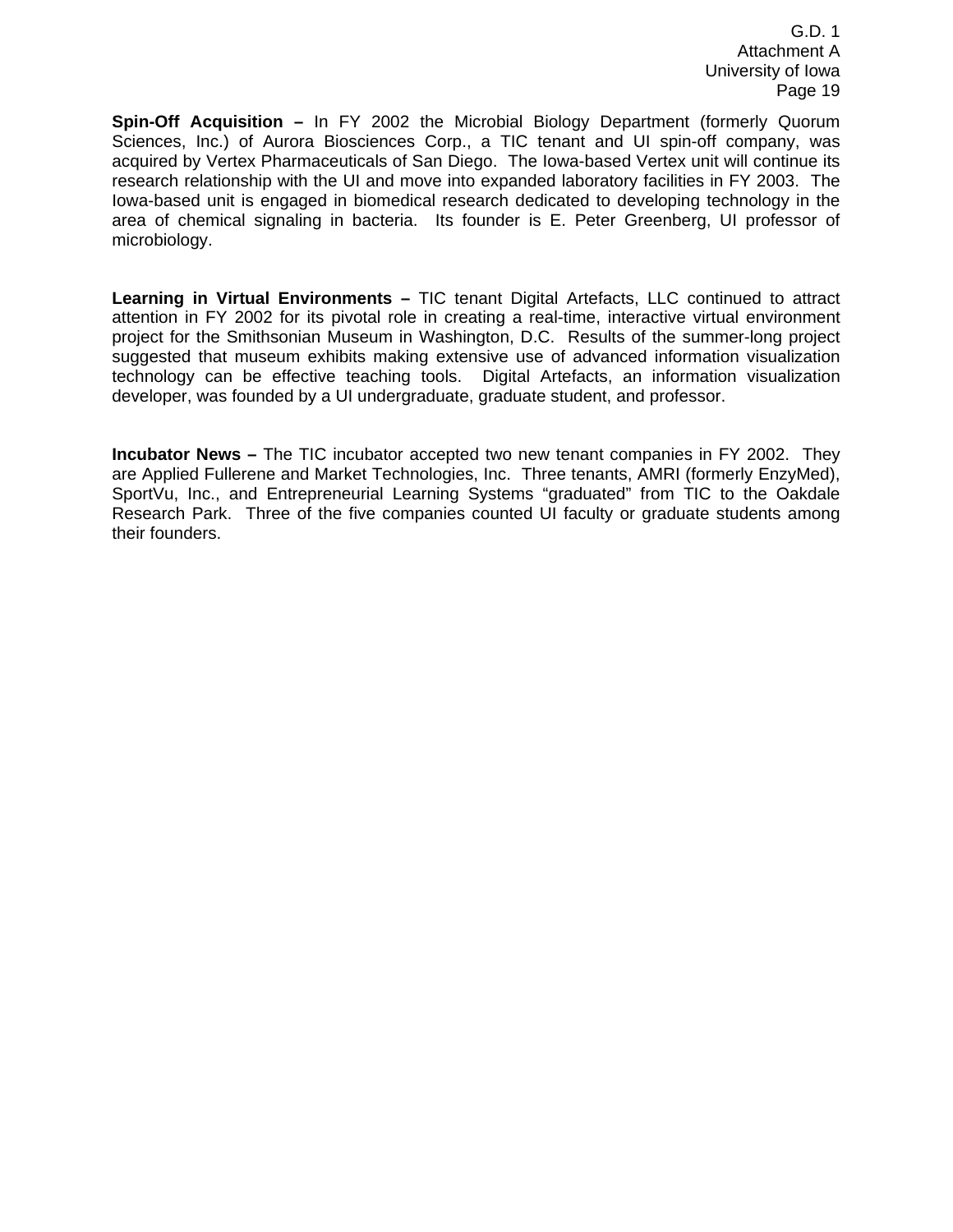#### THE UNIVERSITY OF IOWA Report to the Legislature on Technology Transfer and Economic Development October 2002

#### *Introduction and Strategic Links*

The University of Iowa submits the following report on activities related to technology transfer and economic development. Without exception the activities for technology transfer and economic development are consistent with the **University Mission Statement** which says:

*"The University of Iowa seeks to advance scholarly and creative endeavor through leading-edge research and artistic production; to use this research and creativity to*  enhance undergraduate, graduate, and professional education, health care, and other *services provided to the people of Iowa, the nation, and the world; and to conduct these activities in a culturally diverse, humane, technologically advanced, and increasingly global environment.*"

The technology transfer and economic development programs addressed in this report are inextricably linked to **New Century Iowa: Bridges to the Next Horizon, a Strategic Plan for The University of Iowa 2000-2005.** The activities described here directly follow and support the achievement of the following Strategic Goal:

#### *Goal 3: To foster distinguished research, scholarship and artistic creation.*

- *Create an intellectual environment that supports the exchange and critical analysis of ideas.*
- *Cultivate a distinguished and diverse research community of scholars that activity involves undergraduates as well as graduate students.*
- *Accelerate enhancements to infrastructures supporting research, scholarship, and creative activities in selected areas of strength and promote opportunities for increasing external funding in all areas.*
- *Promote the role of the University in technology transfer and economic development*

The report is based on strategic plans drafted by the relevant program units reporting to the UI Vice President for Research and External Relations. These units include the Oakdale Research Park (ORP), Technology Innovation Center (TIC), University of Iowa Research Foundation (UIRF), Office of Corporate Partnerships (OCP), and Division of Sponsored Programs (DSP). Also included here is information from three State-funded laboratories established as part of an earlier University strategic planning initiative. They are the Center for Advanced Drug Development (CADD), Center for Biocatalysis and Bioprocessing (CBB), and National Advanced Driving Simulator (NADS).

#### **Program Activity: Pharmaceutical Development**

#### Definition

The Center for Advanced Drug Development (CADD), established in 1992, is located on the University of Iowa Oakdale Research Campus and employs 16 full-time employees, one parttime employee, one post-doctoral fellow, two graduate students, and three undergraduate students.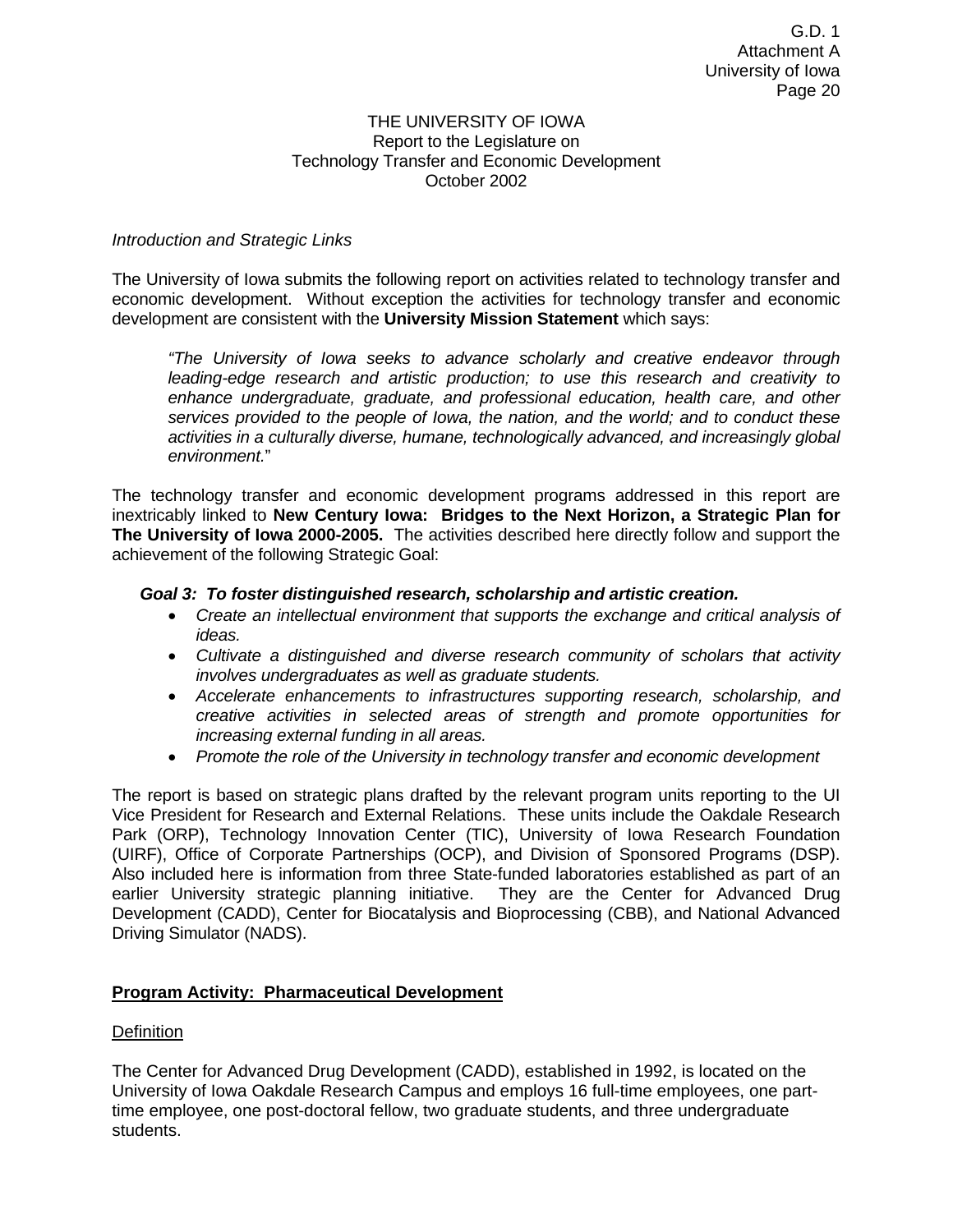CADD operates under the umbrella of the University of Iowa College of Pharmacy and its staff works in close collaboration with the faculty of the College. CADD has the capability to engage in the full range of the drug development process by calling upon the resources of the UI College of Pharmacy's Division of Pharmaceutical Service (PS), the Center for Biocatalysis and Bioprocessing and University research facilities.

Collectively this expertise offers a unique Research and Development partnership with the Pharmaceutical and Biotechnology industry. The Center offers an excellent resource to enhance technology transfer and attract/develop new industry to Iowa. Outsourcing to CADD allows clients to shorten the lead time between new pharmaceutical discoveries in the laboratory and their communication in the marketplace.

#### Scope

The Center's services are geared to benefit the following types of clients:

- Small or medium-sized pharmaceutical companies which do not typically have an extensive scientific staff or facilities to perform the studies CADD provides.
- Veterinary pharmaceutical companies
- Biotechnology companies
- Large pharmaceutical companies which periodically lack the capacity to pursue all projects internally
- Medical departments that require stability studies on new drugs or drug products under investigation
- International pharmaceutical companies that seek to market a drug in the United States
- Governmental agencies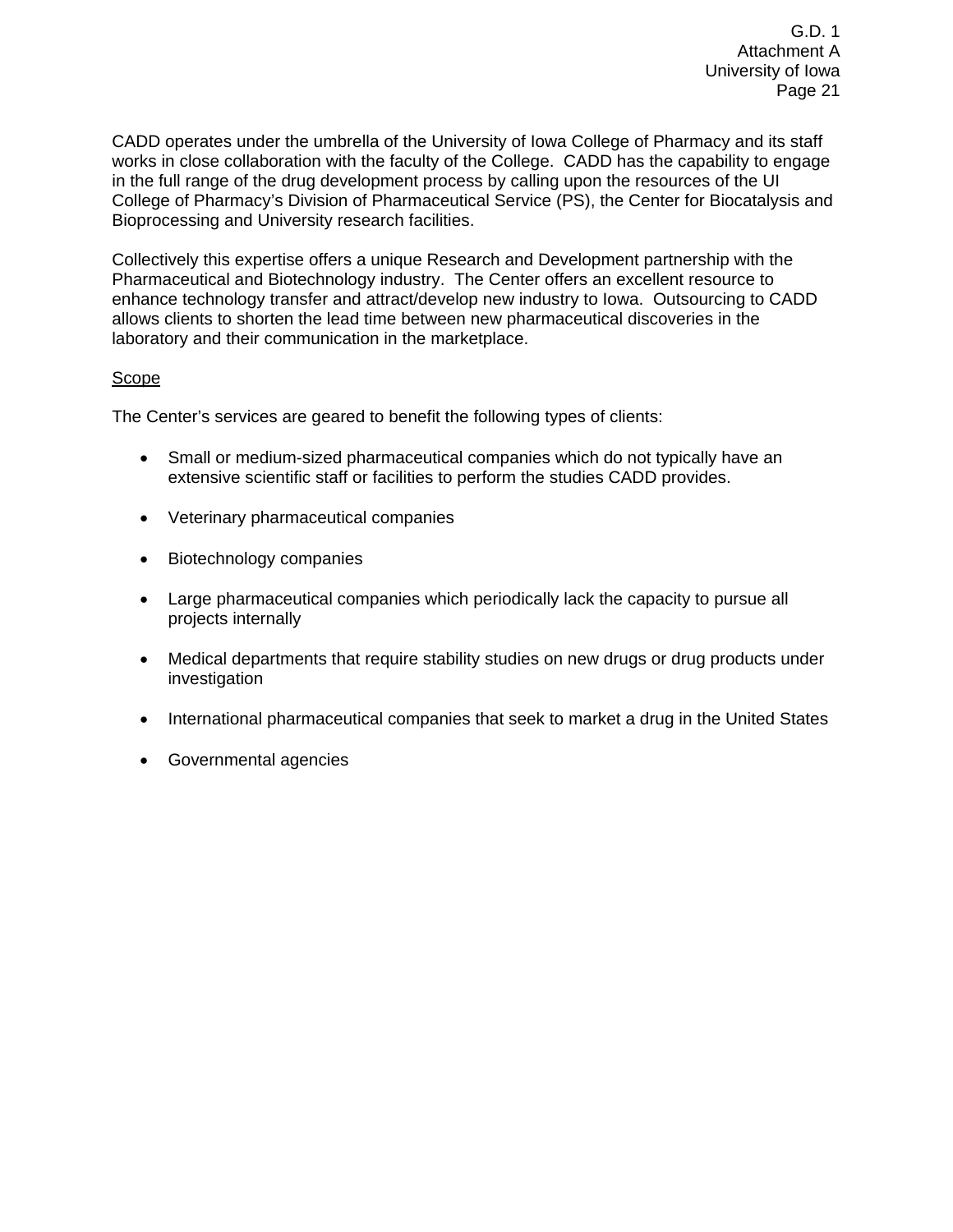#### Relationship with University of Iowa College of Pharmacy

The Center offers contract services which complement those of the College of Pharmacy's Division of Pharmaceutical Service (DPS). More particularly, the Center offers non-production services relevant to the clinical trials process. Services include: management of FDA relationships for client firms (especially in the processing of new drug applications), development and execution of new chemical assays for candidate new dosage forms and new chemical entities, technical transfer or validation of assay methods, development and execution of stability studies of dosage forms, and testing of active pharmaceutical ingredients/excipients for compliance.

Through the Division of Pharmaceutical Service, the UI College of Pharmacy offers the special capacity to produce under contract limited quantities of new medicines under FDA approval and utilizing an FDA registered facility (the only such comprehensive facility in a College of Pharmacy in the U.S.). The capacity is particularly valuable to firms wishing to bring new products through clinical trials. The close collaboration between DPS and CADD is demonstrated by the fact that 50% of the FY 2002 projects were of a joint nature. CADD also performs active pharmaceutical ingredient/excipient testing following official testing procedures for DPS and outside clients.

#### Relationship with Iowa, National, and International Industry

The 2002 client base, which contracted 404 projects with CADD, included three companies from Iowa, seven companies from surrounding Midwestern states, and 16 companies from elsewhere in the USA.

#### Involvement in Education

#### Undergraduate Students:

In response to the University of Iowa's goal to create an undergraduate experience that enables students to fulfill their intellectual, social, and career objectives; CADD exposes undergraduate student employees in the sciences to current Good Manufacturing Practices and current Good Laboratory Practices (cGMP/cGLP). cGMP/cGLP experience is a sought-after skill in the pharmaceutical industry or any FDA compliant laboratory.

#### Graduate Students:

One of the goals of the College of Pharmacy and the UI graduate and professional programs is to achieve premier recognition in a significant number of areas.

In this effort, CADD employs graduate students to assist in client research and to perform routine assays. Graduate students are trained to follow cGLP/cGMP and the Quality Assurance Unit reviews their notebooks. Upon leaving CADD, they are well versed in cGLP/cGMP.

#### Accomplishment of Goals

The following graphs reflect CADD's five-year (FY98-02) accomplishments regarding the client base, the number of projects completed, and the amount billed for these projects: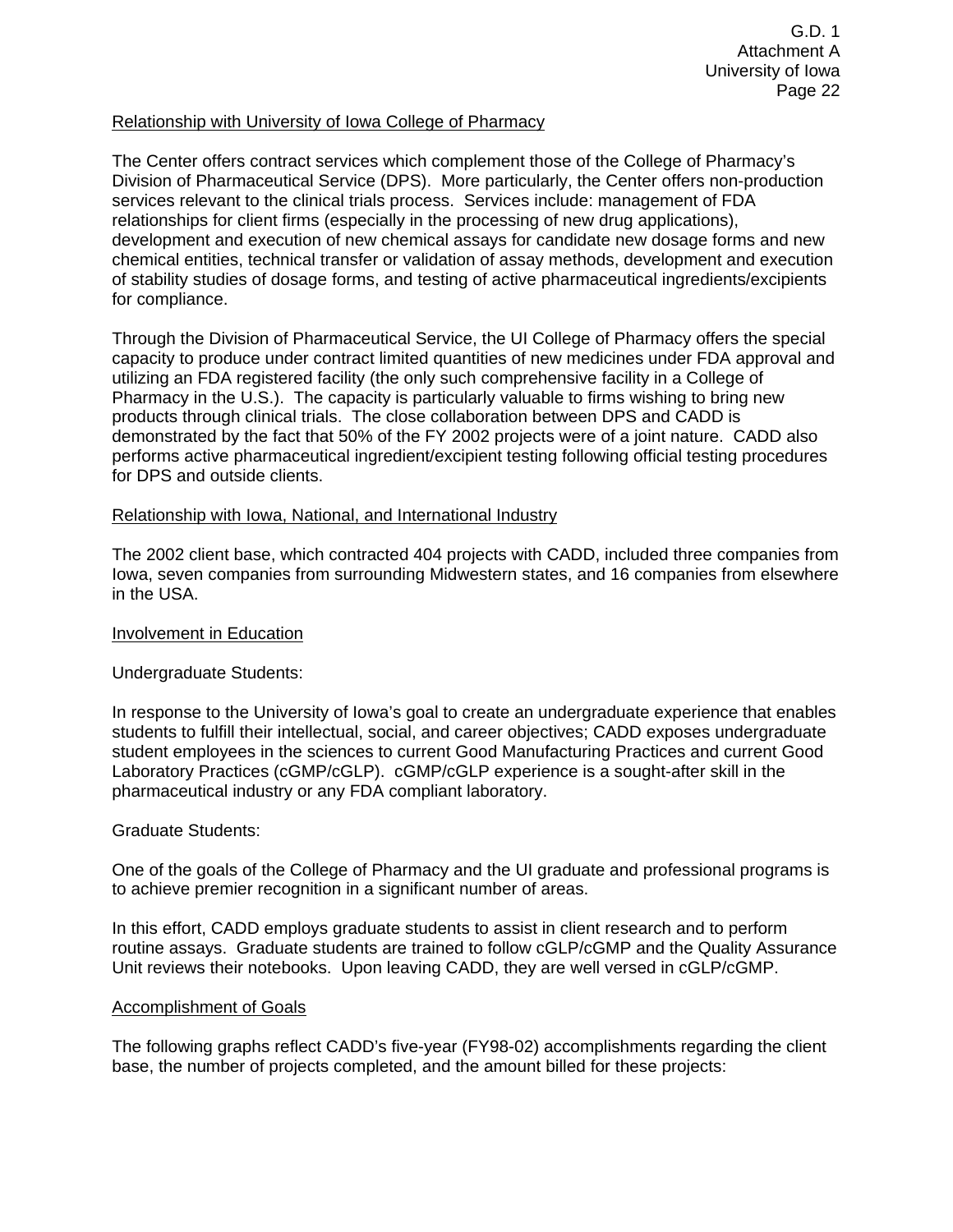

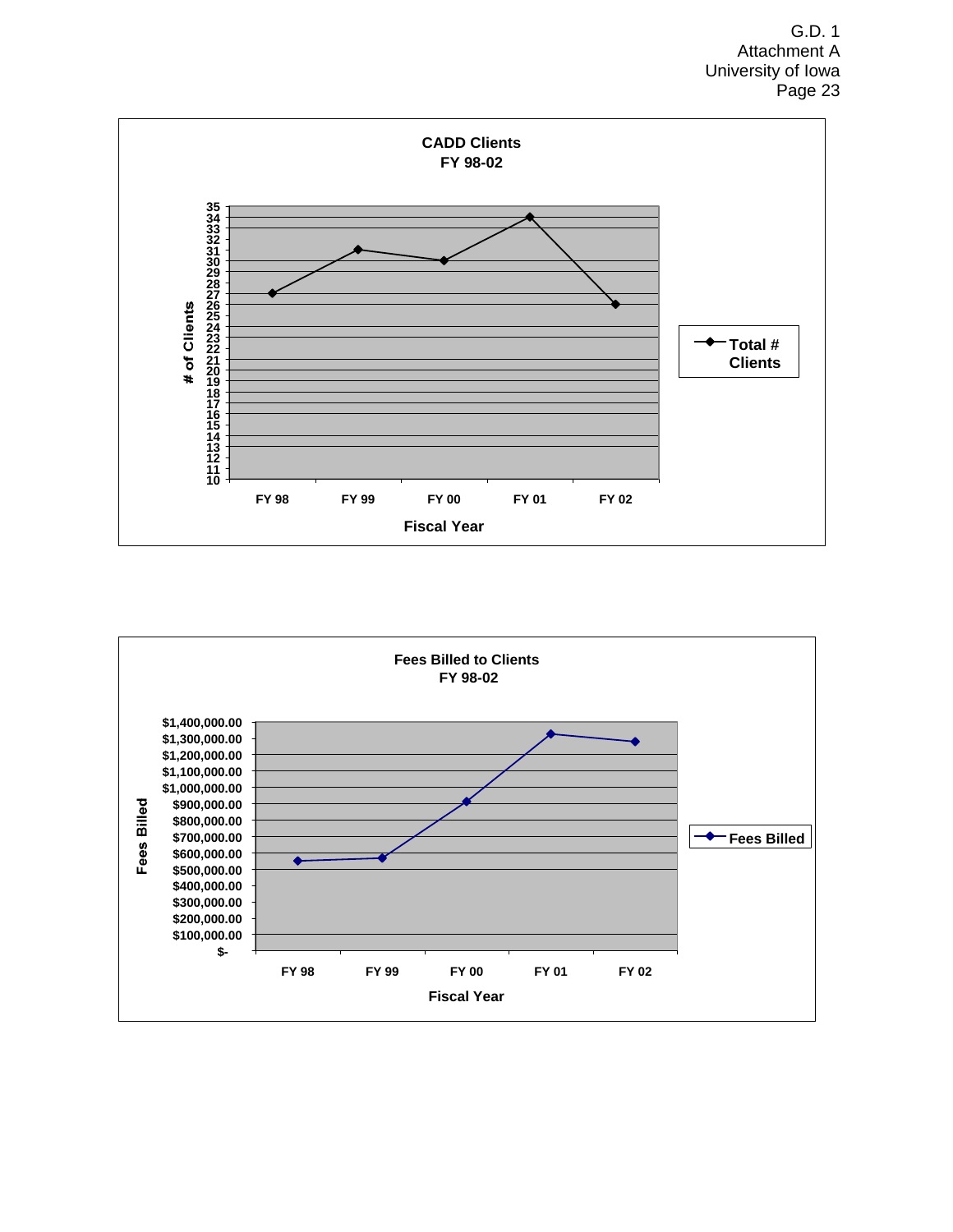

#### Accomplishments

Full compliance with current Good Manufacturing Practices (cGMP) and Good Laboratory Procedures (cGLP) as mandated by the FDA:

A full-time metrologist was added for installation, qualification, calibration and maintenance of equipment;

An information technology position was added to be responsible for compliance with the FDA requirements regarding electronic documents.

Marketed the joint capabilities of CADD and the Division of Pharmaceutical Service by exhibiting at annual meetings of the national American Association of Pharmaceutical Scientists'.

Developed an Internet home page to reflect new capabilities to current clients and information to prospective clients.

Strived to update instrumentation and software to offer unique services.

For additional information please contact: http://www.uiowa.edu/~cadd, e-mail Dr. Alta Botha, Laboratory Director, alta-botha@uiowa.edu, or phone 319-335-4096.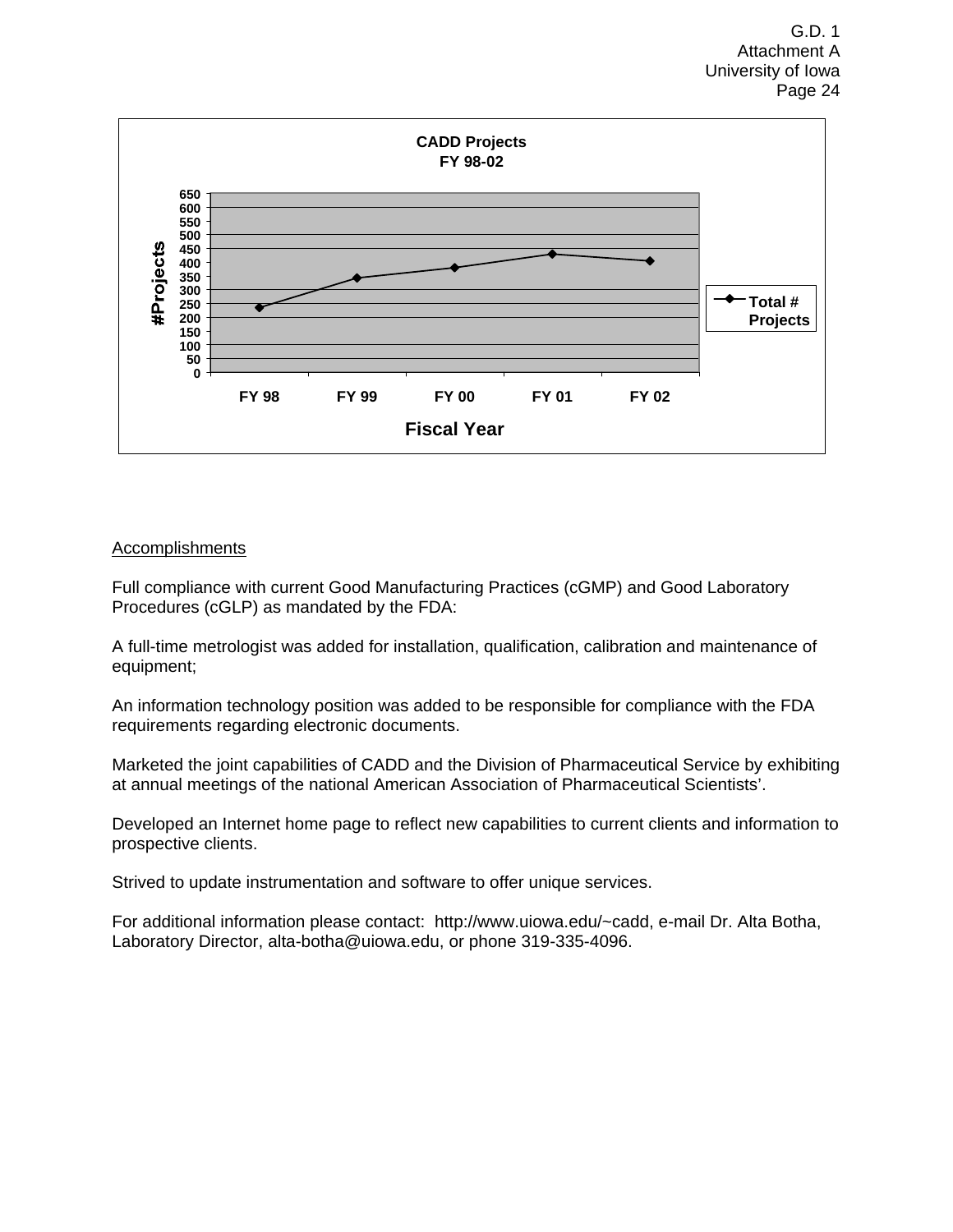#### *Program Activity: Research Park*

The Oakdale Research Park strives to increase the academic vitality of the UI by fostering private sector relations with the University by attracting businesses with potential links to the University to the Park. Corporate locations on the Park increase the economic vitality of the region and State. The Park emphasizes such fields as pharmaceuticals, industrial biotechnology, health and medical sciences, and computer simulation of complex systems.

In FY 2002 the Park continued to build a nucleus of businesses in Iowa that are drawn by the research strengths of the University. This is in keeping with the University strategic plan to reach out to external constituencies and to participate in Iowa's economic growth in fields that are congruent with the State's targeted cluster areas of life sciences, information solutions and advanced manufacturing. It is important to note that the Park continued to experience growth in terms of employment and capital investment in facilities during a year in which the State of Iowa and the nation as a whole struggled through an economic recession that hit the technology industry sector particularly hard. Viewed in that light, the Park's FY 2002 growth is remarkable and contributed to the region's selection as one of the nation's 12 "Pockets of Prosperity" by Business Week magazine (10/14/02).

• Capital projects representing an investment of nearly \$12 million for 67,500 square-feet of laboratory and office space were constructed on the Park in FY 2002.

\*Corridor Technology Center, a \$4 million, 37,500 square-foot, office facility for NCS Pearson software development, was occupied in mid-FY 2002. The developers were already planning a \$3.6 million, 30,000 square-foot Phase II facility for construction in FY 2003.

- \*Construction of a 30,000 square-foot addition to the UI Multi-Tenant Facility, a life science laboratory building owned by the University Facilities Corporation, was completed in FY 2002. The project includes a 15,000 square-foot laboratory funded by corporate research contracts and a 15,000 square-foot building shell for future University research needs. Importantly, in FY 2001 the Iowa Department of Economic Development awarded a \$500,000 Advanced Research Commercialization (ARC) grant to the Park for construction of laboratories and associated office space in part of the shell. Completed in FY 2002, the laboratories will be leased to startup biotechnology companies admitted to the UI Technology Innovation Center business incubator, a close affiliate of the Park.
- Nine companies had a presence on the Park at the end of FY 2002. New to the Park in FY 2002 was NCS Pearson, which established a major facility for its software development and program management activities associated with the NCS Pearson Government Solutions Division.
- Breakthrough to Literacy, Inc., a graduate of the TIC incubator, continued to experience business growth in FY 2002. Breakthrough was recognized as one of the nation's leading developers and providers of early literacy programs, serving 125,000 children in 40 states. Breakthrough had 134 employees nationwide including 64 in Iowa.
- In FY 2002 artificial intelligence software developer ScreamingMedia of New York, a leading Internet content provider, acquired Stockpoint, Inc. The transaction was publicly valued at \$21.6 million. Stockpoint/a ScreamingMedia Company successfully weathered a period of downsizing due to economic conditions and the acquisition. However, its Park presence was expected to expand in FY 2003, due in part to the transfer of New Yorkbased software development and engineering personnel to the Park. Stockpoint continued to maintain a close relationship with the UI colleges of Engineering and Business, and reported 15 UI student interns among its 68 employees on the Park.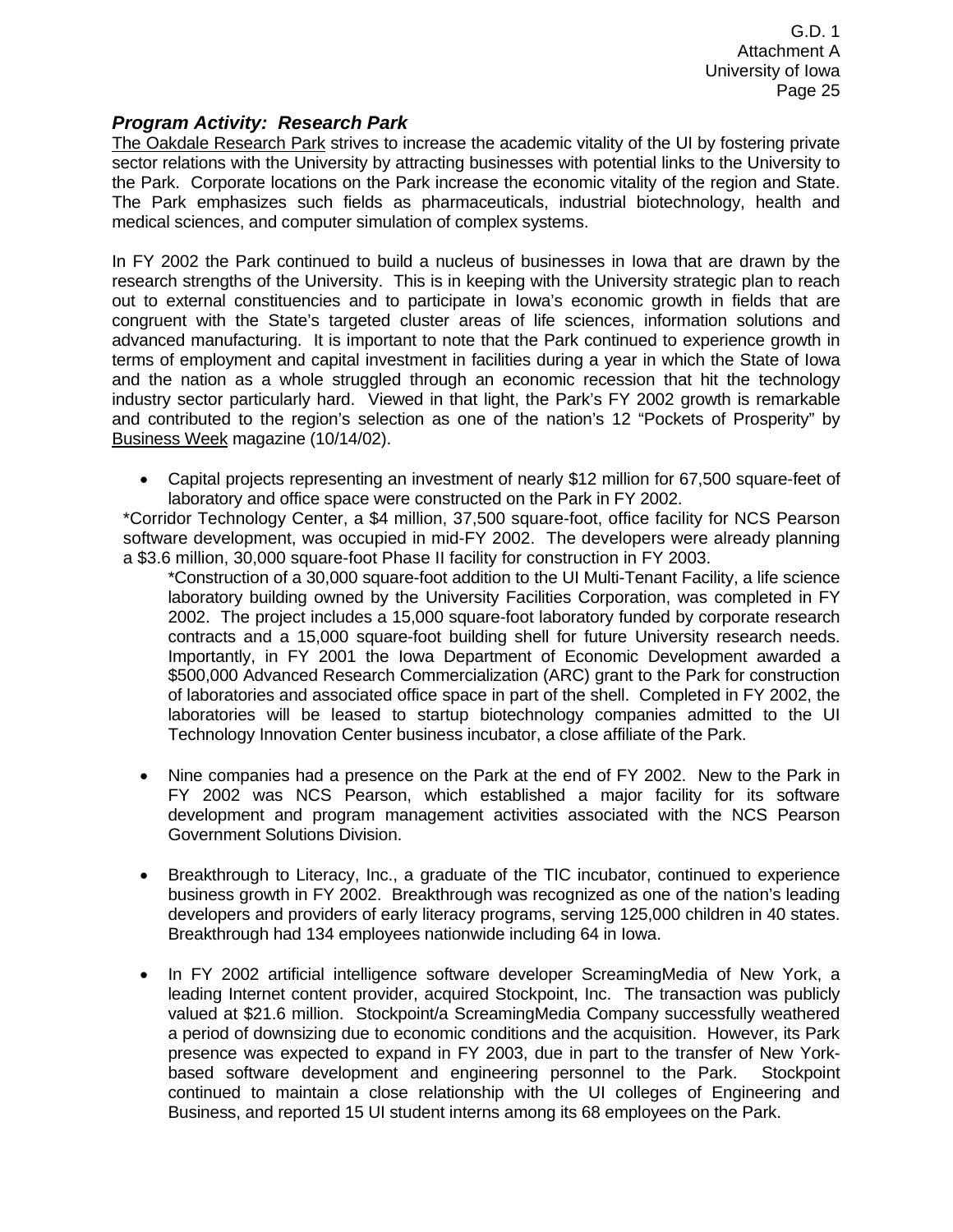- Total employment on the Park in FY 2002 was 524, an increase of 29 or nearly 6 percent from the FY 2001 total of 495. The total employment figure includes 55 students, interns and post-graduate fellows employed at the nine private companies on the Park and four University anchor laboratories at Oakdale. Total employment on the Park was 445 in FY 2000 and 352 in FY 1999 when the first annual survey was undertaken.
- Seven of the nine Park companies volunteered salary information for this report. Average annual salary figures were provided for all full-time employees and for newly hired employees with a four-year college degree. The average salary for all full-time employees in FY 2002 was \$52,605, while the average salary for a new college graduate hired by a Park company in FY 2002 was \$33,571. This was the third year that companies were asked to provide average salary figures. In FY 2001 the average was \$50,786 for all employees and \$41,857 for new graduates. In FY 2000 the average was \$60,158 for all employees and \$37,500 for new college graduates.
- In FY 2002 Park staff participated in a briefing and tour for Governor Vilsack and staff of the Iowa Department of Economic Development and Iowa Workforce Development. In cooperation with the Iowa City Area Chamber of Commerce, Park staff planned, hosted and coordinated a program and laboratory tours for U.S. Senator Charles Grassley and a delegation of 100 ambassadors and other diplomats. The Park co-sponsored the University's participation in the 2002 BIO Conference in Toronto, a joint initiative with the Iowa Department of Economic Development, the Iowa Biotechnology Association, Iowa State University and the University of Northern Iowa. Park staff served on the board of the Iowa City Area Development Group and Area Chamber of Commerce economic growth committees. The Park Director received the Board of Regents, State of Iowa Staff Excellence Award in FY 2002.

FY 2002 activities of the state-funded anchor laboratories sited at Oakdale are discussed elsewhere in this report and in the appendix.

#### **Program Activity: Business Incubator**

The Technology Innovation Center (TIC) is a business incubator providing space and a range of services to new commercial enterprises using advanced technology. Its tenants include start-up companies spun off from UI research activities. The TIC is closely affiliated with the Oakdale Research Park.

- The TIC ended FY 2002 with 13 tenant companies and 20 "graduate" firms which succeeded in meeting their business goals upon leaving the TIC incubator. During the year three companies, Albany Molecular Research, Inc., SportVu, Inc., and Entrepreneurial Learning Systems, Inc., graduated from the incubator. AMRI consolidated its laboratory on the Oakdale Research Park, while SportVu located in Iowa City and Entrepreneurial Learning Systems moved to Cedar Rapids. Two new tenants were admitted to the TIC in FY 2002. They are Applied Fullerene and Market Technologies, Inc. It should be noted that UI faculty were the founders of spin-off company Market Technologies, while a former member of the UI staff founded Applied Fullerene.
- TIC tenant and UI spin-off company Quorum Sciences, Inc., previously acquired by Aurora Biosciences Corporation of San Diego, underwent a second acquisition in FY 2002 ands became a unit of Vertex Pharmaceuticals of San Diego. Quorum, now known as the Microbial Biology Department of Vertex Pharmaceuticals, maintains its Iowa presence in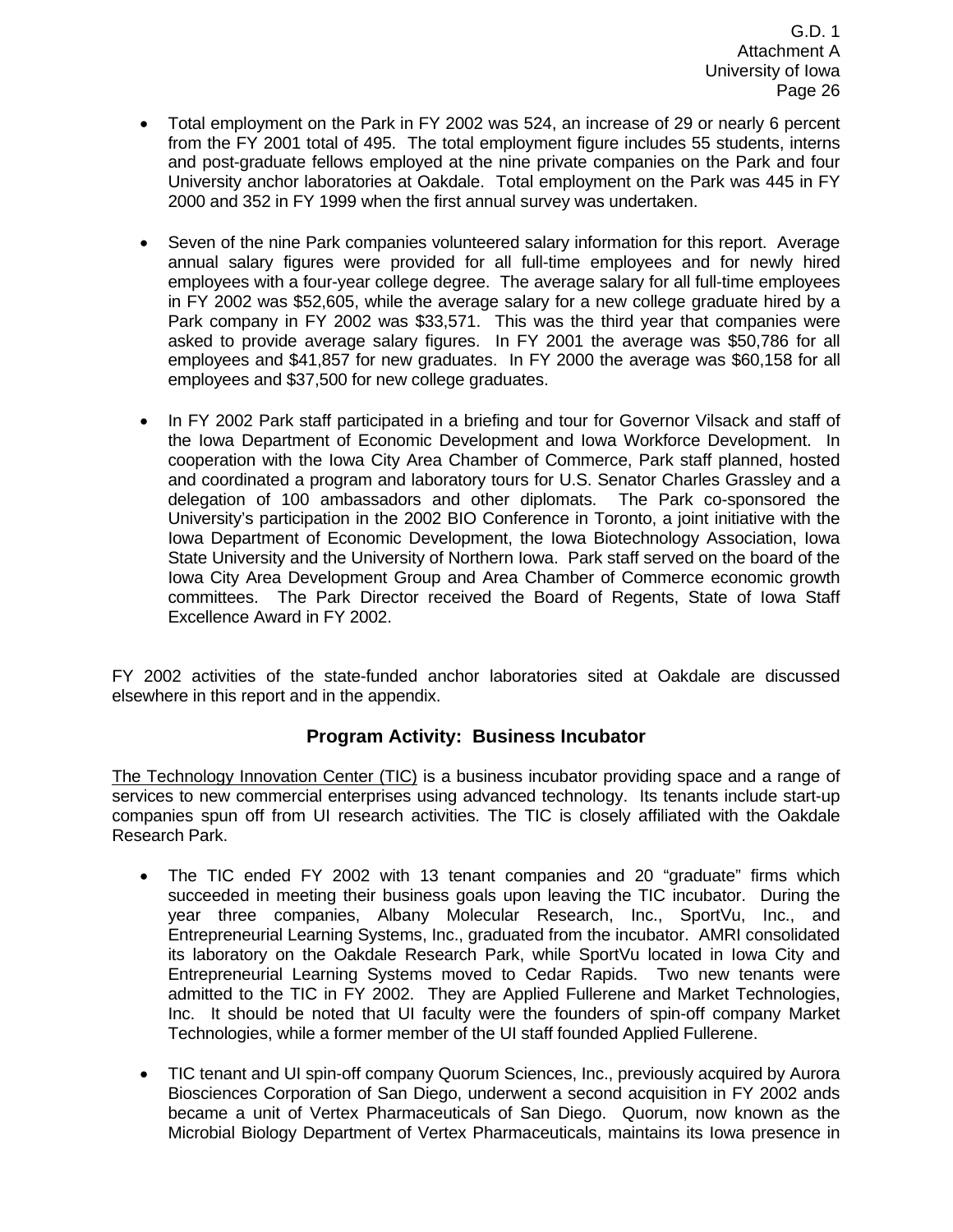the Technology Innovation Center laboratory. Vertex was prepared to move in early FY 2003 to new and expanded TIC laboratory and office space substantially funded by a \$500,000 Advanced Research Commercialization award from the Iowa Department of Economic Development in FY 2001 [this project is reported in the Oakdale Research Park section above].

- Historically, TIC affiliate companies have leveraged considerably more than \$20 in nonstate investment for each \$1 of state funds to support the TIC incubator.
- In FY 2002 TIC tenant The Patient Education Institute received the Silver Award for the Best Health Web Portal. The company's educational program on anthrax was placed on the World Wide Web soon after the anthrax incidents in October 2001 and became one of the most-visited destinations on the Internet. PEI offers customized interactive multimedia patient education programs for consumer health information on the National Library of Medicine website. PEI's user-friendly programs of animated graphics, narration, and interactive questions with feedback have been available to medical patients in hospitals and clinics since 1995.
- TIC company Digital Artefacts, LLC, an information visualization developer, earned national recognition in FY 2002 for its role in creating a real-time, interactive virtual environment project in cooperation with the Smithsonian Museum in Washington, D.C. The pilot project, which was extensively visited by the public at the Smithsonian, may become a template for the museums of the future.
- Profiles Corporation/Buckle Down Publishing Company, a leading educational publisher located in Iowa City, expanded its staff to 62. Former staff of ACT, an early UI spin-off company, founded Buckle Down.
- Breakthrough to Literacy, Inc. expanded its research-based early literacy programs to serve 125,000 children in 40 states. Breakthrough reported 133 total employees including 64 locally at its headquarters facility on the Oakdale Research Park
- Total employment among 14 TIC tenant companies at the end of FY 2002 was 64, including nine students. The TIC total was down from 77 in FY 2001, 89 in FY 2000 and 120 in FY 1999, largely due to the graduation of six TIC tenants over those three years. Among TIC graduate firms, total employment in FY 2002 was 684, including 41 students. The total represented an increase of 32 or 5 percent from FY 2001 (652 employees), an increase of 211 or 48 percent from FY 2000 (441 employees) and an increase of 359 or 110 percent from FY 1999 (325 employees), the first year of the TIC employment survey.
- Ten of the 14 TIC companies volunteered salary information for this report. The average (mean) salary reported for all full-time employees in FY 2002 was \$53,817, compared to \$47,337 in FY 2001 and \$48,367 in FY 2000. The average salary for new full-time employees with a four-year college degree in FY 2002 was \$37,050, compared to \$34,167 in FY 2001 and \$33,000 in FY 2000.
- Eleven of the 20 TIC graduate companies volunteered salary information for this report. The average (mean) salary reported for all full-time employees in FY 2002 was \$48,541, compared to \$43,944 in FY 2001 and \$45,000 in FY 2000. The average salary reported by TIC graduate companies for new full-time employees with a four-year college degree hired in FY 2002 was \$35,455, compared to \$35,556 in FY 2001 and \$37,500 in FY 2000.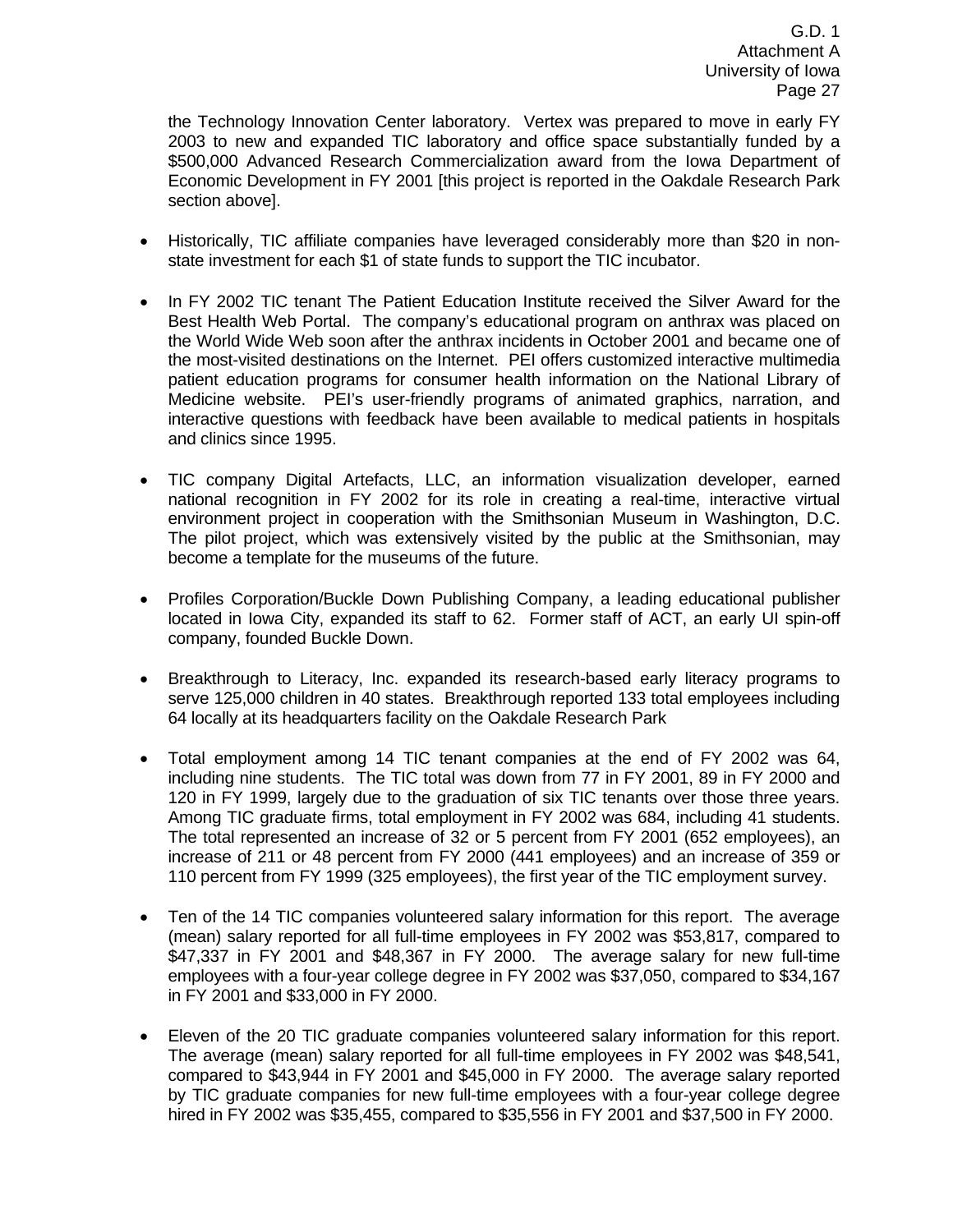- The TIC continued to strengthen its working relationship with the UI Small Business Development Center (SBDC) and John Pappajohn Entrepreneurial Center (JPEC). Staff of those programs continued to assist the TIC with application reviews and prospect referrals. The TIC arranged programs of tenant company tours for two JPEC summer entrepreneurial youth camps, encouraged TIC tenants to participate in SBDC and JPEC training programs, and explored arrangements for the SBDC and JPEC to establish a parttime office presence at Oakdale in order to be more accessible to technology companies in the TIC incubator, on the Park, and elsewhere in the Coralville/North Liberty corridor.
- TIC staff also met with representatives of venture firms, angel investors and financial institutions and in selected cases helped arrange introductions and presentations involving TIC affiliates. Among the firms meeting with TIC staff were Iowa State Bank & Trust Co., Emerging Growth Group, Eastern Iowa Angel Investors, Viable Technologies, and Iowa Area Development Group.
- Improved telecommunication infrastructure was installed in Oakdale Hall in FY 2002 as part of the campus fiber optic network project. As a result, TIC tenant companies in Oakdale Hall have access to faster Internet connectivity and telecommunication service that is more versatile and reliable. This infrastructure project addressed a leading concern of TIC tenants engaged in software development and Internet commerce (the TIC building received its own telecommunications upgrade in FY 2001).
- In cooperation with staff of the University of Iowa Research Foundation and the Office of Corporate Partnerships, TIC and ORP staff continued to utilize the expertise of a website developer in the Research Office to improve and update the web presence for the TIC incubator and the other units [http://www.vpr.uiowa.edu/techtransfer/].

Key findings from the FY 2002 employment survey of TIC business incubator and Oakdale Research Park affiliates are reported below. Also provided here are graphic presentations of employment trends for FY 1999, 2000, 2001 and 2002.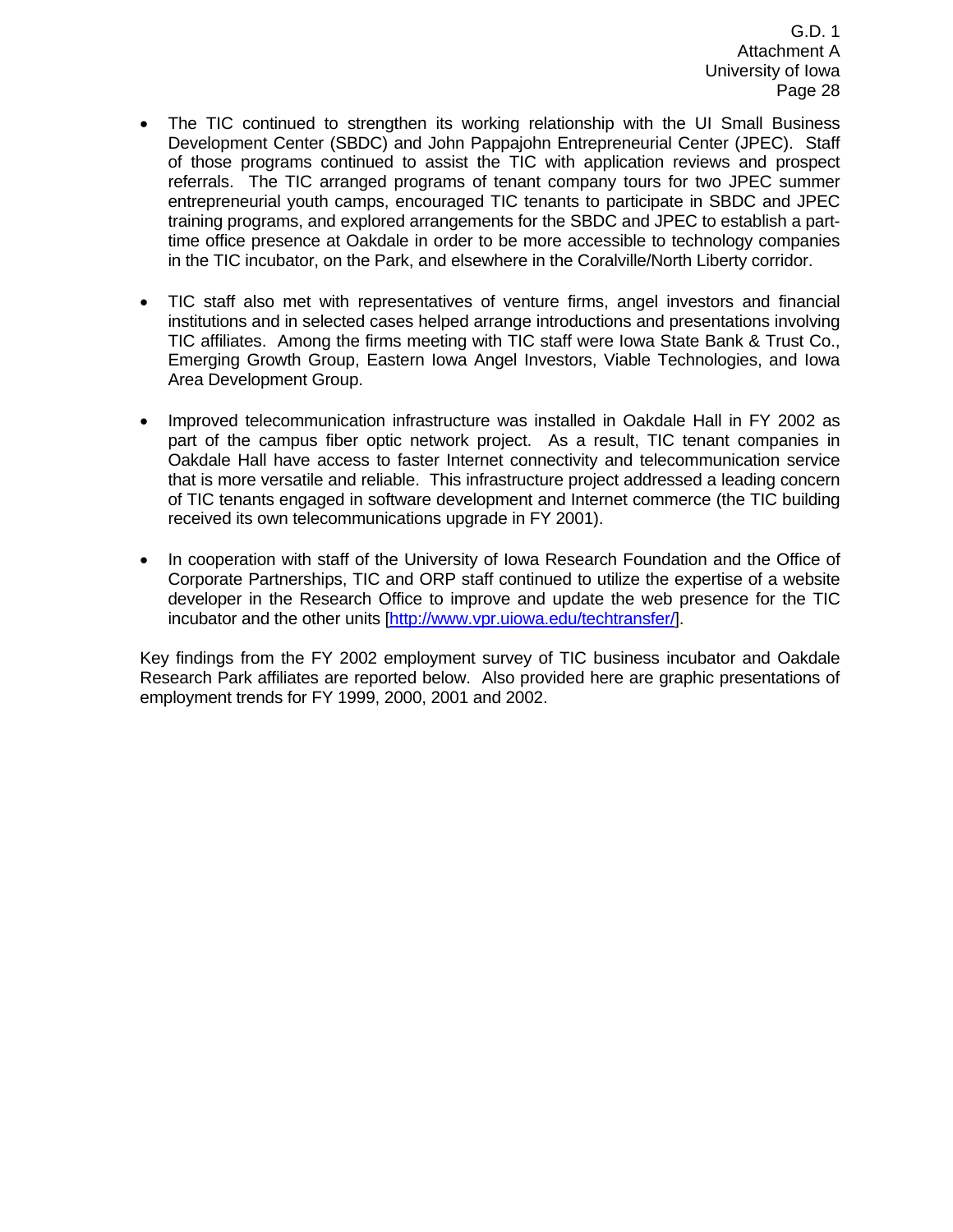## *FY 2002 EMPLOYMENT/SALARY REPORT*  **UI Technology Innovation Center (TIC) UI Oakdale Research Park (ORP) September 25, 2002**

### Employment Totals

- TIC Firms 64 Employees (includes 9 students)
- **ORP Firms & TIC Grads 864 Employees (includes 42 students)**
- **Oakdale Anchor Labs 149 Employees (includes 32 students/fellows)**

## **1,077 TOTAL (includes 83 UI students)**

*Average Full-Time Salary* 

- **TIC Firms \$53,817 (\$37,050 for new college graduates)**
- **TIC Graduate Firms \$48,541 (\$35,455 for new college graduates)**
- **ORP Firms \$52,605 (\$33,571 for new college graduates)**

#### TIC/ORP Employment Region

- In FY 2002 TIC/ORP affiliates and anchor laboratories reported employees living in the following 12 counties in Iowa: Buchanan, Cedar, Clinton, Iowa, Jefferson, Johnson, Jones, Linn, Muscatine, Polk, Scott and Washington.
- In FY 2002 TIC/ORP affiliates and anchor laboratories reported that the home towns of their Iowa employees included Ainsworth, Amana, Anamosa, Atalissa, Aurora, Cedar Rapids, Coralville, Davenport, Des Moines, De Witt, Ely, Fairfax, Fairfield, Hiawatha, Hills, Independence, Iowa City, Kalona, Lisbon, Lone Tree, Lowden, Marion, Massillion, Mechanicsville, Monticello, Mt. Vernon, Muscatine, North Liberty, Oelwein, Oxford, Riverside, Robbins, Rochester, Solon, Swisher, Tiffin, Walford, Washington, Wellman, West Branch, West Des Moines, West Liberty, and Wilton.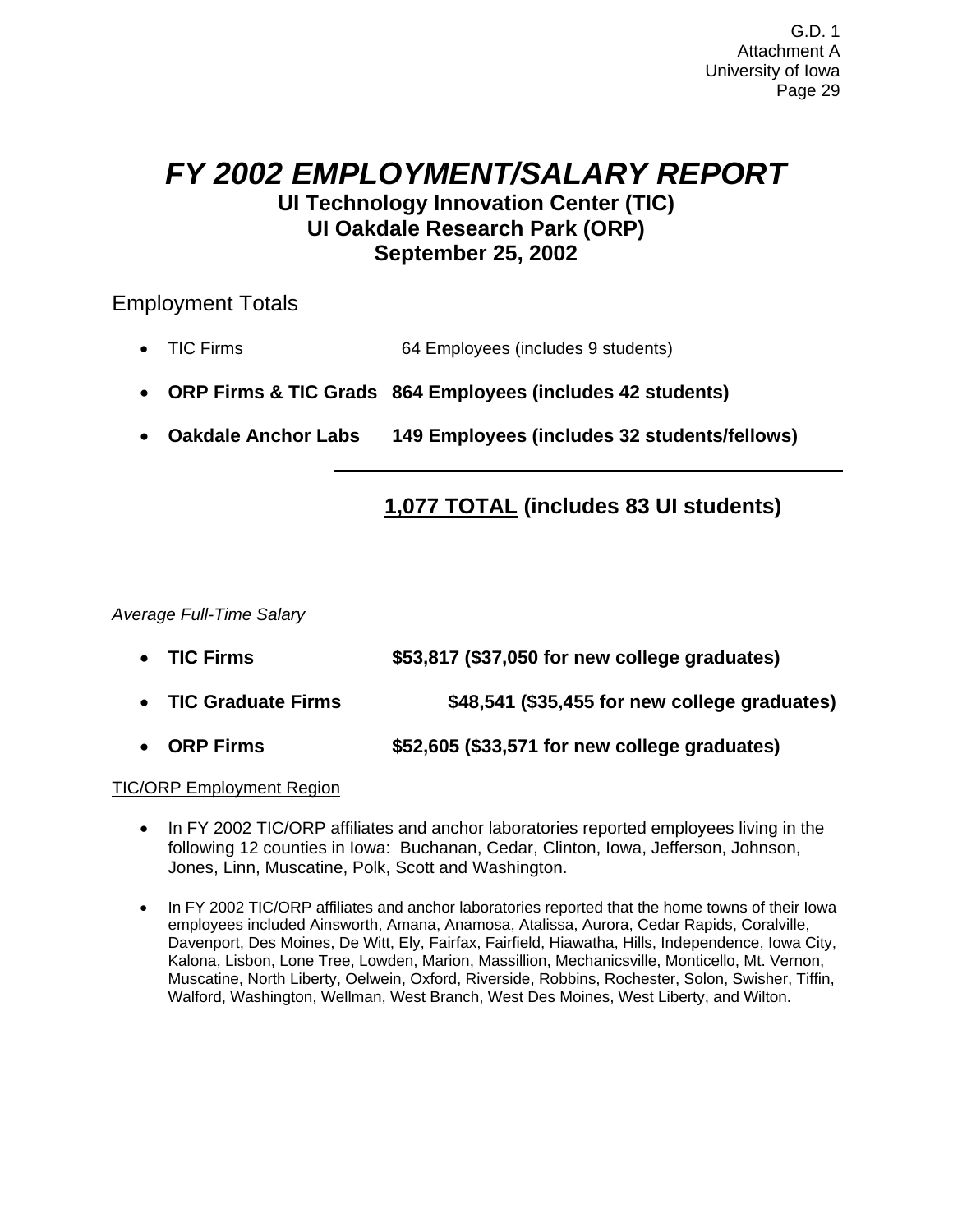

**Employment Trends All TIC/ORP Affiliates & Laboratories Employees**

**Employment Trends TIC Graduate Firms Employees**

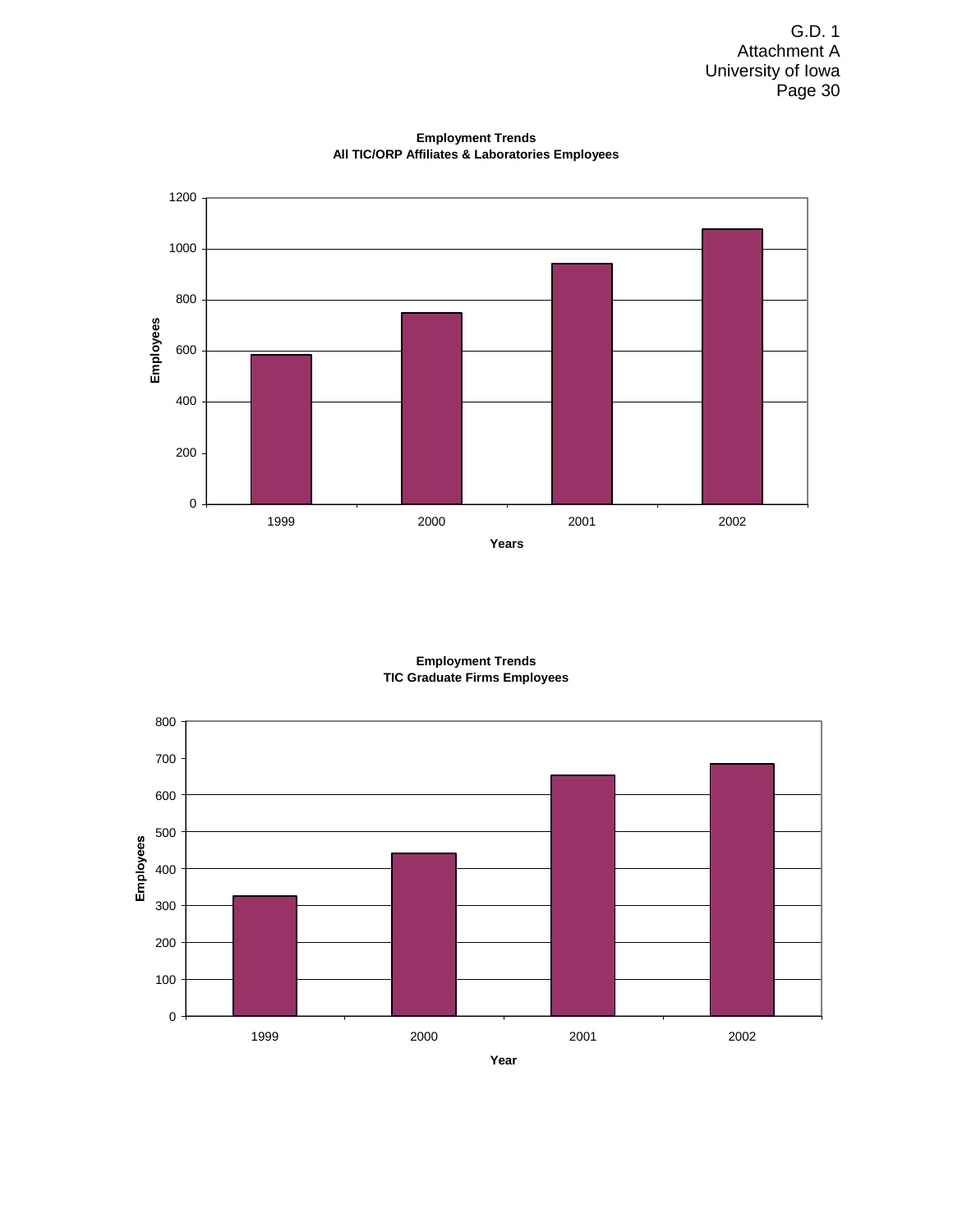#### **Program Activity: Intellectual Property Management**

The University of Iowa Research Foundation (UIRF) is the organization responsible for managing intellectual property created at the University. It is a freestanding foundation tied to the academic mission of the institution.

FY 2002 was another productive year for intellectual property management at the University. The University of Iowa Research Foundation received 88 new invention disclosures from faculty and staff, filed 77 U.S. patent applications, received 36 issued patents, executed 37 license and option agreements, and earned \$8,082,305 in royalty and license income (cash basis). The 37 executed license and option agreements and earnings were annual record high totals.

• Details and trends are reflected in the following set of graphs covering the period from FY 1987 – 2002 and the five-year period from FY 1998 – 2002. Several technologies managed by the UIRF were identified for inclusion in this report.

**CMV Promoter** – Among the most prominent technology transfer successes at The University of Iowa is the patented CMV Promoter for Increased Protein Expression. The significance of the CMV promoter was discovered in the laboratory of Mark F. Stinski, UI Professor of Microbiology, in his study of gene regulation mechanisms in the CMV virus. The CMV promoter has now become a very widely used tool in the biotechnology industry. It has gained importance in the commercial setting to manufacture bioengineered drugs, and may enable the development of gene therapy and DNA vaccine products. Five CMV-based drugs have received FDA approval and are currently being used to treat patients with cancer and other diseases. In March 2002, the FDA approved Zevalin® for the treatment of non-Hodgkins Lymphoma. At the end of FY 2002, the UIRF had negotiated non-exclusive licenses for use of the CMV promoter with 66 industrial partners, up from 57 licenses at the end of FY 2001.

**Coley Pharmaceutical Group –** Beginning in the mid-1990s The University of Iowa Research Foundation filed patent applications on discoveries made by Arthur Krieg, UI Professor of Internal Medicine, and others that offer the prospect for the creation of novel therapies for the treatment and prevention of diseases by activating innate or acquired immune responses. The UIRF now holds a substantial portfolio of patents and patent applications that are licensed to Coley Pharmaceutical Group, a company founded in 1997 on the base UIRF technology. In August 2001, Coley Pharmaceutical Group executed a sublicense with Aventis Pharma for the development of asthma and allergic rhinitis products. Clinical trials are underway in the areas of cancer, asthma/allergy, and infectious diseases.

**Integrated DNA Technologies, Inc. Commercializes UIRF DNA Based Technologies –** In February 2002, the UIRF received revenue from Integrated DNA Technologies, Inc. ("IDT") arising from the earlier licensure of inventions made by IDT founder Joseph Walder and others at the UI. The patented technologies relate to the use of nucleic acids (DNA) in research and clinical applications. One technology, called catalytic hybridization amplification, allows researchers and clinicians to detect the presence of a nucleic acid sequence in a sample by designing a DNA probe that is cleaved when it identifies its target sequence. The second technology, in the field of "antisense", allows researchers to determine the function of particular genes in an organism by using specific DNA fragments to inhibit the activity of the targeted genes in cells. The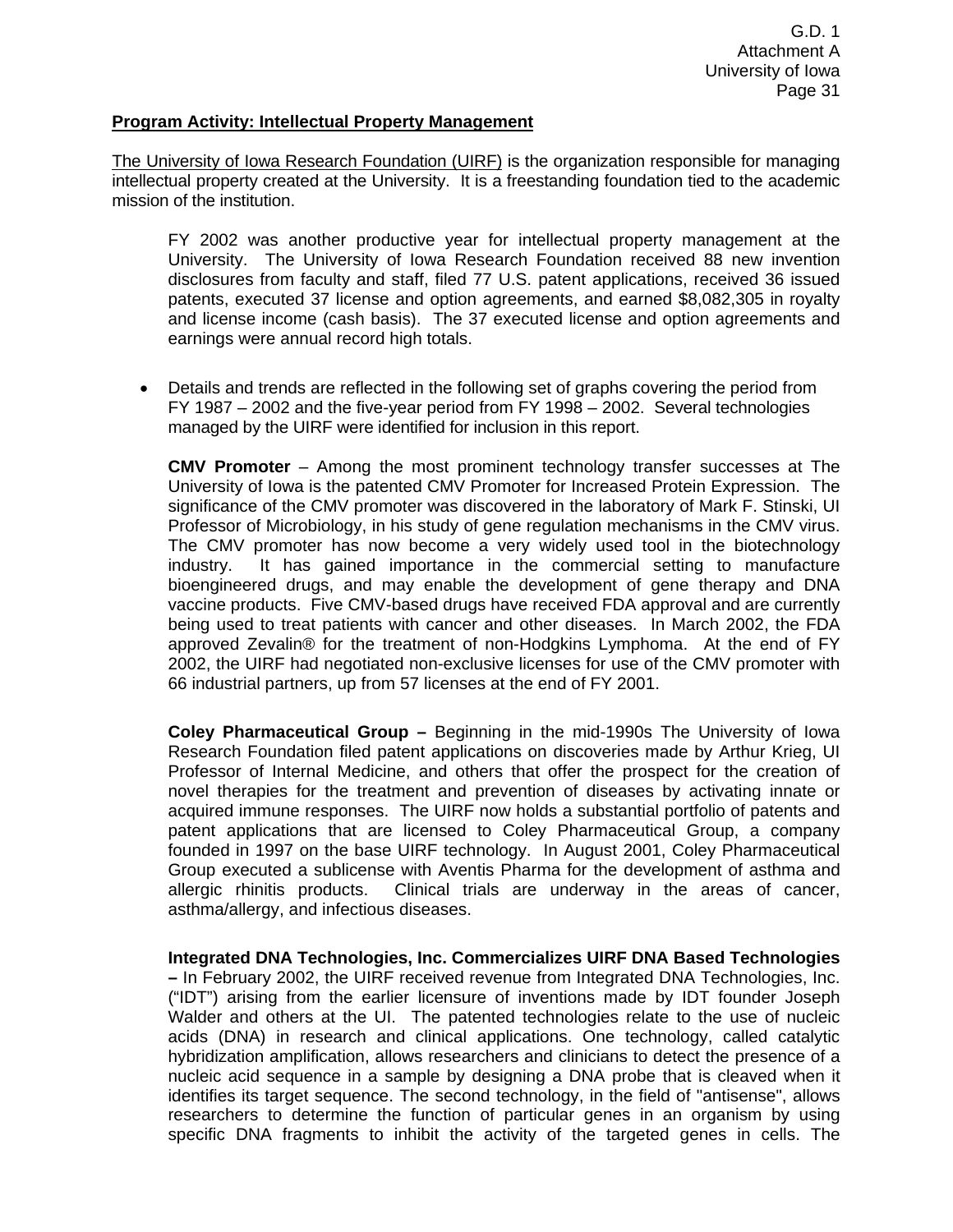University of Iowa Research Foundation filed patent applications on the two technologies, and exclusively licensed those patent applications to IDT in 1987, which was then a start-up company at the University's Technology Innovation Center.

Slide 1

## UI Research Foundation **Invention Disclosures Received, FY87 to FY02**



(Total Inv. Disclosures from FY87 to FY02=963)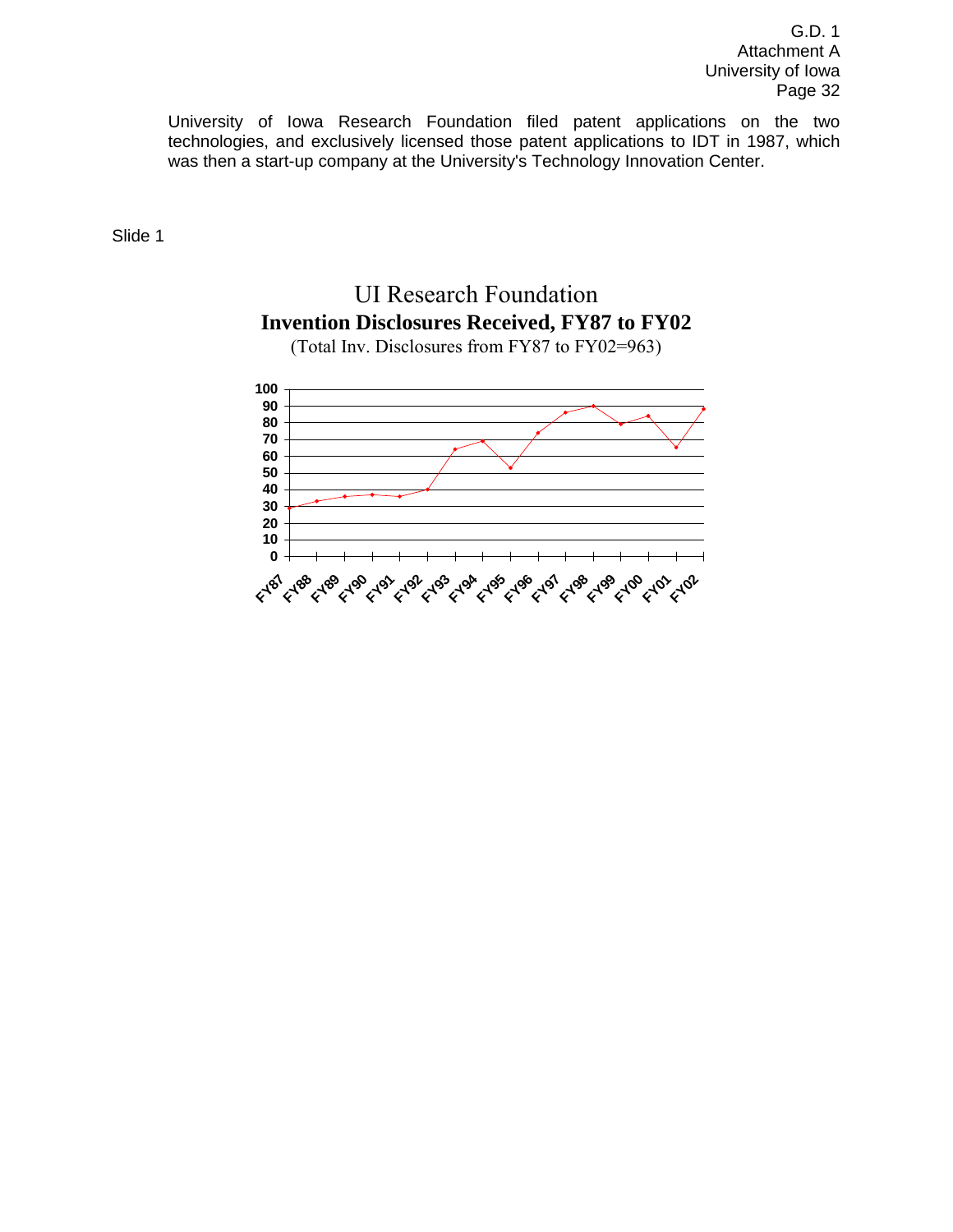

**FY98 FY99 FY00 FY01 FY02**

Slide 3





Slide 4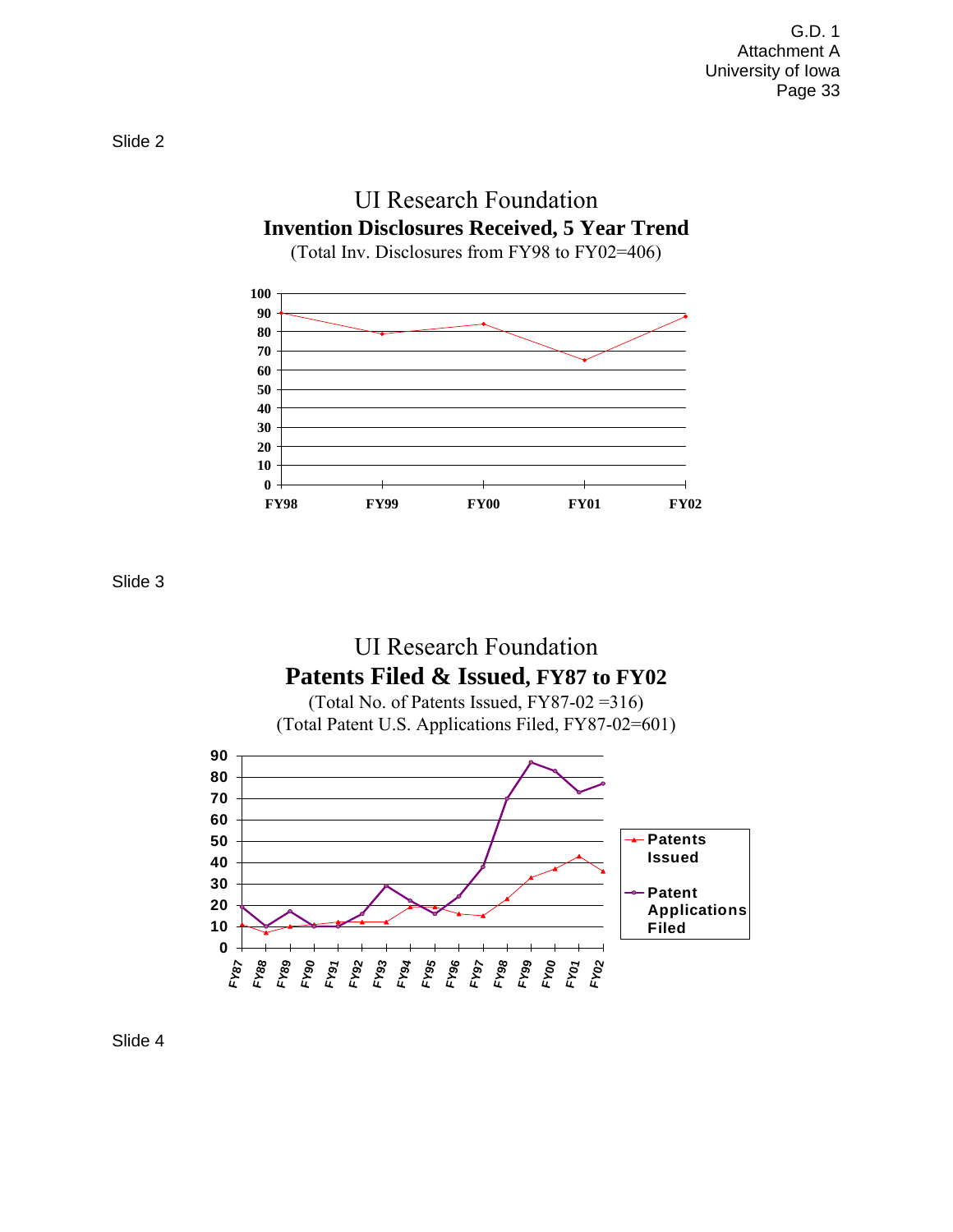

Slide 5



(Total Options/Licenses Executed, FY87-FY02=282)



Slide 6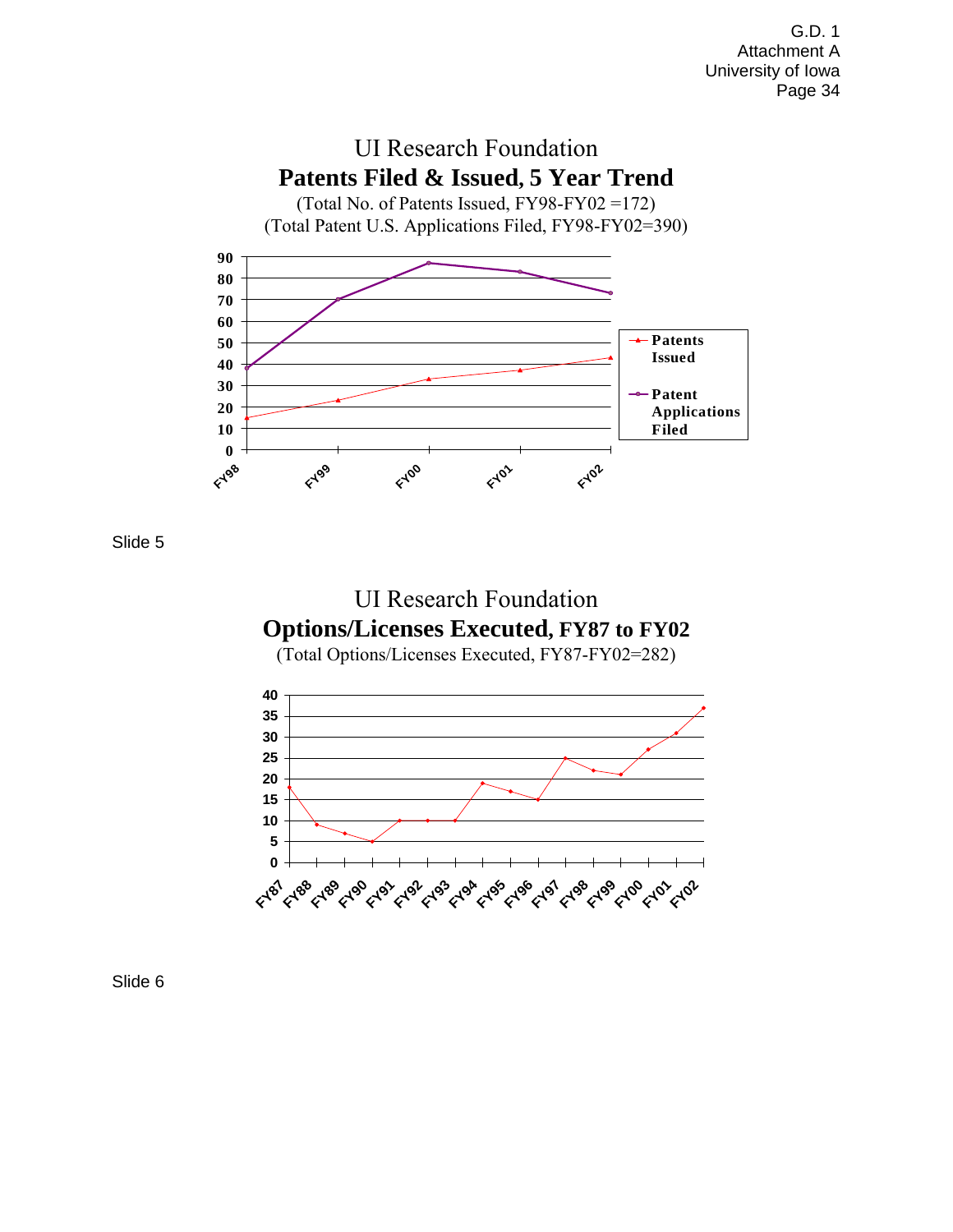

Slide 7





\*This chart reflects UIRF earnings, patent cost reimbursements are not included.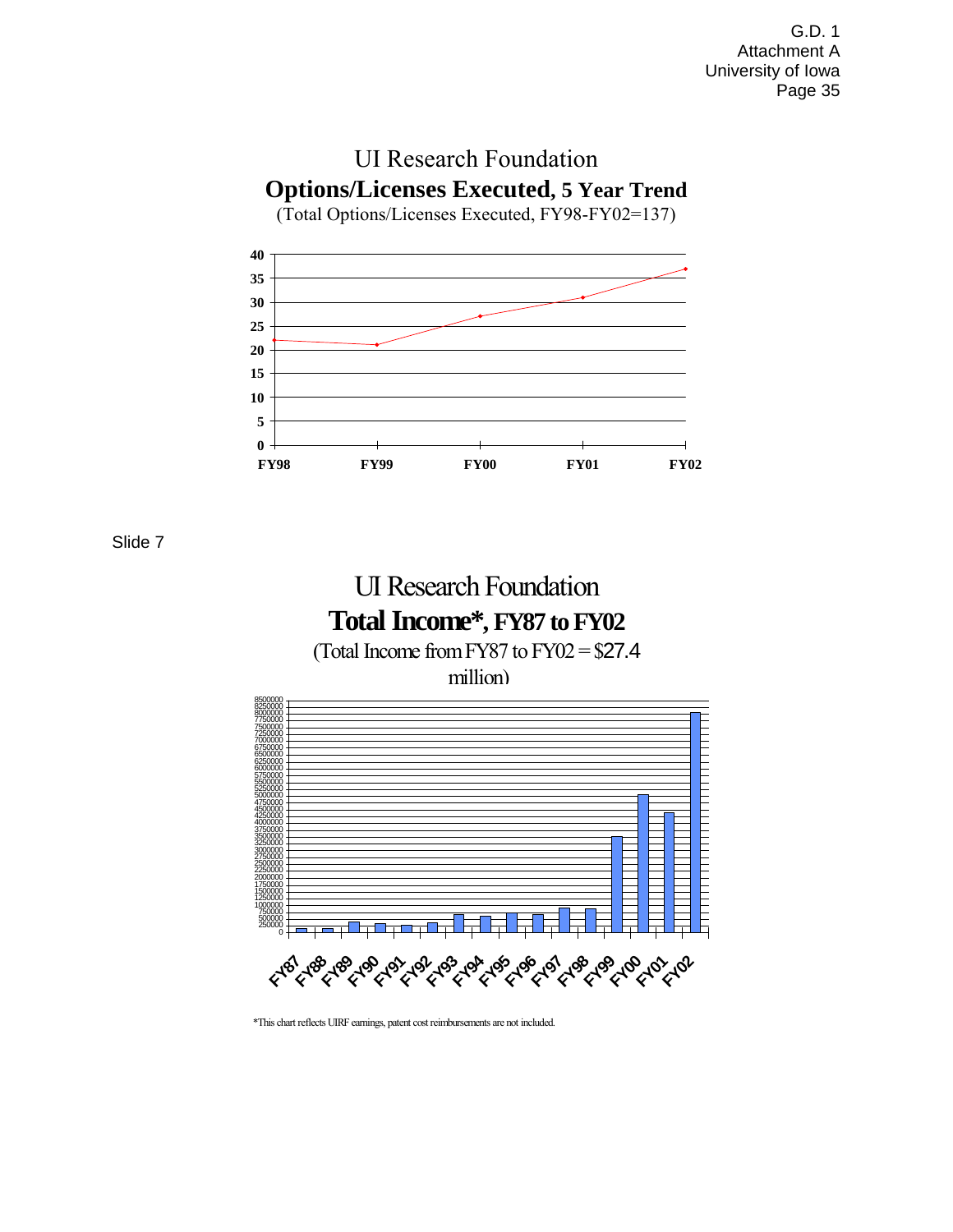## UI Research Foundation **Total Income\*, 5 Year Trend** (Total Income from FY98 to FY02 = \$22.1 million)



\*This chart reflects UIRF earnings, patent cost reimbursements are not included.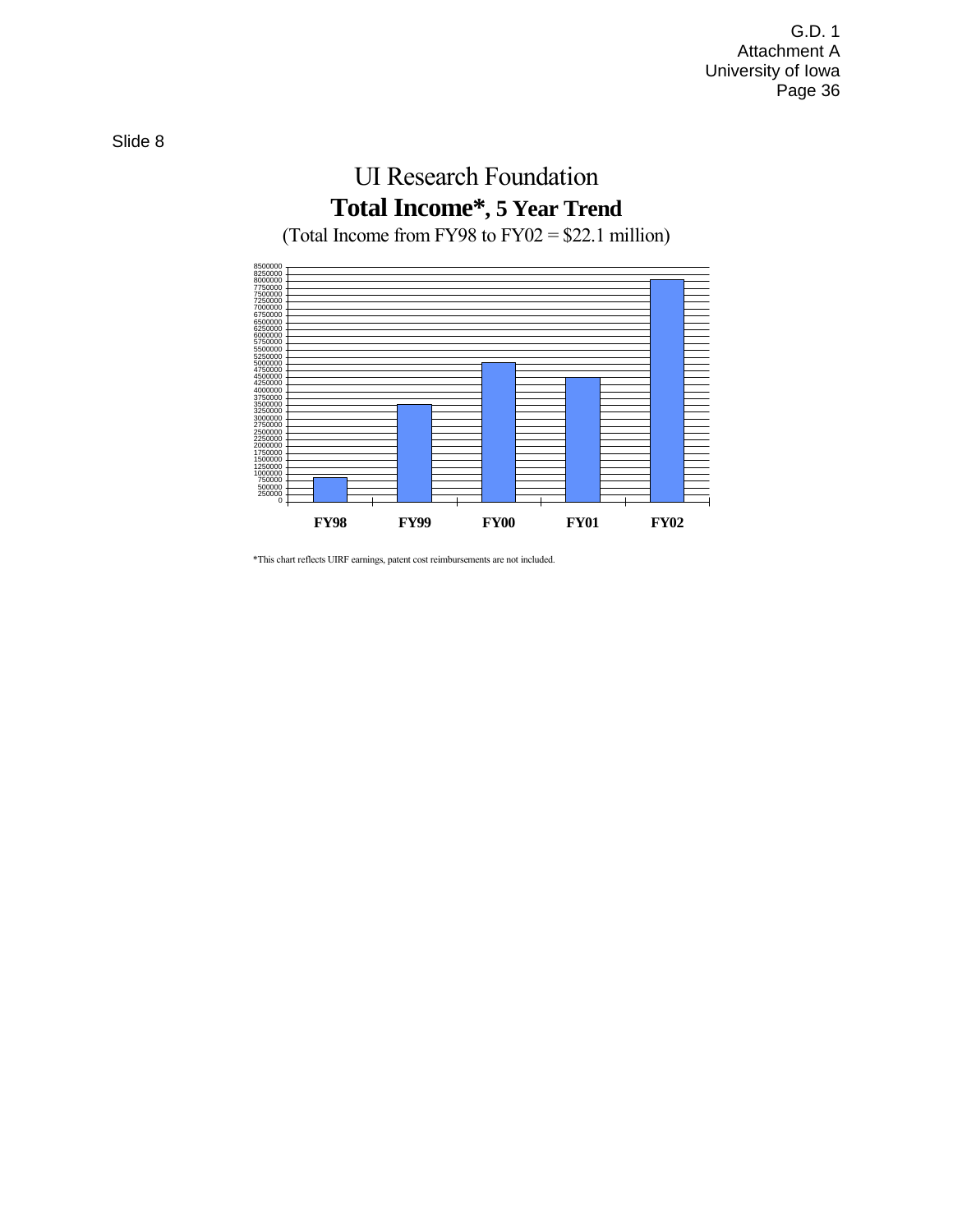## **Program Activity: Statewide Outreach to Iowa Corporations/Economic Development Agencies**

In FY02, the Office of Corporate Partnerships (OCP) adopted its new name (changed from old name of Office of Research Marketing & Corporate Relations) to reflect the new and expanded vision and role of activities undertaken by this Office under new leadership over the past two years. New desktop brochures were developed and incorporated into our new website (*http://www.vpr.uiowa.edu/corporate-partnerships/).* The UI Office of Corporate Partnerships established a unique, niche role for facilitating innovative alliances among industrial, educational, State and community partners to leverage the State's investment in UI and thereby enhance Iowa's economic vitality. These alliances enable the UI and its alliance partners to more meaningfully address emerging challenges in complex issues in areas such as scientific literacy, workforce development, technology transfer, large-scale collaborations and economic, community and social development, especially in rural communities of Iowa.

## **CONTACTS AND NETWORKING: Focused activities undertaken in the last two years**

Over the past two years, the OCP has established strong ties with state agencies such as the Iowa Department of Economic Development (IDED). Since 2000, the OCP Statewide Corporate Outreach staff has undertaken 80 site visits to Iowa companies to match business needs with UI capabilities. The OCP has taken an active role in advancing economic development-related projects through service on several boards. For example, OCP Director Usha Balakrishnan serves on the Boards of the IDED and the Community Foundation of Johnson County and Advisory Boards of the State of Iowa-SBDCs and the Iowa Biotechnology Association. The Manager of Statewide Corporate Outreach serves on the IDED Human Resource Recruitment Consortium and the Iowa Rural Development Council. The OCP Director graduated from the Iowa City Chamber Community Leadership Program in June 2001 and from the ABI Leadership Iowa program in June 2002 and in November 2001 was appointed as the UI Deputy on the Iowa Business Council. The OCP Director serves as a key internal and external UI liaison for several ongoing strategic initiatives to advance economic development in Iowa.

The OCP has initiated and facilitated discussions among several diverse groups – Iowa corporations, UI colleges and administrative groups, school districts, other higher education institutions, local/regional economic developers, and community organizations. The OCP's role in coordinating collaborative relationships and in managing engagement practices has significantly expanded. Such engagement practices or "alliance facilitation functions" frequently involve cross-functional collaborations across campus, and across industries as well as other sectors. The University of Iowa is now a valuable intermediary player in creating and maintaining dialogue with new internal and external constituencies on a wide range of topics that transcend disciplines, professions, and functional specialties. As a "cultural translator" of sorts, the OCP has worked with groups in both the non-profit as well as for-profit sectors to align interests toward productive collaborations. The OCP has also worked at various stages of these facilitation processes. The OCP's role and the intensity of its involvement are guided by the nature of the project and the perceived desires and objectives of various participating internal and external constituencies. During FY 2002, the OCP staff participated in several conferences, including economic development-related events around the State.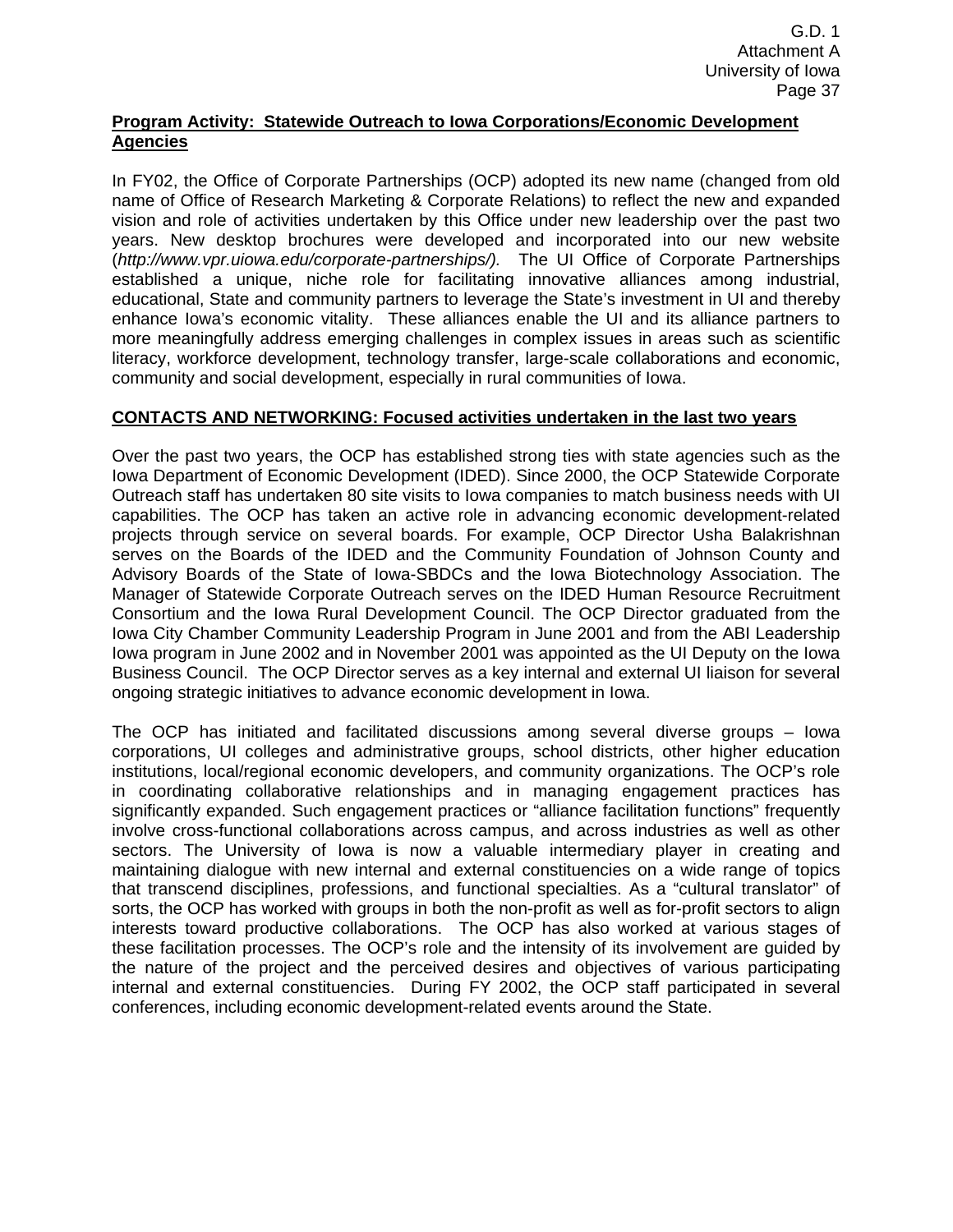## **BROADER VISION: Resulting from the unique linkage with Nonprofit Resource Center**

The OCP acts as a clearinghouse for information regarding research resources and unique strengths spread across multiple departments and functions within the UI. The OCP's Statewide Corporate Outreach effort and its involvement with economic development agencies also permit the OCP to appreciate and anticipate community needs. These two roles uniquely position the OCP to identify potential synergies from innovative partnerships.

Beginning in November 2001, the OCP's linkage with the Iowa Nonprofit Resource Center led to the crafting of a much broader vision for the OCP in the context of economic development and UI's outreach activities (in facilitating public-private-nonprofit alliances). Whereas the Nonprofit Resource Center serves as a "clearinghouse" to appropriately access UI resources to match the needs of Iowa nonprofits and community-based organizations, the OCP acts as a "clearinghouse" to appropriately access UI resources to match the needs of Iowa businesses and economic development groups. The linkage between these "clearinghouse functions" renders enormous opportunities for (a) knowledge transfer in a timely way not only across UI functions but also their respective alliance partners or clients, both internal and external; (b) synergies in terms of recognizing opportunities for collaborations; and (c) developing implementation strategies based on a more holistic approach to resolving complex issues and problems facing communities, most particularly in rural areas of Iowa.

It is OCP's belief that such a (larger) holistic approach that is conceptualized, encouraged, taught and adopted by respective collaborating institutions or organizations and individual champions in our society is what can enable social change to occur. Because such endeavors are inherently interdisciplinary, (or cross-functional or interorganizational) a large, comprehensive university such as the UI can play a very important intermediary role in these processes in a variety of ways through its various research, educational, service and outreach programs.

This enhanced understanding resulted in the OCP Director preparing and submitting a large multidisciplinary proposal to the National Science Foundation in May 2002. The proposal included co-investigators from law, sociology, management, pharmacy, computer science and public policy.

## **STATEWIDE CORPORATE OUTREACH**

Beginning in July 2000, the OCP initiated a corporate outreach effort with a view to systematically undertake site visits to Iowa companies to match business needs with capabilities within the University of Iowa. Outreach efforts also include numerous site visits to chambers of commerce and economic development groups in the targeted areas.

## **A Sampling of new partnerships facilitated by the OCP**

Each of the OCP projects is unique given the nature/number/background of the participants and the discussion topic. A sample of such projects is included below:

## *1. Examining nonprofits as vehicles for rural economic development*

In conjunction with the economic development arm of Iowa's rural utility providers (the Iowa Area Development Group) and the Community Development Division of the Iowa Department of Economic Development (IDED), the Office of Corporate Partnerships and the Nonprofit Resource Center began to explore ways to expand the role of community foundations as an effective vehicle for economic development in rural Iowa.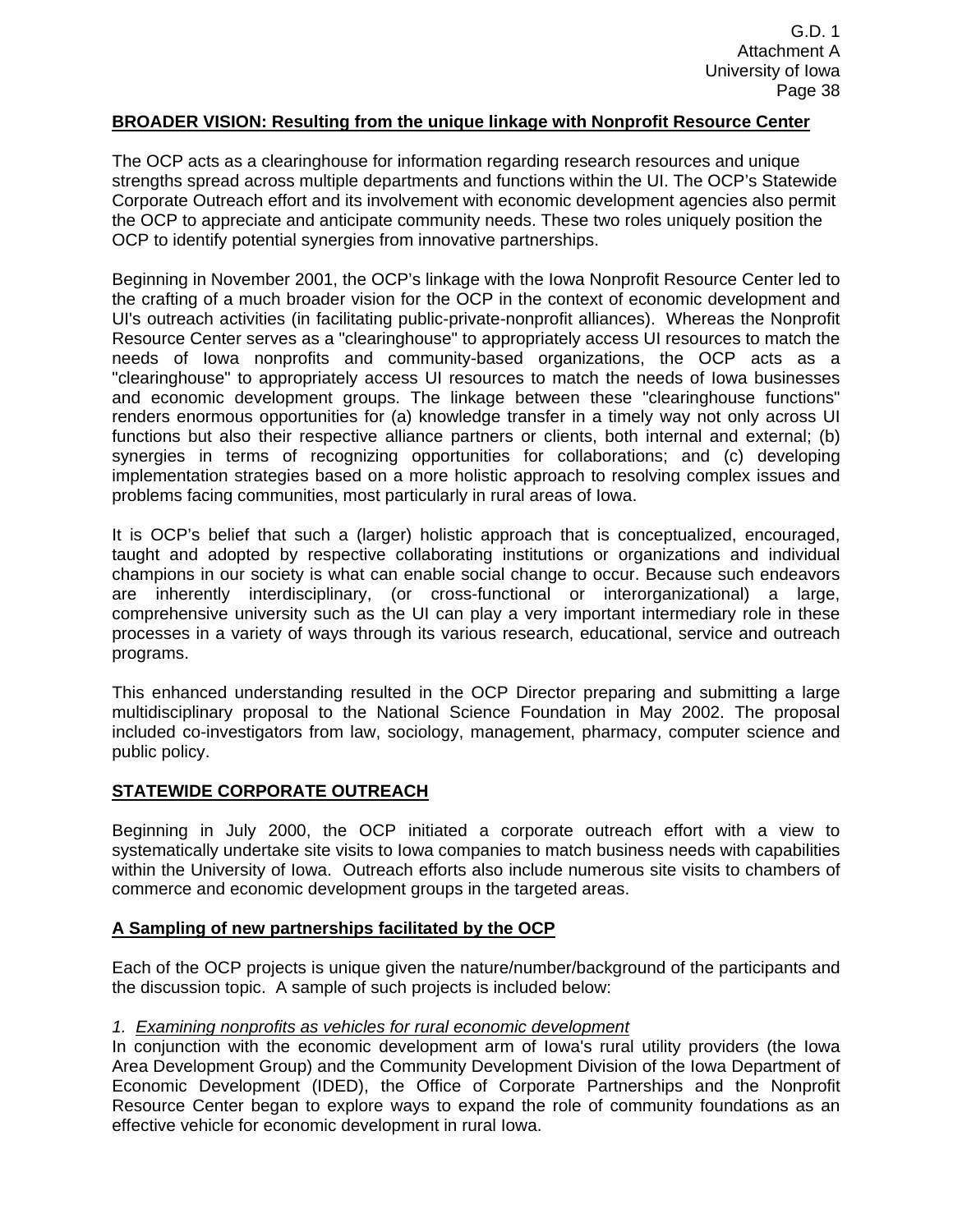## *2. Facilitating meetings: Internships and Student Placements in Iowa companies*

Based on a site visit to Maytag Corporation in Newton, Iowa, the OCP facilitated a meeting with faculty and staff in the Colleges of Engineering, College of Business and College of Liberal Arts and Sciences to discuss internships and student placement issues.

## *3. Promoting UI Partnering with K-12*

The OCP has been involved in several alliances where a small investment of time, effort and facilitation to make the appropriate linkages can make a huge difference:

## • Scientific Literacy

The OCP worked with the Grant Wood Area Education Agency and the UI Science Education Center to support their efforts to establish a science and materials distribution center in Cedar Rapids.

## • Science & Math Education among under-represented minorities

The OCP Director represented the UI at the First Annual ALCOA-SECME banquet to celebrate the partnership with the UI. This partnership was strengthened due to the facilitative role that OCP played by organizing a one-day campus visit in March 2001 for ALCOA (Davenport) executives, Davenport school district superintendent and 10 science teachers, 2 program managers from SECME (a non-profit corporation in Atlanta), to showcase programs, resources and faculty in our College of Engineering and College of Education. This partnership aims to enhance math and science education in middle and high schools, particularly among underrepresented minority students, to better prepare them with skills, learning experiences and motivation to enter and complete post-secondary studies in science, mathematics, engineering and technology. Davenport school district students have visited the UI campus as a result and there are ongoing activities between several other units on campus including the College of Engineering, Opportunity at Iowa and the College of Education.

## *4. Partnership with Iowa's Higher Education Sectors*

The OCP Director launched a collaborative effort with Drake University and Kirkwood Community College to develop a Higher Ed-IDED-Business Partnership website. A demonstration-scale website was developed. There is unanimous support for this project from the Executive Directors of the Board of Regents, the Association of Community Colleges, and the Association of Private and Independent Colleges of Iowa. This collection represents 55 higher education institutions. The web offers an enabling tool and infrastructure support system to promote in a collaborative way – both within and outside of the State – Iowa's higher education course offerings and other resources. The IDED has agreed to host this website and integrate it within its promotional strategies when funding is available.

As part of the Board of Regents office's effort to increase awareness for and the accessibility to resources and expertise existing at the Regents institutions, the OCP participated in several outreach presentations and organized several campus visits for Iowa companies and State agencies, including the Iowa Department of Economic Development.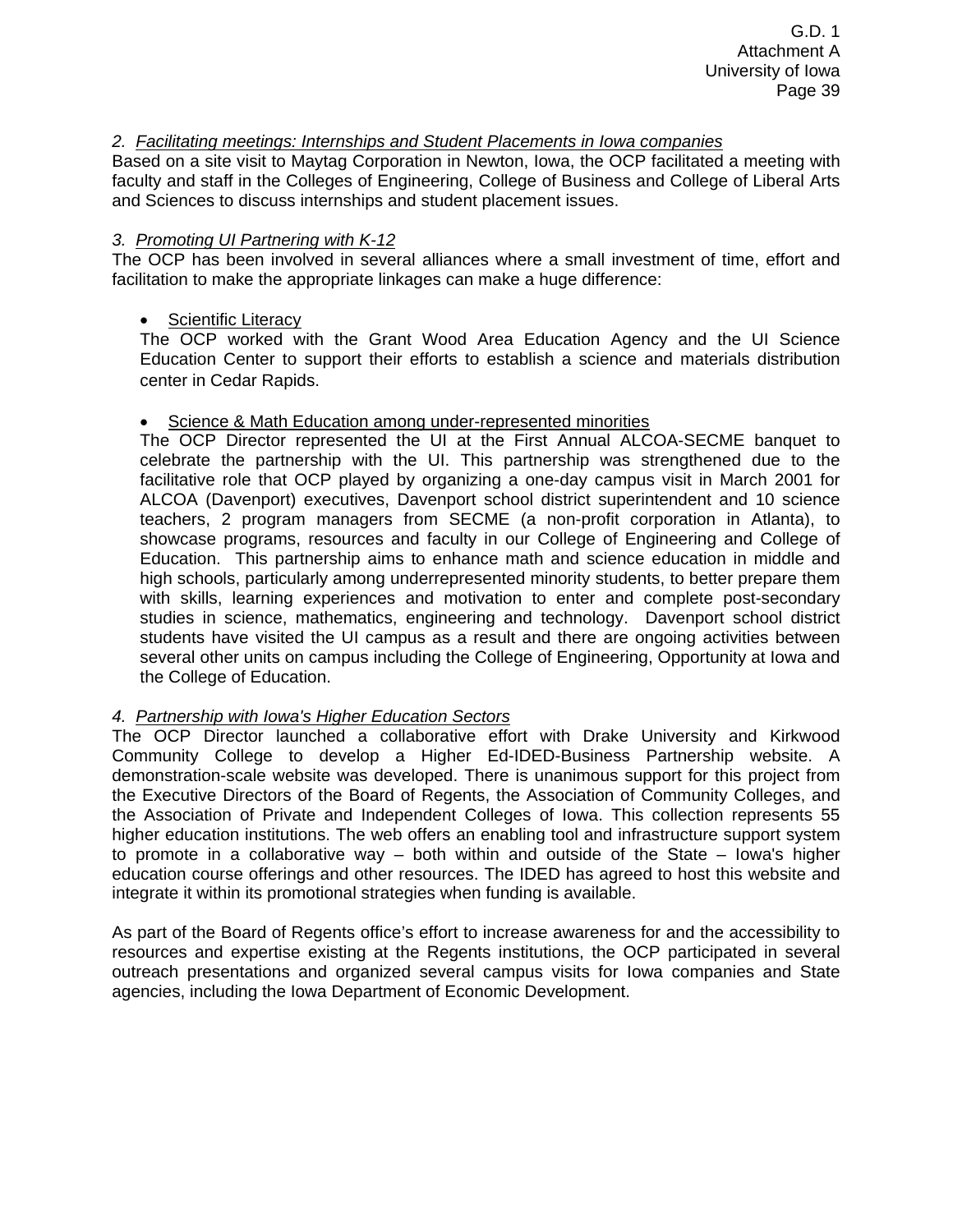## **PERFORMANCE INDICATORS**

Given the OCP's mission and objectives, provided below are ONLY THOSE readily quantifiable indicators that seem meaningful to track on a regular basis for external reporting purposes. These numbers cannot however capture the essence or comprehensive sense of the activities undertaken with limited resources by a small but energetic three-person team including the Director, Manager and Office Assistant. Many of the OCP's strategic or relationship-building functions, outlined below under items 1 through 8 are not meaningfully quantifiable. Such activities include but are not limited to the following:

- 1. Participation in strategic research initiatives.
- 2. Time involved in the coordination and development of new materials or brochures or "talking points" and "opinion pieces" or other matters specifically undertaken from time to time at the request of the President or the VP for Research and External Relations.
- 3. Time and effort involved in the identification, development and facilitation of new interdisciplinary projects, which have the potential to garner funding from new and emerging research sponsors.
- 4. Time or effort spent on responding to individual or corporate inquiries or requests for information/materials or referrals on UI programs.
- 5. Interactions or meetings with UI staff or researchers during which no external constituent participated, eg. regular, periodic meetings with various internal constituencies.
- 6. Travel, background preparation or overnight stay time involved in undertaking statewide on-site corporate visits or for participation in State Boards and commissions.
- 7. Participation at a host of events and receptions to represent the Office of the VP for Research and External Relations or the President as designates, or to heighten the visibility for UI.
- 8. Time or effort spent on routine project facilitation or coordination among large number of internal UI participants.

| Participation in Type of Activity (categorized<br>by the intensity of involvement by the OCP<br>staff) | No. of UI<br>Participants<br>(excluding<br><b>OCP Staff)</b> | No. of External<br>Constituent<br>$(non-UI)$<br>Participants | Total No. of<br>Visits in<br>FY 2001 |
|--------------------------------------------------------------------------------------------------------|--------------------------------------------------------------|--------------------------------------------------------------|--------------------------------------|
| On-site corporate visits to lowa companies                                                             | 5                                                            | 67                                                           | 38                                   |
| Campus visits hosted by the OCP                                                                        | 47                                                           | 34                                                           | 6                                    |
| Campus visits that the OCP helped<br>organize                                                          | N.A.                                                         | N.A.                                                         | 6                                    |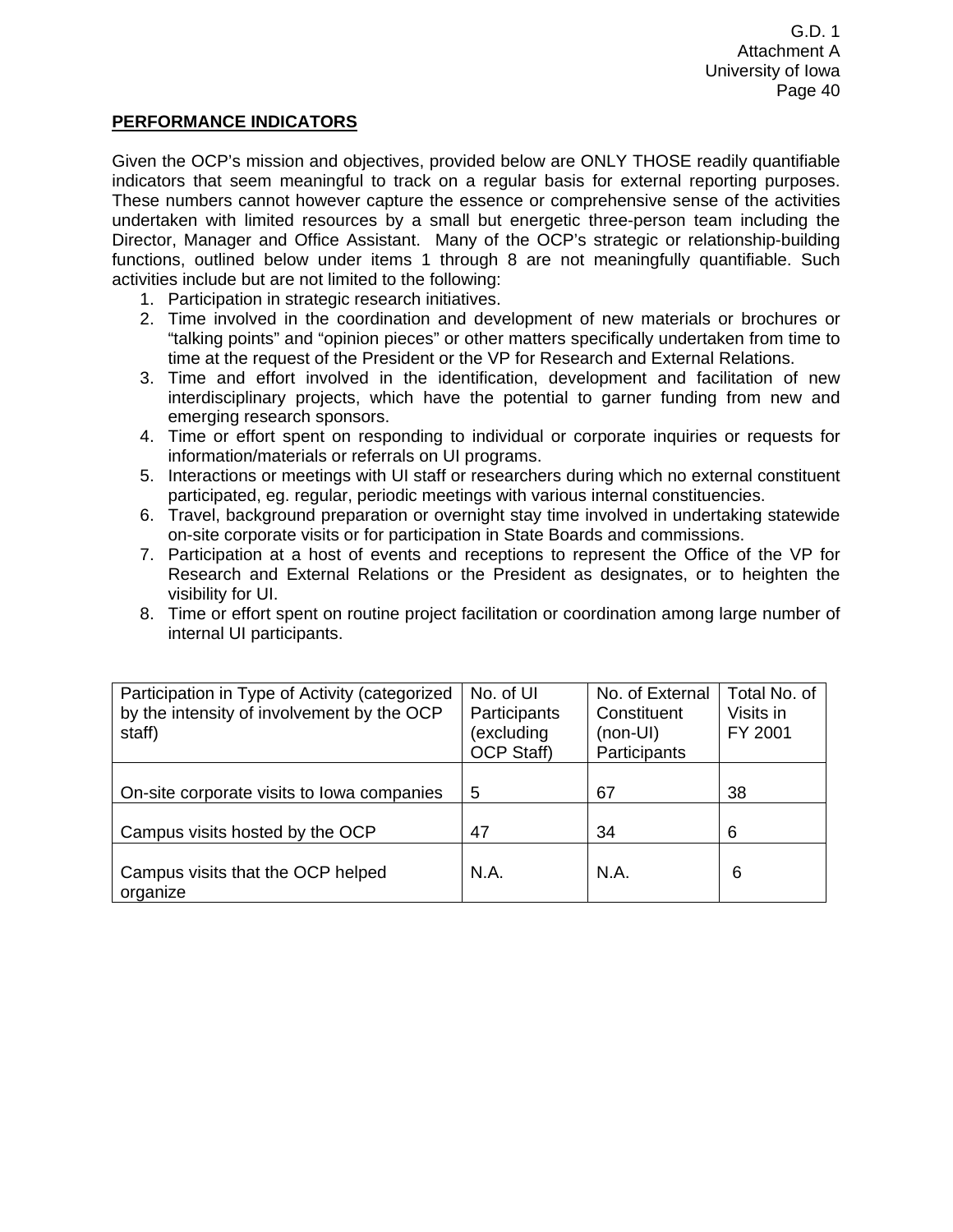Map indicating locations of site visits made by Manager of Statewide Corporate Outreach



Planned FY03 visits include Algona and Fort Dodge - North Central Iowa; Red Oak-Corning-Shenandoah - Southwest Iowa; and Council Bluffs - Western Iowa. Visits to Algona, Red Oak, Council Bluffs, Dubuque and Ottumwa are directly targeted on the basis of networking contacts developed by OCP Director during her Leadership Iowa class participation.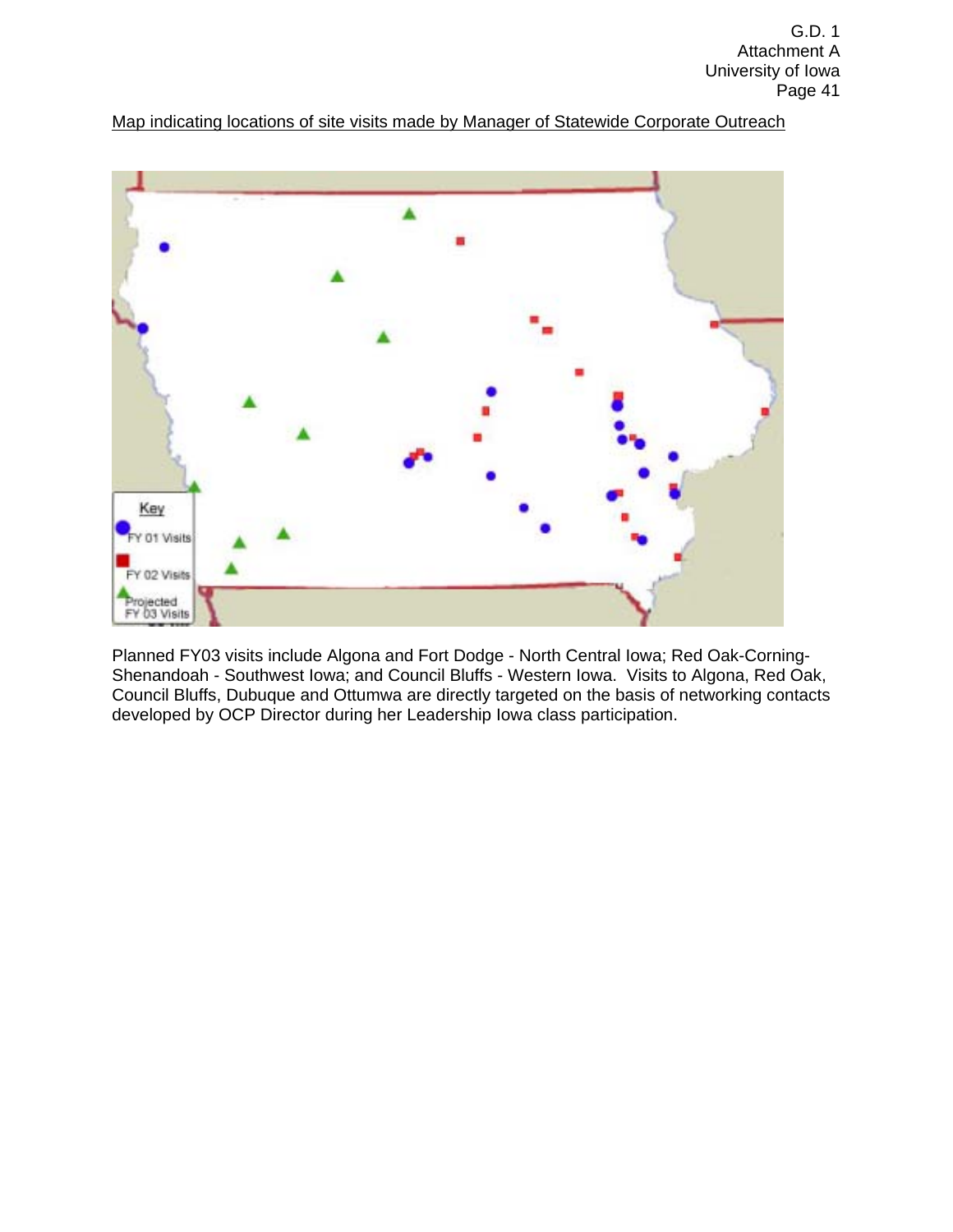## **Program Activity: Specially Supported Programs for Technology Transfer, Economic Development, and Workforce Development**

As called for in an earlier strategic plan, the State has supported the establishment of three anchor laboratories on the UI Oakdale Research Park and Oakdale Research Campus. They are the Center for Advanced Drug Development, the Center for Biocatalysis and Bioprocessing, and the National Advanced Driving Simulator. Descriptions of these programs, along with a summary of their FY 2002 activities, are provided in the following appendix to this report.

## **Performance Indicators**

## **Board of Regents Indicators**

- 88 invention disclosures were received by the UIRF in FY 2002
- 20 new technologies were licensed by the UIRF in FY 2002
- 7 new licenses generated revenue to the UIRF in FY 2002
- \$8,082,305 in total royalty and license fee income was earned by the UIRF in FY 2002 (cash basis)

#### **Other Indicators Unique to the University of Iowa**

See trends reported in the University of Iowa Research Foundation section of this report.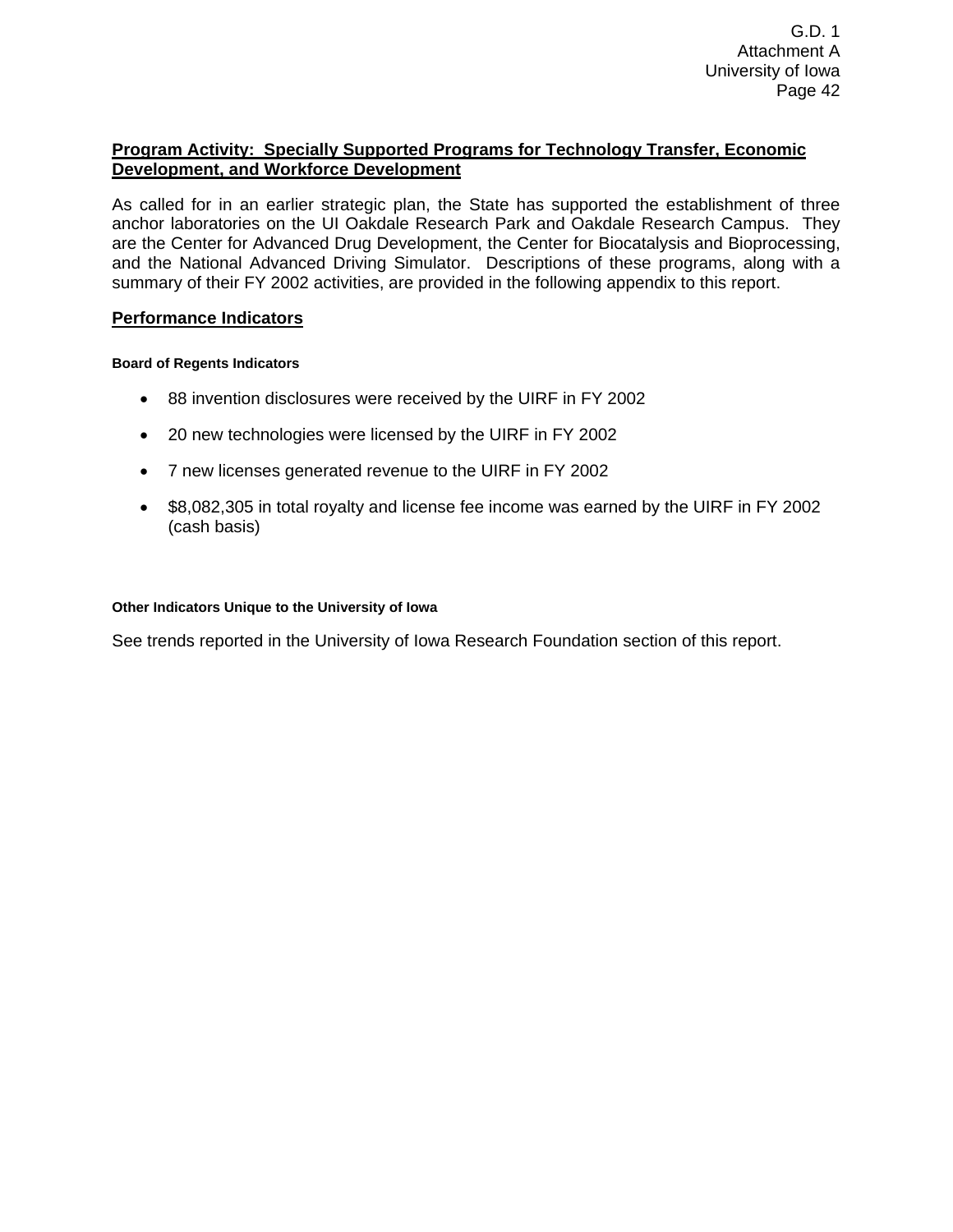# **APPENDIX**

## **CONTENTS**

## **Part I: University of Iowa Anchor Centers**

- Center for Advanced Drug Development
- Center for Biocatalysis and Bioprocessing
- National Advanced Driving Simulator

## **Part II: University of Iowa Technology Transfer Offices**

- Oakdale Research Park
- Office of Corporate Partnerships
- Technology Innovation Center
- University of Iowa Research Foundation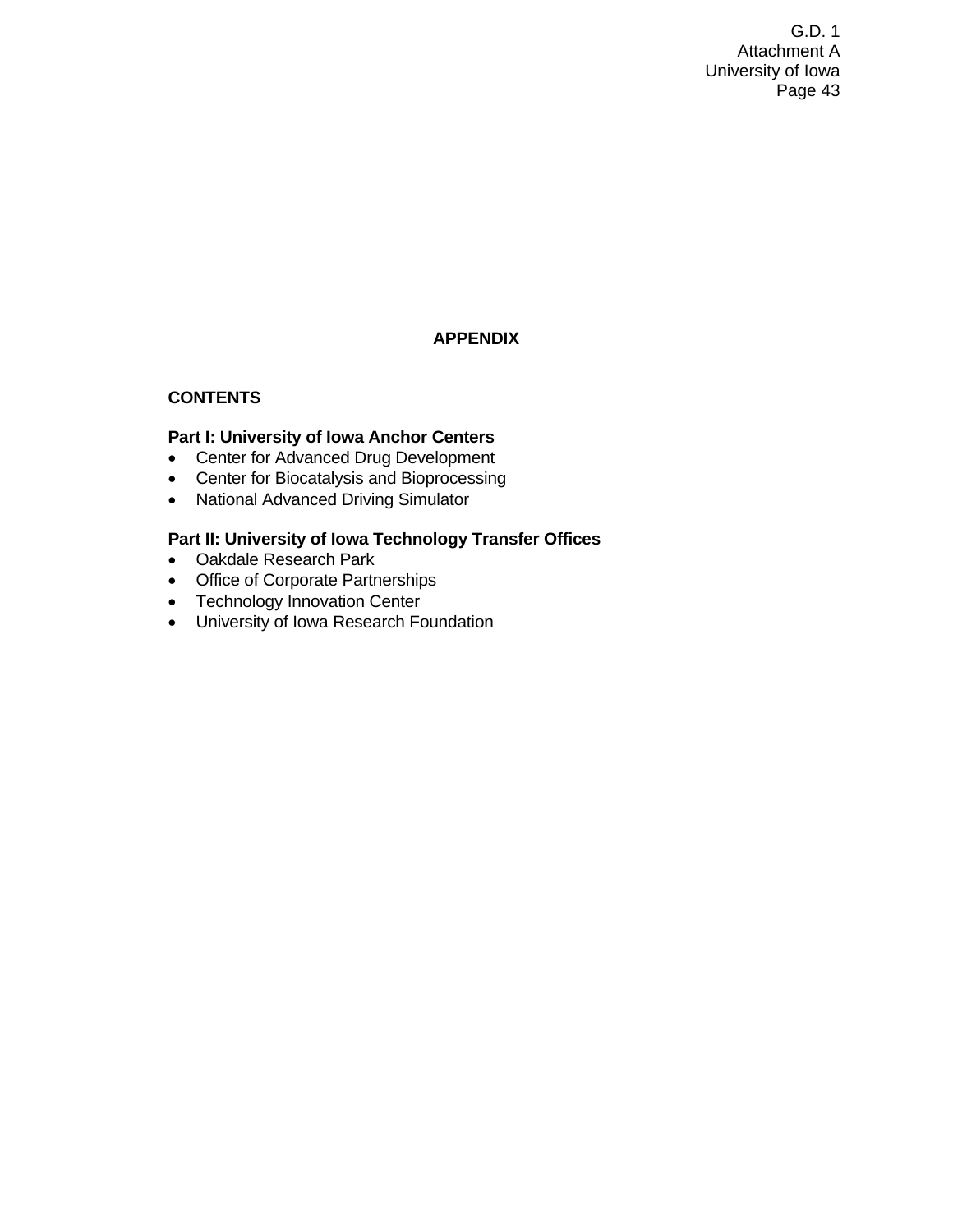## **Part I: University of Iowa Anchor Centers**

Consistent with strategic planning, a set of "anchor centers" was established at Oakdale. Descriptions of these centers are provided here in Part I of the Appendix.

## Center for Advanced Drug Development

## **Definition**

The Center for Advanced Drug Development (CADD), established in 1992, is located on the University of Iowa Oakdale Research Campus and employs 16 full-time employees, one part-time employee, one post-doctoral fellow, two graduate students, and three undergraduate students.

CADD operates under the umbrella of the University of Iowa College of Pharmacy and its staff works in close collaboration with the faculty of the College. CADD has the capability to engage in the full range of the drug development process by calling upon the resources of the UI College of Pharmacy's Division of Pharmaceutical Service (DPS), the Center for Biocatalysis and Bioprocessing and other University research facilities.

Collectively this expertise offers a unique research and development partnership with the pharmaceutical and biotechnology industry. The Center offers an excellent resource to enhance technology transfer and attract/develop new industry to Iowa. Outsourcing to CADD allows our clients to shorten the lead time between new pharmaceutical discoveries in the laboratory and their communication in the marketplace.

## Scope

The Center's services are geared to benefit the following types of clients:

- Small or medium-sized pharmaceutical companies which do not typically have an extensive scientific staff or facilities to perform the studies CADD provides.
- Veterinary pharmaceutical companies
- Biotechnology companies
- Large pharmaceutical companies which periodically lack the capacity to pursue all projects internally
- Medical departments that require stability studies on new drugs or drug products under investigation
- International pharmaceutical companies that seek to market a drug in the United **States**
- Governmental agencies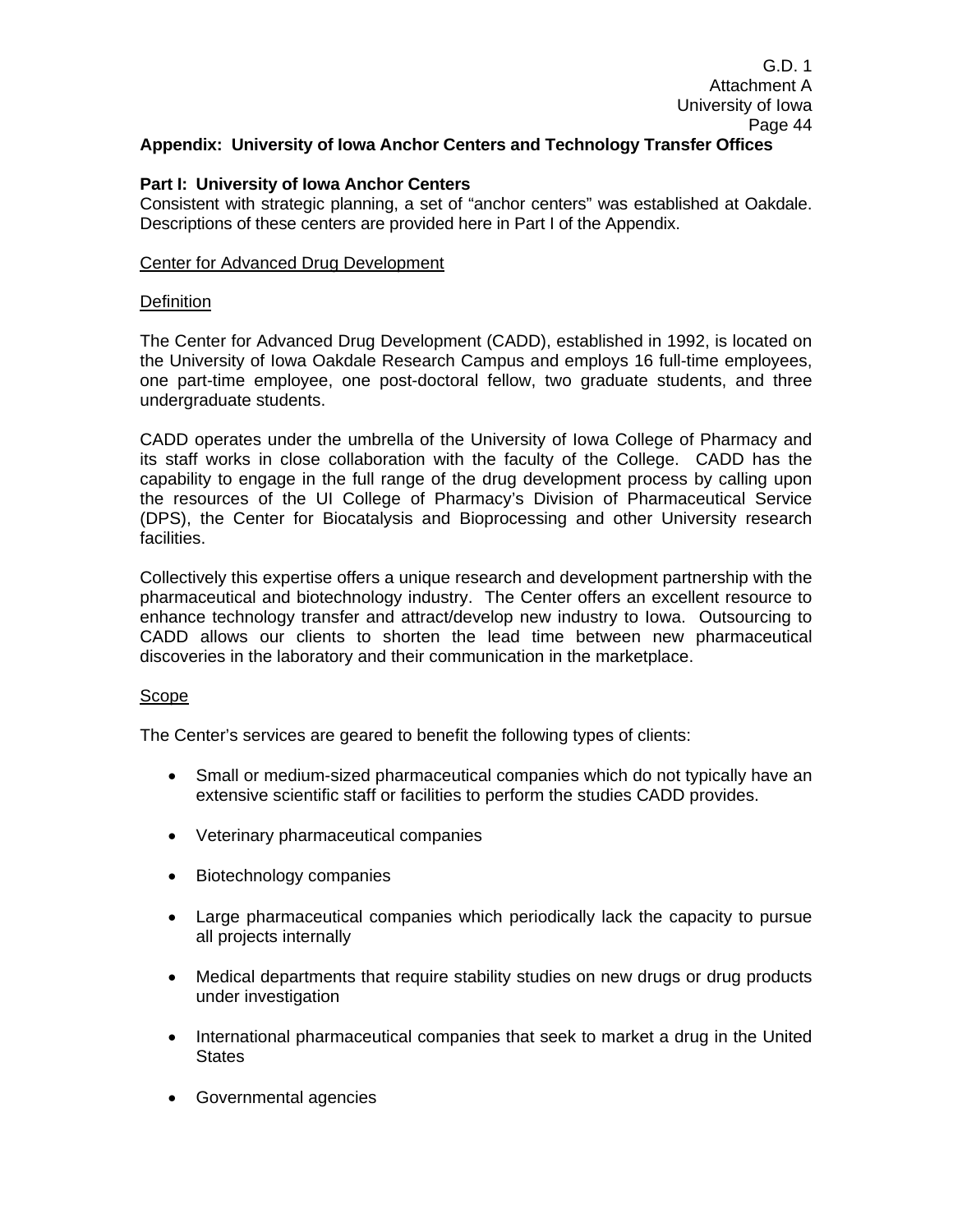#### **Relationship with University of Iowa, College of Pharmacy**

The Center offers contract services which complement those of the College of Pharmacy's Division of Pharmaceutical Service (DPS). More particularly, the Center offers non-production services relevant to the clinical trials process. Services include: management of FDA relationships for client firms (especially in the processing of new drug applications), development and execution of new chemical assays for candidate new dosage forms and new chemical entities, technical transfer or validation of assay methods, development and execution of stability studies of dosage forms, and testing of active pharmaceutical ingredients/excipients for compliance.

Through the DPS, the UI College of Pharmacy offers the special capacity to produce under contract limited quantities of new medicines under FDA approval and utilizing an FDA registered facility (the only such comprehensive facility in a College of Pharmacy in the U.S.). The capacity is particularly valuable to firms wishing to bring new products through clinical trials. The close collaboration between DPS and CADD is demonstrated by the fact that 50% of the FY 2002 projects were of a joint nature. CADD also performs active pharmaceutical ingredient/excipient testing following official testing procedures for PS and outside clients.

#### Relationship with Iowa, National, and International Industry

The 2002 client base, which contracted 404 projects with CADD, included three companies from Iowa, seven companies from surrounding Midwestern states, and 16 companies from elsewhere in the USA.

## **The Center for Biocatalysis and Bioprocessing (CBB)**

The CBB is a multidisciplinary research group with a primary focus on biocatalysis and bioprocessing. The group consists of 58 faculty members and more than 300 researchers from eight different university departments. CBB faculty members are recognized internationally as one of the world's foremost groups specializing in this area.

Receipts of more than \$2.2 million in competitive biotechnology training grants from the National Science Foundation (NSF) and the National Institutes of Health confirm CBB's prominence. More than \$18 million in federal and corporate research support in FY 2001 gives further strong evidence of the competitive standing of the group. Based on reputation, CBB was invited to join with Washington University in St. Louis and the University of Kansas in developing a new Center for Environmentally Beneficial Catalysis, a pending grant application to NSF.

## **A. The CBB Fermentation and Bioprocessing Laboratory**

The laboratory on the Oakdale Campus continues to expand collaborative efforts with industry from Iowa and around the world. Enabled by special appropriations from the State of Iowa, the Center completed installation of sophisticated equipment in 1996, and developed an experienced full-time staff. Well-matched downstream processing and analytical instruments support 23 highly-instrumented fermentors ranging from two- to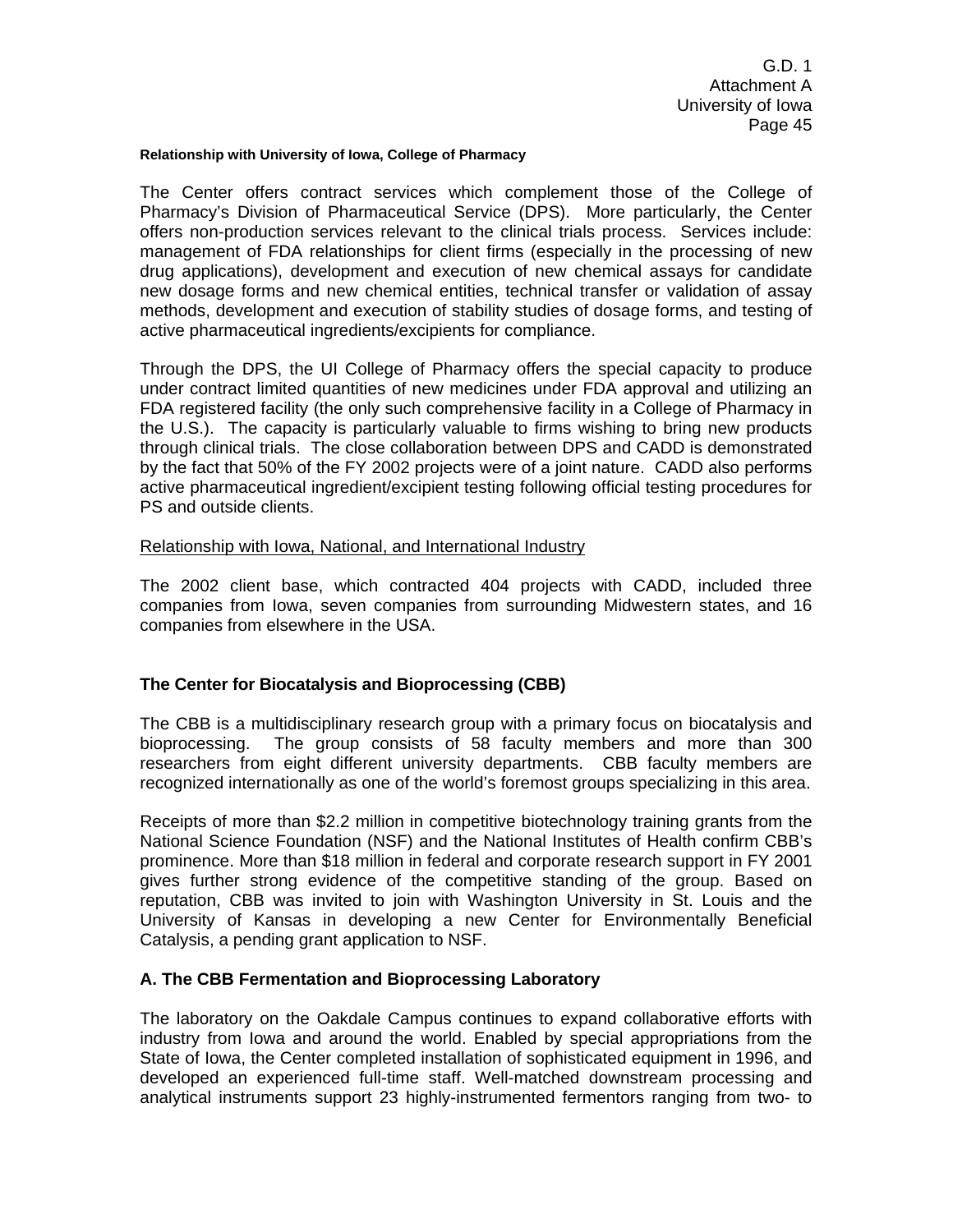1,000-liter working capacity. The facility conforms to Good Laboratory Practices standards, essential for providing quality contract services. In collaboration with industry and others, the laboratory researches, develops, optimizes and scales up fermentation processes, and then recovers products. The laboratory cultures "recombinant" microorganisms to develop a large variety of products, ranging from vaccines and antibiotics to food and feed ingredients. Although about 95% of CBB's clients are from the private sector, others serviced include many of the nation's leading universities, as well as agencies like the U.S. Army and the National Cancer Institute.

Currently, CBB is involved in an initiative to produce biopharmaceuticals suitable for use in humans; this requires Good Manufacturing Practices (cGMP). In addition, CBB personnel currently serve on Life Sciences initiative committees to establish a cGMP protein processing facilities for the state of Iowa. CBB's plans for a cGMP facility are in place, and the laboratory has already produced vaccines adhering to these standards, as noted below.

Recent examples of CBB laboratory's R&D and technology transfer follow.

## **Vaccine**

In 1997, a San Diego company approached CBB with a patented vector capable of producing a large immune response. CBB collaborated with the company, developing the fermentation and purification processes. During 2000, a cGMP facility adjacent to the CBB lab became available. CBB halted dismantling operations and invited the client, Apovia Inc., to view the possibilities. Subsequently, CBB designed the nearby Apovia manufacturing facility, specifying processing equipment. CBB is still providing cells to Apovia, now well into Phase 1 clinical trials with a promising Malaria vaccine. (Malaria is responsible for approximately two million deaths annually.)

## **Steroid Hormone Biotransformation**

Collaboration with Magainin Pharmaceuticals Inc. involved screening microbes to  $7\alpha$ hydroxylate a steroid. This step was critical to synthesize Squalamine, a potent antitumor agent. CBB selected the most productive organism from shake-flask studies of sixteen microbial cultures. After organism selection, CBB optimized many process variables, and then, produced a purified product.

## **Bad Bugs for Good Causes**

CBB grows pathogens in our biological-safety-level-2, large-scale facility. The lab grows organisms like *Helicobacter pylori* and *Haemophilus influenzae*, at 100-liter scale for researchers interested in diagnostics, vaccines, and therapeutics. CBB is the only university-based fermentation laboratory capable of cultivation of *H. pylori* at large scale. Industry and universities including Northwestern, Yale and Vanderbilt have sought collaborative services with our pathogen cultivating capabilities.

## **Organism-Enzyme-Polymer**

A large German pharmaceutical company approached CBB to help develop a multi-step process to produce a polymer from table sugar. The first step required fermentation of a recombinant organism to produce the enzyme. CBB's state-of-the-art two-liter fermentors optimized variables, improving yields and reducing fermentation time from 120 to 28 hours. The two-liter process was then scaled up to 10 and 100-liter scales. Subsequently, CBB conducted polymerization reactions at 500-liter scale. A financial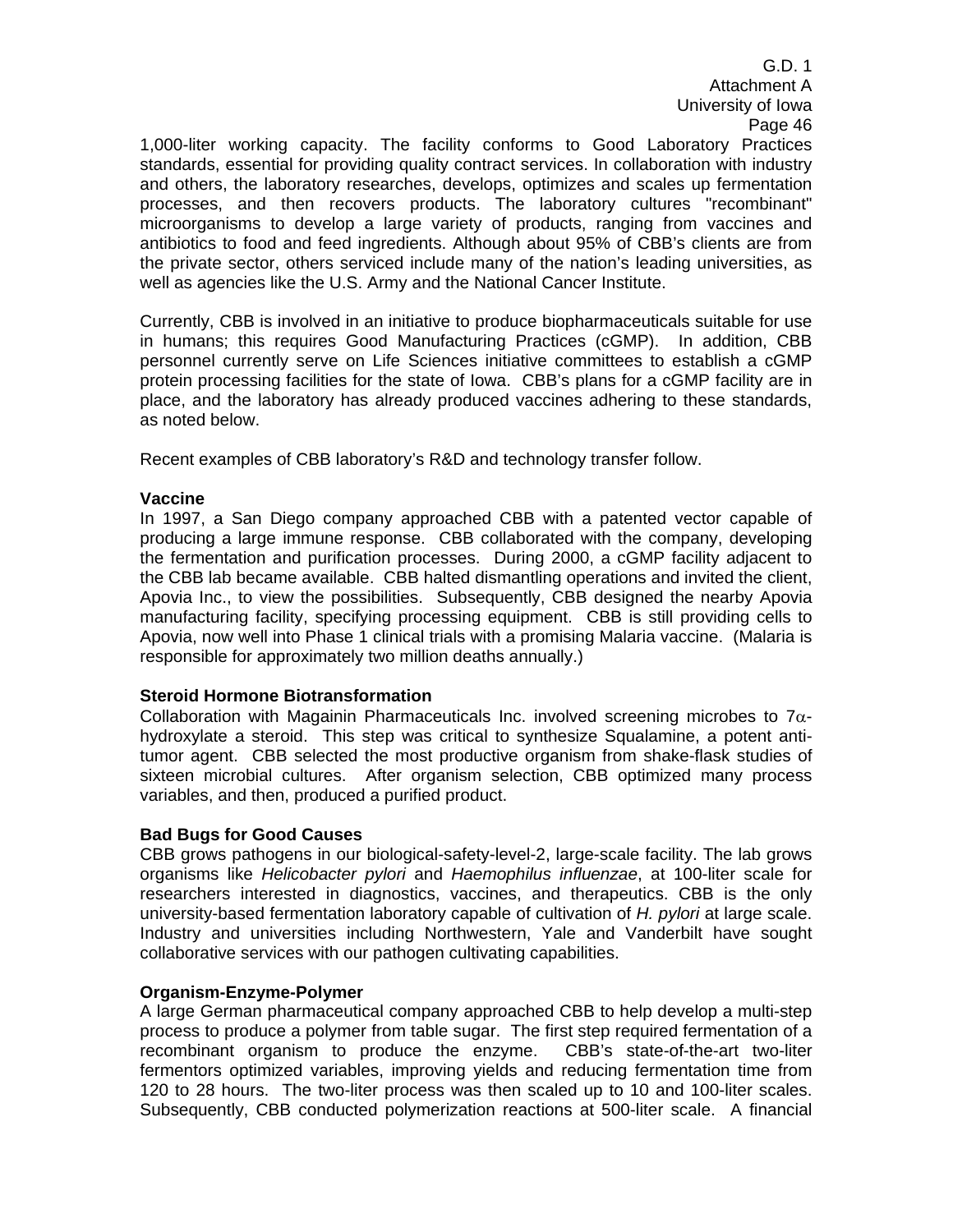model of the process, based on data obtained at 500 liters, assisted in evaluating economics of scale up to 150,000 liters. Finally, the lab provided appropriate documentation and training to transfer the technology.

## **Treating Explosives Waste**

As a result of processing, Army Ammunition Plants generate "Pink Water", a wastewater contaminated with TNT, RDX and HMX. Because of toxicity, environmental agencies apply stringent standards for release of these compounds. The preferred treatment technology passes Pink Water through granular activated carbon (GAC) columns. TNT, RDX and HMX adsorb onto the GAC, but then the GAC becomes a hazardous waste. The U. S. Army sought a biological treatment process to regenerate these columns in situ by degrading the adsorbed compounds. The concept involved minor modification to the GAC columns to turn them into bioreactors. CBB examined organism viability and determined chemical fate of degrading TNT. After optimizing treatment conditions, CBB provided inoculum. The process demonstrated destruction efficiencies in excess of 99% at pilot scale at two ammunition plants, Milan TN and Middletown IA

## **Donated Patents, a Platform Technology**

E. I. DuPont donated patents to the university defining glycolate oxidase (GO) technology, an enzyme from spinach that catalyzes important chemical oxidations. CBB developed the process to produce high-cell-density fermentations of *Pichia pastoris*  providing quantities of GO. CBB then optimized reaction conditions to minimize activity loss, allowing repeated catalyst recycling, and maximizing conversion. Most of this work was done to produce pyruvate, a dietary supplement and chemical intermediate. Licensing of the technology is available and discussions with interested companies are in progress.

## **B. Technology Transfer and Outreach**

Technology transfer activities are focused interactions between industry, faculty, and the laboratory. These activities are summarized below.

## **Annual Conferences**

Annual CBB conferences in Iowa City attract industrial and academic audiences from throughout the USA and abroad. Each conference features world-renowned invited speakers from academia and industry. In addition to outside speakers, each conference features four CBB top predoctoral fellows as podium presenters, plus poster sessions featuring more than 50 posters. The 11th annual conference entitled "*Biocatalysis, Evolution and Metabolic Engineering*" will take place in October 2002. Scientists from more than 28 nations and 28 states have visited Iowa in connection with this conference.

## **Industrial Clients Drawn to Iowa through the CBB Laboratory**

The CBB Laboratory has been very successful in drawing industrial clients to Iowa. Figure 1 shows the dramatic increase in contracts FY1996 through FY2002. This has been a building period during which the laboratory has established a solid reputation as a successful partner. Based on successful performances, most of our new projects are obtained on a "word of mouth" basis from satisfied industrial clients. We anticipate that growth will continue to improve for at least the next five years.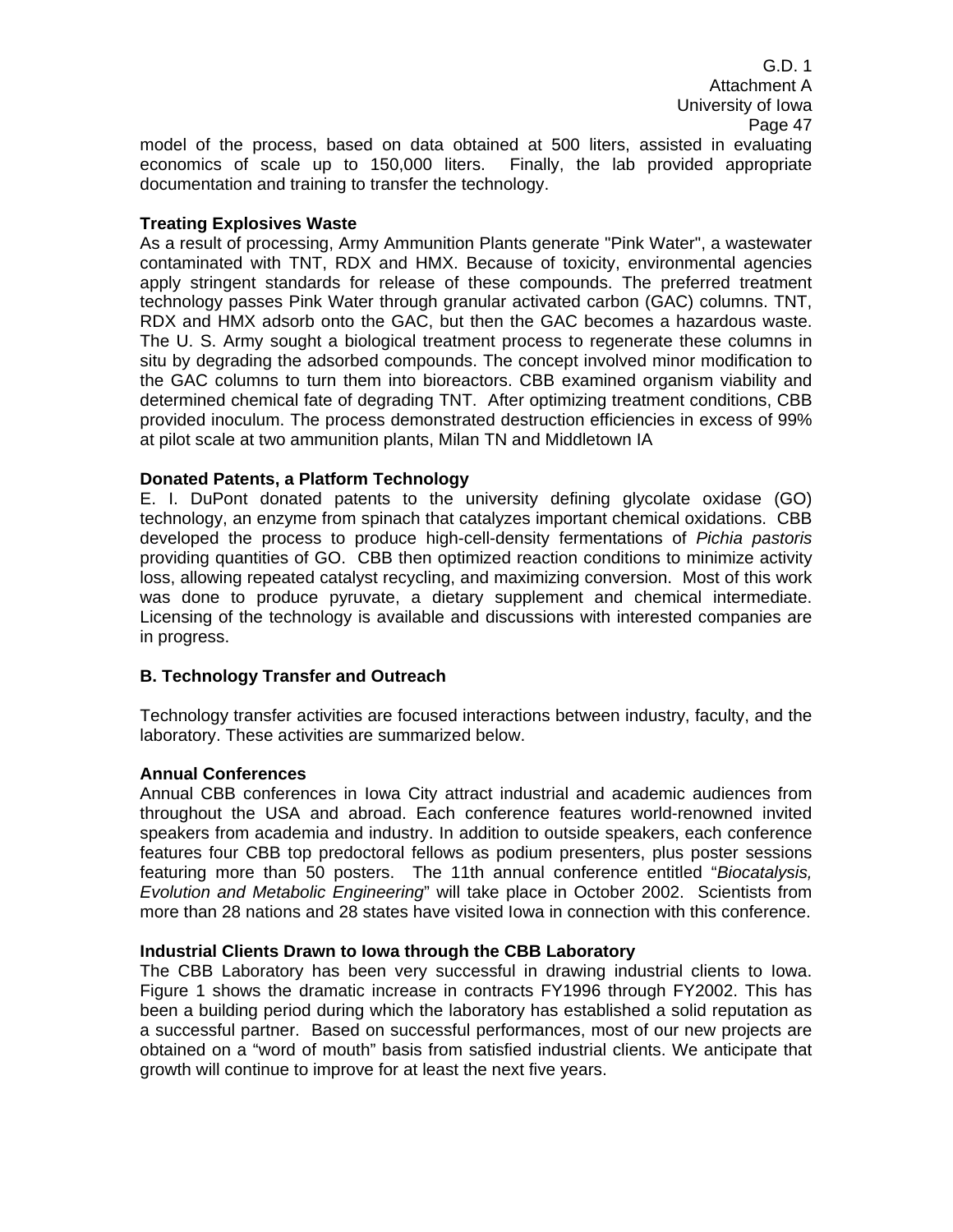

Figure 1. Growth in Contracts for the CBB Laboratory since 1995

## **Advisory Board**

CBB's distinguished Industrial Advisory Board is a powerful asset to the state and university. In keeping with the recommendations by a Long Range Planning Committee, board composition includes scientists from several different walks of professional biocatalysis life. These include: industrial, federal and academic scientists; business people and venture capitalists. Representatives are drawn from industries that are regional, biocatalysis, pharmaceutical and agrochemical in nature. CBB's board has included: Director of Process Research (Merck) Vice President for Biotechnology Research (Cargill); Corporate VP for Enzyme Development and Applications to Industrial Biotechnology (Novo Nordisk) Denmark; Fellow, and Distinguished Scientist (E. I. DuPont); President Research (ADM); Deputy Director - Central Research, Hoffmann La Roche (Basel, Switzerland); Director Natural Products Drug Discovery & Development (Merck); Head, Biocatalysis Research (Eli Lilly)

## **Technology Transfer through a National Science Foundation Engineering Research Center in Environmentally Beneficial Catalysis.**

This multi-institutional NSF ERC program is a joint effort with Washington University in St. Louis, and the University of Kansas. If awarded, CBB's portion of a 5-year budget is estimated at \$5.5 million. The NSF ERC encourages integrated partnerships involving the University of Iowa, industry, and state and national government laboratories.

## **Industrial awareness of the CBB, University and State as Leaders in Biocatalysis, Fermentation, and Bioprocessing.**

Exposure of industrial and academic scientists through CBB's direct contacts, conferences, newsletters, and our website, **http://www.uiowa.edu/~biocat**, have greatly increased awareness of the capabilities of CBB, the University, and State. For example, CBB has a contact list of more than 1,000 individuals working in related industrial settings. Through continuing scholarly and research activities of faculty, their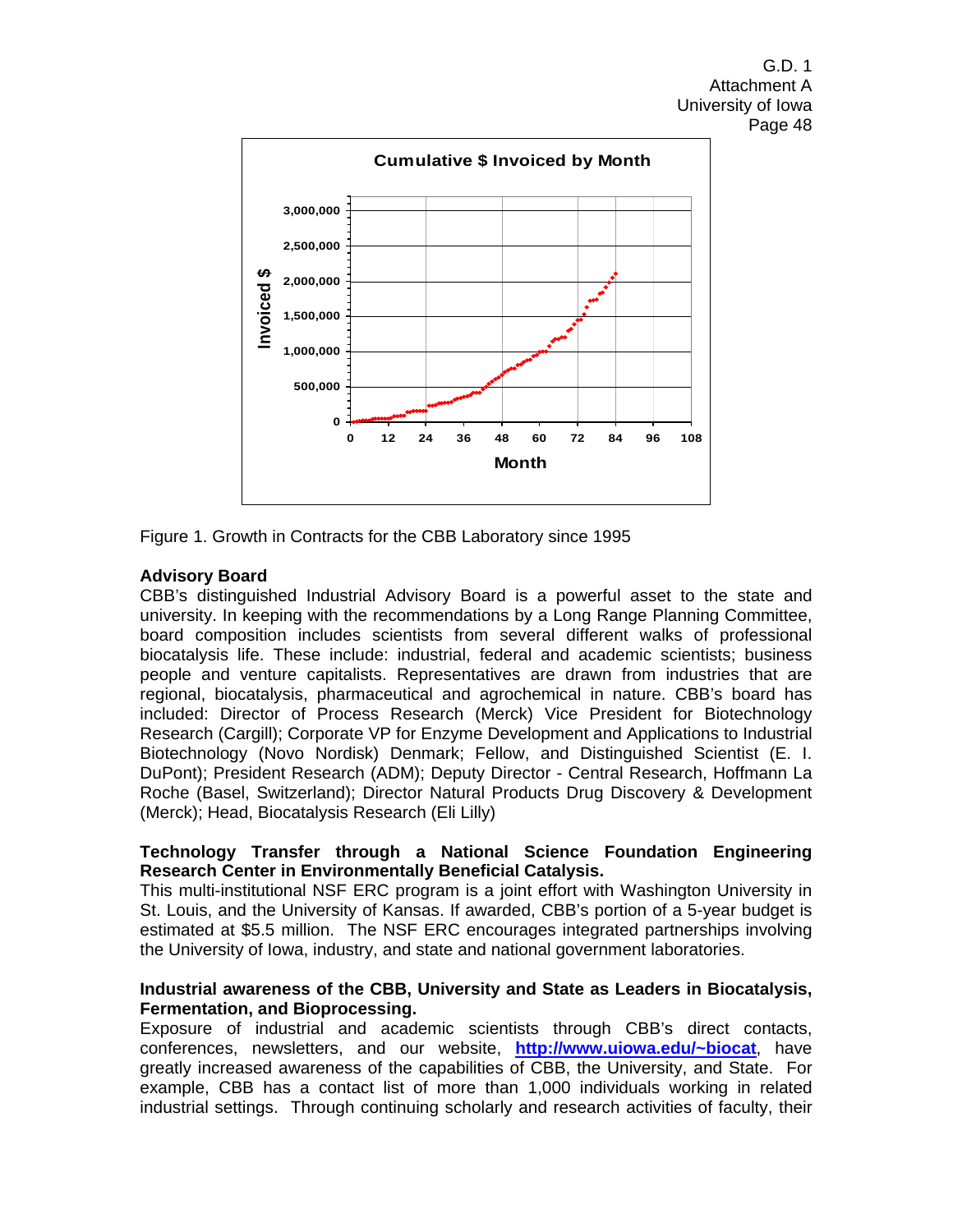students and laboratory researchers, and the CBB Laboratory, CBB continues to be an attractive feature of the State. The outputs of these activities, namely publications, patents, students and faculty interested in industrial interaction render the CBB as a valuable technology transfer asset.

## National Advanced Driving Simulator

The National Advanced Driving Simulator (NADS) is one of four "anchor centers" on the Oakdale Research Campus. NADS is a joint project of the Department of Transportation, the State of Iowa and The University of Iowa. NADS is an internationally unique, and the most advanced, motor vehicle simulator for conducting human-centered driving safety research in a highly re-configurable computer generated environment. The primary mission for NADS is to conduct and support NADS-based research to assist the National Highway Traffic Safety Administration (NHTSA) of the Department of Transportation in obtaining fundamental understanding of cause and effect during routine and critical crash avoidance maneuvers, determining the limits of operator performance, improving vehicle design and highway systems that will significantly enhance the driving safety. A second mission is to conduct vehicle system engineering research with government and industry to enhance the productivity of the automotive manufacturing sector.

NADS staff is supporting two research projects of national significance that have been included in NHTSA's plan for experiments using the NADS. The first project will study the effects of blood alcohol content on driving performance and the second will study the effects on safety when drivers use, for example, cell phones, on-board computers, internet services, e-mail, faxes, and navigational devices. These two projects are also examples that can only be conducted safely, repeatedly and under controlled conditions in the simulator. NADS staff continues to develop enabling technology for users from the automotive, agriculture, construction, and military sectors as well as medical community, and to attract users to use the Simulator. Through contract awards, NADS staff also provides support for development of enabling technologies for other simulators.

NADS, jointly with the VRAC (Virtual Reality Applications Center) at Iowa State University, is pursuing advanced simulator networking research for vehicle and equipment distributed product design. This project aims at linking, through the ICN, VRAC and NADS with industrial quality, agricultural equipment design test cases that will be provided by Deere & Company. Benefits and challenges of networking of VRAC and NADS environments are being studied. This project will also enable the engineers to gain unique insight into the operation of the vehicle under realistic operating conditions, and to identify challenges and opportunities in information technology that are critical to the networking of operator-in-the-loop simulator environments and virtual reality – an area which holds potential for economic development in the state.

NADS currently employs 49 highly qualified staff and has approximately 12 students working in a multi-disciplinary research and development environment.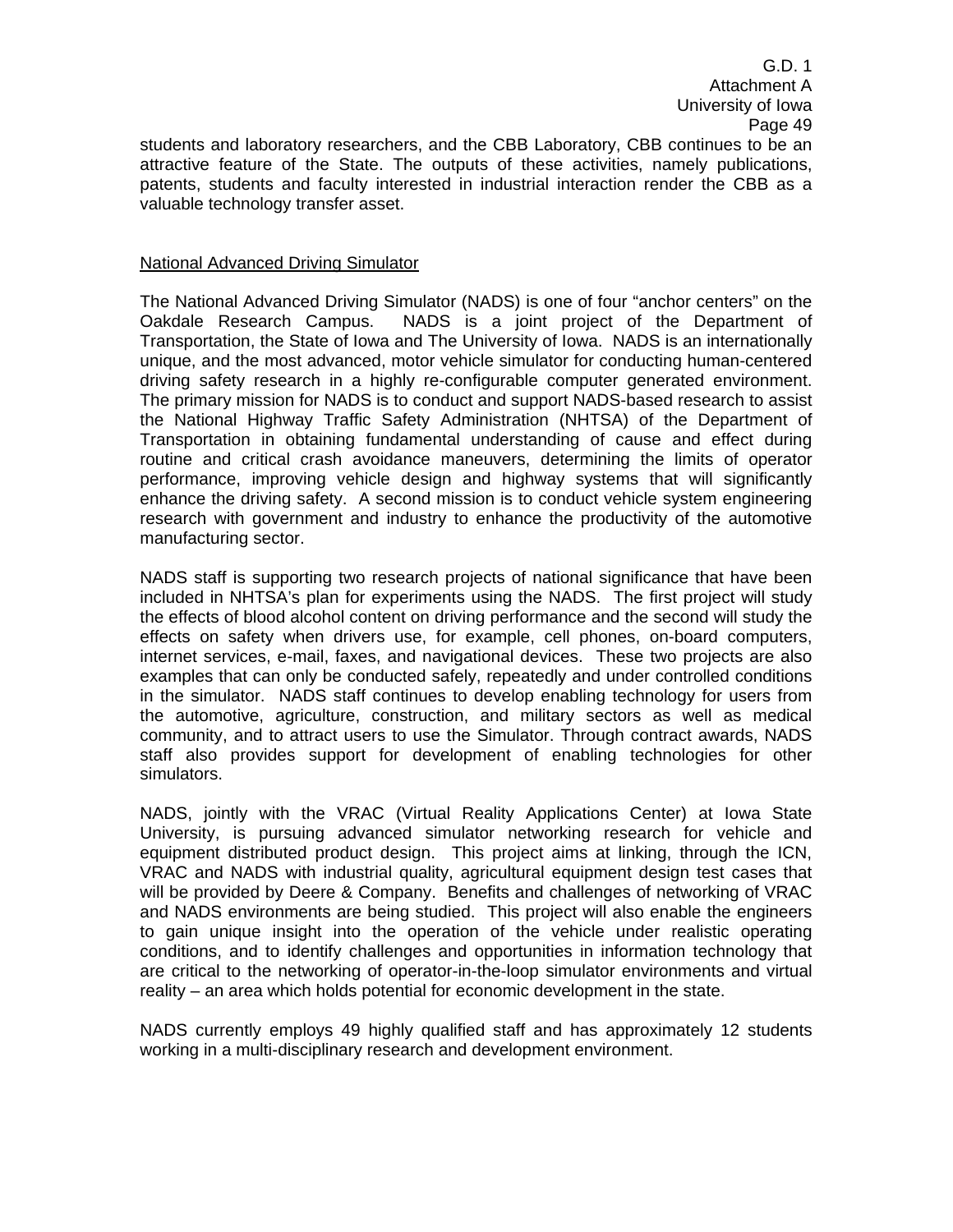#### **Part II: University of Iowa Technology Transfer Offices**

As previously noted in the body of the report, the UI maintains four offices which have responsibilities for technology transfer interactions with the business community. Summary descriptions of these offices are provided here.

### *Oakdale Research Park*

*The University's Oakdale Research Park was established in 1989. It is an important way in which the University works to attract firms to the State. The Park offers leased building sites and space to businesses engaged in basic and developmental research, product development, and light manufacturing linked to research and development activities. By locating on the Park, companies requiring a sustained relationship with the University will benefit from their proximity to its research resources including faculty expertise, specialized equipment, and laboratory facilities.* 

The University encourages interaction between its faculty members and corporate tenants on the Park as a means of promoting both corporate and University research and the transfer of technology to and from the laboratory and the marketplace. "Anchor centers" sited at Oakdale are devoted to pharmaceutical development, industrial biotechnology, human health and medicine, and driving simulation.

The Oakdale Research Park is especially well suited to accommodate the expansion needs of growing companies emerging from the University's Technology Innovation Center (business incubator).

Twenty lots on the 189-acre Park are available for lease and development. Seven projects on the Park include the Multi-Tenant Facility, which houses anchor laboratories for biotechnology and medicine, the LMS CADSI corporate headquarters, the Stockpoint, Inc./ScreamingMedia (formerly Neural Applications Corp.) headquarters, the Oakdale Systems, Inc. building, the National Advanced Driving Simulator, the fourbuilding Myriad Technology Plaza (which houses Stanley Environmental, Police Law Institute, Breakthrough to Literacy, Inc., and Apovia, Inc.), and Phase I of the Corridor Technology Center which was completed in FY 2002 and welcomed NCS Pearson as tenant.

In late FY 2002, the University began occupancy of a major new addition to the Multi-Tenant Facility laboratory complex. It adds a 15,000 square foot laboratory and auxiliary space to accommodate rapidly growing research activities of the Department of Ophthalmology. The \$5.5 million project was funded by corporate research grants won by UI investigators. The University also constructed another 15,000 square foot addition that provides speculative shell space for future build-out as UI needs are presented and as funding is identified to provide much-needed wet laboratories for biotech "incubator" companies. Following the University's \$1 million investment in the building shell and infrastructure, the Iowa Department of Economic Development agreed to accept the Park as recipient of a \$500,000 Advanced Research Commercialization award to construct laboratories for incubator companies in part of the new building shell. The laboratory construction was completed in FY 2002.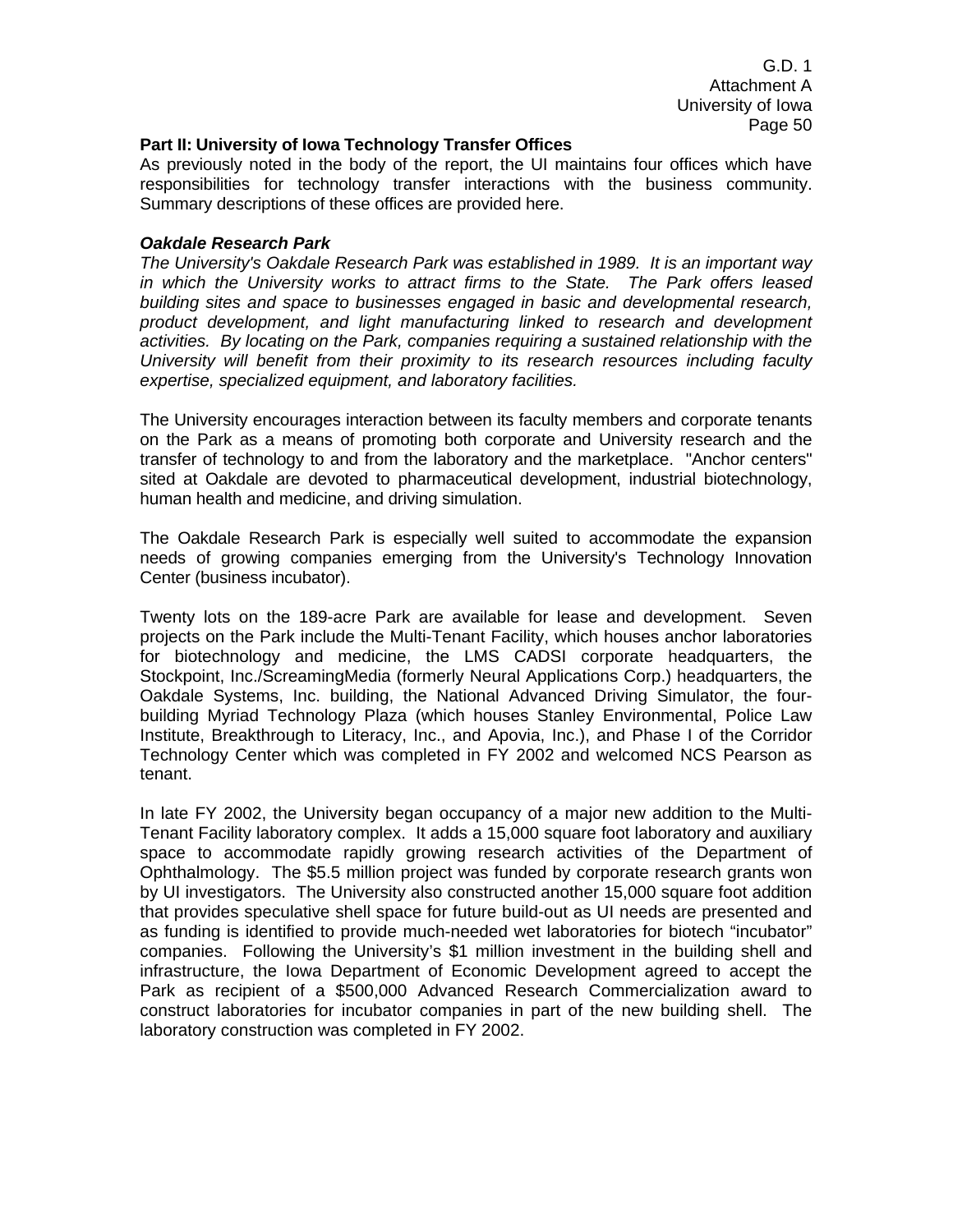Office of Corporate Partnerships

**PREAMBLE:** For large public universities such as the University of Iowa (UI), institutional alliances with a diverse set of organizations are increasingly critical in formulating long-run, sustainable, and meaningful solutions to the challenges posed by a dynamic, interdependent, local/regional and global research and innovation environment. Multiple stakeholder views and public-private-nonprofit partnerships are required to address emerging and complex challenges in a host of areas including scientific literacy (learning), workforce training and education (skills), large-scale collaborations (joint research or cause-driven initiatives) and technology transfer (applications of lab research), all of which directly impact our collective economic and social well-being.

**MISSION:** The OCP mission is to advance research, teaching and service at the University of Iowa to benefit community and society. We leverage the State's investment in the University of Iowa by facilitating alliances among industrial, educational, State and community partners. Such alliances aid the appropriate matching of existing and emerging needs with available resources and capabilities to create value and strengthen our economic vitality.

**OBJECTIVES & ACTIVITIES:** The Office of Corporate Partnerships – reporting to the Vice President for Research and External Relations – works with a broad-based constituency, within and outside the University of Iowa, to enhance the University of Iowa's participation as a key partner in economic, community and social development. To accomplish this goal, the Office:

- Fosters and facilitates alliances among industrial, educational, State and community partners to aid the appropriate matching of existing and emerging needs with available resources and capabilities
- Builds and strengthens relationships between the UI and State constituencies and collaborates with local and regional economic development agencies and industry trade associations to jointly promote Iowa's capabilities: including active participation on special boards and committees to enhance awareness for UI's unique research centers, facilities and tremendous resources and capabilities in the life sciences, advanced manufacturing and other sectors, including outreach programs that serve Iowa communities
- Leverages various sources of funding for selected UI programs or projects in which the UI participates: for instance, identifying available funding sponsors (jointly with the Division of Sponsored Programs), and participating in grant proposals as a key collaborator and/or supplemental partner to enhance funding prospects
- Provides administrative assistance with strategic research initiatives to enhance research funding and technology transfer for targeted research programs
- Undertakes through its Statewide Corporate Outreach function site visits to Iowa companies to match business needs with University of Iowa capabilities
- Showcases University of Iowa's resources and programs to external constituencies
- Organizes campus visits for corporations
- Responds to inquiries regarding University of Iowa research expertise and programs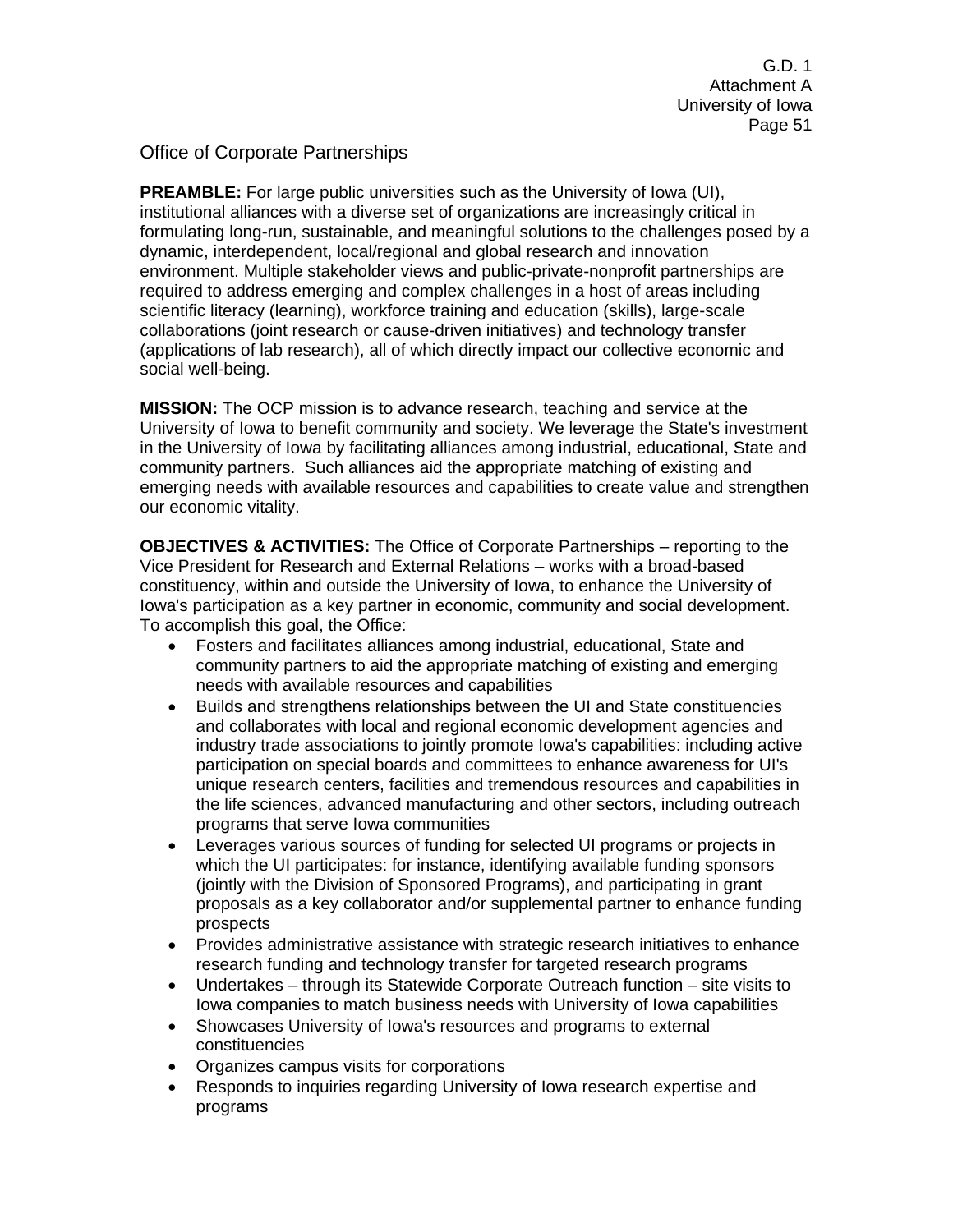## **Technology Innovation Center**

The Technology Innovation Center (TIC) was established in 1984 to foster the development of new technology-based business ventures. The center provides cost-effective office and laboratory space, access to shared office equipment and facilities, and assistance in establishing relationships with the University. Those relationships may include research sponsorship or collaboration, student or graduate employment, faculty consulting, and licensing of intellectual property. The center offers ready access to the University's computing facilities, research equipment and instruments, as well as advisory services on management, marketing, and finance.

Since its inception, the center has attracted approximately 65 companies created from the business strengths of Iowa, spin-off companies from research work at the University, and new research and development units of existing companies. Companies stay at the center for a limited time. Currently, 14 companies in residence at the center are preparing products and services in a broad range of fields, including:

 Information visualization Patient education software Interactive teleconference delivery Diagnostic assays for parasitic disease Dynamic image analysis Environmental engineering software Internet communications Optimization software development Antibacterial therapeutics Hazardous chemical detection Greenhouse gas emission validation Internet-based prediction markets Microcircuit apparatus development Health care management software

Twenty "graduate" companies achieved their business goals after leaving the center.

## The University of Iowa Research Foundation (UIRF)

The University of Iowa Research Foundation was established in 1975 as a freestanding nonprofit corporation to manage inventions and intellectual property created at the UI. It does so by selectively obtaining patent or copyright protection for UI inventions or discoveries and by licensing these inventions to business and industry. Policy decisions for the UIRF are determined by a Board of Directors, selected from UI faculty and staff, members of the State Board of Regents, officers and directors of The University of Iowa Foundation and the public.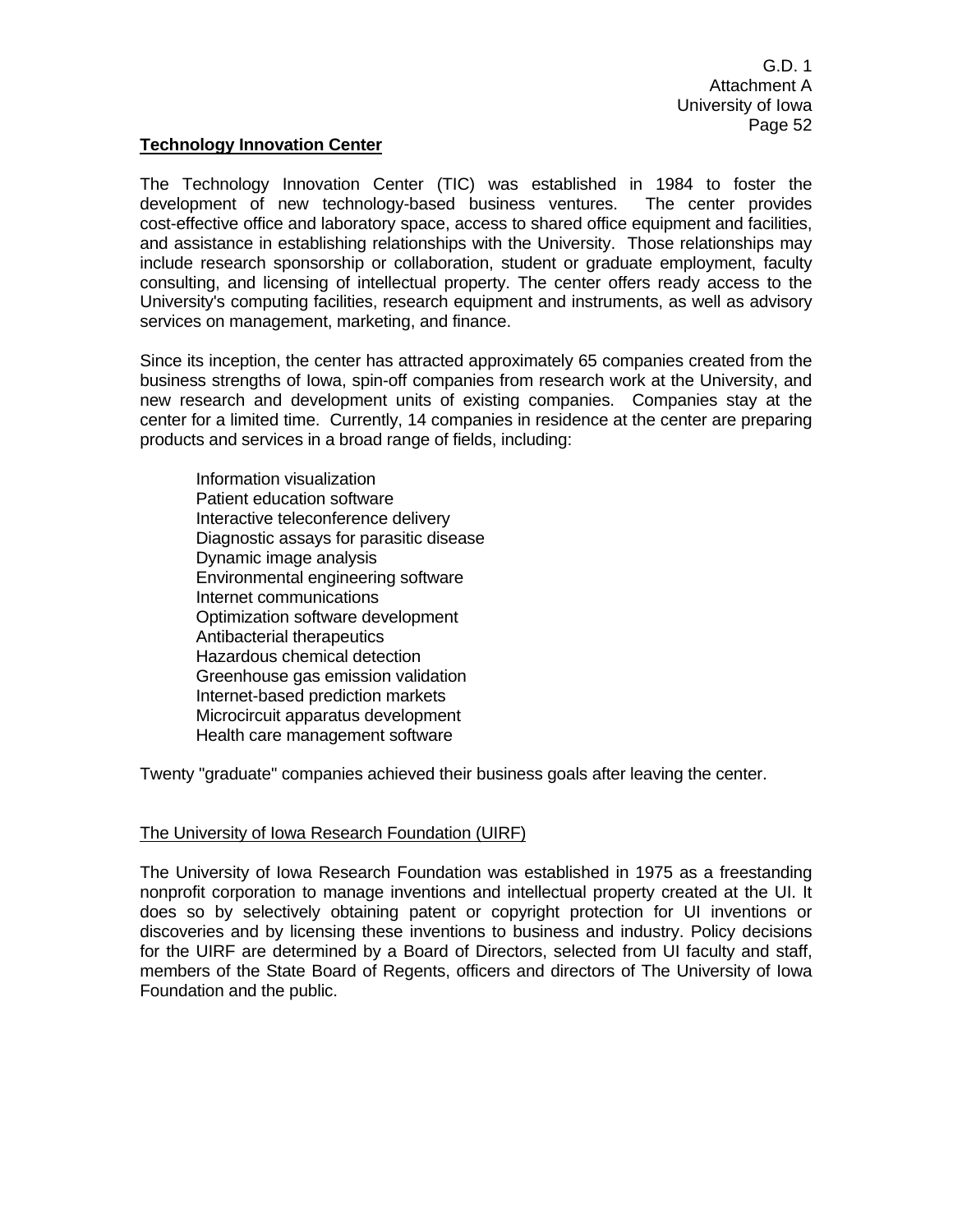## Objectives of the UIRF

Since 1987, the UIRF has been granted 316 patents. Specific objectives of the UIRF are to:

- Educate the UI community about issues concerning the protection of intellectual property
- Identify research with potential to produce new and useful knowledge which could be commercialized for the public benefit
- Disseminate new and useful knowledge resulting from University research through the use of the patent system
- Market patented technologies as well as those technologies being considered for patenting
- License patents to industry in order to promote the development and commercialization of inventions
- Assure that patent-related obligations to outside research sponsors and funding agencies are met

## Patent Policy

To encourage and assist the University inventor in the use of the patent system in a manner that is equitable to all parties, the Board of Regents approved the University of Iowa Patent Policy. This policy requires that all faculty, staff, employees and students disclose to the UIRF all ideas, inventions or discoveries conceived or made during their employment or association with the University while using University time, materials or facilities. UIRF staff then determines what rights, if any, the University or any of its sponsors has to the idea, invention or discovery. With the UI Patent Committee as its advisor, the UIRF evaluates the invention and decides whether or not to pursue it further, based on these criteria: its patentability; its benefit to the public; its commercial potential; its scientific soundness and value; and its benefit to the University.

Licensing of Inventions to Industry

The purpose of licensing inventions to industry is twofold: (1) to provide a mechanism for transferring the results of University research to the public for the public benefit, and (2) to generate income for education and research. Net proceeds from licensing income are shared between the inventor and the University in accordance with the University of Iowa Patent Policy. Licensing activity may begin any time following disclosure and need not be delayed to allow a patent to issue. To ensure confidentiality and protection of nonpatented technologies, an agreement is co-signed by the UIRF and the potential licensee prior to release of specific information about the invention. The UIRF maintains a summary of all patented and licensable technologies and distributes this information to the business community.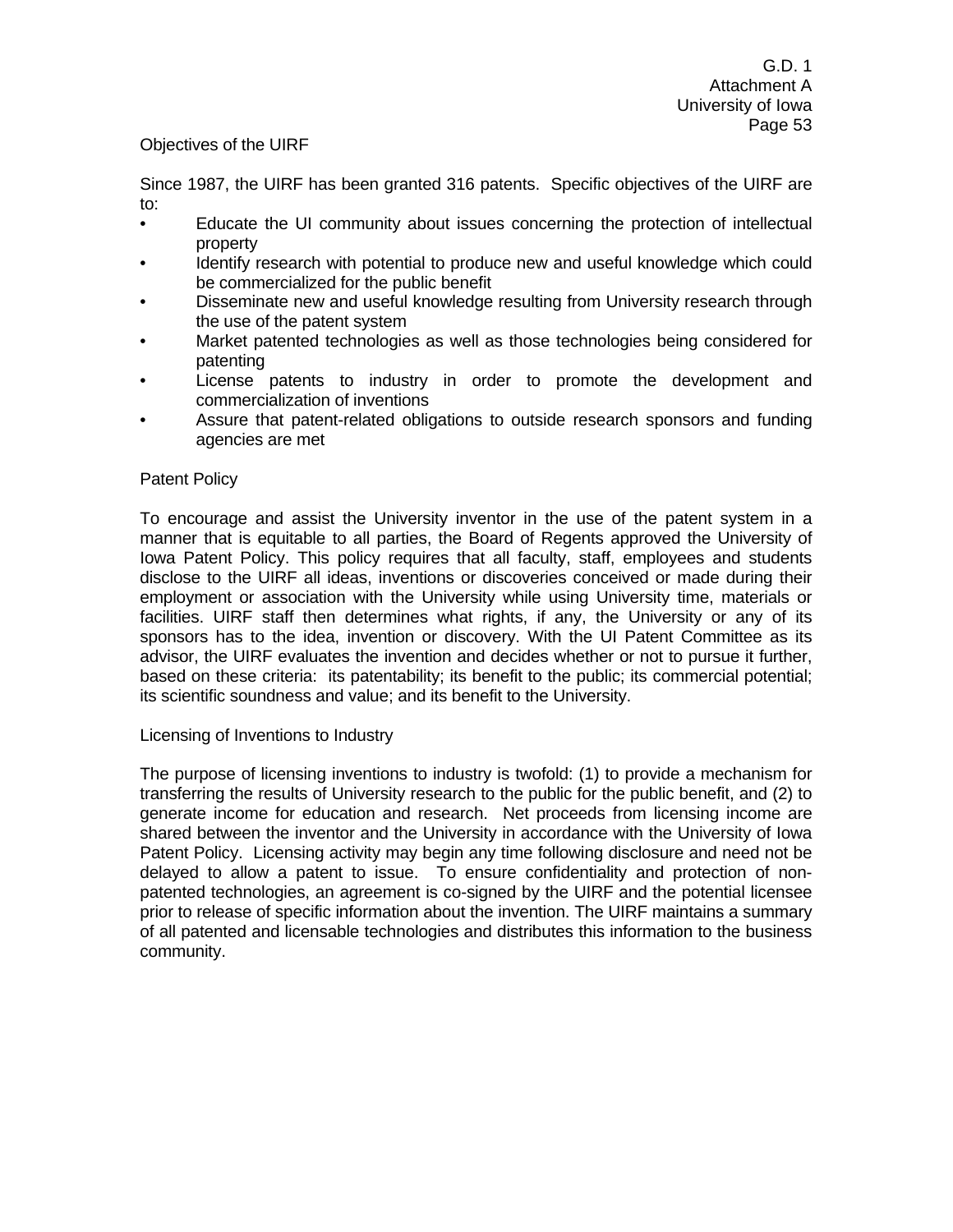# **Iowa State University 2002 Technology Transfer Accomplishments**

# **Introduction**

# *The Technology Transfer and Economic Development Network at Iowa State University*

Iowa State University, as part of the higher education system in the State, is charged with advancing technology transfer and economic development activities that promote growth and benefit all citizens. The University evolves these goals by contributing to workforce development, creating intellectual property and advancing ideas to the stage of market readiness, supporting creation of new companies, offering assistance to existing companies, and attracting new companies to the State. The fuel that powers the technology transfer system comes from the University, its colleges and research centers, which create the intellectual property that attracts existing companies and forms the foundation for the creation of new companies.

On the basic level of creating intellectual property, the University's technology transfer support system consists of the departments, colleges and the research centers and institutes. This includes the Institute for Physical Research and Technology, the Plant Sciences Institute, the Biotechnology Program, the Center for Transportation Research and Education and other central centers and institutes, such as the statewide Iowa Energy Center and Iowa State Water Resources Research Institute. The departments, colleges and research institutes/centers collaborate closely with units that are more directly charged with technology transfer and economic development, such as the ISU Research Foundation, the Office of Intellectual Property and Technology Transfer, the Center for Advanced Technology Development, the Pappajohn Center for Entrepreneurship and the Small Business Development Center, the ISU Research Park, the Center for Industrial Research and Service, and the Iowa Manufacturing Extension Partnership.

The activities of the colleges, institutes and centers are coordinated through the Coordinating Council on Technology Transfer (CCOTT) that advises the Vice Provost for Research and Advanced Studies in all matters related to technology transfer and economic development. The Vice Provost and CCOTT continuously communicate with economic development entities within the State, such as the Iowa Department of Economic Development, the Iowa Business Council, the Greater Des Moines Partnership and other local and regional agencies.

The Technology Transfer Report is organized according to the strategic goals of Iowa State University, including

- Strengthen discovery and innovation on campus related to technology development and economic development,
- Engage with key constituents through synergistic partnerships to stimulate technology transfer and economic development.

For each goal and subgoal the report lists the pertinent facts, statistical data, and notable accomplishments during the last year. Many campus units contribute to several goals during the course of a year and hence their related activities will be listed in different sections. The report concentrates on technology transfer and economic development activities in the State of Iowa. It does not touch upon the many broader national and international accomplishments of ISU.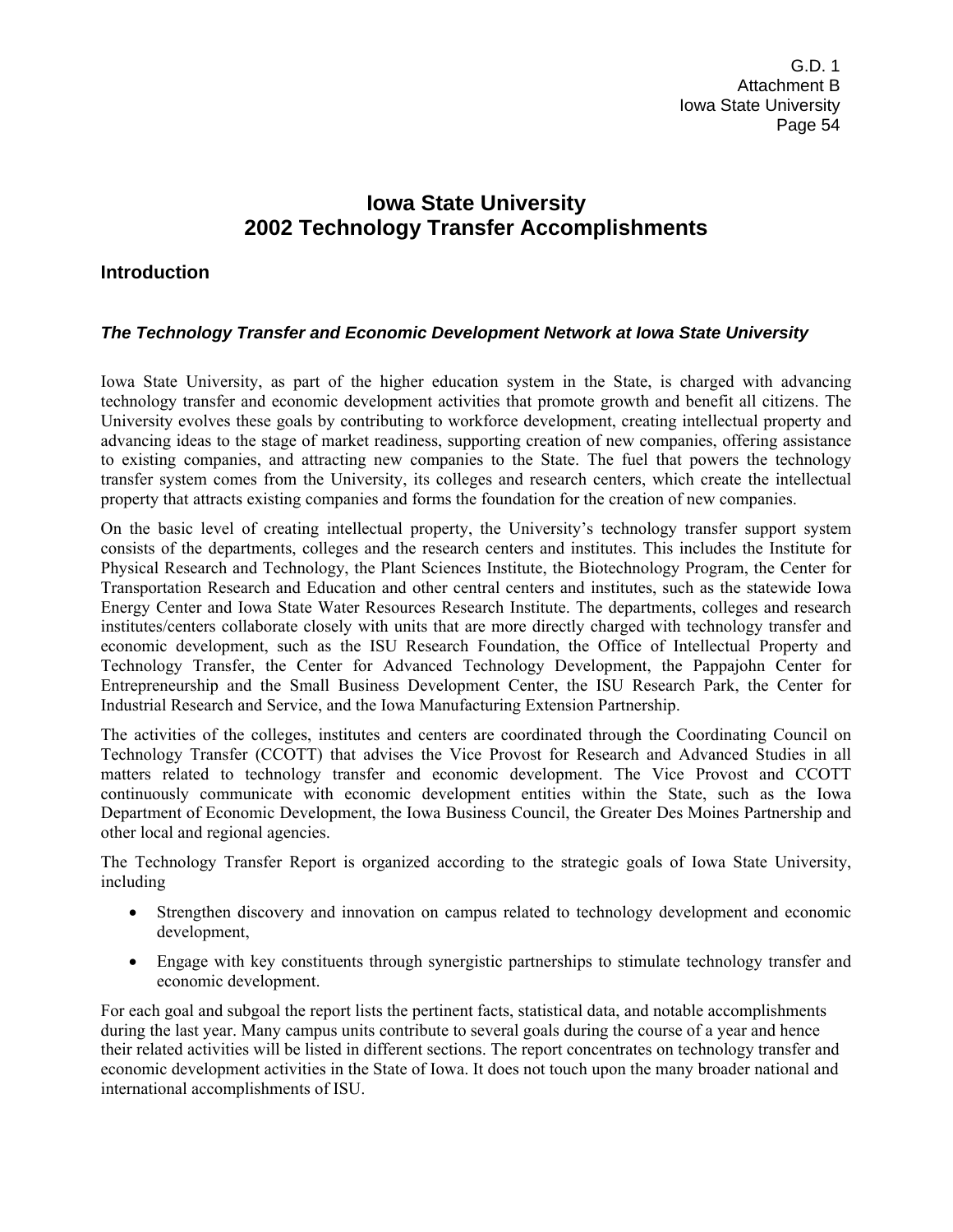# **I. Goal: Strengthen discovery and innovation on campus related to technology development and economic development.**

# *A. Enhance overall support for research and development on campus.*

## **Sponsored Funding**

In FY02, \$225.4 million was received by ISU in sponsored funding, a record high (Figure 1).



*Figure 1* 

\$139.4 million of this was dedicated to research activities (Figure 2) and the rest to public service, educational projects, financial aid and buildings*.* 



*Figure 2*

The research awards include contracts and grants from both federal and non-federal sources. Many projects supported by these funds result in technology that is transferred to the marketplace and consequently assists companies and communities across Iowa. Figures 3 and 4 show the two major sources for this type of support  $-$  the federal government and businesses and commodity groups. In FY02, the federal government funded 403 research projects totaling \$100.9 million





*Figure 3* 

As shown in Figure 4, in FY02 businesses (including commodity groups) funded 405 research projects at ISU totaling \$15.3 million. In addition, businesses funded 71 non-research projects totaling \$11.4 million (not shown in Figure).



*Figure 4* 

## **Sponsored Agreements Between Industry and University**

The Director of Industry Relations reviewed or negotiated more than 200 agreements with industries located around the world in collaboration with the Office of Sponsored Programs Administration and the ISU Research Foundation. These contracts fostered an exchange of information and support for research for more than 100 faculty and staff members in five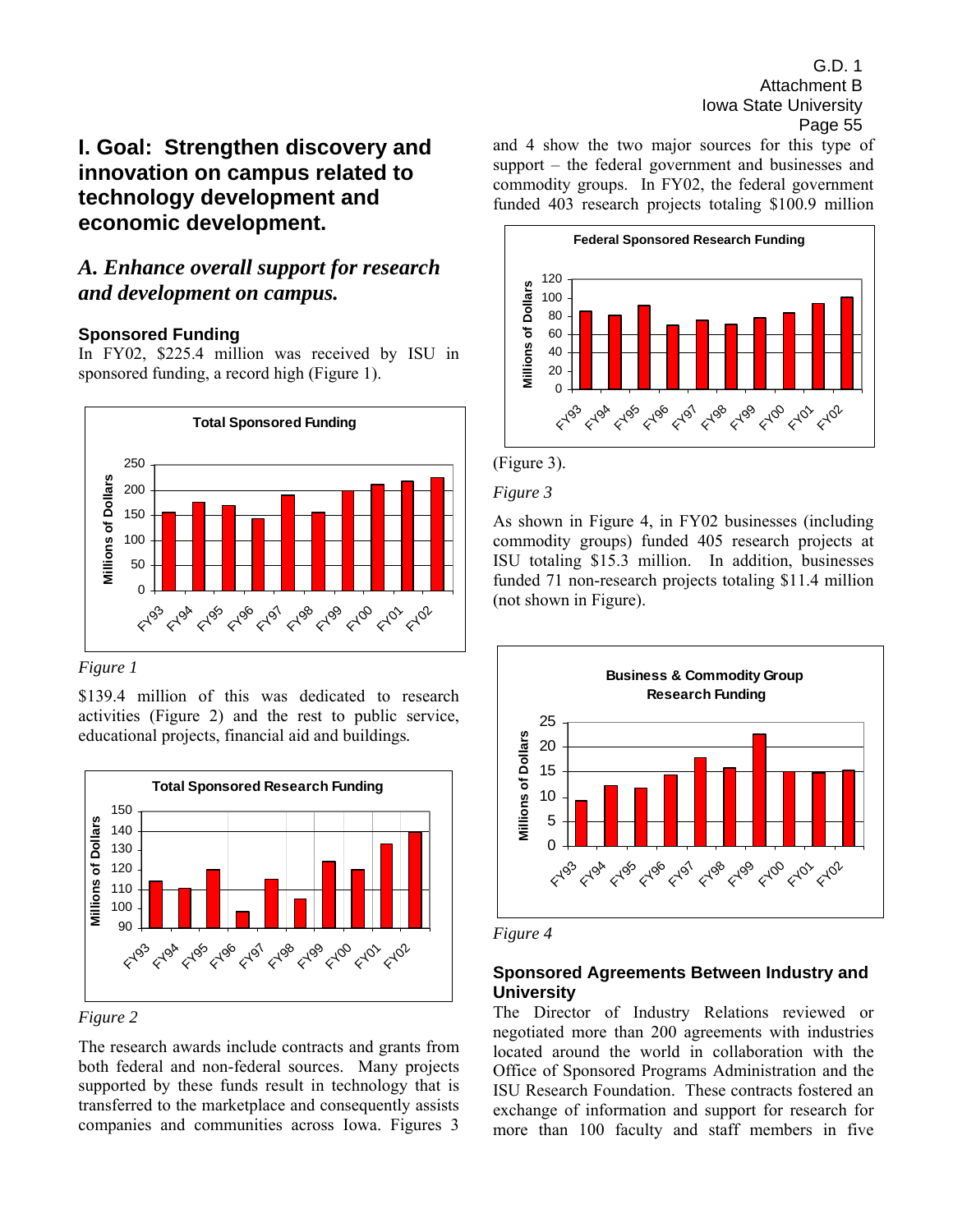colleges at the university. This represents a portion of the contract activity.

## **IPRT Seed Funding Program**

\$950K in seed funding has resulted in continued funding of more than \$9M for 12 projects funded in FY99 and FY00, the first two years of the program. The Institute for Physical Research and Technology (IPRT) Research Seed-funding Program funds interdisciplinary projects for preliminary work that has the potential to impact Iowa's economy and that will lead to continued funding. In a follow-up survey of the teams funded during FY99 and FY00, researchers report that seed funding has led to additional public and private funding as well as other achievements such as student research, publications, NSF Career grants, and a license option.

- *Immersive Virtual Environments* One of the strongest reports continues to result from a FY99 project led by a mechanical engineering professor whose team designed tools in immersive virtual environments and investigated the application of these tools to power plants. This research has, to date, funding commitments of more than \$4.75M over a five-year period.
- *Bioprocessing Training* NSF has awarded \$250K for a three-year program at Indian Hills Community College in Ottumwa, Iowa. There are a number of bioprocessing concerns in southeast Iowa, and the results of this research project have become part of a training program for operators at the bioprocessing plants at Corydon and Centerville, Iowa.

## **Initiatives Earn \$7.5M in Federal Funding**

Four university initiatives led by the Ames Laboratory and IPRT have earned \$7.5M in federal funding this year. The Department of Energy (DOE), the National Institute of Justice (NIJ), and NASA are directing ISU and the Ames Laboratory to lead research programs in forensics, advanced nondestructive evaluation, biorenewables, and catalysis. These projects will lead to product development and/or training that has significant potential for economic development in the State of Iowa.

• *Ames Laboratory and IPRT tapped to lead*  regional forensics partnership NIJ's \$3M appropriation for the Midwest Forensics Resource Center funds a partnership of eight crime laboratories, four federal agencies, the Ames Laboratory, and IPRT. This initiative grew out of

forensics R&D projects that received attention from regional and state groups, which concluded that the region's critical, overlapping forensics demands should be led by an ISU-based center to meet training, research, casework, and educational needs.

• *Advanced NDE for future aerospace systems* A new \$2M NASA program led by the Center for Nondestructive Evaluation (CNDE) integrates ISU core strengths in nondestructive evaluation and materials science to improve the reliability of aerospace sensors. These sensors must be integrated within the structure, continuously sense the condition and take corrective actions as appropriate—a concept that is central to NASA's goal of ageless aerospace vehicles.

• *Catalysis Center to investigate catalysis applications* The Center for Catalysis (CCAT) at ISU was established with \$500K of funding from the DOE. The objectives of the center are to investigate the fundamental and applied aspects of catalysis and to develop useful, practical catalysts by investigating the application of catalysis to environmental, industrial, and agricultural sciences. The center will facilitate a nationwide exchange of scientific information and promote collaboration with groups involved in developing environmentally friendly industrial processes.

• *Strive For Safer Nuclear Power* A research project submitted by IPRT's CNDE and the Ames Laboratory seeking to improve the safety of future nuclear power systems has been awarded \$940,000 for a three-phase project under the Nuclear Energy Research Initiative. Only 13 out of 145 projects were selected to receive funding in this program.

## **MIC Microfabrication Lab**

The Keck Laboratory for the Fabrication of Microminiaturized Analytical Instrumentation, funded in part by a \$1.2 million grant from the W.M. Keck Foundation of Los Angeles, is now operational. This "clean room," part of IPRT's Microanalytical Instrumentation Center (MIC), is being used to create a new generation of more reliable, less costly and smaller portable instruments. MIC researchers are working on analytical instruments and entire systems, such as dime-sized chromatography systems. The lab is open to researchers from ISU, other universities, and industry. It supports all phases of microfabrication in fields ranging from chemistry and biology to zoology

G.D. 1 Attachment B Iowa State University Page 56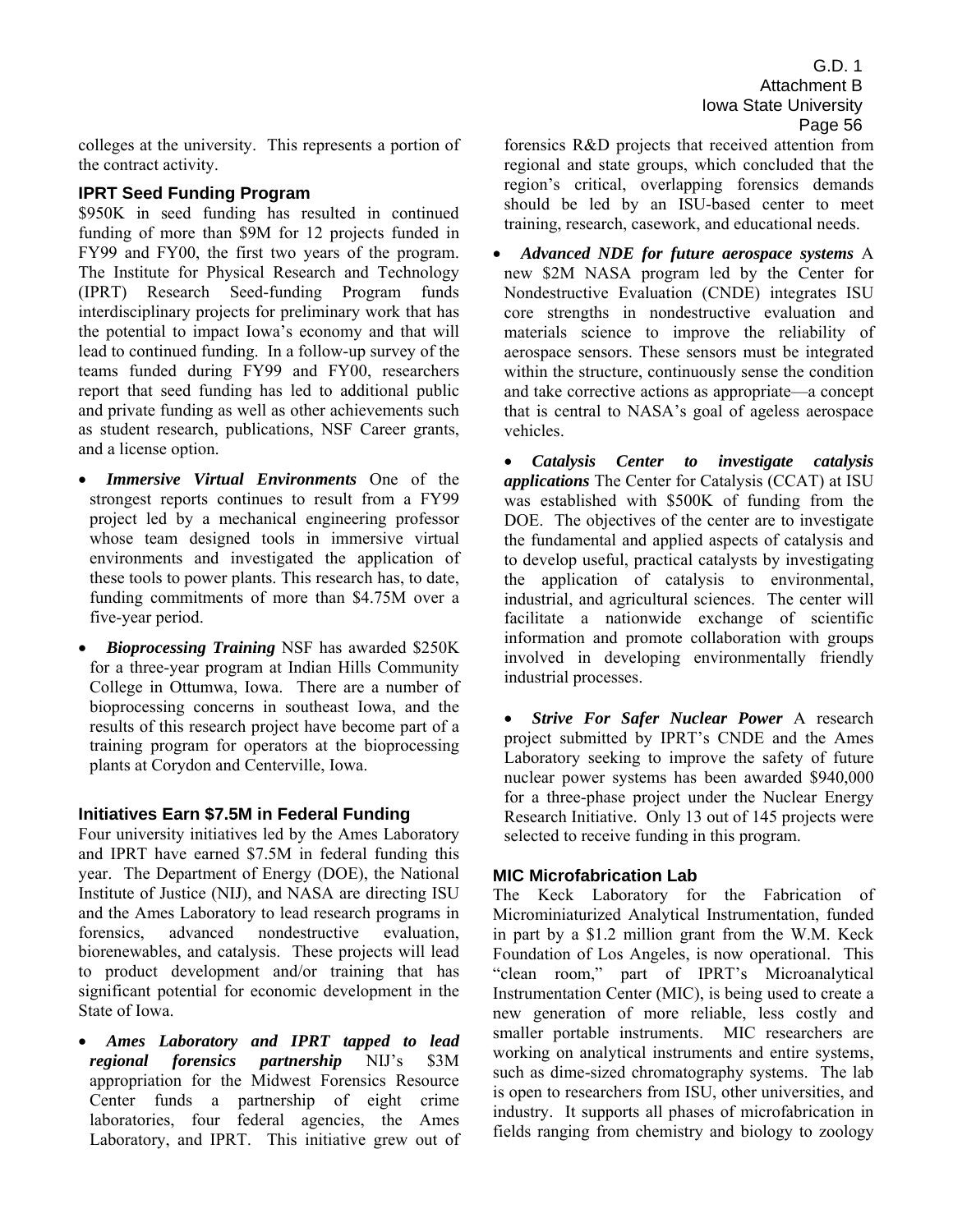and genetics. The new lab is also helping to attract new faculty to ISU.

# *B. Encourage the development of intellectual property that has the potential for generating patent applications and license agreements.*

## **Disclosures of Inventions**

ISU researchers disclosed 100 new inventions to the Iowa State University Research Foundation (ISURF). Figure 5 shows disclosures received during the past 10 years by discipline.





## **Patents Issued to ISU Inventors**

Ten years of data from the Association of University Technology Managers (AUTM) show that, overall, 19% of invention disclosures to U.S. universities result in issued patents. ISURF has been more successful, with an average of 32%. Figure 6 shows patents issued to ISURF during the last ten years. The recent downward trend is the result of greater selectivity prior to patent filing in an effort to determine which technologies are most likely to be marketable.



*Figure 6* 

## **ISURF Signs New Licenses**

Iowa State University contributes to the diversity of Iowa's economy through the invention of new technologies, many of which are licensed to Iowa companies. In FY02, ISURF signed 297 new license and option agreements, including 262 for plant germplasm. This is a critical statistic, since it characterizes the actual transfer of ISU technologies to the marketplace. It should be noted that 37 inventions were licensed/optioned for the first time in FY02. Of these, ten are plant varieties and 27 are other technologies. Figure 7 shows the number of active license and option agreements during the last ten years.



*Figure 7*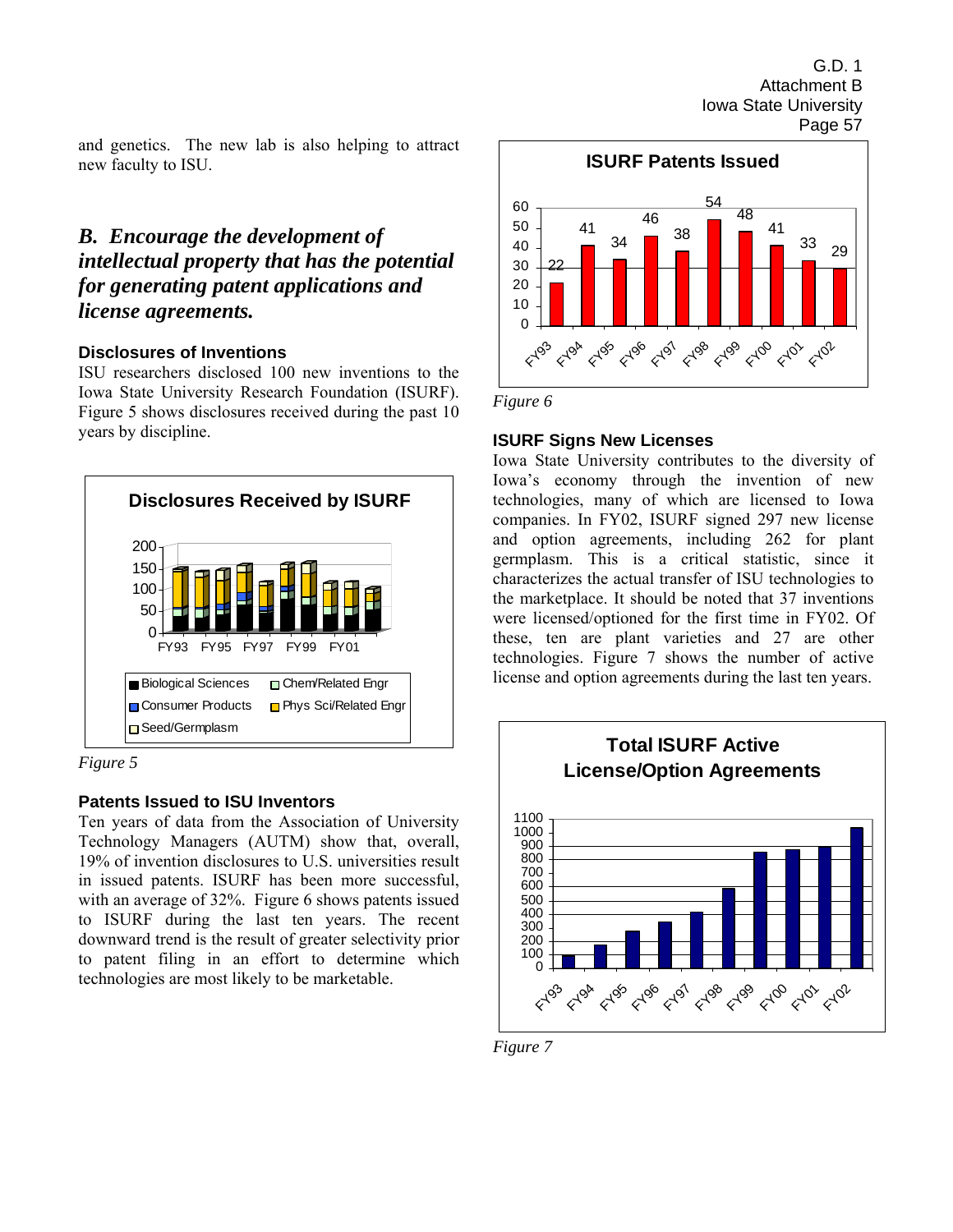#### **ISU Ranked High Nationally**

ISU is one of the nation's leading universities in research accomplishments. In the last AUTM survey, in which 142 U.S. universities participated, ISU ranked  $23<sup>rd</sup>$  in the number of patents issued,  $30<sup>th</sup>$  in invention disclosures received, third in licenses and options yielding income and second in licenses and options executed on its intellectual property, all while placing  $45<sup>th</sup>$  in terms of research expenditures.

#### **ISU Technology Generates Iowa Sales**

New technologies originating at ISU contribute directly to the economy of Iowa. Technologies licensed to Iowa companies, resulted in \$12.8 million in sales by those companies in calendar year 2001. Figure 8 shows both Iowa and non-Iowa sales of licensed ISU technologies during the last ten years. Total sales of ISURF-licensed technologies (not including plant germplasm) were \$162 million in calendar year 2001. Figure 9 shows the pattern during the past ten years of only Iowa companies.



*Figure 8* 



*Figure 9* 

#### **Making New Plant Germplasm Available**

Figure 10 shows the number of bushels of soybeans planted in Iowa on which royalties were collected and the dollar amount of those royalties. In FY02, 43,958 bushels of specialty soybean varieties developed at ISU were planted in Iowa, generating \$86,473 in royalties. Both of these numbers represent a significant increase over FY01.



*Figure 10* 

#### **R&D Magazine Award**

ISU received an R&D 100 Award for the discovery of a genetic marker in pigs called PT1. The winning technology, invented by Prof. Max Rothschild and graduate student Kwan Suk Kim, is a simple laboratory test that helps identify boars whose progeny have a lower appetite, consume less feed, grow leaner and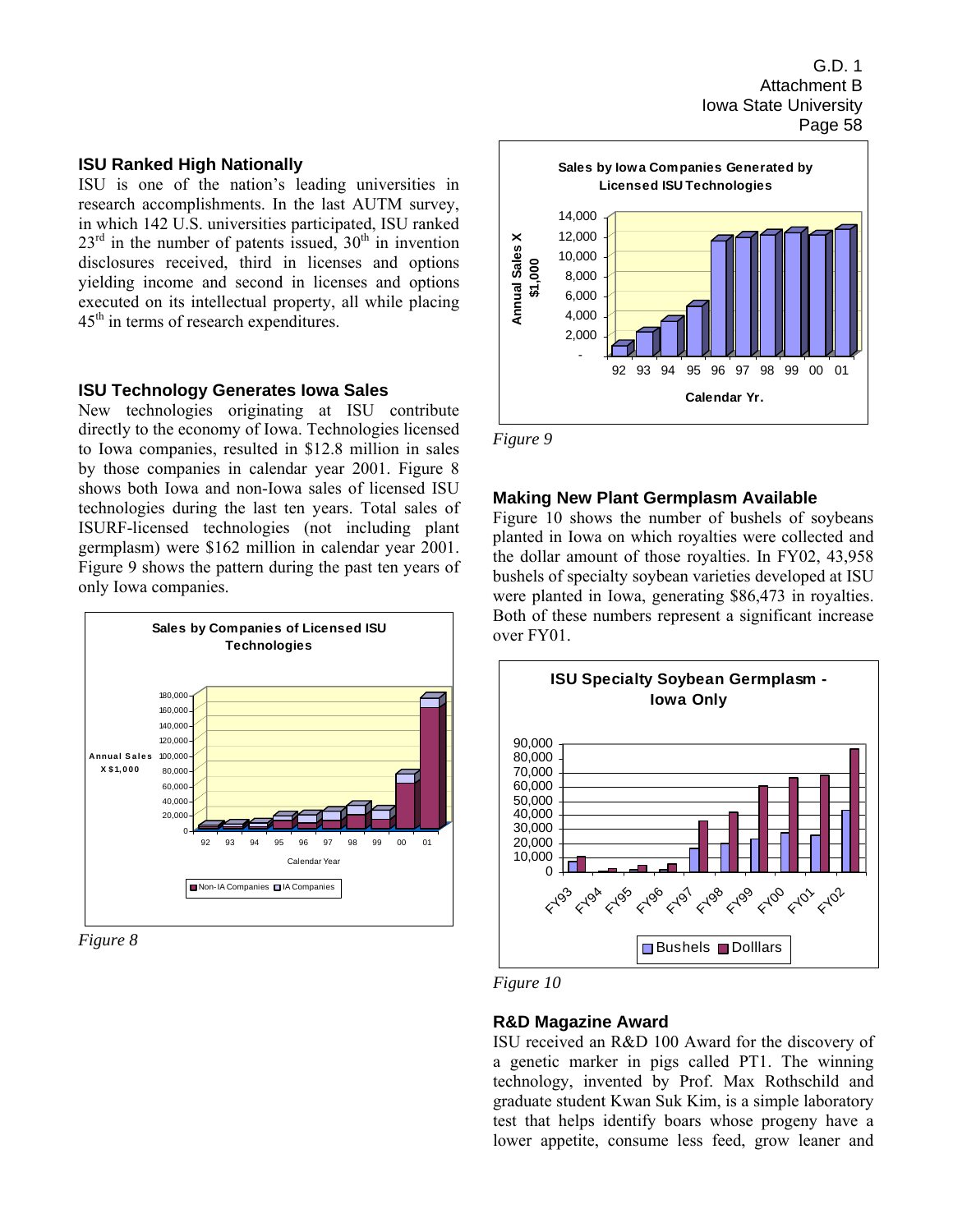produce less waste. The technology has been licensed to Sygen International, PLC. Since 1984, ISU has received 24 R&D 100 Awards, second among all universities.

## **Encouraging the Development of Intellectual Property**

In FY02, ISURF funded seven ISU inventor projects for a total of \$153,000. Several of theses projects are the subject of patent applications and are being actively marketed and licensed.

#### **ISURF Sponsors Inventor Dinner**

ISURF sponsored the third inventor dinner at the Gateway Center on April 29. A total of 25 inventors whose technologies have been licensed since the last inventor dinner (1999) were recognized. In addition, ISU's R&D 100 award winners for 1999, 2000 and 2001 were honored.

## **Try A Little Tenderness — With the Right Pork Genes**

Ongoing swine genetics research continues to yield results that provide vital support to one of Iowa's major agricultural industries. Consumers desire high-quality tender and good-tasting pork. Two pig genes recently were shown to have a great effect on pork quality. The genes affect tenderness after cooking. With 25 million pigs marketed annually in Iowa, the impact of the research is considerable as its monetary value is likely to exceed 25 cents per pig. Patents are pending for both genes. Genetic tests have been licensed to the world's largest pig-breeding company and also to its parent company. These companies funded the research that discovered the genes and have been funding ISU research for ten years.

## **Technology Makes Every Drop of Nitrogen Important**

Each year more than one billion pounds of nitrogen are applied as anhydrous ammonia to Iowa cornfields. Nationally, ten billion pounds are applied. Distribution problems inside the manifold on the applicator cause farmers to slightly over-apply to ensure that all plants receive adequate nitrogen. Over-application wastes fertilizer, and extra nitrates leach into groundwater. ISU researchers developed a prototype manifold to increase application uniformity. Methods to increase uniformity were the subject of three field days and five winter schools attended by 624 people. ISU's newly designed manifold has a patent pending, and a company is studying the technology for possible use.

#### **Soy Protein-based Biodegradable Plastics**

Researchers in Food Science and Human Nutrition are developing biodegradable plastics based on soyprotein. Protocols have been developed for producing plastics from protein isolates, concentrates, and flours using conventional processing methodologies including compression and injection molding and extrusion. The Iowa Department of Transportation is testing biodegradable road markers produced by the group, and Iowa State University recently granted a license to Soy Works, Woodridge, Ill., to market and promote this technology.

#### **Professors Take Research to The Market**

To deal with problems companies encounter with large and complex software, two ISU faculty members have developed and commercialized a new technology, Knowledge-Centric Software (KCS). The two have formed a new Iowa company that is providing KCSbased products and professional services to help companies develop and maintain complex software in a variety of platforms. The company is working with major customers in Iowa to evolve software infrastructure and develop new products.

## **ISU Works with a Des Moines Physician To Develop a Working Prototype**

An established Des Moines, Iowa physician specializing in otolaryngology believes his innovation for wireless, hands-free, wearable telecommunication devices will become a reality. His two-year collaboration with ISU is putting his start-up company closer to that goal. In the past year, the CATD-funded research and development project has connected the company with CIRAS' product development team and faculty from the departments of Aerospace Engineering and Engineering Mechanics and Electrical and Computer Engineering for complex interdisciplinary product development that is only available in Iowa in the ISU environment. This resulted in a university-company invention disclosure in sensor design. The efforts in acoustics, signal processing, computer design, and antenna research has set the stage for the company to proceed with development of a working prototype.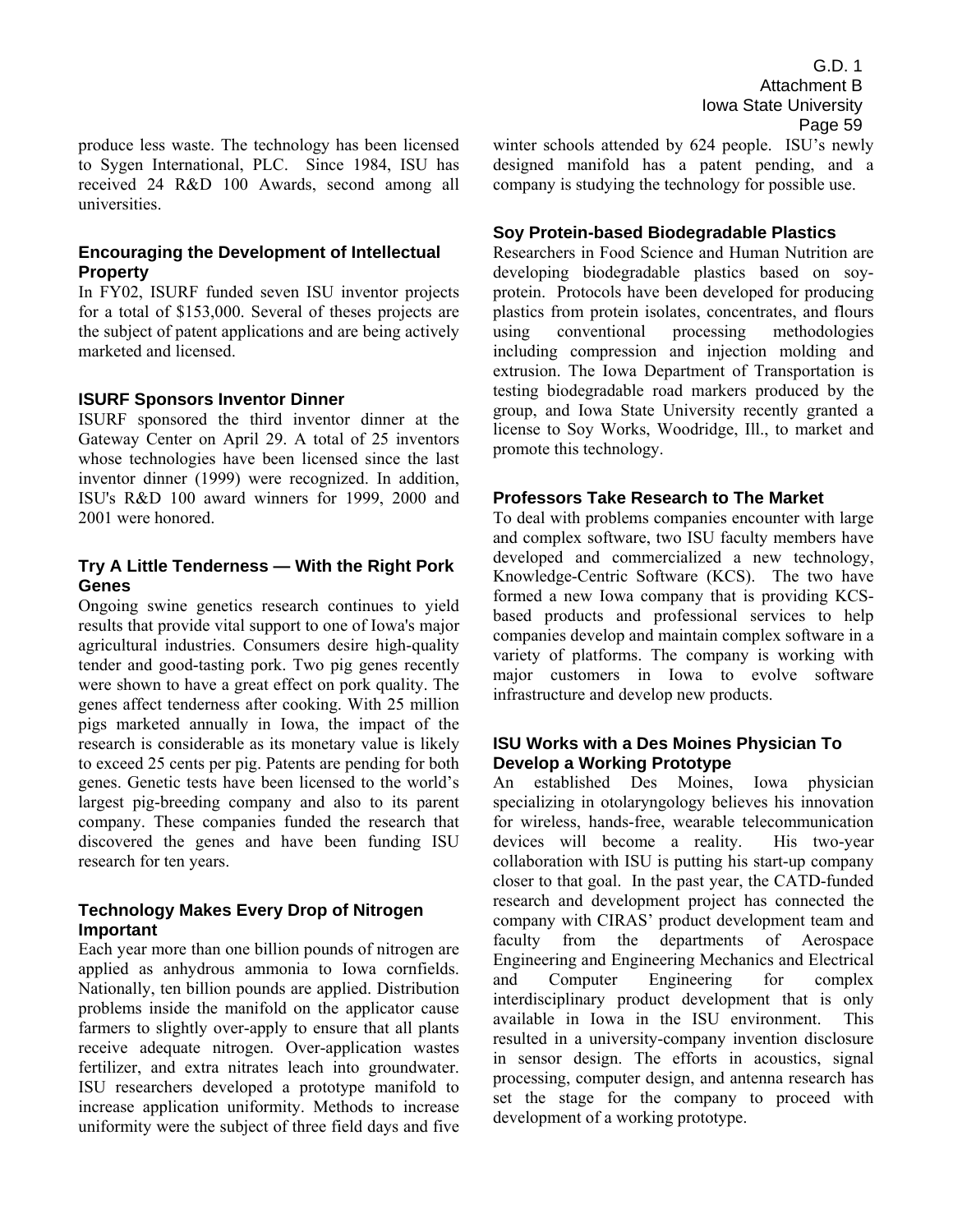### **Faster…Simpler…Cleaner**

The headline on the CombiSep web page tells the story plainly. New technology, developed by a distinguished professor of chemistry and licensed by CombiSep, will do the job faster, simpler, and cleaner. This patented technology applies massively parallel processing to chromatographic separations, allowing for universal detection of many compounds and eliminating the need for fluorescent tags. Companies currently use banks of machines employing High Performance Liquid Chromatography (HPLC) to analyze one sample at a time. CombiSep's product (MCE 2000) can analyze 96 compounds simultaneously. Sample size and use of reagents by the MCE 2000 is also approximately 1000 times less than what can be used with conventional HPLC.

# **C. Encourage the development of research collaborations with other Regent's universities and/or industrial partners that will increase and broaden the scope of intellectual property developed at the university. Roy J. Carver Co-Laboratory Public/Private Partnership Facility**

Construction began on the Roy J. Carver Co-Laboratory Incubator and Facility for Public/Private Partnerships. This exciting new venture at Iowa State will promote economic development in the area of plant biotechnology. It will serve as an incubator facility for start-up companies associated with the Plant Sciences Institute and as a public/private partnership facility to promote the interaction and exchange between ISU scientists and researchers from the private sector. It is envisioned that this facility will provide a productive research environment where scientists from ISU and industry can work together to advance the mission of the Plant Sciences Institute and promote economic development in the State.

## **Kernels Of Truth Found In Marketing Specialty Grains**

Iowa State and Farmers Cooperative Elevator Company, Farnhamville, Iowa have taken national leadership in application of quality management systems (QMS) for agricultural marketing. In the fall of 2002, the partners will implement a certified QMS

G.D. 1 Attachment B Iowa State University Page 60

at the first of the cooperative's 34 facilities. Farmers Cooperative began the QMS process to increase markets for specialty grains, but it quickly became apparent that internal efficiencies would generate immediate profits. ISU estimates the company is generating at least \$2 in annual profits for every \$1 invested in the system. Because the company is able to track truckloads of grain delivered to its facility, producers will be able to access future high-value biotechnology products requiring strict documentation and isolation. Iowa State was integral to the development of this technology, which also has important applications in food security and bioterrorism prevention. The company now plans to expand the program to its other 33 elevators, plus its feed and agronomy businesses.

## **Improving Compressed Air Systems Saves Energy and Improves Productivity**

The Iowa Energy Center, a statewide program, is a founding sponsor of the Compressed Air Challenge (CAC), which is a private/public initiative to improve the efficiency and performance of industrial compressed air systems. Although state-by-state numbers are not available, short-payback improvements in compressed air systems and operation could save, on a national basis, 15,670 GWh of electricity per year or \$747 million at current industrial electric rates. Compressed air system users should also realize substantial improvements in production efficiencies that could translate into higher profits. A goal of the CAC is to educate compressed air system users through fundamental and advanced training courses. Through the efforts of the Energy Center and several Iowa industrial partners, 170 users from small through large industrial firms, have been trained in Iowa. Nationwide, nearly 5,000 people have participated in the training program. Survey results show that more than 70% of the industrial users whose employees attended CAC trainings invested in systems efficiency upgrades. To address the need for more highly trained engineers, the Energy Center worked with the CAC, air compressor distributors, and Iowa State University to develop and offer a college-level engineering course in compressed air systems.

## **Extruder-expeller Soy Processing Plants**

In cooperation with Iowa Soy Specialties (Vinton, Iowa) and InstaPro (Des Moines, Iowa) scientists from the Center for Crops Utilization Research (CCUR) are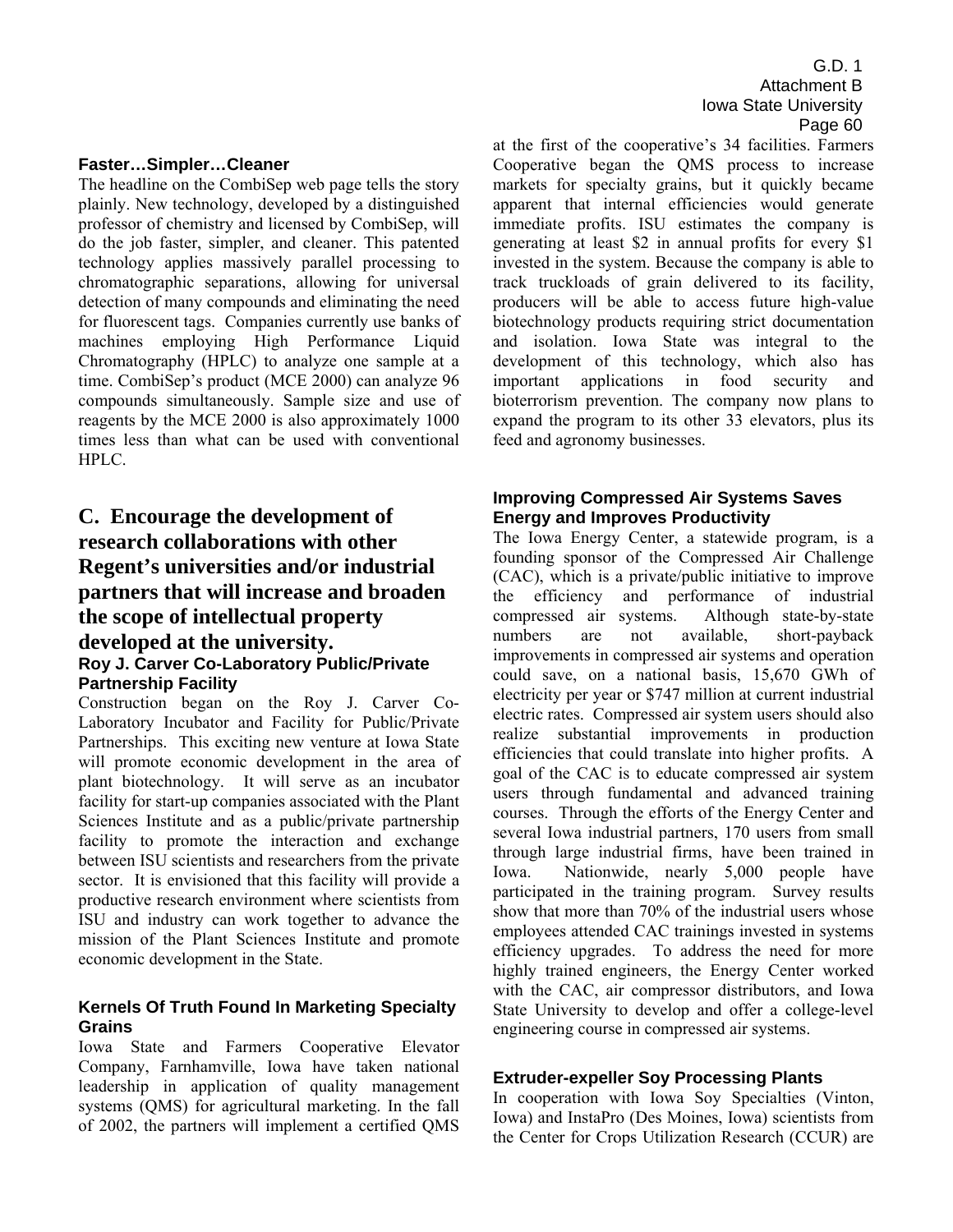developing low-cost oil crushing and refining protocols for extruder-expeller milling operations. The extruderexpeller is a new milling concept well suited to small cooperatives and value-added grain processors. The extruder-expeller mills are being evaluated as an economic development opportunity for rural Iowa. ISU researchers have investigated the functionality of the higher-quality baking flours and texturized vegetable protein produced from extruder-expellerprocessed soybeans. Other work is comparing the quality of extruder-expeller processed "natural" organic oil to conventional hexane-extracted oil.

# **II. Goal: Engage with key constituents through synergistic partnerships to stimulate technology transfer and economic development.**

*A. Promote programs that stimulate economic development by assisting new or established companies through university partnerships that provide technical, financial, or other assistance.* 

## **Update on Point of Contact System**

A "Point of Contact" system was established in March 2001 to help companies find the assistance they need within the university. The university homepage has a link for business/industry that takes the reader to the "Point of Contact" information. Since the system was implemented, the Office of the Vice Provost for Research has received and acted upon approximately 125 inquiries. Inquiries have included requests from Iowa manufacturers for technical assistance, requests for information on special courses/workshops and requests for results of specific research projects.

## **Small Business Development Center (SBDC)**

The Iowa SBDC operates 13 centers in Iowa including one at the ISU Research Park (16 centers before the recent Iowa legislative budget cut of 57%). During 2001, the Iowa SBDC assisted 12,211 clients, with 95,582 hours of service. Of these, 3,841 clients received one-on-one counseling and 8,370 attended SBDC training.

In regard to the economic impact of the Iowa SBDC, a recent independent study by James Chrisman of Mississippi State University showed that in one year SBDC clients in Iowa:

- Received \$68.6 million in capital as a direct result of SBDC assistance.
- Generated \$32.1 million in incremental sales, an increase of 18.4% versus an increase of only 1.1% by the average Iowa business.
- Contributed almost \$4 million in additional federal and state tax revenues.
- Generated 765 new jobs, an increase of 51.2% versus an increase of only 2.6% by the average Iowa business.
- Leveraged the cost of SBDC assistance by approximately \$36.60 in debt and equity capital.
- Returned \$9.54 in tax revenues for every \$1 cost of long term counseling.

Source: James Chrisman, Mississippi State University ìEconomic Impact of Small Business Development Center Counseling Activities in Iowa - 2000-2001".

The Iowa SBDC also operates a web site entitled the Iowa Business Network (IBN) that offers more than 500 small business articles and more than 400 links to other business resources. The IBN offers an "Ask the Experts" section designed to provide quick and reliable answers on a wide variety of topics and also features a wide variety of business workshops and training events that are sponsored by SBDC centers throughout Iowa. As an adjunct to the IBN, the SBDC state office emails more than 3000 "Solutions" newsletters to Iowa business owners and stakeholders.

## **Companies Arising from ISU Technology**

Companies whose formation was based in part on technologies and/or technical expertise at Iowa State University are listed in Table 1. Nineteen additional companies were formed prior to 1995.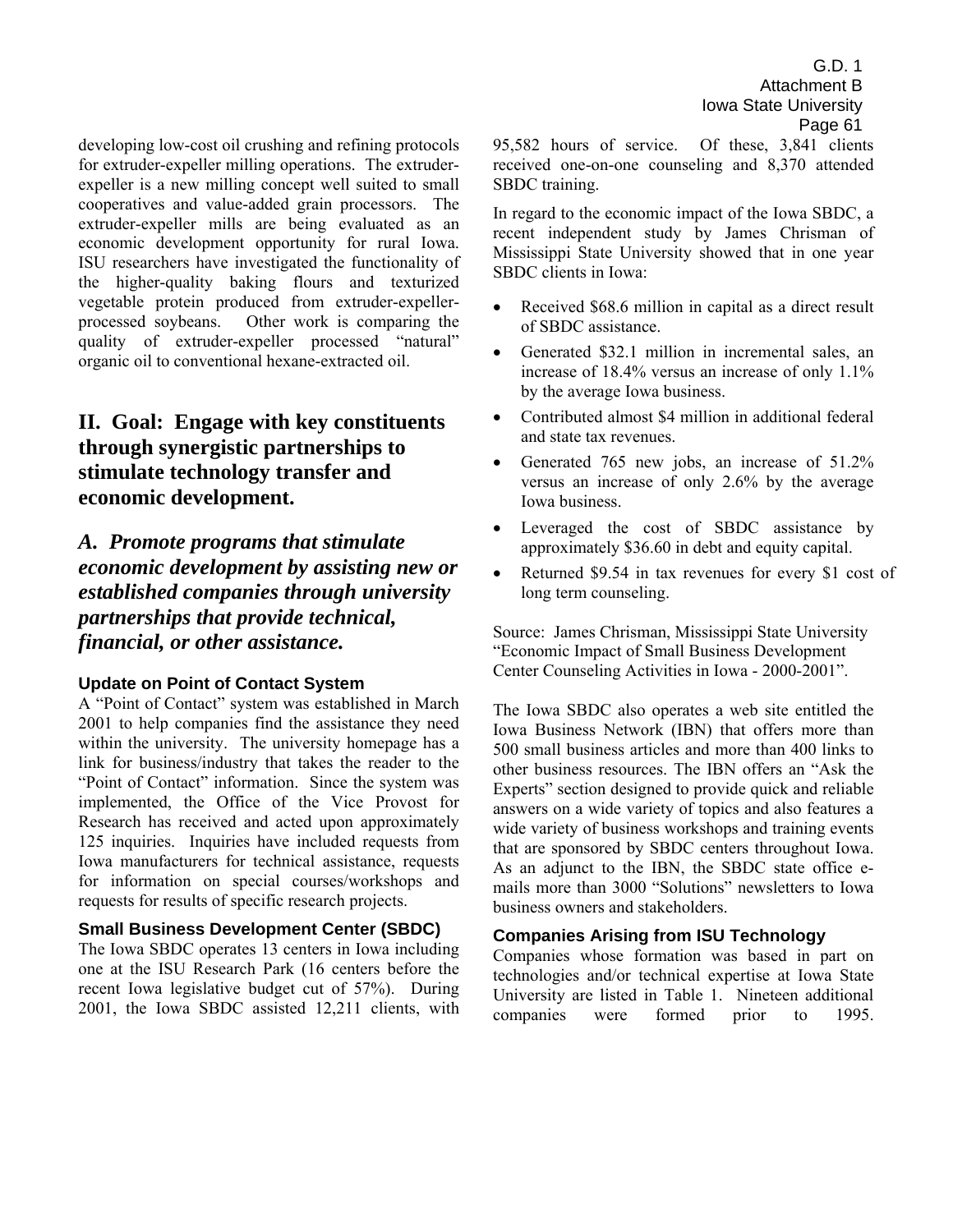## *Table 1*  **COMPANIES THAT HAVE FORMED DUE TO ISU TECHNOLOGIES AND/OR TECHNICAL EXPERTISE**

| <b>Name of Company</b>                                    | <b>Date</b> | Specialization                                                         |
|-----------------------------------------------------------|-------------|------------------------------------------------------------------------|
| <b>Advanced Structural Engineering</b>                    | 2002        | Computer aided tap testing                                             |
| <b>DAF</b> Enterprises                                    | 2002        | Data filtering and padding                                             |
| Osteoceramics, Inc.                                       | 2002        | Animal orthopedics                                                     |
| <b>International Cooperation Analysis</b><br>$&$ Planning | 2002        | Algorithms for mining databases                                        |
| Glass House Studio                                        | 2001        | Visualization and simulation techniques                                |
| <b>Advanced Structural Imaging</b>                        | 2001        | Aviation materials inspection                                          |
| Ensoft, Corp.                                             | 2000        | Software reengineering                                                 |
| NewLink Genetics Corp.                                    | 2000        | Genomics and therapeutic products                                      |
| CombiSep, Inc.                                            | 2000        | Electrophoretic instrumentation technology                             |
| Nitro Cream, Inc.                                         | 2000        | Ice cream processing system                                            |
| Novascan, Inc.                                            | 2000        | Instrumentation for atomic force microscopy                            |
| Phytodyne Incorporated                                    | 1999        | Plant transformation technologies                                      |
| Technology Labs, Inc.                                     | 1999        | Assessing computer performance                                         |
| MASIM, Inc.                                               | 1999        | Process for joining ceramics                                           |
| <b>IA-TEK</b>                                             | 1999        | Process for analyzing seeds                                            |
| <b>Biotronics</b>                                         | 1999        | Ultrasound techniques for food animals                                 |
| <b>Innovative Materials Testing</b>                       | 1999        | Advanced nondestruction evaluation techniques                          |
| Technologies                                              |             |                                                                        |
| Modelspace Corporation                                    | 1998        | CAD System for turbomachinery                                          |
| <b>MSTRS</b> Technologies                                 | 1998        | Metered semiochemical timed-release systems                            |
| NDE Technologies, Inc.                                    | 1998        | X-ray simulation code                                                  |
| epmt, inc.                                                | 1998        | auction market simulators                                              |
| Carbon Energy Technology (CETECH)                         | 1997        | Biomass gasification technology                                        |
| MechDyne Corporation                                      | 1997        | Haptic feedback devices                                                |
| Advanced Analytical Technology, Inc.                      | 1997        | Applications of microanalytical instrumentation                        |
| Engineering Analysis, Inc.                                | 1997        | Computational fluid dynamics                                           |
| <b>Applied Academics</b>                                  | 1997        | Interactive veterinary training                                        |
| Delta Tie                                                 | 1997        | Engineered structures                                                  |
| Accumen                                                   | 1997        | Data storage                                                           |
| Engineering Manufacturing, Inc.                           | 1997        | Powdered metals                                                        |
| Vista R & D                                               | 1997        | Video hardware, software                                               |
| X-L Space Systems                                         | 1997        | Rocket fuel processing                                                 |
| Anaerobic Biosystems Corporation                          | 1996        | Anaerobic technologies                                                 |
| ESGA, Inc.                                                | 1996        | Computer-based patient medical records system<br>(closed in 1997)      |
| Palisade Systems, Inc. (formerly                          |             |                                                                        |
|                                                           | 1996        |                                                                        |
| MidAmerica Networking, Inc.)<br>NewMonics, Inc.           | 1996        | Computer network products<br>Real-time Java software & computer memory |
|                                                           |             | management systems                                                     |
| Amtak, Inc.                                               | 1995        | Nondestructive evaluation instrumentation                              |
| Pefftronics                                               | 1995        | Audio processing                                                       |
| Intellignostics, Inc.                                     | 1995        | Biomedical sensors (closed in 1997)                                    |

Ī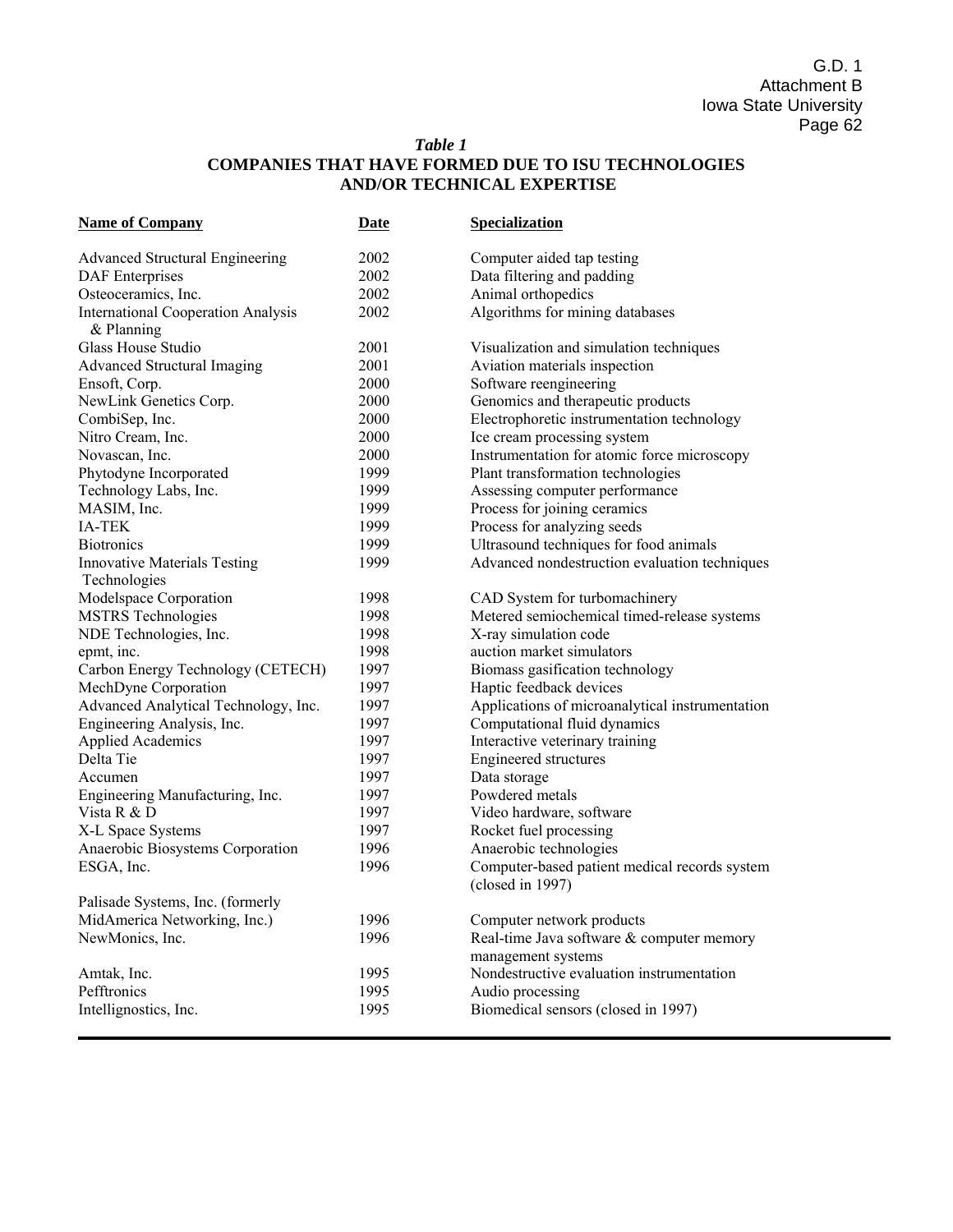## **Iowa Procurement Outreach Center**

The Procurement Technical Assistance Center reported 420 jobs were created as a result technical assistance from the Iowa Procurement Outreach Center and CIRAS staff. Decker Acquisition Corporation of Fayette received a \$180,000 subcontract from Cedar Rapids, Inc. in support of its \$5,100,000 U. S. Army contract for rock crushers.

## **CIRAS Assistance by Counties**

CIRAS provided assistance to companies in more than 96 of Iowa's counties in 2000 and 2001 through CIRAS' assistance to Iowa industries, the Iowa Procurement Outreach Center and Engineering Distance Education.

## **CIRAS ISO 9001:2000 Implementation**

A company in Peosta received its ISO 9001:2000 certification with assistance from the CIRAS ISO team. CIRAS ISO specialists provided implementation assistance with management and employee education and training, quality management system documentation development and review, internal auditor training, and a pre-certification audit. As a result of obtaining ISO 9001:2000 certification, the

company forecasts an increase in sales of \$4 million and the hiring of ten additional full time tool makers.

## **CIRAS Product Design and Testing**

More than 50 Iowa companies received CIRAS assistance in developing products, improving fabrication, and testing products to increase competitiveness. For example, CIRAS used reverse engineering and rapid prototyping technologies to assist a northwest Iowa company. One of the design engineers stated, "CIRAS completed a task that I was unable to do. They created CAD files for my part and also did a rapid prototype form CAD files so that I could see what the files would create." CIRAS also conducted FEA studies on existing and modified weldment designs to analyze stress reduction effects for an engineering company in Cedar Falls, Iowa. The product engineering manager said, "From the day the design changes were implemented, there have been no further failures. With CIRAS input, the reliability of this unit went to  $100\%$ ."

## **Using Economic Analysis to Avoid Over-Expansion**

Recent developments in the market for oxygenated fuels have created opportunities for the midwestern ethanol industry. Several groups in Iowa are pursuing the expansion of ethanol capacity as a major valueadded economic development strategy. This strategy has risks for investors if the industry over-expands. ISU economists conducted an analysis to evaluate the opportunities for expanding the ethanol industry in Iowa and the Midwest. Economic impacts for local communities and producers were estimated and used to help local groups. Very quickly, six new plants were permitted and are currently under construction. Based on the analysis, information on industry trends and national markets was presented to the Iowa Department of Economic Development and state policy-makers to help avoid an over-expansion of the ethanol industry in the state and the risk of losses for new investors.

## **Pork Quality Workshops**

A research group in Food Science and Human Nutrition (FSHN) continues to organize Pork Quality Workshops for professionals associated with the pork industry. Throughout 2001, they provided one-day pork quality workshops for veterinarians, feed managers, livestock managers, and consultants. Presentations were also offered internationally in Merida, Mexico to provide information to an up-andcoming packing company that exports product to Japan. This group has provided leadership in pork quality evaluation to more than 300 professionals since the inception of this program.

## **Incubating Value-Added Product Companies**

The Center for Crops Utilization Research (CCUR) and FSHN manage a small industry incubator program for companies to develop new value-added products. During FY02, ExSeed Genetics, L.L.C., worked on developing a technology base to control the biosynthesis of starch and modify the genetics of corn to produce value-added traits. Kemin Biotechnology used a laboratory and the fermentation facility to genetically engineer crops to produce valuable enzymes and other products. Ajinomoto, Eddyville, used laboratory and office spaces to develop enzymes for meat products. Proliant, Ames, worked on developing value-added products from blood using CCUR's pilot plant. Proliant has constructed a new plant in Boone, Iowa to produce pharmaceutical-grade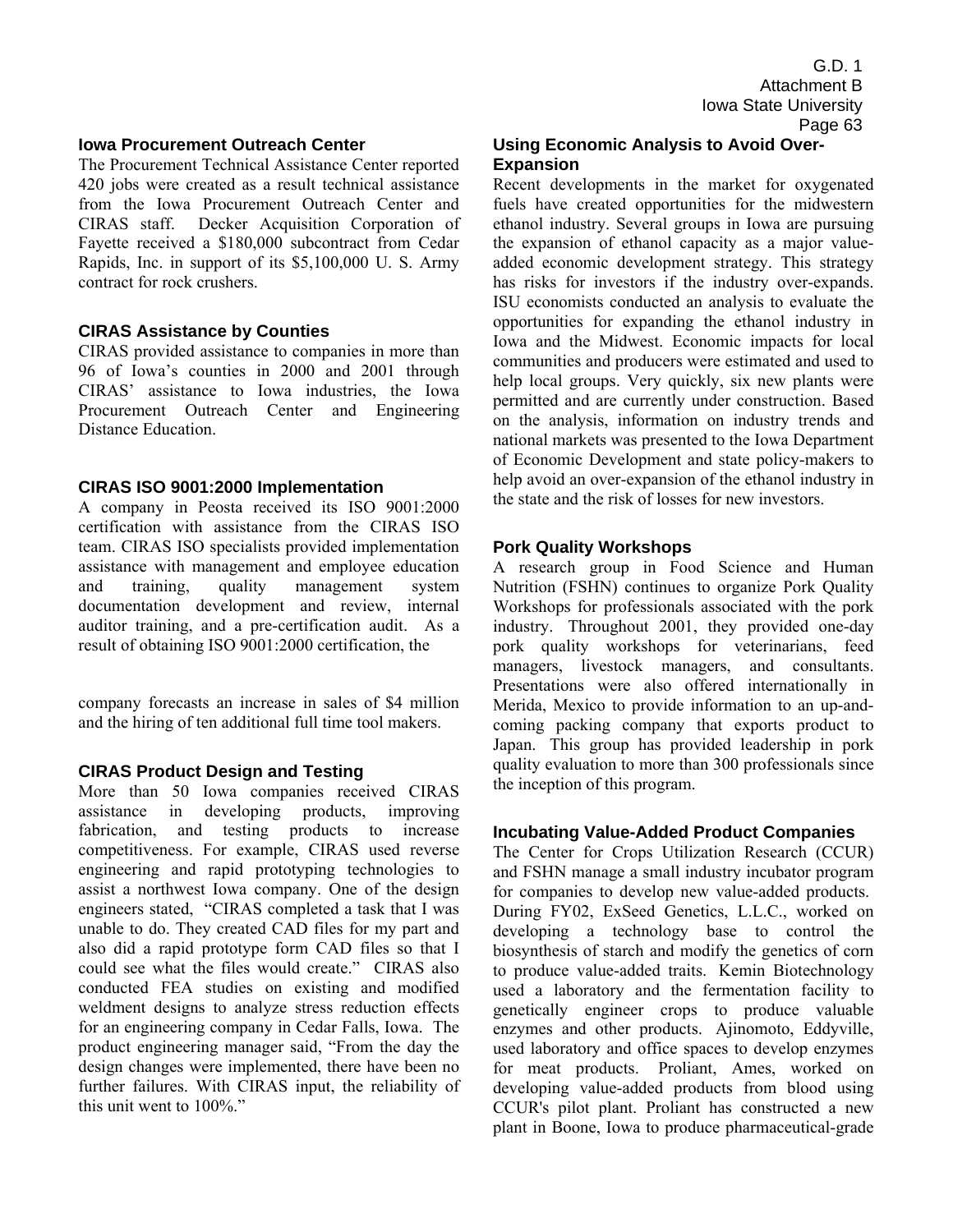bovine serum albumin based on technology developed by using CCUR pilot-plant facilities.

#### **Sharing Food Safety Information**

The Food Safety Project (FSP) web site was developed and launched in 1995 by researchers and extension staff from the Departments of FSHN and Hotel, Restaurant and Institution Management (HRIM). It is now one of the most recognized internet sources of food safety information. The purpose of the Web site is to make available educational materials and programs that provide the public with tools needed to minimize the risk of food borne illness. The website is currently supported by HRIM extension faculty in the department of Apparel, Educational Studies, and Hospitality Management. It is funded by the U.S. Department of Agriculture and the Food Safety Consortium of Iowa, Arkansas, and Kansas. The site had 5.3 million hits during 2002. http://www.extension.iastate.edu/foodsafety/

#### **IPRT Works for Iowa**

IPRT's research centers and outreach programs support economic development through world-class, interdisciplinary research, working as a critical component in the university's efforts to strengthen the economic vitality of the State of Iowa. IPRT centers and programs link the university research community to Iowa manufacturers and entrepreneurs, facilitate technology transfer and provide technical assistance. The following map shows where IPRT centers and outreach programs have served Iowa companies and entrepreneurs during FY02, and Figure 11 provides historical data regarding the Institute's outreach programs that are specific to Iowa.



**IPRT** *Works* **for Iowa**  IPRT Outreach Programs and Centers—

G.D. 1 Attachment B Iowa State University Page 64

Industrial Interactions FY02

Legend:  $\star$ One Project  $\bullet$  Five Projects  $\blacktriangle$  Ten Projects *Iowa Companies Assistance Program (ICAP)—117 projects Iowa Demonstration Laboratory for Nondestructive Evaluation (IDL)—41 projects Center for Advanced Technology Development (CATD) —44 research contracts* 

*IPRT Centers—36 research projects or interactions* 





### **CATD Continues to Build R&D Teams with Iowa Industry**

Since 1993 the Center for Advanced Technology Development (CATD) has been the state leader in matching Iowa businesses and entrepreneurs with university resources in cost-shared research and development projects. In FY02, CATD initiated 44 research and development projects with Iowa companies leveraging state funding of more than \$475K with companies' investments of nearly \$950K. Iowa's research and development needs are diverse and the following briefs illustrate how CATD puts together expertise from across the university to meet those diverse needs and the table below summarizes public and private investments in the center's contract research program.

• *Cosmetologist Adds 'Entrepreneur' to Resume*  Three years ago a north central Iowa cosmetologist had an "in the night" idea for a hair lift styling device. After receiving a patent in 2001, the hairdresser called ISU seeking product development and marketing advice. ISU's Pappajohn Center for Entrepreneurship led her to CIRAS and CATD. A prototype was developed through a cost-sharing project of under \$6000. Currently, the entrepreneur is working with a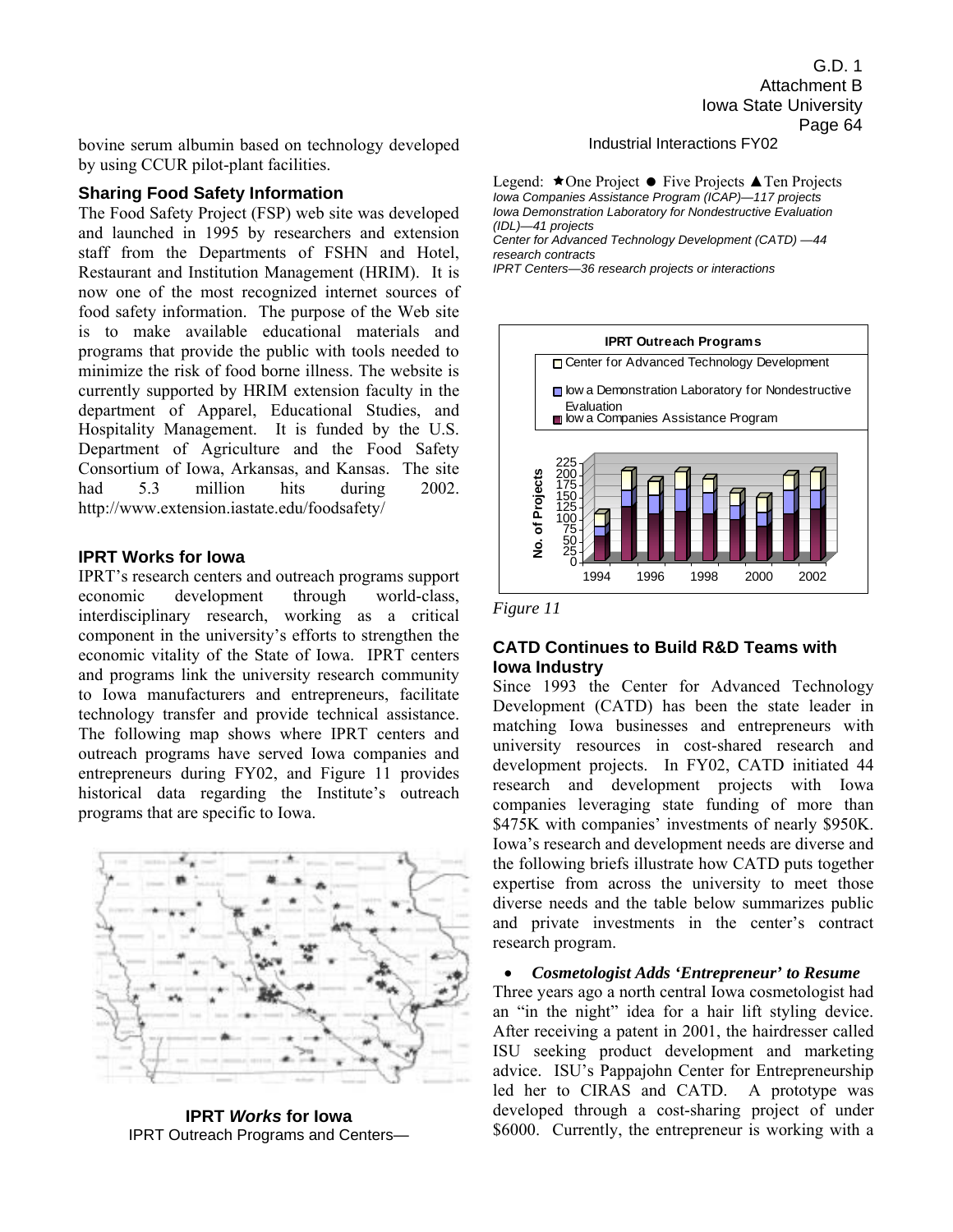Nevada, Iowa firm for production and an Ames, Iowa company for packaging. The Pappajohn Center also directed her to New York City-based Accessories Brainstorms, and through that contact, she has a sales commitment for her "Clip-N-Lift" from a national accessory outlet as well as interest from several television sales companies**.** 

## • *Research Park Start-up Cites CATD Assistance*

An Ames start-up company specializing in remote field eddy current instruments that detect deep-lying flaws within metal, rated high in U.S. Air Force technology trials and credits the partnership with CATD in its preliminary successes. The company was working with the U.S. Air Force and aircraft manufacturers to develop nondestructive evaluation instruments that will evaluate aging aircraft components when they asked CATD for assistance. The Center sought expertise from the Ames Laboratory's Engineering Services Group and provided cost-sharing funds to support the research. Schematics and PC board layouts were prepared, and sample boards were assembled. Company engineers also collaborated with the Laboratory to design the probes used to evaluate components.

## • *New Product, New Market*

CATD and CIRAS teamed up with a Storm Lake, Iowa company in a research project to develop commercial pit-less wells, something that has never been done before. To assist, CATD provided costsharing funds to the 53-year old, 50-employee company for the CIRAS-led project. As part of the project, the company built a prototype based on CIRAS' recommendations and tested it at ISU. The company reports that the work was beneficial because it could not have performed the testing itself. The laboratory is the only one in the area that could work with the high loads required to test the new design. The company is now ready to pursue its own development of the commercial pit.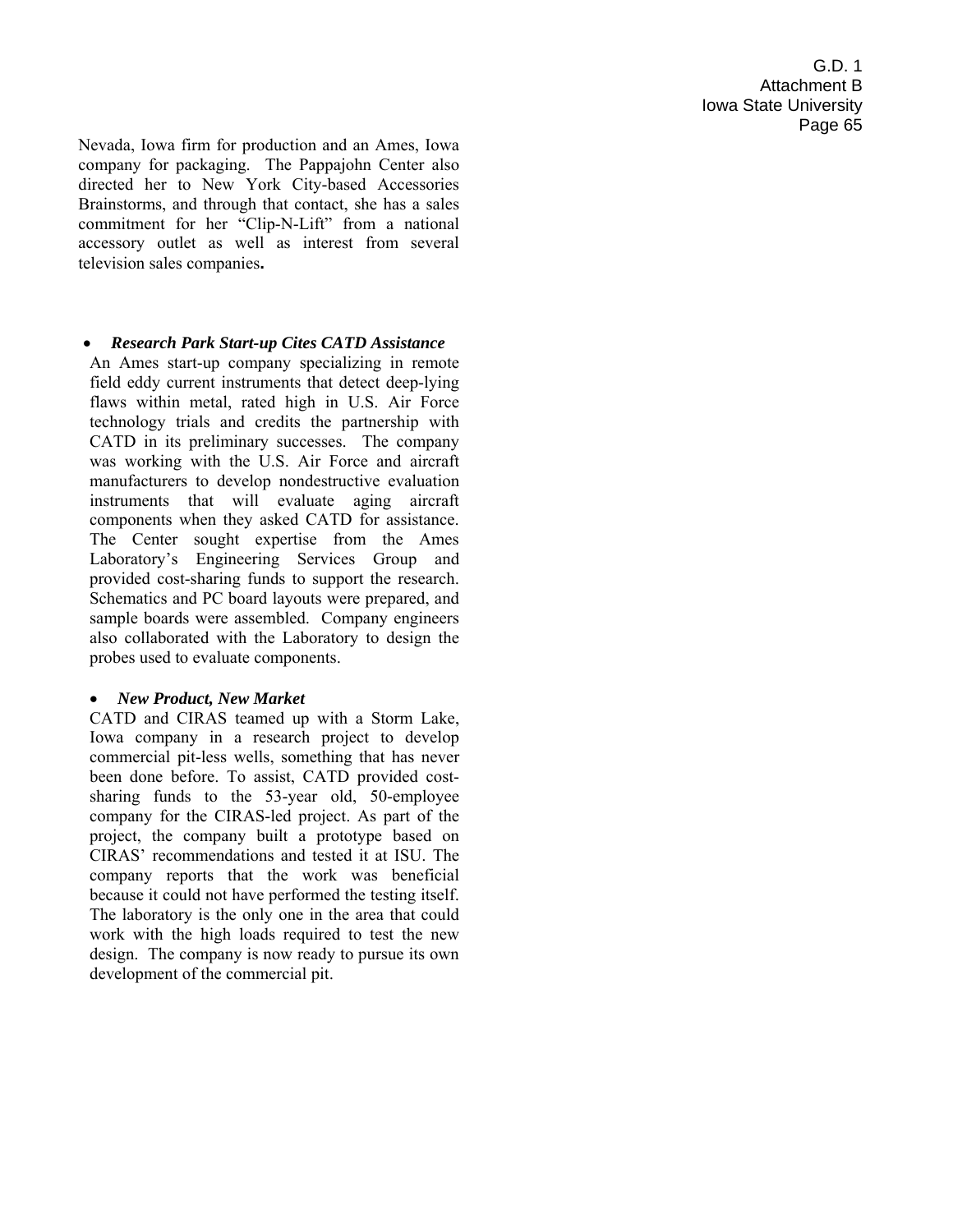| Year          | <b>Number</b><br>Οf<br>Proofs <sup>1</sup> | <b>lowa</b><br><b>Industrial</b><br><b>Incentive</b><br>Program <sup>2</sup> | <b>Industry</b><br><b>Investment</b> | <b>University-</b><br><b>Other</b><br><b>Funds</b> | IMEP <sup>3</sup> | <b>Contract</b><br><b>Totals</b> |
|---------------|--------------------------------------------|------------------------------------------------------------------------------|--------------------------------------|----------------------------------------------------|-------------------|----------------------------------|
| 2002          | 44                                         | 478.4                                                                        | 949.6                                | 553.0                                              | N/A               | 1,981.0                          |
| 2001          | 34                                         | 329.5                                                                        | 691.6                                | 604.0                                              | N/A               | 1,625.1                          |
| 2000          | 36                                         | 426.9                                                                        | 887.8                                | 522.3                                              | N/A               | 1,837.0                          |
| 1999          | 29                                         | 350.2                                                                        | 603.7                                | 382.2                                              | N/A               | 1,336.1                          |
| 1998          | 35                                         | 400.1                                                                        | 477.1                                | 443.1                                              | N/A               | 1,320.3                          |
| 1997          | 37                                         | 331.0                                                                        | 608.5                                | 476.3                                              | 70.0              | 1,485.8                          |
| 1996          | 27                                         | 316.1                                                                        | 373.0                                | 469.7                                              | 130.2             | 1,289.0                          |
| 1995          | 31                                         | 284.5                                                                        | 428.5                                | 367.5                                              | 214.1             | 1,294.6                          |
| 1994          | 16                                         | 280.3                                                                        | 294.2                                | 360.5                                              | 268.7             | 1,203.7                          |
| 1993          | 10                                         | 282.5                                                                        | 500.6                                | 136.8                                              | 0                 | 919.9                            |
| 1993-<br>2002 | 299                                        | 3,479.5                                                                      | 5,814.6                              | 4,315.4                                            | 683.0             | 14,292.5                         |

#### • *Summary Contract Research—Center for Advanced Technology Development (CATD)*

Dollars in thousands

<sup>1</sup>At any point in time, CATD staff will be developing, implementing, or managing 25-30 projects. CATD's technology transfer associates work with Iowa industry to define research needs and match those needs with university resources. The reported number reflects the number of discussions that end in contract research agreements with Iowa firms.

<sup>2</sup>The figure in this column reflects the allowance of carryover funds from one fiscal year to the next and additional IPRT appropriation to CATD for contract research projects.

3 Since 1996, IMEP funding to CATD is used for project development/management and is not reflected in the contract documents

*CATD Efforts Significantly Increase Iowa's*  **Successes in SBIR/STTR** Six years ago ISU's CATD began a targeted plan to affect Iowa's *participation* and *success* in the SBIR/STTR federal research-funding program, which is an important indicator of a state's competitiveness in tech-based economies. CATD's efforts —through its Rural Outreach Program—are now paying off, and many grant awardees credit CATDís assistance.In 2001 CATD assisted ten Iowa companies that were granted 11 awards worth \$1.8M. Already in 2002, Iowa companies have been granted 12 SBIR/STTR awards worth \$4.23 million—the most awards ever won in a single year and the highest dollar amount ever: Three companies received four Phase II awards at an estimated \$3.0 million and seven companies received eight Phase I awards at \$1.23 million. Of the awardees, four are start-up companies and four are established small businesses. All of the companies anticipate creating new jobs and/or needing facilities and equipment components that will contribute to Iowa's economy.





• *Wood Utility Poles and Microtoughness Testing*  A Boone county firm that offers technical services in the field of wood preservation and testing received a USDA Phase I award of \$70K for a feasibility study to detect the decay of in-service wooden utility poles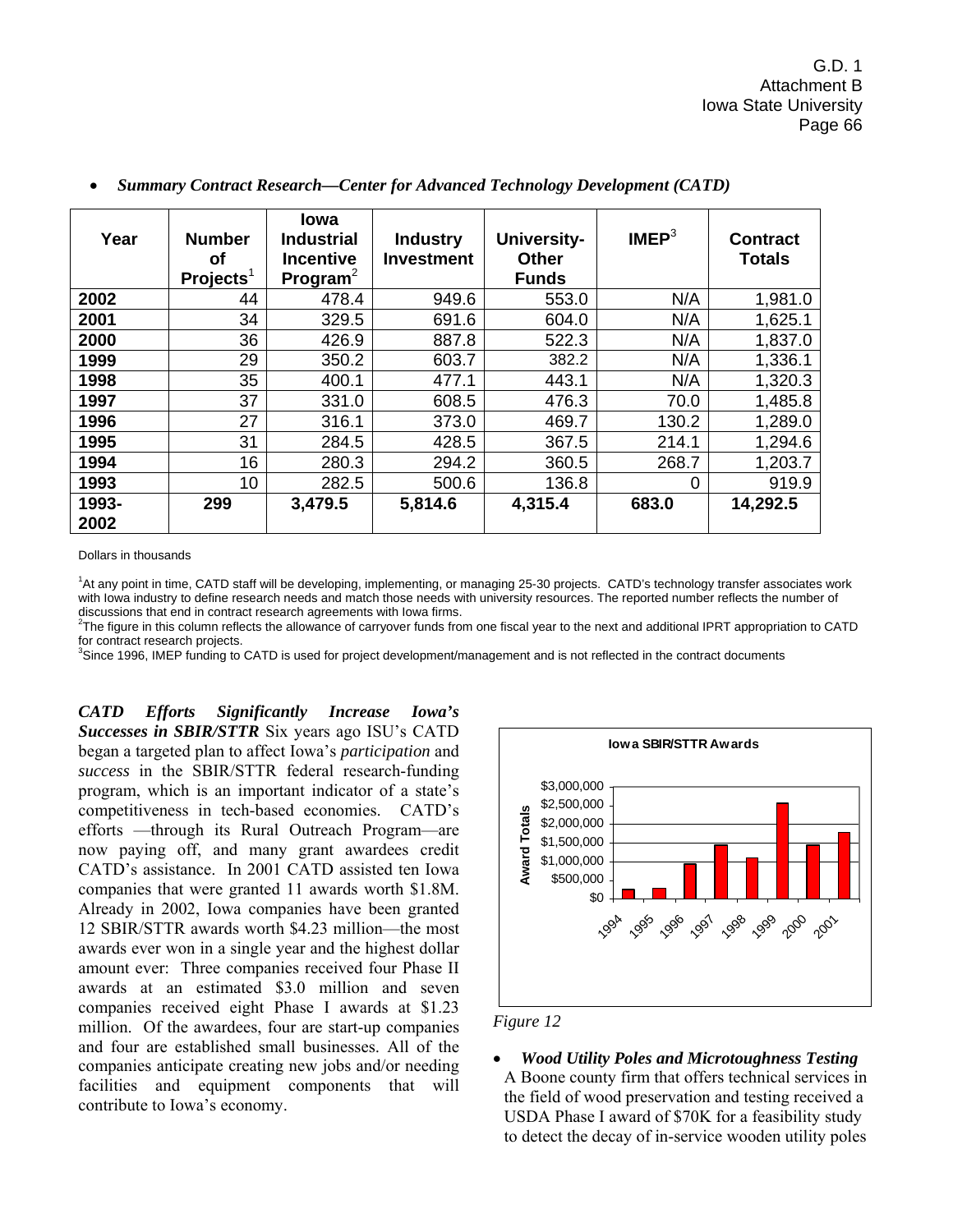by microtoughness testing. As a result of successful preliminary feasibility testing, the firm was contacted by the Iowa Department of Transportation. Based on the result of the testing, the Iowa DOT has purchased a device for making test samples, is working with the firm to rewrite bridge inspection protocols, and is adopting the firm's testing as a standard on nearly 25,000 wooden bridges across the state.

## **Start-up for AACE Technology Impacts Local Economy**

The central Iowa company that negotiated a licensing agreement with ISURF last year for the computeraided tap test (CATT) system has delivered two units. The first commercial unit was sold to a French firm for inspection of carbon fiber composites on racing sailboats. The second unit was delivered to a Colorado firm. In the meantime, the company is impacting the local economy as two separate Nevada, Iowa companies have production contracts. One is fabricating the automated scanning unit and the other is producing the cover of the scanning unit using rapid prototyping and injection molding.

## **Short-term, No-cost Technical Assistance**

Capitalizing on the materials science strengths of the Ames Laboratory, the Iowa Companies Assistance Program (ICAP) has provided Iowa manufacturers short-term, no-cost technical assistance with materials analysis, characterization, and testing for nine years and this year recorded more than 115 projects that impact the competitiveness of Iowa manufacturers across the state including:

- *Hose Clamps* A north central appliance manufacturer was unable to resolve in-house the reason for hose clamp failures and sought assistance from ISU. ICAP determined that hydrogen embrittlement was the problem and the company was able to fix its supplier problem and reports that nearly \$500K in warranty work was saved.
- *Golf Clubs* A manufacturer of sporting goods equipment in Spencer wanted to introduce an aluminum-shaft golf club line and sought advice on material selection and processing of aluminum alloys. ICAP performed design calculations and tests to recommend materials and fabrication and heat-treating methods. The company expects to have more than \$100K in annual sales and add 1.5 jobs.
- *Egg Containers* A northeast Iowa manufacturer worked with ICAP and CIRAS to redesign its existing egg container to hold very large eggs. Now the company is doing market research on the "jumbo flat" to accommodate all grades of eggs, which is currently not offered by any other national company.
- *Strong Bolts* A 110-employee machining company in a small northwest Iowa community was experiencing problems with bolts that resulted in additional production costs. ICAP testing revealed that the surface hardness of the bolts closely corresponded with the torque at which the bolts would break. Working with its supplier, the company found the correct bolts and reports that costs were reduced and product quality improved.
- *Fuel Lines* A southeast Iowa manufacturer of high-pressure fuel lines needed to verify that its carburized steel ferrules met ASTM heat-treating and plating specifications or face the loss of a client. ICAP examined the ferrules through scanning electron microscopy and electron dispersive spectroscopy and conducted a microhardness profile, providing information that demonstrated the standards were met. In addition to retained sales of \$300K, the company reports at least three jobs were saved.

## **Providing NDE Expertise to Iowa Companies**

The Iowa Demonstration Laboratory (IDL) draws on the strengths of the internationally renowned CNDE by offering Iowa manufacturers nondestructive evaluation expertise in assessing materials integrity and providing company specific-NDE techniques and on-site training. This year 41 projects were conducted, including:

- *Powder Coating* A central Iowa company came to IDL to help justify construction of a powdercoating system believed necessary to remain competitive. IDL provided research results that convinced the company to move to the powdercoating process. In addition to the 8,000 squarefoot facility expansion, the company hired two employees.
- *Heat-treated Inspection* In eastern Iowa, IDL was a key player when a company took steps to improve its inspection process and procedures in its fabrication of heat-treated pins and bushings used by agricultural equipment manufacturers. Without IDL's help, the company reports it could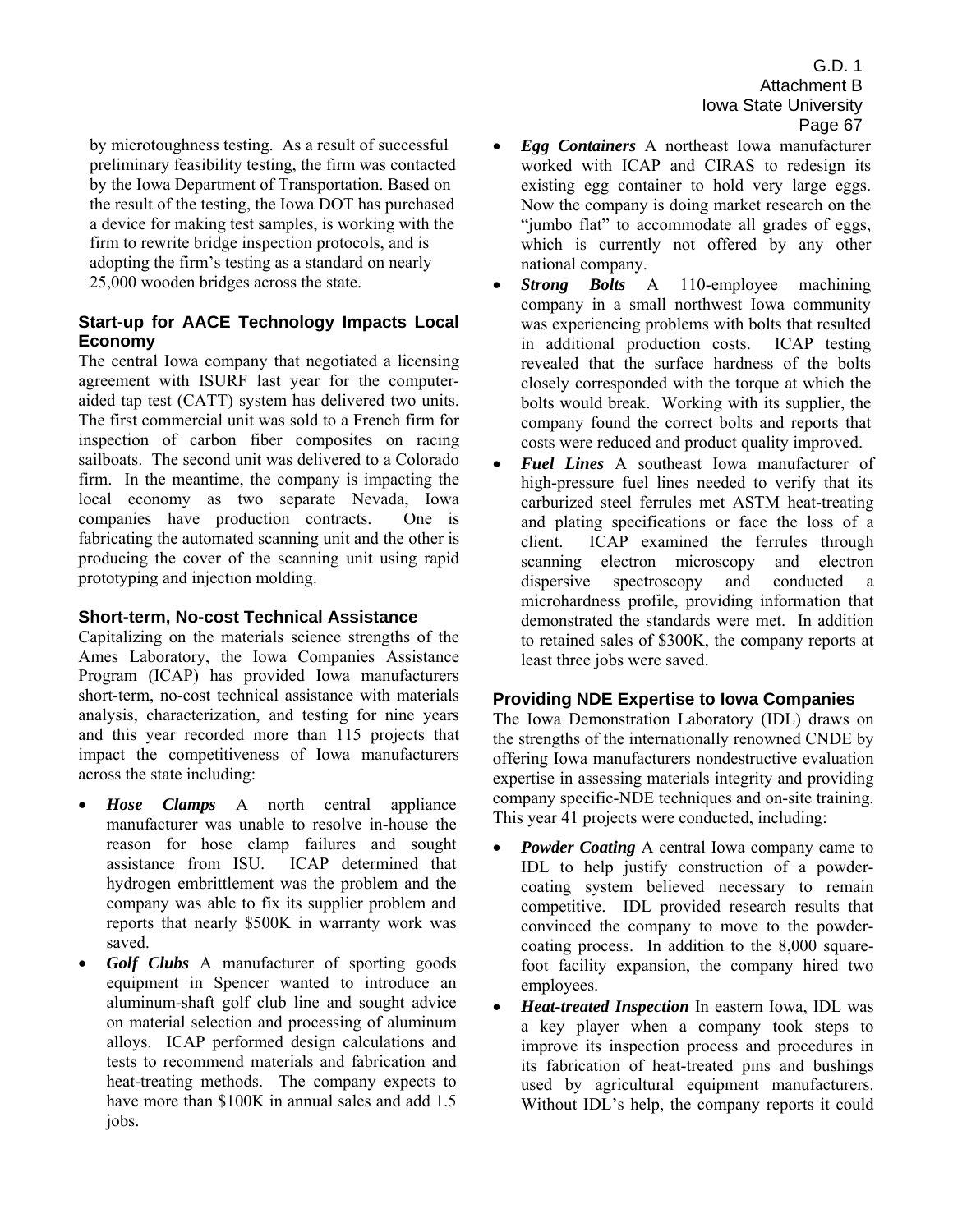have incurred a quality problem costing more than \$250,000.

- *Ultrasound Inspection* An east central Iowa company worked with IDL to implement an ultrasonic technique for inspecting flash welds and to review its magnetic particle inspection practices. The company estimates that enhanced nondestructive evaluation methods will save approximately \$17,000 a year by reducing destructive testing and improved process control.
- *Magnetic Particle inspection* An eastern Iowa rebuilder of gas and diesel engine components learned about ISU's nondestructive evaluation expertise through a workshop sponsored by the Iowa Manufacturing Extension Partnership at Eastern Iowa Community College. The company requested that IDL do an on-site evaluation of its magnetic particle inspection process. The company reports the evaluation was very beneficial to the quality of its procedures and will make a difference in operations.
- *Injection Molding* A North Liberty injection molding firm worked with IDL to discuss the feasibility of developing an instrument to measure nondestructively the wall thickness of foamed plastic materials in difficult to reach areas. A probe that has ranges beyond commercially available units was configured and evaluated. The feasibility project has now moved into a CATD cost-sharing research contract.

## **IPRT Outreach Programs Work Together and Across the State**

IPRT's ICAP and CATD teamed with ISU's Biocomposite Group to help a Marshall county firm test an unusual new material for plastic injection molding. The material is a blend of switchgrass fiber and virgin resin. The use of such material could reduce resin costs and lower operating costs for the company. The use of switchgrass for such applications may also provide new markets for growers. The company reports using the switchgrass blend significantly reduced part-making cycle time. With IPRT's assistance, this group is also working with a southern Iowa organization to grow and process switchgrass for uses such as injection molding.

# **Knock on Wood, Iowa Fibers Found in New Doors**

ISU research and extension personnel helped an Iowa company identify and test a locally grown wood fiber to use in its door-skin product. A production run demonstrated an Iowa wood crop can be used to make a better product at lower cost. The company is proceeding with plans to procure a consistent supply of 50,000 pounds per day of wood for the Dubuque mill. This would generate more than \$0.5M per year of economic activity in Iowa. In the short term, this would mean a new market for growth derived from more than 4,500 acres of native Iowa forests. In the long term, it could mean the planting of up to 1,500 acres of fastgrowing tree crops on lands that would otherwise be prone to floods and erosion.

## **BOEC Has Diverse Appeal**

The Biotechnology Outreach Education Center (BOEC), in its second year of educating, nearly doubled the number of people that were reached. More than 1,900 students, teachers, industry personnel, biotechnology professionals, and members of the general public visited the center in FY02. An additional 948 people were reached through external presentations and workshops. These 2,854 people reached in FY02 compares to 1,500 in FY01. In addition, 12,637 students with 132 different teachers in 121 schools conducted biotechnology laboratory experiments in the classroom with supplies provided by the BOEC. The number of students reached showed an increase of more than 1,000 compared to FY01. Finally, through the BOEC, the Director of Industry Relations and Biotechnology Liaison presented more than ten talks regarding consumer issues in biotechnology, and the Bioethics Outreach Coordinator presented more than 20 talks on the ethics of biotechnology and reached more than 500 people.

# *B. Heighten efforts to ensure the results of ISU research and technology are used for public benefit.*

## **Transferring Technology to the Meat Industry**

A professor in food science and human nutrition (FSHN) provided lectures to more than 500 individuals in the meat industry on "Nonmeat Ingredients" and on "Rapid Methods of Analysis" throughout 2001. In addition, research on lactate and diacetate for control of *Listeria monocytogenes* in processed meats has been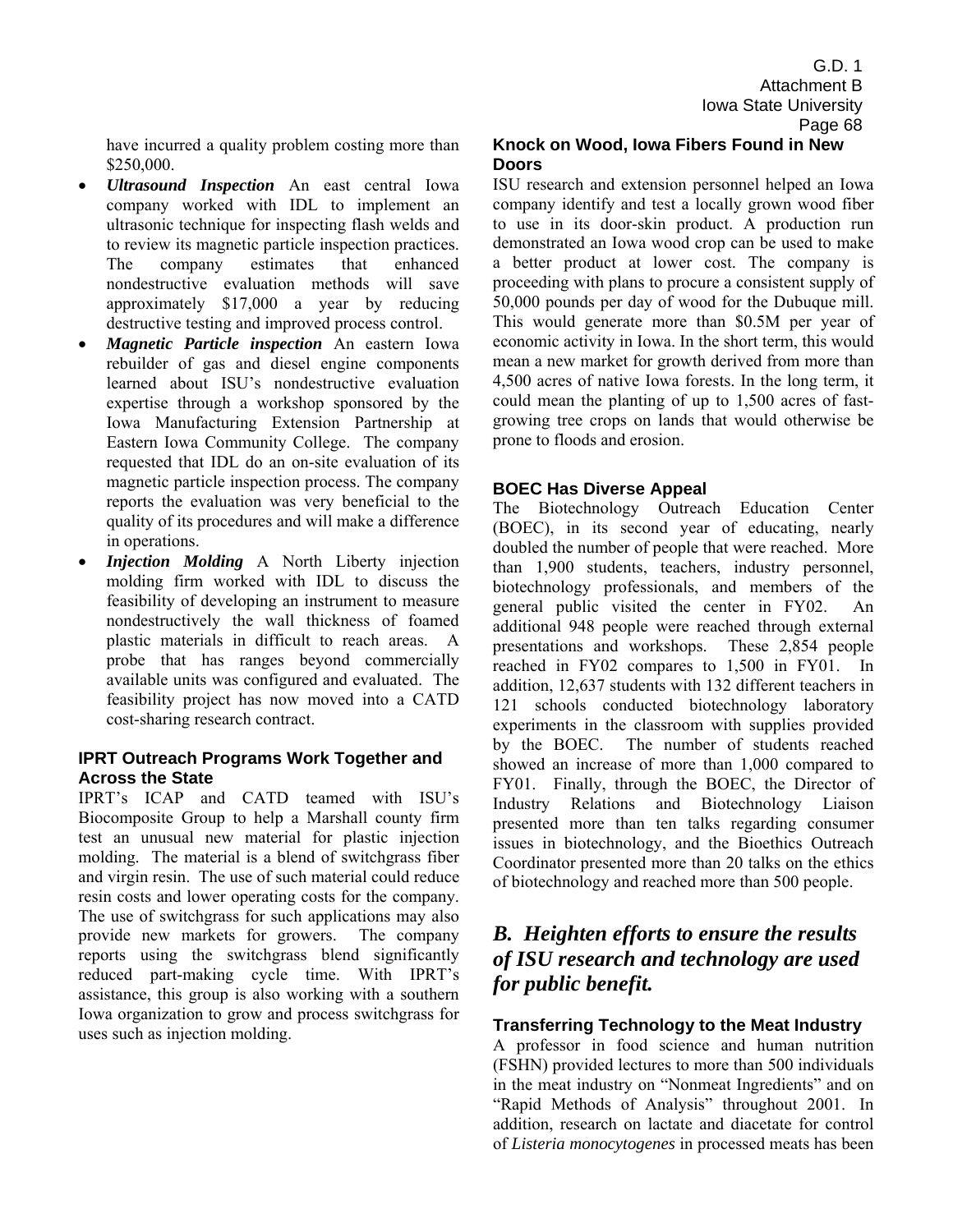widely adopted by the meat industry, and increased levels of use of these antimicrobials for meat applications were adopted by the USDA last year.

## **Please Squeeze the Bathtub**

If one picture is worth a thousand words, then having the chance to touch and squeeze an object is worth ten thousand words. That's the purpose behind the Universal Design Learning Laboratory (UDLL), the brainchild of a professor in Human Development and Family Studies. The laboratory is a demonstration "home" with full-sized kitchen, bathroom, living room, home office, and children's bedroom. Visitors to the UDLL can see and experience new technology that makes homes more convenient and comfortable as well as provide accessibility for people with disabilities. Visitors are encouraged to squeeze the soft bathtub, take a ride on the electronic toilet seat lifter, or use the environmental control unit to operate 16 lights and appliances from one location. The lab is used by students and faculty from across campus and is scheduled for tours by individuals and groups throughout Iowa. www.fcs.iastate.edu/udll/default.htm.

## **GIS Databases and Software**

As part of his thesis research, a graduate student working with a landscape architecture faculty member developed GIS databases and online software to access data from the original General Land Office (GLO) survey of Iowa (started in 1832, completed in 1859) via the Internet. This makes it possible for landowners, land managers, researchers, students, and others to view GLO maps and read GLO surveyors' field notes using a Web browser.

## **Knowledge Assessment Tool**

In the summer and fall of 2001, a landscape architecture professor and two undergraduate research assistants received funding from the Iowa DNR to apply a social assessment tool in Winterset and Madison County to determine the sources and accuracy of residents' knowledge and perceptions about water quality in the area, particularly with regard to Cedar Lake, which is considered heavily polluted and in need of cleanup. Together with local stakeholders, the Iowa DOT is using the data gathered to help determine how to approach landowners and citizens in the Cedar Lake watershed to build public support for the proposed mitigation project.

## **Ames Laboratory Integral to ISU Research Efforts**

Ames Laboratory continues to play a key role in ISU's overall research effort. In the current federal fiscal year, Ames Lab will contribute \$24.8M in DOE funding, accounting for roughly 19 percent of the university's total sponsored research budget. Ames Lab researchers continue to be at the cutting edge of technology in a number of fields as the following briefs illustrate:

- *Magnetic refrigerator tested***—**Using materials developed at Ames Lab, researchers have successfully demonstrated the world's first room temperature, permanent-magnet, magnetic refrigerator. Previous successful demonstration refrigerators used large superconducting magnets. This is the first demonstration using a permanent magnet operating at room temperature.
- *Database to help combat bioterrorism*—Scientists at Ames Lab developed a new tool that could help in the battle against bioterrorism. The project utilized expertise at the ISU's Veterinary Diagnostic Laboratory to compile an online database of existing information experts and diagnostic facilities for the most deadly animal diseases that could damage or wipe out the livestock industry, and, as in the case of anthrax, infect the human population.
- *Metal filter material may allow clean burning of "dirty" coal***—**Researchers at the Ames Lab may hold the key that would allow some power plants to cleanly burn high-sulfur, dirty coal. A thin metal filter material developed at Ames Lab would overcome the final barrier to commercial application of new clean-burning, coal-fired electric generation technology, resulting in lower generating costs, cleaner air, and a potential economic boom for Iowa.
- *Ames Lab gets a share of \$57M computer research initiative***—**Researchers at Ames Lab will receive approximately \$1.35 million from the DOE during a three-year period under the new Scientific Discovery through Advanced Computing (SciDAC) initiative. SciDAC awards totaling \$57 million have been given to 13 DOE laboratories and more than 50 colleges and universities to support research designed to improve software for high-performance computing systems  $-$  terascale computers that are capable of doing trillions of calculations per second.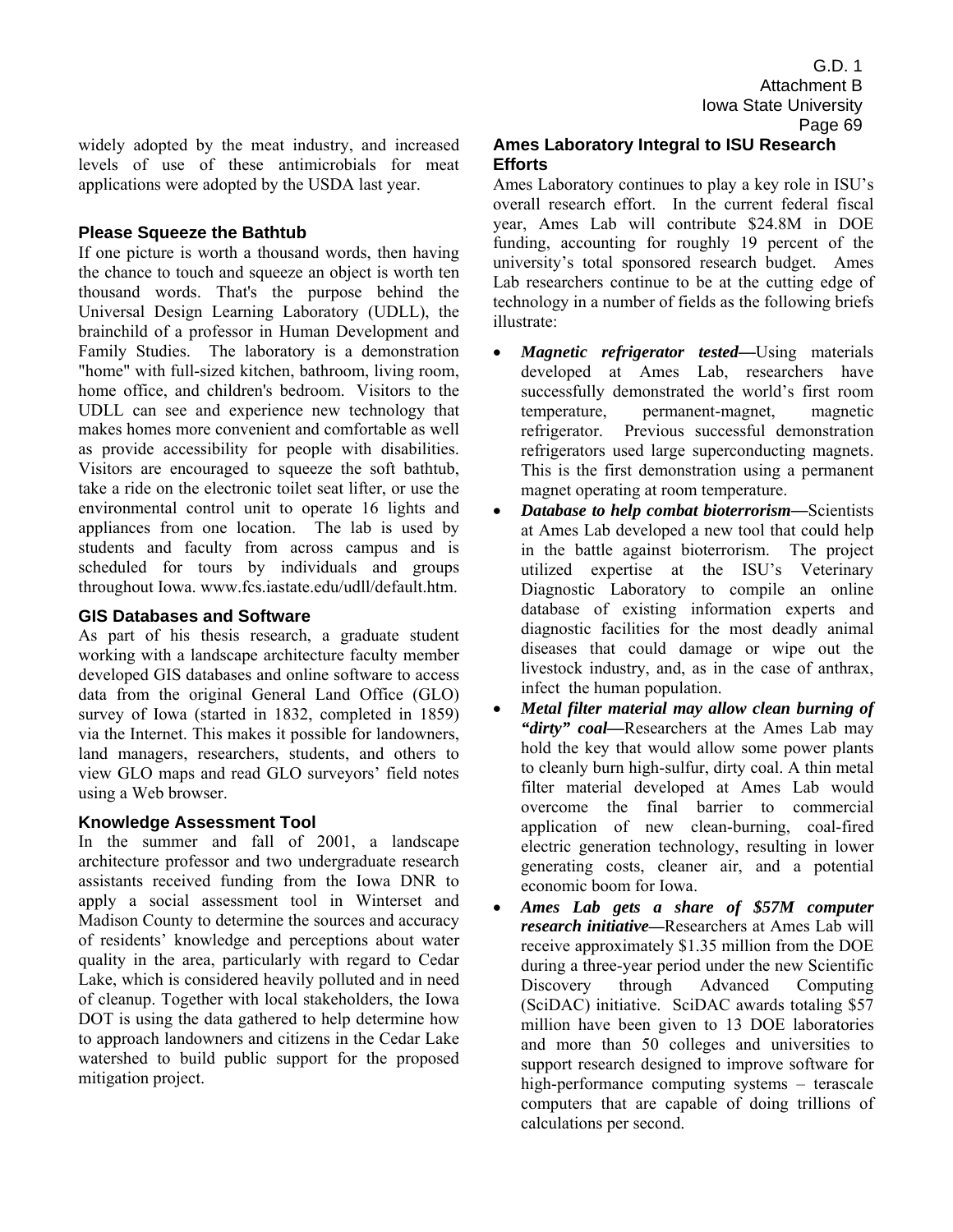## **CSET Researchers to Turn Switchgrass into Power**

Iowa farmers may soon be growing power in the form of switchgrass, thanks to research at IPRT's Center for Sustainable Environmental Technologies (CSET). The research is being conducted with the aid of a \$250,000 grant from the U.S. DOE's Office of Energy Efficiency and Renewable Energy. The research will take place at the Biomass Energy Conversion (BECON) facility operated by the Iowa Energy Center. A biomass gasifier will convert switchgrass into a hydrogen-rich gas that can be converted into electric power using a fuel cell.

#### **Using Computers to Improve Citizenship**

The Research Institute for Studies in Education (RISE), in the College of Education, is working in collaboration with Drake University on a grant funded by the National Science Foundation to enhance Iowans' knowledge about and use of computers. Studies will be conducted during three years to provide data and recommendations for a national program on digital government.

#### **Concrete Research**

Every mile of highway constructed in Iowa costs approximately \$1 million. Because of the high costs, the Iowa DOT is trying to extend the lifespans of major highways in the state. In an effort to meet this goal, the DOT is collaborating with professors in geological and atmospheric sciences who have been studying de-icing effects on Iowa concrete highways for the past decade. The ISU studies have indicated that de-icing salts cause the mineral ettringite to grow, causing cracking in the concrete. The researchers are now looking at ways to limit the growth of ettringite and increase the lifespan of Iowa's roadways.

## **Soybean Oil**

A research team in the Center for Crops Utilization Research is developing unique new plastics based on soybean oil. The products under development range from very rubbery to hard plastics. The Iowa Soybean Promotion Board has been funding this project for the past five years. Most recently, an economic feasibility study was conducted that identified potential industrial partners and key properties of this technology that makes it economically attractive. Examples of the properties are sound and vibration dampening, shape

G.D. 1 Attachment B Iowa State University Page 70

 $memory - the products can be heated, reshaped and$ cooled, and low temperature and pressure polymerization.

## **Corn Starch**

A professor of biochemistry, biophysics and molecular biology has been doing some "amaizing" research on corn ever since he arrived on the ISU campus 15 years ago. Currently he and a colleague are using molecular genetics as a starting point to identify and characterize starch production in corn kernels. Approximately 15 percent of the corn produced is used to extract starch from the corn to create industrial products such as ethanol, fabric starch, and many others. This research will help scientists learn how to customize starch production in the corn plant for a specific end-use.

#### **Promoting ISU Research and Technology**

Representatives for ISU attended the national biotechnology associations' BIO2002 conference in Toronto and exhibited a display of research and industrial resources available at Iowa State. ISU was also a major sponsor for the Iowa Department of Economic Development's efforts to promote the state's biotechnology development opportunities by hosting the final reception of BIO2002.

# *C. Enhance the growth of the Research Park.*

The accomplishments of the Research Park in FY2002 demonstrate ISU's success in assisting the establishment of technology companies to establish themselves and helping them grow in Iowa. One unique aspect of the Park is the diversity and potential represented by the companies located there. Companies that reside in the Park, as well as those that are affiliated with the incubator program, are developing technologies that will provide superior crops, cures for disease, healthier and safer foods, and new tools for the medical and biotechnology industries, to name a few.

In the early stages of development, each dollar a start up company spends must be carefully managed to provide the greatest results. It is not unusual for technology companies to spend 2-5 years or more developing a product, testing it in the market and building the business required to produce, sell, and support the product. This is why services provided by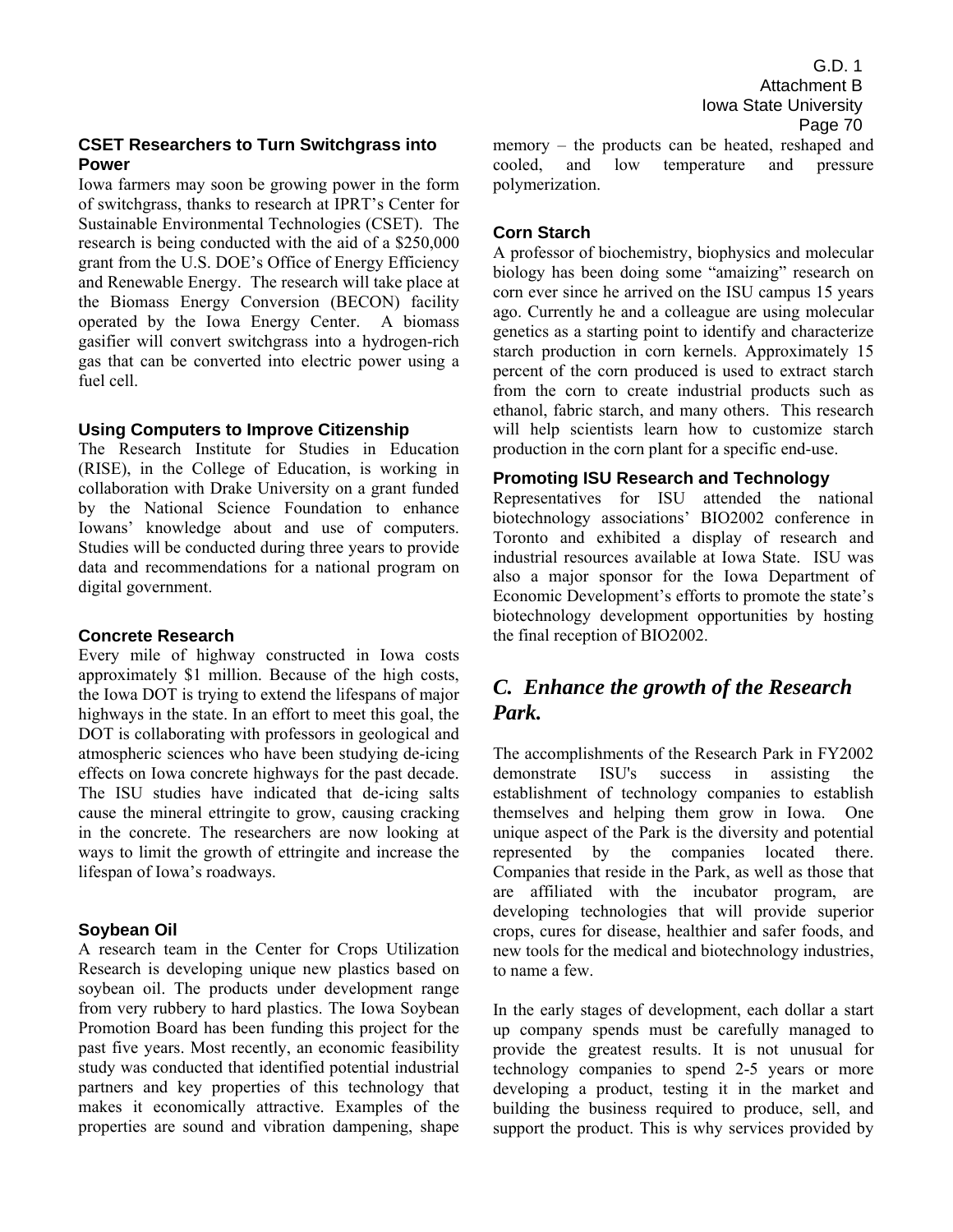the Research Park, Pappajohn Center and SBDC, the Center for Advanced Technology Development, and others are so important. Each organization provides valuable services to the early stage ventures leveraging the impact each dollar spent by the growing companies.

The commitment necessary to develop technology businesses is a long term and risky business. The Research Park has been doing this successfully for 15 years, creating more than 120 companies that employ nearly 1,400 individuals statewide. A significant portion of the success has been the support received from its partners: Iowa State University, Ames Economic Development Corporation, City of Ames, Story County, Iowa Department of Economic Development, and the State of Iowa. The loss of support from any of these partners affects the operations of the Park, as well as the opportunities available to its companies.





# **New Company Highlights**

Currently 43 companies and centers and eight ISIS affiliate companies are located in the Research Park. Six new companies and affiliates have joined the Park during FY02. Several companies have either expanded during the past year or are planning expansions. Some of these companies include:

• *NewLink Genetics* is a biopharmaceutical company developing functional genomics solutions with a primary focus on cancer. The primary mission is to become a vertically integrated pharmaceutical

G.D. 1 Attachment B Iowa State University Page 71

company providing novel diagnostics and drugs for cancer patients. The company intends to link a genomic sequence to its protein function, building upon a unique technology platform to develop new molecular medicines. NewLink is planning its expansion for phase II of Building IV.

- *NovaScan Technologies* was created to capitalize on the tremendous emerging markets within the biotech, semiconductor, and other technology industries that utilize scanning probe devices. NovaScan Technologies is already established as a primary worldwide developer and manufacturer of custom-modified scanning probe microscope tips. NovaScan is an ISIS tenant and has more than doubled its space in Building I.
- *Phytodyne, Inc.* has developed unique proprietary technologies that strategically position this company within the plant biotechnology sector. Phytodyne's technologies simplify the production of genetically modified crop plants and offer new methods for plant genome manipulation. These technologies enable the production of valuable, proprietary germplasm. Market opportunities for Phytodyne are driven by an expanding need for specialty products produced by genetically modified crop plants for the farm, industry, and consumer. Phytodyne is currently an ISIS tenant in the wet-lab incubator in Building III and will be occupying more than 4,000 square feet in Building IV.

# **Other Highlights**

- *Construction began on Multi-tenant Building IV, Phase I* in August of 2001. With the shell building complete, construction of more than 14,000 square feet in tenant finishes is anticipated for completion in October 2002.
- *Wet lab and office for more than 10,000 square feet for ExSeed Genetics* were completed in October of 2001 in Multi-tenant Building III. Building III is now completely built and fully leased.
- *Design and financing for a Biologics Facility* began in earnest during the summer of 2001. This facility will attract tenants from among the world's leading firms in plant-derived specialty proteins.
- *Planning is underway for construction of Multitenant Building IV, Phase II* beginning in Fall 2002.
- *Steve Carter became the permanent president of the ISU Research Park Corporation* in January of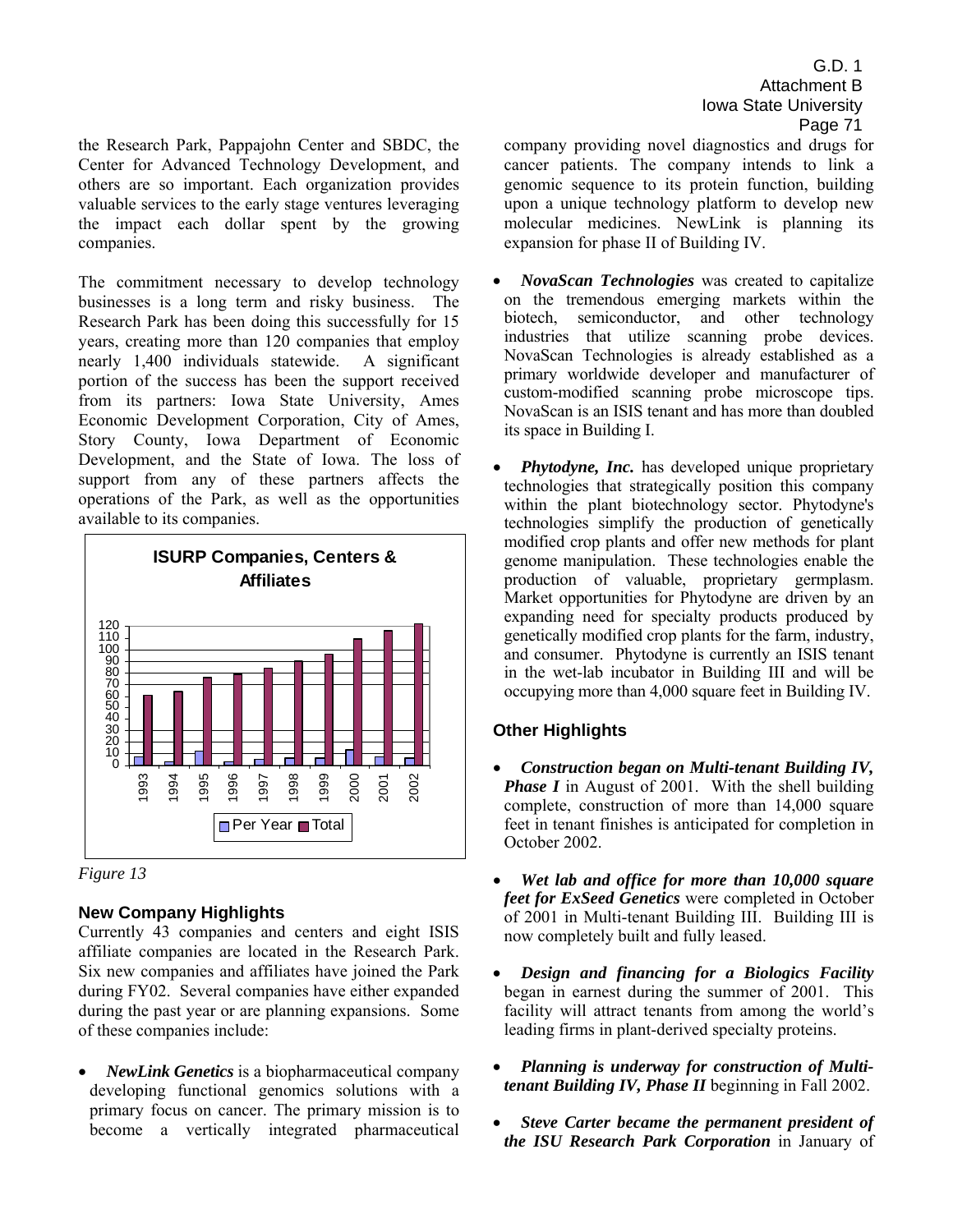2002 and continues as director of the ISU Pappajohn Center for Entrepreneurship. With that appointment, the Research Park and Pappajohn Center/SBDC<br>staffs have combined to bring innovative staffs have combined to bring innovative entrepreneurial assistance to technology companies in the Research Park and throughout the state.



## *Figure 14*

#### **Korean Biotechnology Center**

The ISU Research Park and Office of the Vice Provost for Research and Advanced Studies, together with the Greater Des Moines Partnership (GDMP) continued to make progress in the effort to recruit Korean biotechnology companies to the ISU Research Park. Members of GDMP and the Vice Provost made a recruiting visit to Korea that was followed by three separate Korean delegations visiting Iowa/ISU. These delegations included governmental officials, academic researchers, and representatives from more than 30 Korean biotechnology companies. Included in these visits was a business proposal for the formation of a Korean Biotechnology Center Incubator to be located in the ISU Research Park.

# *D. Continue to develop and implement programs that interface ISU graduate and undergraduate students with Iowa companies and communities.*

## **Pappajohn Center Supports Business Development**

The goal of the business development is the creation of wealth through the formation of new companies and the expansion of existing companies. The highest priority is the establishment of companies that utilize technologies developed at ISU. This has been

G.D. 1 Attachment B Iowa State University Page 72

accomplished by creating networks of people in the business community to assist students, faculty and others interested in starting businesses.

The past year has been met with significant budget reductions; however, the Center has continued to deliver support for client companies by:

- Contributing 7,291 hours of professional and student consulting assistance to start-up and existing companies.
- Serving 343 clients and educating 330 through its Smart Start business start-up workshop.
- Working with more than 50 technology companies located at or affiliated with the ISU Research Park.

## **Entrepreneurial Studies Attracts Many Students**

ISUís unique multidisciplinary minor in Entrepreneurial Studies was introduced in the fall of 1998. The minor is available to all majors at the university, and currently there are more than 100 entrepreneurial courses available to students at Iowa State University.

- More than 300 students enroll in the introductory entrepreneurship core courses each year.
- Sixty percent of students in the entrepreneurial studies program are non-business majors.
- Enrollment in the graduate level entrepreneurship courses, Innovation and Technology Transfer, as well as Entrepreneurship & New Venture Creation, continues to increase and attract students from business, life sciences, and technical majors.

## **Experience Based Learning for Entrepreneurs**

The Pappajohn Center offers a variety of experience based learning opportunities for ISU students, the purpose being to provide exposure and experience in starting or working in an entrepreneurial company.

- The Center has offered an entrepreneur internship program since 1997. Nearly 100 students from a variety of majors have worked directly with technology start-up companies located at the Research Park. Many of the students have continued with the companies on a part-time or full-time basis.
- In 2000-2001, the Center formalized three learning laboratories for students; approximately 75 students participate in these laboratories annually.
	- o *New Venture Laboratory:* Students work on research, sales, and business planning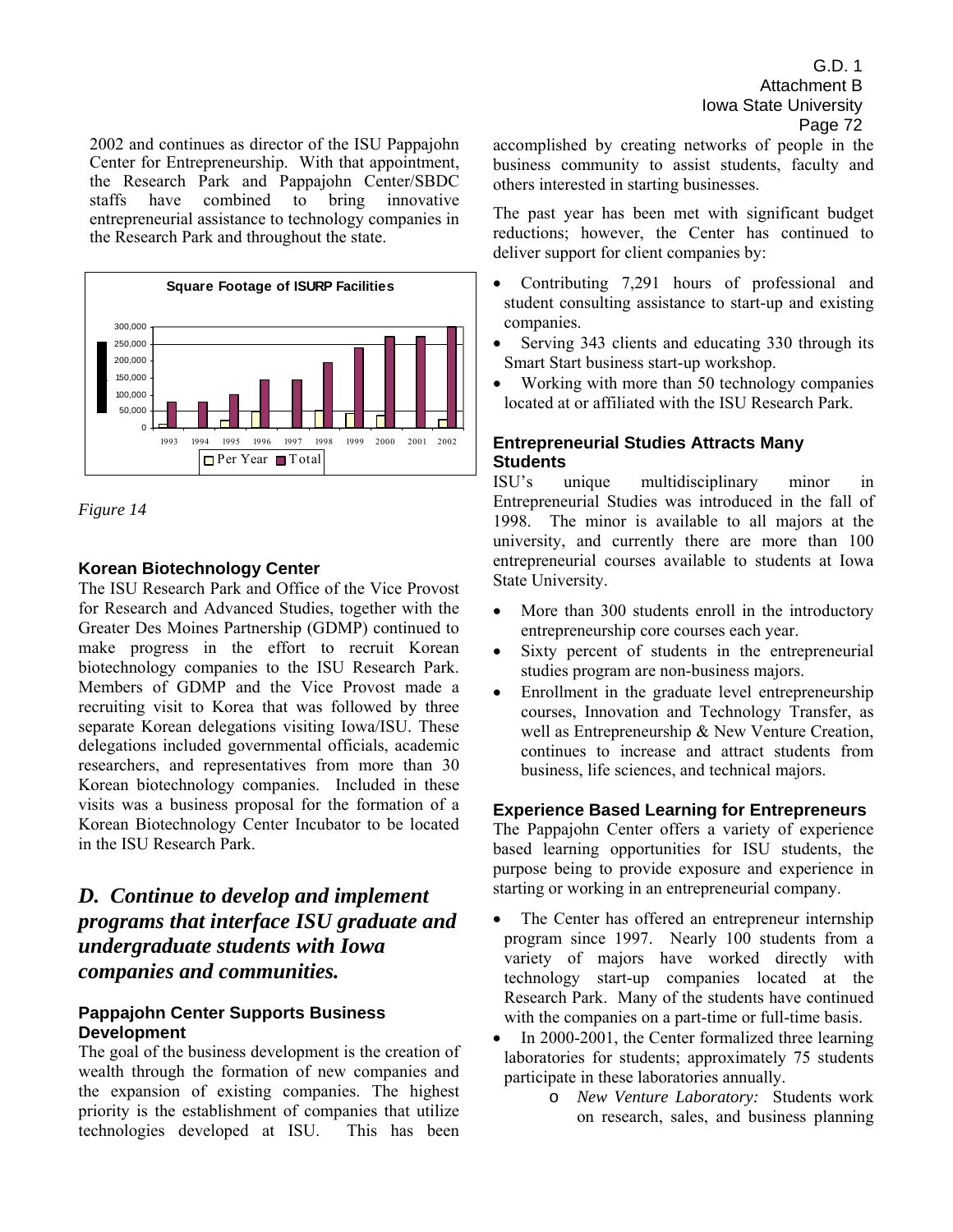projects for a variety of both technology and non-technology clients.

- o *Software Development* Laboratory: Students from Computer Science, Computer Engineering and MIS majors engage in software development applications for real companies all around the country.
- o *Business Analysis* Laboratory: Teams of students from Business, Engineering, and Industrial Technology work on semesterlong research projects for 3M and Lockheed Martin.

#### **Partnerships in Economic Development**

The Pappajohn Center strives to establish and expand partnership program opportunities with other university and Iowa organizations committed to economic development and entrepreneurship in the state. Between 2,000 and 4,000 individuals participate in program opportunities throughout the year, twenty times the number of participants from the first year of operation. Programs range from an in-school entrepreneurship curriculum for youth to statewide conferences for seasoned entrepreneurs.

- The Center is a key partner in the Technology Commercialization and Acceleration Program (TCAP) headed by the Iowa Department of Economic Development (IDED) and created to assist technology based start-ups in the state.
- Center staff have partnered with the ISU College of Veterinary Medicine to offer an online veterinary entrepreneurship course to more than 60 veterinary business owners.
- The Center co-hosts the annual Iowa Venture Capital Conference to bring together entrepreneurs, investors, and entrepreneurial students for education and networking opportunities. The conference is a partnership among the Iowa John Pappajohn Entrepreneurial Centers, the Iowa Department of Economic Development, and Equity Dynamics. Additionally, the Center facilitates the annual New Venture Business Plan Competition for students throughout the state of Iowa.
- Iowa State University hosted the first ever Collegiate Entrepreneurs of Iowa Conference to bring together students from a variety of business and technical majors for a day of workshops and brainstorming about entrepreneurship. The University of Northern Iowa will host the

conference in 2003 and University of Iowa in 2004.

• Center staff serve on the boards and planning committees of organizations such as Software and Information Technology of Iowa (SITI) and the Iowa Business Council Protein Hot Team.

#### **Pappajohn Center Launches a Communications/Network**

In 2002, the Center launched its new website which includes a database communications system to facilitate information sharing, networking, and online registration capabilities for students, faculty, entrepreneurs, and the business community. More than 1,000 students and more than 3,000 individuals subscribe to the current network

#### **ISU Adds New Intelligence to Bar Codes**

A Mason City label making company asked an Iowa State Electrical and Computer Engineering senior design team to help develop a promising new market for smart labels that incorporate a Magnetic Radio Frequency Identification transponder in a line of products that could be interrogated at a short distance by a portable read/write device. The Iowa State team designed, implemented, and tested a system that will enable the company to manufacture the new line, contributing to the growth of the business.

#### **What's More Exciting Than Watching Paint Dry?**

Controlling the process. That's what a senior design project team from the Electrical and Computer Engineering department discovered when they tackled a project presented by a Centerville, Iowa maker of equipment for automobile body shops. New automobile paints have been developed that dry under infrared lamps in fifteen minutes or less, compared to hours for older coatings. However, the drying cycle times and temperatures must be controlled to an accuracy of plus or minus two degrees Fahrenheit without physically contacting the drying surface. The design team designed, implemented and tested an infrared lamp controller with remote temperature sensor that accurately sets and maintains drying temperatures across various drying cycles. The company plans to add the paint-drying controller to its product inventory.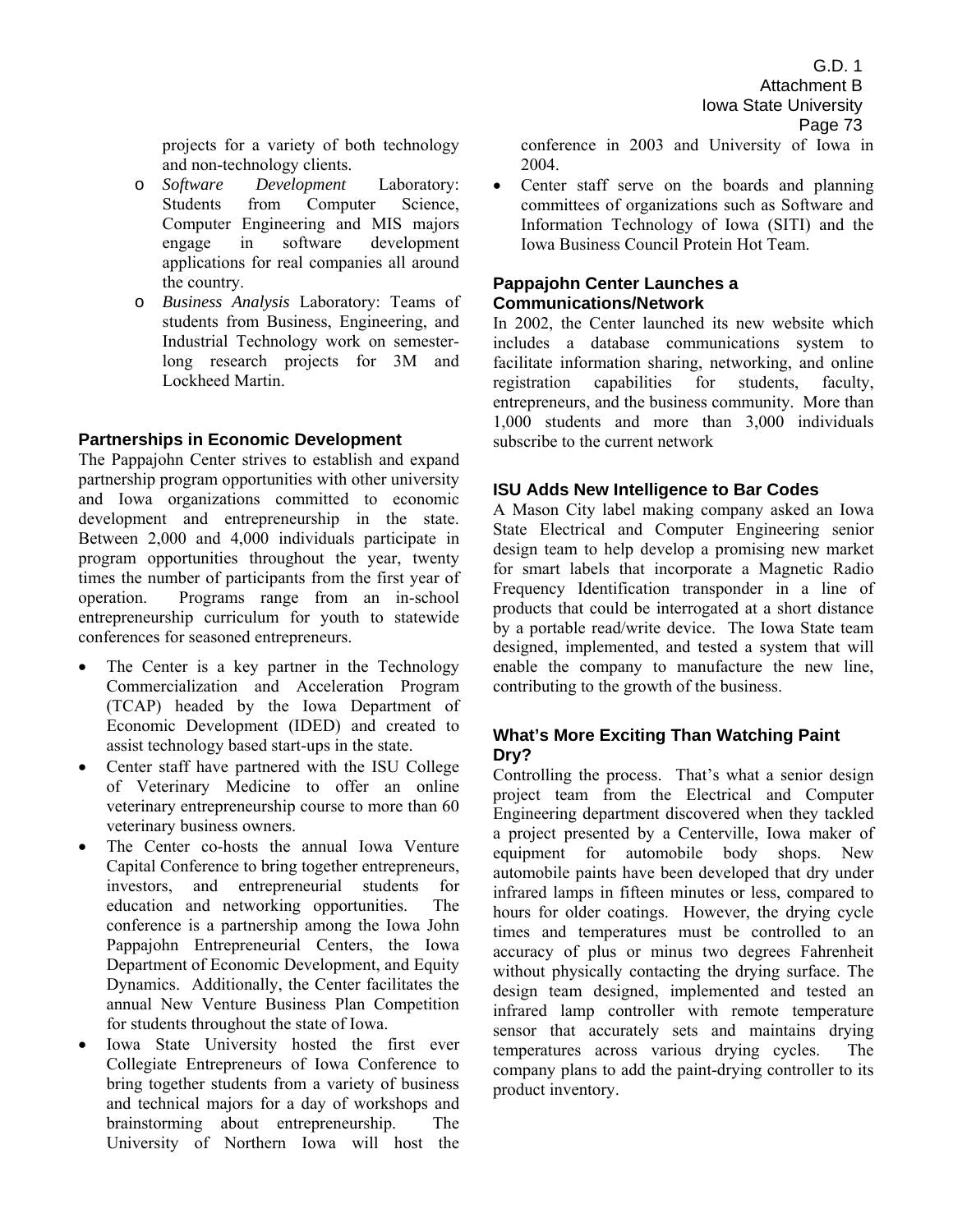#### **Preserving and Restoring the Winterset Town Square Retail District**

During fall semester 2001, faculty-supervised teams of senior interior design and graphic design students implemented a joint project with seven retail and service-oriented businesses in Winterset, Iowa. Winterset Town Square Retail Renovation focused on preserving or restoring the historic character of the building façades, tying together the interior and exterior appearances of each store, and updating the interiors aesthetically and functionally while fulfilling accessibility requirements. Winterset businesses partially funded the cost of materials, travel, and report publication. They are now reviewing project results for implementation.

#### **CNDE Launches Distance Education Program in NDE**

CNDE developed a distance education program in nondestructive evaluation. The university, through CNDE and working closely with the IPRT and the College of Engineering, is arguably the national if not international leader in this area of technology. In response to training needs voiced by industry, a set of distance education courses are being assembled with the goal of establishing a Master's Degree program as well as offering a series of specialized short courses. The initial course, an Overview of NDE, is scheduled for the first time in during fall 2002, offered both through the ISU distance education program and the National Technical University.

#### **National Partnership Introduces Virtual Environment Course**

The Virtual Reality Applications Center with the Department of Industrial and Manufacturing Systems Engineering and Engineering Distance Education partnered to bring a cutting-edge virtual environments (VEs) and applications course to ISU. This course brought world experts together with advanced undergraduates and beginning graduate students across the U.S. allowing students and instructors to learn from each other and leverage the efforts of leading researchers in a highly complex and technical area. The course covers the hardware and software needed to produce a useful VE, emphasizing the design of applications. VE pioneers teach through live instruction to four delivery sites-Iowa State, Virginia Tech, Old Dominion, and Deere and Company.

#### **IPRT Provides Research and Real-world Experiences for Students**

When ISU students connect with IPRT centers the education is grounded in the land grant mission of learning, discovery, and engagement. Examples:

- Virtual Reality Applications Center-When a mechanical engineering undergraduate started working with her professor in 1998, she probably did not imagine that her studies and work in evaluating a PC-based VR toolkit would land her an internship at Deere & Company, have her presenting a paper at an international conference, or spending this summer at the Bohn Fraunhofer Institute—all before beginning her masters program in Mechanical Engineering at ISU this fall. Another student will base his doctoral studies this fall on his masters program using work that began in 2000 as a project with Deere & Company, related to VR modeling of hose routing.
- *MRC* lab captures student interest—ISU engineering and physical sciences students have the real-life opportunity to make semiconductor electronic devices in a laboratory-based course offered in IPRT's Microelectronics Research Center (MRC). The hands-on experiences complement the theoretical knowledge that students receive in other materials science and engineering and electrical and computer engineering courses. Job opportunities in the semiconductor industry, word-of-mouth advertising by students, and an increasing number of ISU faculty with interests in electronic materials and devices have contributed to the lab's soaring popularity.

# **An Electronic Chalkboard**

An assistant professor of foreign languages and literatures compares the introduction of the chalkboard to the introduction of computer technology in this century. "I see a computerized classroom as a logical thing to do at the beginning of this century," he said. "This type of computer technology should be a necessary tool in today's classroom." The professor has gotten his wish this semester with the opening of a new foreign languages electronic classroom funded in part through donations from the Cargill Foundation, Inc. The new facility opened for student use in late August and contains 23 student computer workstations hooked to the Internet, a SMART board and an Internet-based video conferencing system (Polycom).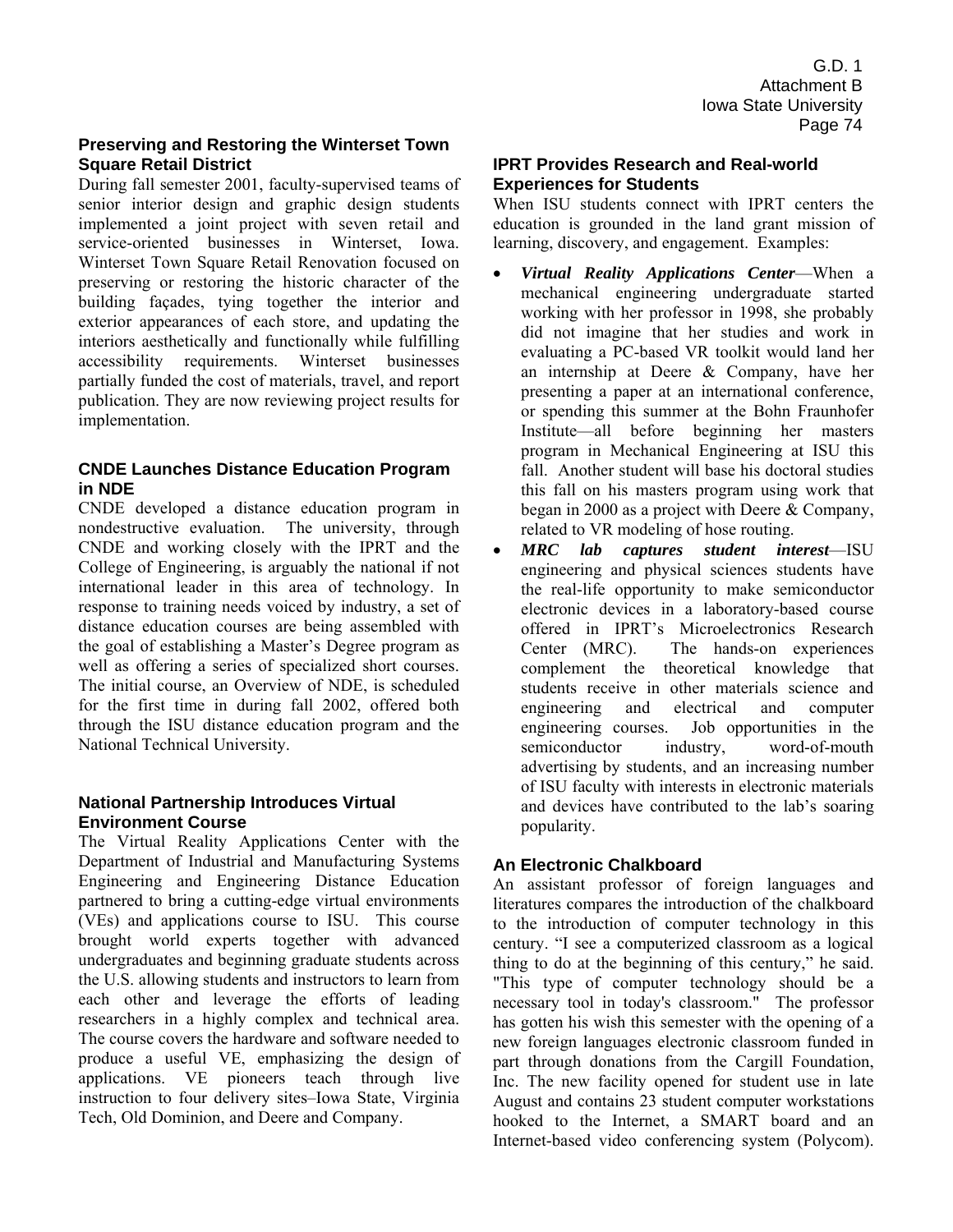The Polycom video conferencing system will allow Iowa State students to interact through two-way audio and video sent via Internet.

# *E. Emphasize efforts to partner and build relationships with constituents and stakeholders by participating on committees, commissions, etc., that foster an awareness of as well as address the needs of communities and businesses.*

#### **"Reverse" Leadership Studio**

During the past three years, 67 people who live and work in the Enterprise Community (EC) have completed a series of leadership development classes through the university's Tomorrow's Leaders Today (TLT) program. In fall 2001, 19 alumni from these classes became the teachers in a "reverse studio class." They used the skills and confidence learned in TLT to develop several presentations on topics of interest and importance to the EC. The Community Outreach Partnership Center is a joint program of the ISU Department of Community and Regional Planning, ISU Extension, the Des Moines EC, and the City of Des Moines, funded by the U.S. Department of Housing and Urban Development.

#### **Students Develop a County Land-use Plan**

Students in two Community and Regional Planning studios—fall 2001 and spring 2002—developed a landuse plan for Boone County. The fall semester class created a draft plan to identify areas of the county that would be suitable for future development as well as areas where development should not occur. The spring semester class evaluated and refined the draft plan. The final land-use plan was presented to the Boone County Board of Supervisors, which funded the project. The board will forward the plan to the Boone County Planning and Development Department for further action.

# **IPRT Works with Iowa's Economic Development and Industrial Leaders**

IPRT collaborations in FY02 include:

Iowa Business Council's initiative "Iowa Coalition" for Innovation and Growth<sup>"</sup> has had the participation of several university units, including the College of Engineering, IPRT, and the Vice Provost for Research and Advanced Studies.

- Center for Advanced Technology Development (CATD) and the Iowa Manufacturing Extension Partnership (IMEP) continue to work with the Advanced Manufacturing Research and Collaboration Consortium, CATD working to lay the groundwork for an Internet-based clearing house for advanced manufacturing technologies available to Iowa companies and IMEP emphasizing LEAN manufacturing.
- CATD hosted at ISU the Professional Developers of Iowa's legislative round table.
- IDED's second DaVinci Conference-CATD panel presentation on entrepreneurial opportunities as well as displays by IPRT, CIRAS, and IMEP.
- CATD staff serve on the IDED Marketing Advisory Committee (MAC), providing review and input towards IDED communications efforts and the business development strategic marketing plan.

#### **City Services Survey**

The Research Institute for Studies in Education in the College of Education is working with the City of Des Moines to conduct and analyze data from a survey of the level of satisfaction by residents with services delivered by the City. The data resulting from this study will provide information to Des Moines government units about the implementation of the city's strategic plan, with a goal of making public agencies more aware of people's needs and to point out areas in which service delivery can be enhanced.

#### **Developing Broader Research Relationships**

The Director of Industry Relations hosted eight highlevel visits aimed at increasing the connections between industry and university beyond individual industry-faculty connections. One long-term research relationship was established with an Iowa company as a direct result of this visit and discussions are continuing with three additional companies.

# *F. Build partnerships with state and local agencies in an effort to enhance a broad range of economic development efforts.*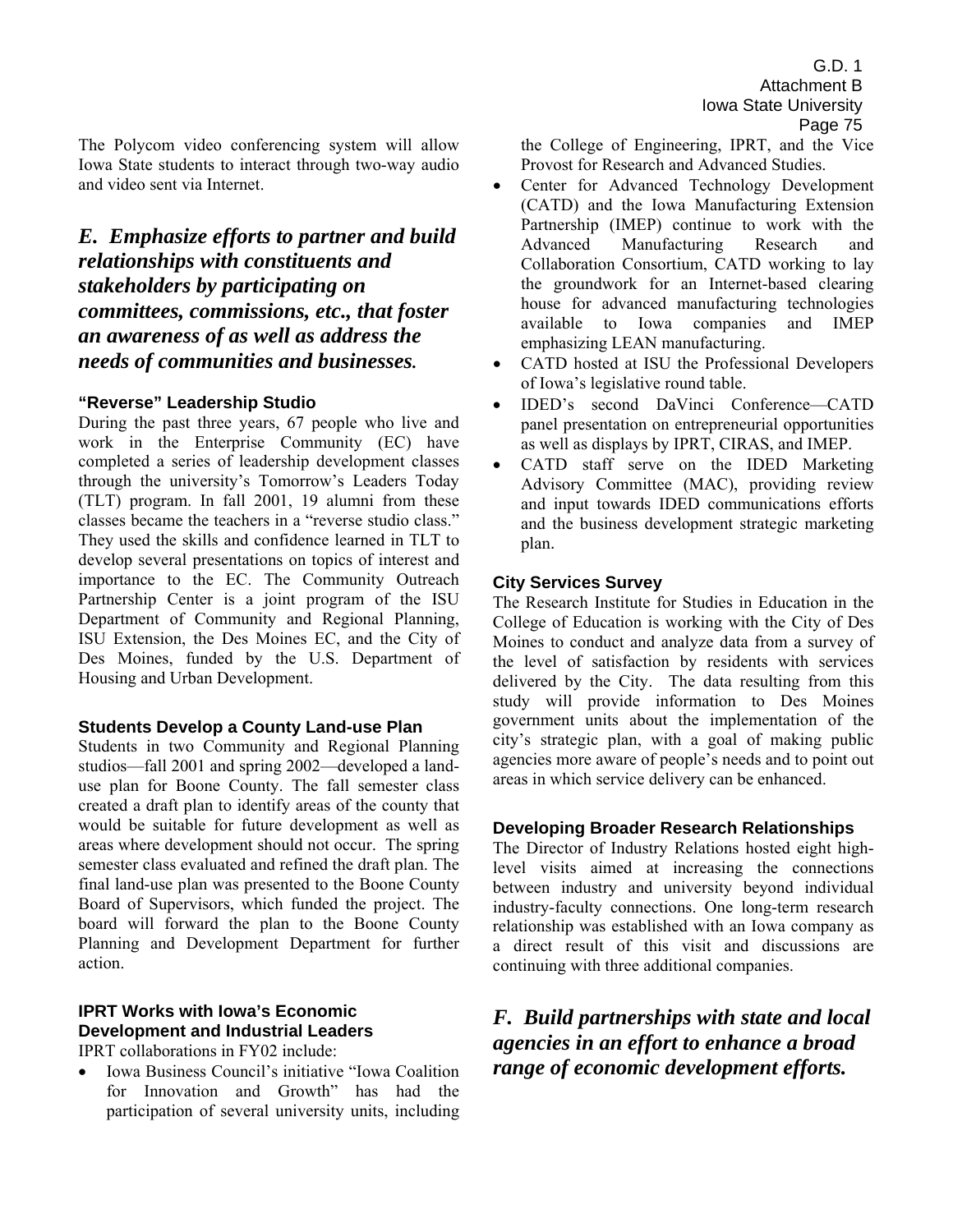#### **Assisting Companies to Meet USDA Regulatory Requirements**

The Institute for International Cooperation in Animal Biologics organized the 12-day Veterinary Biologics Training Program to teach U.S. and international government officials and industry representatives how the USDA regulates veterinary biologics to facilitate the export of biologics to improve animal health internationally. In 2002, 56 U.S. individuals and 49 international representatives from 14 countries attended the program. Since the program began in 1996, 220 international representatives from 65 countries and 444 U.S. industry personnel have participated in this course.

#### **Revenue Assurance Provides Peace of Mind for Farmers**

Revenue assurance generates close to \$500 million in annual sales and provides almost \$5 billion in risk management protection to the nation's farmers. In 2002, 6.8 million acres in Iowa were insured with revenue assurance, providing almost \$1.5 billion in crop protection and annual premiums of approximately \$103 million. The revenue assurance insurance program was developed in 1996 by ISU economists and a group of Iowa corn and soybean producers. ISU helped the Farm Bureau Mutual Insurance Company commercialize the concept by developing a new method for rating crop insurance products.

#### **The Center for Transportation Research and Education (CTRE)**

The mission of the Center for Transportation Research and Education is to develop and implement innovative methods, materials, and technologies for improving transportation efficiency, safety, and reliability, while improving the learning environment of students, faculty, and staff in transportation-related fields. CTRE works in conjunction with faculty and students in the Department of Civil and Construction Engineering (College of Engineering), Logistics and Management Information Systems (College of Business), and Community and Regional Planning (College of Design).

#### **The Center for Portland Cement Concrete Paving Technology (PCC CENTER)**

The Center was approved by the Board of Regents in April 2000 and is located with CTRE. Six workshops were held this year, each attended by nearly 100

G.D. 1 Attachment B Iowa State University Page 76

representatives of the construction, design, and cement manufacturing industries. The PCC center has 16 research projects underway, valued at more than \$3 million. Five of these contracts are being conducted for the Iowa Highway Research Board The Center also took the lead in securing support from ISU, the Iowa DOT, and the Iowa Concrete Paving Association to develop a much-needed research laboratory in ISU's Town Engineering Building. The laboratory was completed in the spring of 2002.

#### **The Bridge Engineering Center (BEC)**

BEC research focuses largely on nondestructive evaluation techniques and on the use of new construction materials. These research areas are national priorities, because more than 15% of the nation's 583,000 bridges are functionally obsolete or structurally deficient. More than \$7 billion annually is spent on bridge preservation and construction. The BEC provides training, software development, and technical assistance to the Iowa DOT bridge department staff. The BEC developed and administered a course on the use of structural engineering software and coordinated another on the use of a new design technique. The BEC was successful in initiating 5 new projects in 2001-2002 including the first launch of a steel plate girder bridge in the United States.

#### **Traffic Safety**

Deaths and injuries resulting from highway crashes are among the most significant public health issues facing our nation. In 2001 there were more than 42,000 fatalities and three million injuries in traffic related crashes in the United States, resulting in \$230 billion in annual societal costs. Recognizing this national problem, Traffic Safety is a major research and training theme at CTRE. The research involves application of Geographic Information System and Global Positioning Satellite technologies to the collection and analysis of auto crash data. Two full-time staff members are devoted to safety training in engineering and law enforcement.

• **Iowa Traffic Safety Data Service (ITSDS)** Last year CTRE started the ITSD with funding support from the Governor's Traffic Safety Bureau in the Department of Public Safety. Geographic information system tools are used to map traffic crash data and interpret that data for the use of Iowa transportation agencies. CTRE staff have responded to more than 150 requests since the service began.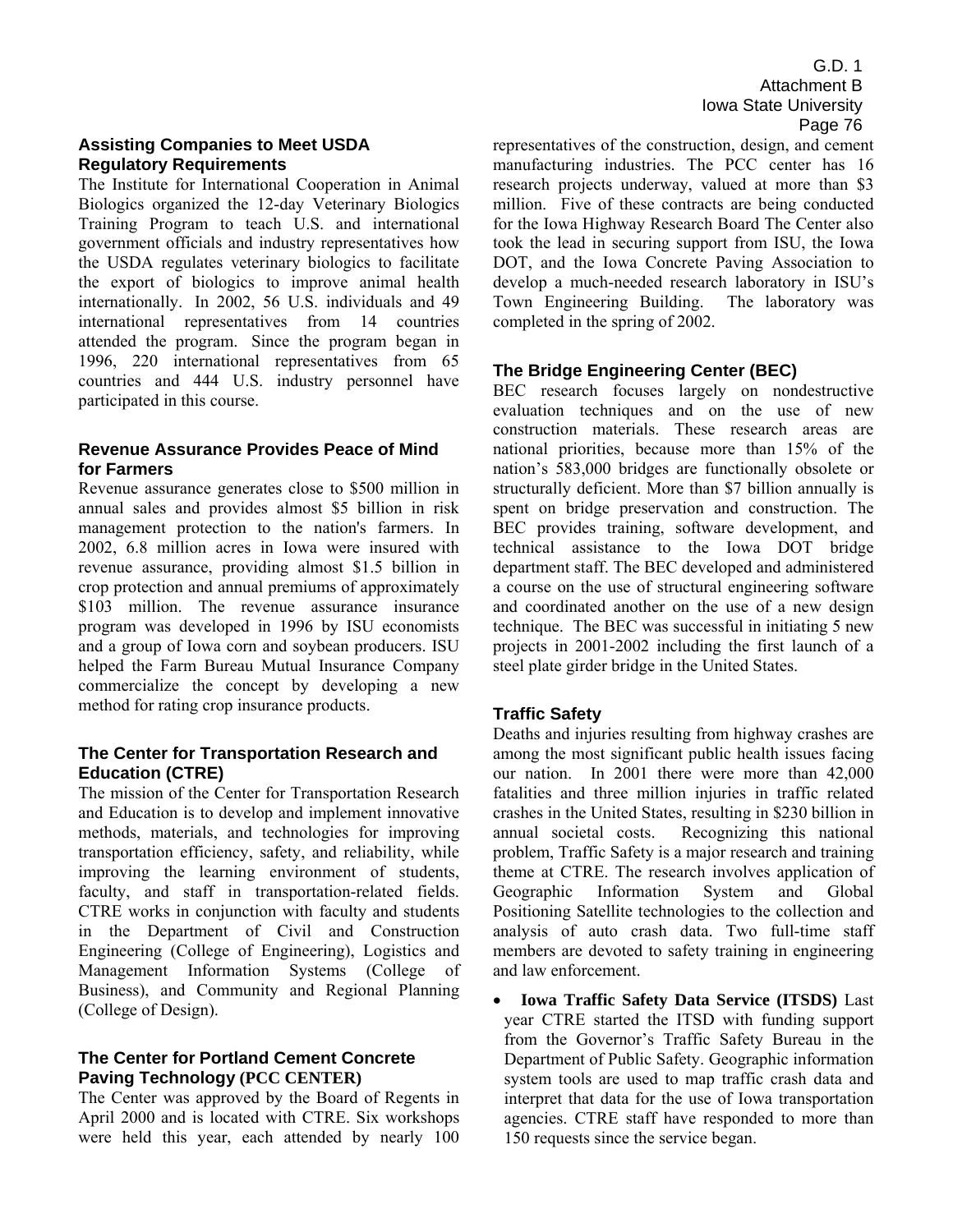- **Crash Location Tool** Research related to the ITSD includes developing and updating a "crash" location tool" for use by law enforcement personnel. This software product uses GIS and GPS to automatically locate an incident on an electronic map.
- **Law Enforcement Safety Liaison** In the summer of 2002, CTRE added law enforcement safety liaison to the safety program, funded by the Governor's Traffic Safety Bureau. Using analyses provided by the ITSD, the law enforcement liaison officer helps plan corridor enforcement campaigns around the state.
- **Safety Circuit Rider** The Safety Circuit rider has taught good safety practices to road maintenance and construction crews around the state since 1988. Nearly 1500 road workers participated in 46 workshops in 2001-2002. The Safety Circuit Rider and Law Enforcement Liaison are planning combined sessions to merge the engineering and law enforcement view of safety into a common message.
- **Identification of High-Crash Locations** CTRE used the data in the ITSDS to identify high-crash locations in Iowa and to improve the methodology for identifying locations. The most hazardous locations are not only those with the highest number of crashes, but those with the highest rate of crashes relative to traffic volume. The results of this work are used by the Iowa DOT to improve the roads in highcrash areas. The Des Moines Register carried an article on September 1, 2002, that drew on the results of this work.

#### **Remote Sensing Applications to Transportation**

New initiatives in the area of transportation applications of remote sensing were developed in 2001  $-2002$ . Remote sensing for transportation applications includes satellite imagery and airplane-based imagery such as light detecting and ranging. CTRE is a partner with three other universities and two private companies in the infrastructure group of the National Consortium on Remote Sensing in Transportation (NCRST). NASA and the U.S. DOT, with matching funds from the Iowa DOT, fund the consortium. CTRE faculty and staff are examining uses of remotes sensing technologies to improve assessment of infrastructure performance and to identify highway problem areas for older drivers. As part of the NCRST, CTRE staff and ISU faculty have made two presentations to Congress and several presentations to U.S. DOT staff in

Washington, D.C. In August 2001 three Midwestern states associated with the NCRST met in Decorah, Iowa to share experiences in remote sensing applications to transportation

#### **Standard Statewide Urban Roadway Design Specifications For Iowa**

After five years of pre-planning and 18 months of work by CTRE, the organizational structure and financial plan are in place to reduce construction costs. Nearly 100 city, county, and state engineers are involved. Six district committees approve all changes to the specifications in the districts, and the statewide committee ratifies changes. Examples include:

- Standard specifications foster greater competition for construction projects and more competition results in lower bids. It is estimated that a statewide program will generate more than \$9 million in taxpayer savings each year.
- Standard statewide urban design specifications provide a mechanism to move new technologies into place more rapidly. The statewide process has procedures to review and accept new methods and products. Once accepted, they may be used statewide.
- CTRE has been asked to publish the new specifications on the Web and in CD ROM format. The electronic versions will cross reference Iowa DOT specifications for rural roads with the specifications for urban roads being developed by CTRE.

#### **The Midwest Transportation Consortium (MTC)**

The MTC has been operating for more than two years, focusing on research and training in the area of asset management. The MTC is funded through a \$5M, five-year, competitive federal grant to ISU/CTRE and four other universities. The components of the program are an annual research competition, a transportation scholars program, a spring transportation videoconference seminar, and the web-based Transportation Expo. Ten research projects are underway at institutions in the MTC's four-state region. Approximately forty student researchers at these schools have received research assistantships through the MTC. Thirty-two transportation professionals have addressed the consortium on the Friday videoconference series.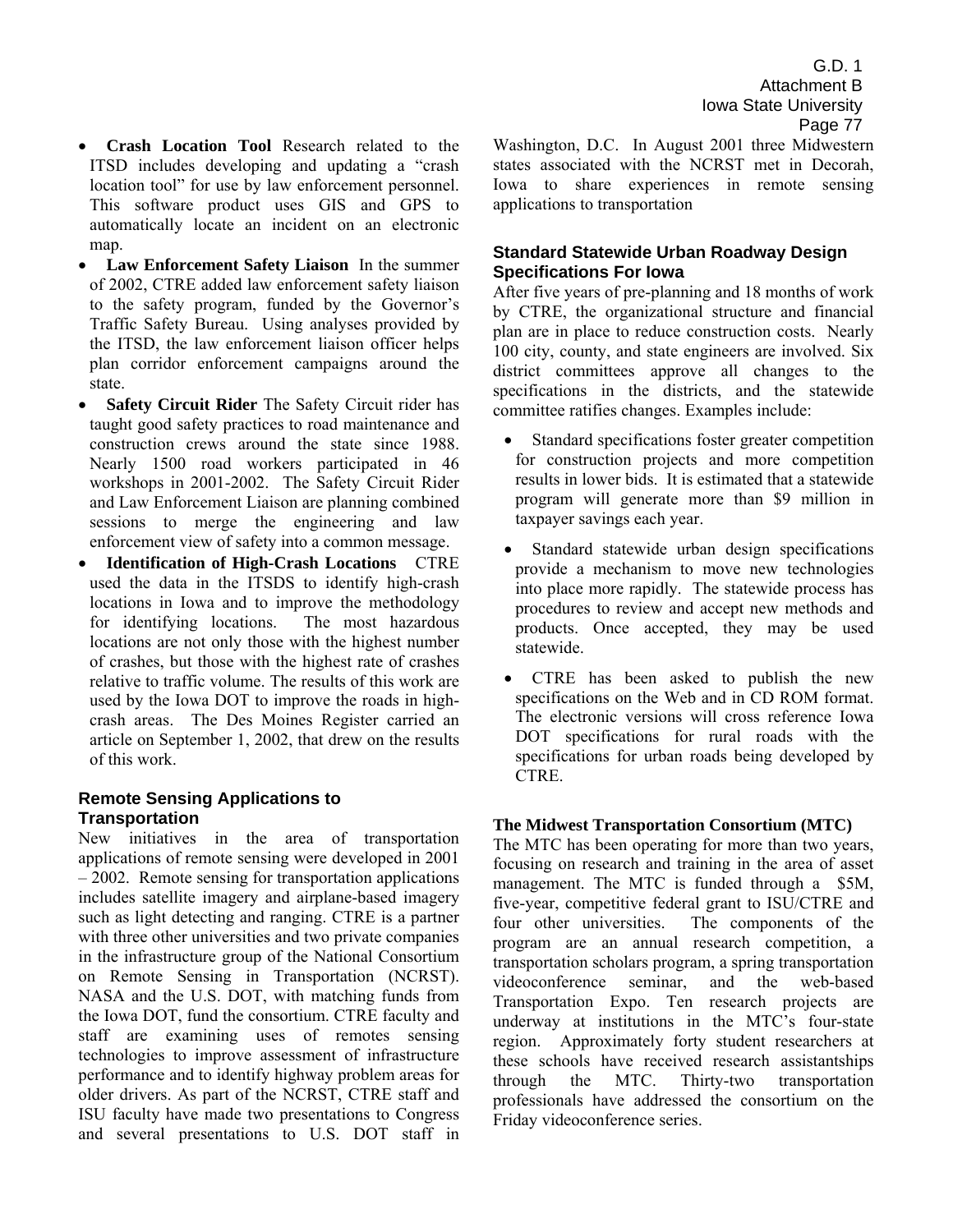#### **The Local Technical Assistance Program (LTAP)**

- *Research* In 2002, a Traffic Engineering Studies handbook was completed for the Iowa Highway Research Board. This handbook explains how to conduct five of the most common traffic engineering studies faced by cities and counties. The manual also provides guidance for obtaining consultant assistance for more in-depth studies.
- *Training workshops* Since 1983, LTAP has provided training and technology transfer to local governments and the Iowa Department of Transportation. In 2002, LTAP staff conducted more than 100 training events attended by more than 4,000 Iowa transportation professionals.
- *Highway Maintenance Expo* The Expo has been held annually since 1995, and typically attracts more than 1000 state and local equipment operators, mechanics, and supervisors. In 2002 nearly 70 industry suppliers displayed heavy equipment, innovative materials, and services. In addition to this sales opportunity for Iowa suppliers a major benefit of the Maintenance Expo is a continuing training series on snow and ice removal.
- *Roads Scholar Program* The Roads Scholar is a new program to recognize individuals that have taken a series of LTAP training courses. All Iowa personnel who have taken LTAP training are automatically entered in the program, which tracks participants' hours of training and progress through the program.

#### **CTRE's Involvement in the Iowa Pavement Management Program (IPMP)**

CTRE has conducted research for the Iowa DOT since 1992 on ways to automate the collection of pavement condition data in order to help state and local transportation agencies make better decisions about how to spend maintenance and construction funds. Pavement distress data is collected using laser and video technologies, and CTRE provides a database that incorporates state-of-the-art geographic referencing tools and CTRE-developed software for analysis. CTRE provides pavement management services to the Iowa DOT for the 10,000-mile state system and to more than 50 Iowa cities and counties road systems. Starting in 2002, all county paved roads are also part of the IPMP.

#### **Iowa Mississippi River Trail**

CTRE planned the Iowa section of the Mississippi River Trail, a world-class, continuous, multi-use, nonmotorized route running from New Albion to Keokuk. The route joins Minnesota and Missouri sections as part of a continuous national bicycle trail. Using data on road traffic volumes, pavement type, road and shoulder width from Iowa DOT records, and national bicycle level-of-service criteria, CTRE students and staff identified existing roads that would make the best bike trail. Maps were prepared showing the route and nearby amenities such as lodging, campgrounds, points of interest, and river crossings. Road improvements were recommended to address unavoidable safety problems  $-197$  miles of paved shoulder and 9 miles of off the road trail. This project will be a great asset to tourism in eastern Iowa counties.

#### **CATD's SBIR/STTR Successes Bring More Opportunities to Iowa**

Visible success and strong leadership led SBA to tap CATD to guide the new, statewide Iowa FAST Partnership. This Partnership seeks to stimulate the growth of technology-based businesses that emerge from research and development activities in Iowa and includes the Iowa Department of Economic Development, University of Iowa's Office of Corporate Partnerships, Iowa Small Business Development Center, and ISU's Pappajohn Center for Entrepreneurship. Initial efforts include building a mentoring community of SBIR/STTR winners in Iowa who are ready to provide one-on-one coaching to new SBIR/STTR applicants and developing a process for fast tracking SBIR/STTR proposals.

#### **Aggressive Partnership Seeks to Accelerate Tech-based Business Development**

The leadership at the Pappajohn Center for Entrepreneurship (PCE) and CATD developed a process to accelerate the instate commercialization of Iowa university research for technology-based businesses. With an IDED three-year \$500K award to the Iowa State University Research Park, those units, along with the ISU Research Foundation, are implementing Technology Commercialization Acceleration Program. Since July 2001, eight start-up and existing companies from North Liberty to Des Moines and Ames are optioning five ISU-developed technologies for further commercial development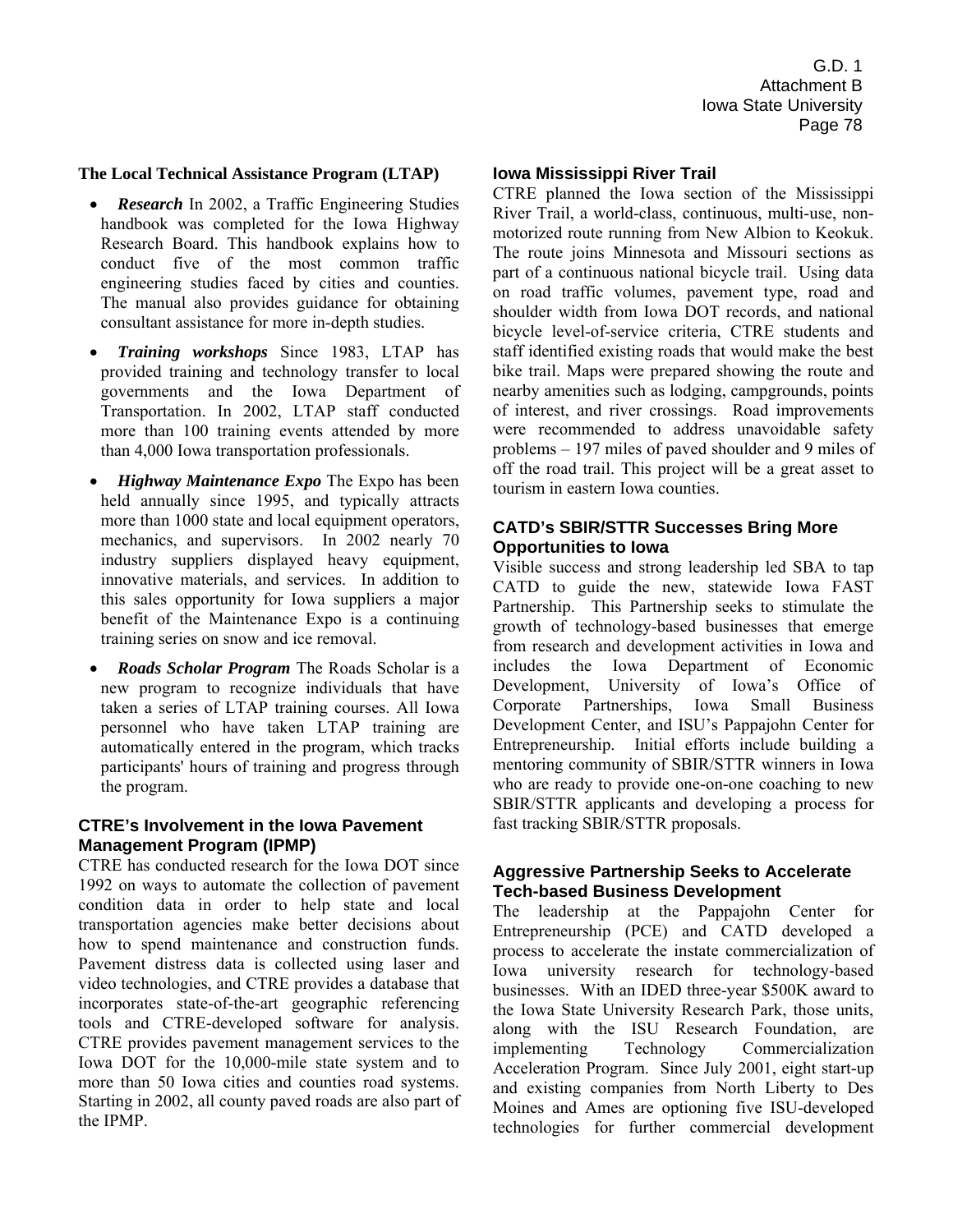and/or seeking product and market research. These first-year strides are important as PCE and CATD are targeting at least 40 new high-tech jobs and start-up of 15 new companies in the state by 2004.

#### **Des Moines Start-up Forms Working Relationship with ISU through TCAP**

A new Des Moines firm seeks to commercialize **in Iowa** new technologies developed **in Iowa,** and a priority project right now is its option on the ISU and Ames Laboratory's superabrasive alloy of aluminum, magnesium, and boron known as "BAM." The firm, in collaboration with ISU, is researching the market applications for this material, identifying commercial users, and developing a scale-up process for production of the material. The company is leveraging a \$22K research and development investment with \$17K in cost sharing funds from CATD. PCE is directing the marketing effort with of an investment of \$3,325 matched equally by Technology Commercialization and Acceleration Program (TCAP) funds.

#### **IPRT Initiates University Program to Support Iowa and U.S. Companies' International Contracts**

International contracts often require an investment by the U.S. firm in the industrial infrastructure of the country where the contract is executed. In response, IPRT initiated a program to expand university collaboration with industry by providing specialized support, training, and collaborative research activities to U.S. companies conducting business overseas. Contract activities are underway with a major aircraft manufacturer and nondisclosure agreements to support other discussions are in place with an Iowa-based electronics manufacturer and another multi-national aircraft component manufacturer. The first initiative supports the company's Brazil activities and is composed of 19 ISU representatives from seven colleges and two research institutes.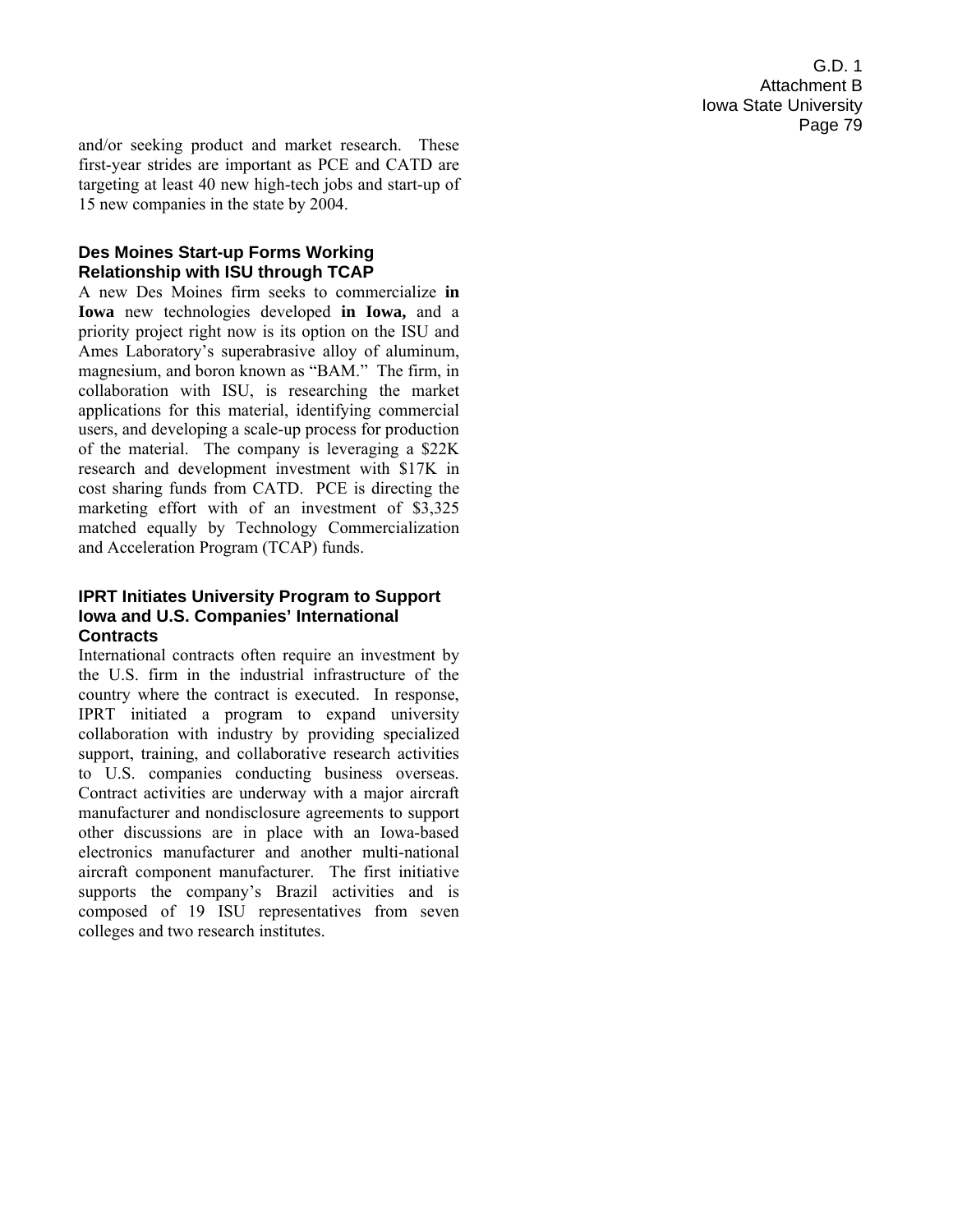# **Conclusion**

This report on the 2002 Technology Transfer Accomplishments of Iowa State University highlights its technology transfer and economic development data and accompanying highlights of activities throughout the State. This information emphasizes that the University has made and continues to make substantial contributions to the State of Iowa.

- Iowa State University has become one of the nation's leading institutions for technology transfer as evidenced by its license and options activities, its R&D 100 awards, and its cooperative agreements with the federal government.
- Nearly \$13 million in annual sales by Iowa companies were generated by licensed ISU technologies.
- The ISU Research Park has become a major incubator for start-up companies, creating over 120 companies over the years.
- Last year, the SBDC has helped create over 750 new jobs, CIRAS staff has provided assistance that resulted in over 400 new jobs, and the Research Park has helped create employment for nearly 1,400 individuals.
- SBDC clients generated \$32.1 million in incremental sales (an increase of 18.4% versus an increase of 1.1% by the average Iowa business).
- Technical assistance was provided to Iowa industries in 96 counties in 2000 and 2001.
- The Pappajohn Center has contributed 7,291 hours of professional and student consulting assistance to start-up and existing companies in 2001, serving 343 clients. The Iowa SBDC assisted 12,211 clients with 95,582 hours of service.
- The Pappajohn Center and SBDC involved over 2,000 students and 42 faculty/staff in their activities. Over 110 students and over 90 faculty/staff participated in projects by CATD and the Center for Transportation Research and Education (CTRE).

+

These are impressive numbers in times of a nationwide recession and almost all major categories show further progress compared to last year.

The challenges before us require new approaches as well as continued attention to proven programs. The technology transfer units at Iowa State University will continue to work with businesses and institutions in the State, specifically with the crucial sectors of advanced manufacturing, biotechnology, and information technology. ISU's new venture support system continues to assist entrepreneurial ventures in four primary areas: intellectual property, technology development, business development and facilities. New approaches are being developed to position the University to better develop the intellectual property that is crucial for economic development in the State: Gregory Geoffroy, President of Iowa State University, has announced five new campus-wide initiatives, many of which will directly impact technology transfer. This includes initiatives on food safety and security, biorenewable products, human computer interface program, and information infrastructure. A collaborative effort of all economic development institutions and agencies in the State is needed to take full advantage of these new initiatives in support of the economic development in the State of Iowa.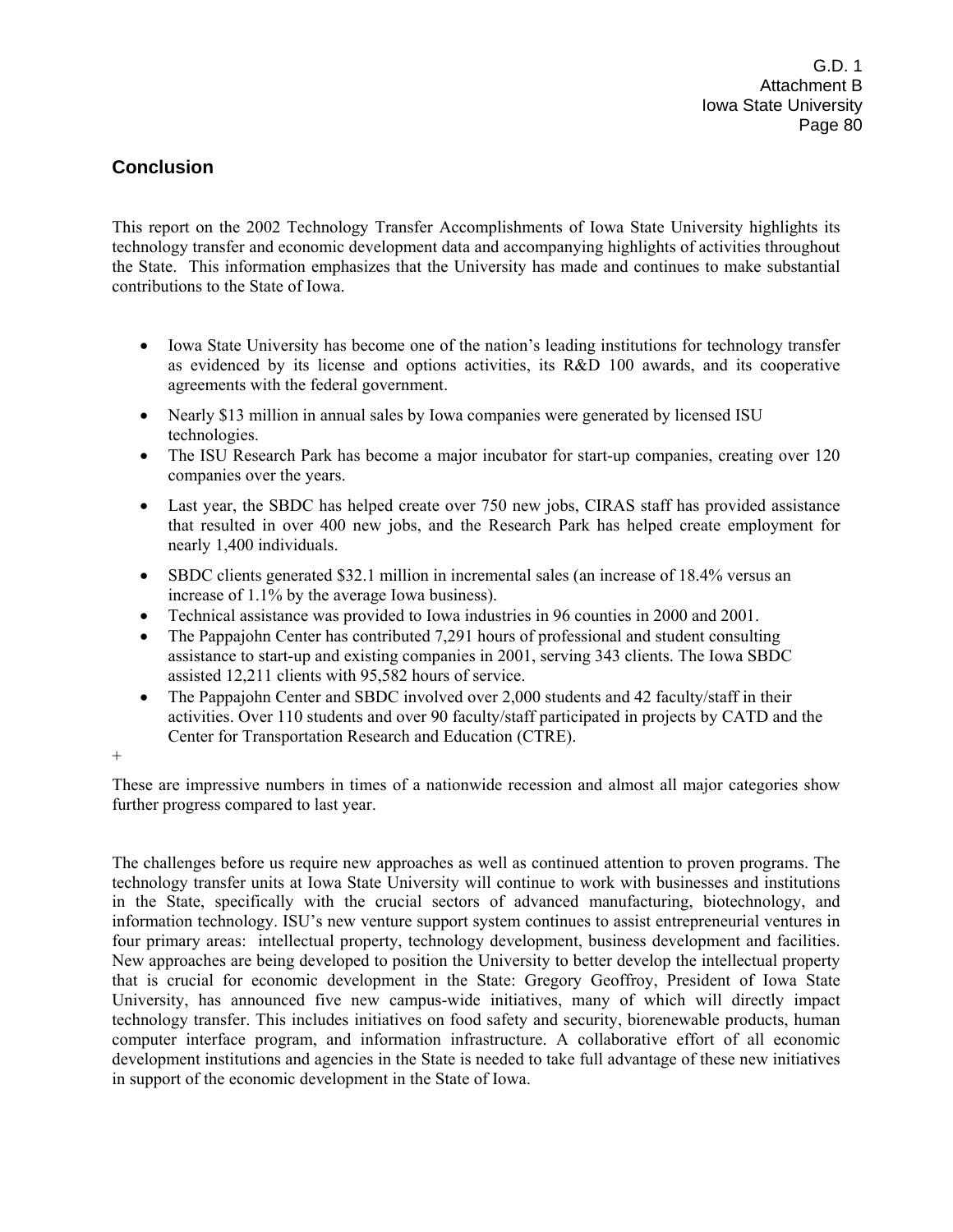G.D. 1 Attachment B Iowa State University Page 81 October 8, 2002

# **2002 Technology Transfer Report Iowa State University of Science and Technology**

#### *Impact of State Budget Cuts*

#### *I. Status of Technology Transfer and Economic Development*

Iowa State University, as part of the higher education system in the State, is charged with advancing technology transfer and economic development activities that promote growth and benefit all citizens. The University evolves these goals by contributing to workforce development, creating intellectual property and advancing ideas to the stage of market readiness, supporting creation of new companies, offering assistance to existing companies, and attracting new companies to the State. The Universityís technology transfer support system includes the ISU Research Foundation (ISURF), the Pappajohn Center for Entrepreneurship and the Small Business Development Center (SBDC), the ISU Research Park (ISURP), the Center for Industrial Research and Service (CIRAS), and the Institute for Physical Research and Technology (IPRT), including the Center for Advanced Technology Development (CATD), The activities are coordinated through the Coordinating Council on Technology Transfer (CCOTT).

The 2002 Technology Transfer Report provides an overview of the accomplishments of ISU's technology transfer support system, including:

- ISURF currently has over 1000 active license/option agreements ISU ranks  $2<sup>nd</sup>$  in the nation in licenses and options executed on its intellectual property.
- Nearly \$13 million in annual sales by Iowa companies were generated by licensed ISU technologies.
- SBDC clients generated \$32.1 million in incremental sales (an increase of 18.4% versus an increase of 1.1% by the average Iowa business).
- SBDC clients generated 765 new jobs in 2002 (an increase of 51.2% versus an average increase of 2.6% by average Iowa businesses).
- Technical assistance by the Iowa Procurement Outreach Center with CIRAS staff resulted in 420 new jobs in the state.
- Technical assistance was provided to Iowa industries in 96 counties in 2000 and 2001.
- In the first six months of 2002, Iowa companies have won \$4.23 million in federal SBIR/STTR awards with the help of CATD.
- ISURP has helped create more than 120 companies over the years employing nearly 1400 individuals statewide.
- The Pappajohn Center has contributed 7,291 hours of professional and student consulting assistance to start-up and existing companies in 2001, serving 343 clients. The Iowa SBDC assisted 12,211 clients with 95,582 hours of service.
- The Pappajohn Center and SBDC involved more than 2,000 students and 42 faculty/staff in their activities. Over 110 students and over 90 faculty/staff participated in projects by CATD and the Center for Transportation Research and Education (CTRE).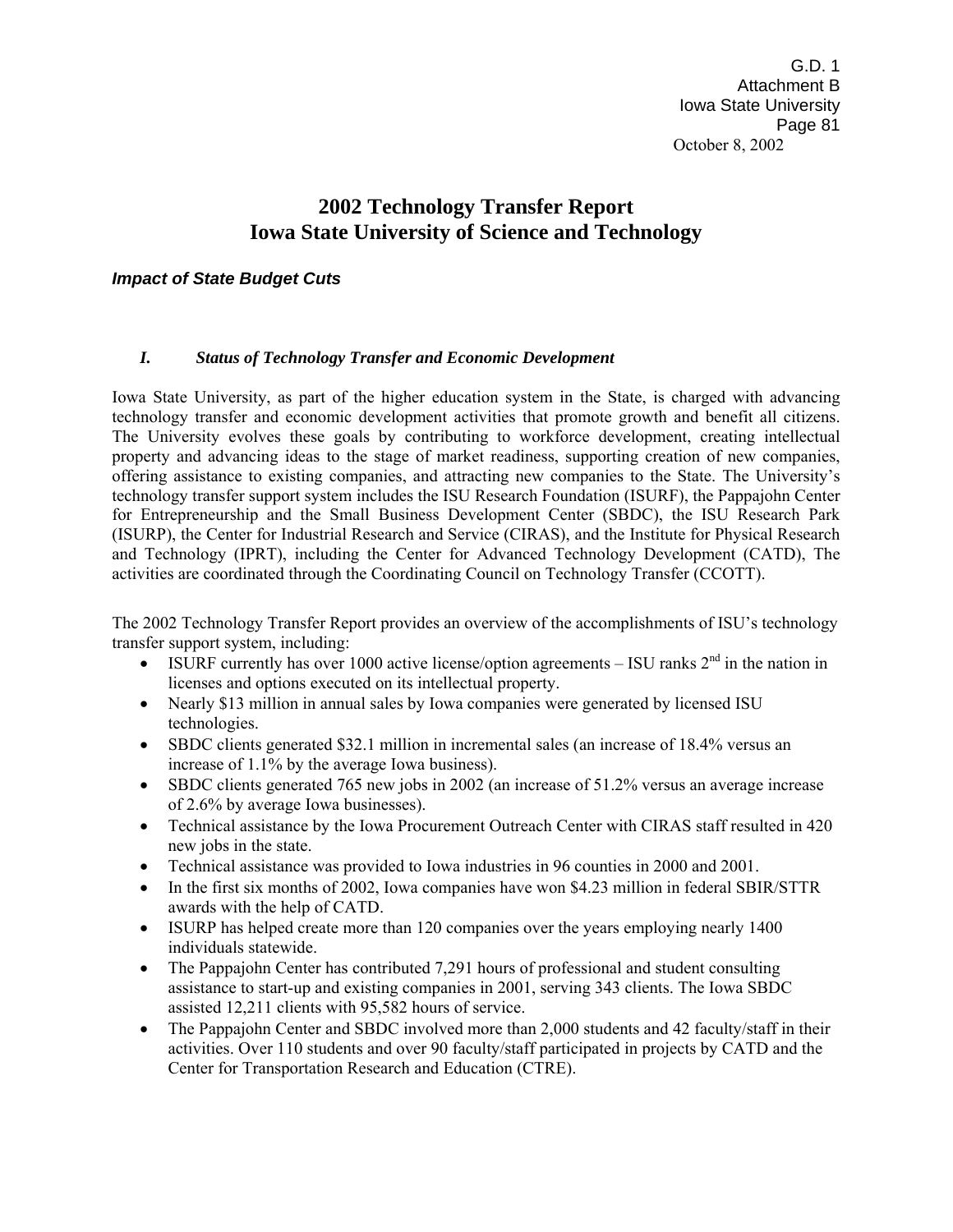The drastic budget cuts of FY03 to the economic development program in the State of Iowa, specifically to the Regents' universities, jeopardize all these activities. Iowa consistently ranks low in all national surveys on business climate, economic development, and venture capital support. Budget cuts in the crucial area of economic development will further aggravate the situation and create new road blocks for developing intellectual property and advancing ideas to the stage of market readiness, supporting creation of new companies, offering assistance to existing companies, and attracting new companies to the State. Severely reduced funding of technology transfer activities at the Regents' institutions reduces their ability to comply with the mission of economic development and jeopardizes the leveraging of state investments with large amounts of federal and industry funding that is crucial for sustaining momentum in building new ventures and improving existing ones.

# *II. Impact of State Budget Cuts on Specific Technology Transfer Units*

#### **Creating New Business - Iowa State University's New Venture Support System**

Iowa State University has historically assisted entrepreneurial ventures in four primary areas: intellectual property, technology development, business development and facilities. The tasks are largely accomplished with assistance from the ISU Research Foundation (ISURF), the Center for Advanced Technology Development (CATD), the Pappajohn Center for Entrepreneurship and the Small Business Development Center (SBDC), and the ISU Research Park. To fully appreciate the impact of the budget cuts, it is necessary to understand that these entities comprise a system that fosters and aids in the development of new business ventures. As an ISU technology evolves from a discovery to a business opportunity, it is likely that all four entities have had some impact in preparing the venture.

The fuel that powers the technology transfer system comes from the University and its research centers, which create the intellectual property that attracts existing companies and creates the seed for the creation of new companies. If the University and its research centers are unable to retain and attract the best and brightest researchers, the production of intellectual property that drives economic activity will be reduced. Over the past ten years, the ISU system of support for new technology companies has grown and matured, demonstrating success through venture-funded start-ups such as CombiSep, Proplanner.NET, Advanced Analytical Technologies Inc., Palisade Systems, Bioforce Nanosciences, Phytodyne, NewLink Genetics, and several others. Each of these companies has utilized the services of the ISU support system.

The Center for Advanced Technology Development has played an integral role in the process of technology transfer targeted at new business creation. CATD has provided funding for technology development by providing economic support that focuses technology development on real world applications. Application of technology moves research toward products and markets, the foundation of any potential business.

The Small Business Development Center funding expands the resources available to the Pappajohn Center for Entrepreneurship to develop new businesses. Together, these Centers work with researchers to define the technologist's role in the company, evaluate markets, assist in the creation of a business plan and help the company develop connections with accountants, attorneys and investors.

In a typical year, CATD and the Pappajohn Center will identify 25 prospective new technologies. Experience suggests these technologies can take six to 36 months to develop sufficiently to justify the formation of a business. During this time, CATD assists the researcher in moving the technology from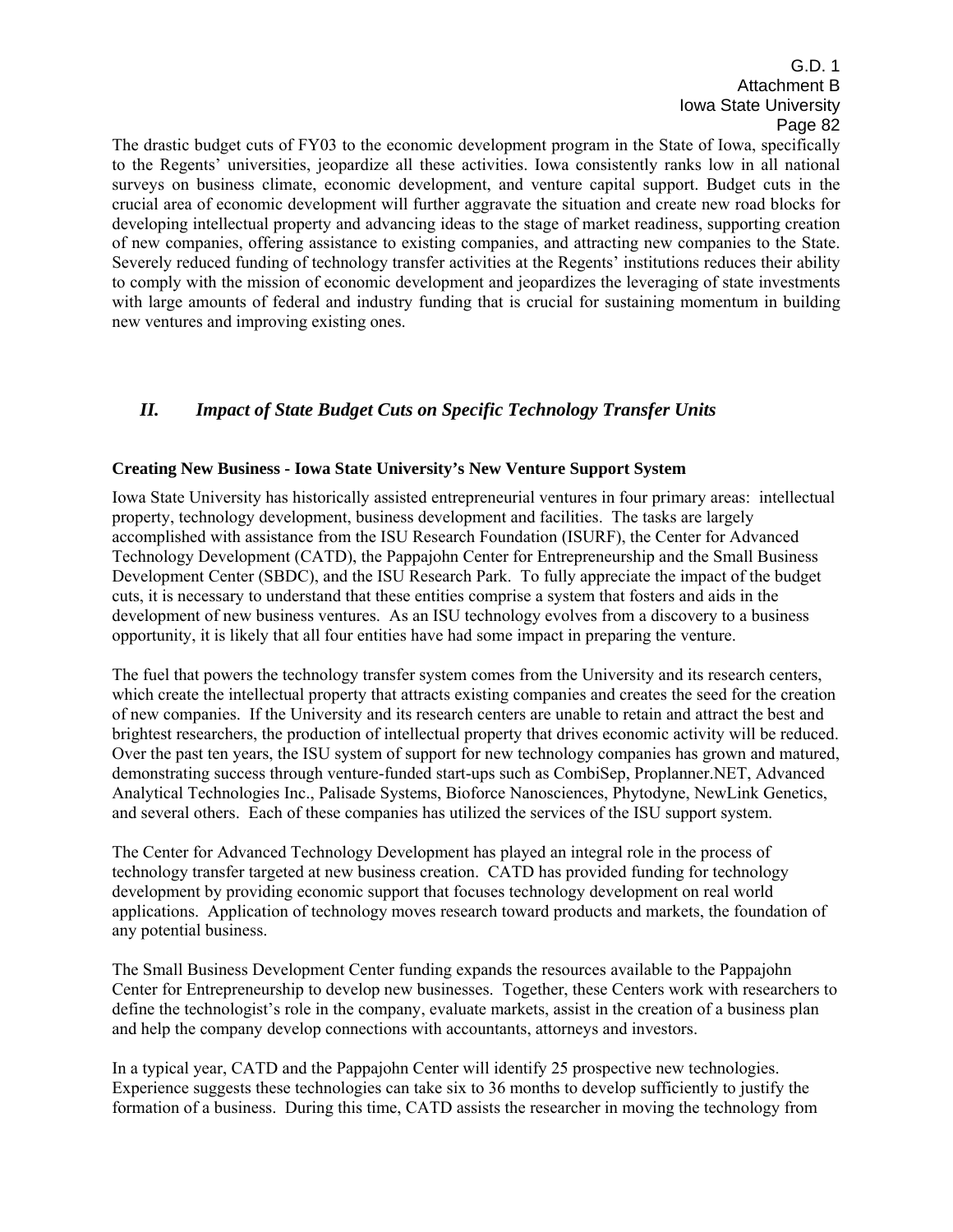the researcher's bench to the marketplace. The Pappajohn Center helps the researcher develop the model for the business and establish the network of resources necessary to implement the plan. These resources can include business assistance, students, or capital.

Near the time a venture is launched, facilities become an issue. The Iowa State Innovation System (ISIS), ISUís technology incubator, provides an ideal first home for companies. ISIS offers connections to the University, affordable space with reception services, office equipment (copiers, fax machines, and computers), conference rooms, and other amenities at a very reasonable rate. The Pappajohn Center is located in the Incubator and continues to provide mentoring to the companies as well as the opportunity for companies to utilize students as interns and researchers. ISIS will generally attract five new companies each year. Companies typically spend one to three years in the Incubator moving from product development to product sales. Once sales are established, companies grow out of the Incubator. Some companies remain within the Research Park and continue to receive development assistance, while others move on to commercial space elsewhere.

As companies mature, the University provides opportunities for collaboration between researchers at the University and in the companies. Students provide cost-effective labor and are potential employees. The Research Park provides expansion space, often financing the space and improvements. The Center for Advanced Technology Development provides support for contract research and assistance with SBIR and STTR applications. The Pappajohn Center/SBDC continues to provide a referral network and facilitates the recruitment of students including access to internships.

The State of Iowa has enacted legislation that is expected to increase the availability of venture capital over the next five years. Availability of funds, however, is not the only necessary condition for a flourishing entrepreneurial economy; there must be prospective businesses that are capable of attracting venture capital. In the past five years, the vast majority of equity capital raised in Iowa has flowed to businesses with ties to the University of Iowa and Iowa State University. Given the development that has occurred in San Jose, Boston, New York, North Carolina and Austin, areas that have leveraged their university centers as key players in economic development, it seems essential for the universities in the State of Iowa to continue to play a significant role in economic diversification and expansion. It is therefore critically important to understand that the collective budget reductions to University economic development capacity will have a negative impact on the supply of new high-growth technology companies.

#### *Impact of Loss of Funding for Technology Start-ups*

The loss of State support will individually impair each of the entities involved in supporting technology start-ups. Collectively, these cuts will have a devastating impact on the process of creating new technology start-up companies at Iowa State University.

A faculty member considering forming a new technology business today is faced with the following scenario:

- 1. No CATD funds available to assist in the development of their technology. To capitalize the preventure, the faculty member must instead secure grants, which typically are extremely competitive and take up to 12 months or more to produce funding. Given this lack of development resource, the researchers will be more likely to pursue corporate sponsors for their research. The technology would then be transferred to an existing larger company instead of toward the launch of a new start-up venture.
- 2. A 50 percent reduction in services available to the potential company to develop its business model. This results in longer development times for projects and research performed by the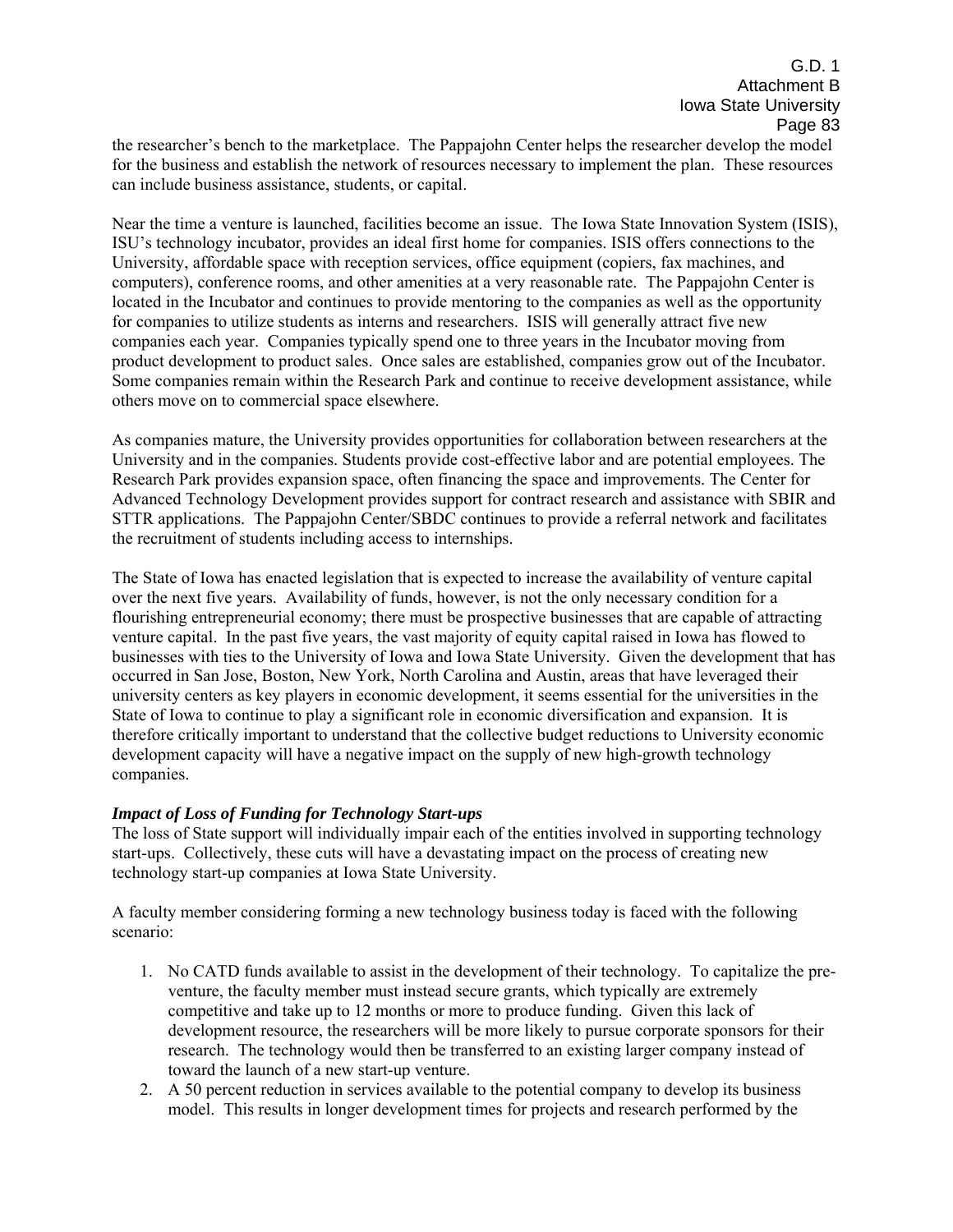business assistance center. Fewer researchers will consider starting companies, and center staff time normally dedicated to encouraging faculty to consider starting a company will be reduced.

- 3. If a company is formed, it will cost the company more to obtain space in the incubator. The company will also have to use their precious supply of cash to fund development of their technology and business. If the company cannot raise additional cash, it cannot survive. One of the most beneficial aspects of the current support system is the ability to provide services to companies that help them preserve cash.
- 4. If the company grows beyond the Incubator, they can move into space at the Research Park (if it is available) or they can leave the Park. If the company requires laboratory space, the Research Park is generally their only option. The Research Park has, in the past, financed costly laboratory improvements; the companies do not have the financial strength necessary to borrow the money to build laboratory space independently. The Park's ability to provide this form of financing in the future has been substantially reduced.

In total, the loss of State funds will severely reduce the number of technology companies formed at ISU. Those companies that are formed will take much longer to develop; and in an industry where time to market is critical, these companies will face a greater risk of failure.

#### *Impact of Loss of Funding for Specific Technology Transfer Units*

#### **Iowa State University Research Park/ ISIS Incubator:**

The Research Park and ISIS received \$357,000 in State funds in FY 2001-02. The legislature reduced state support by \$223,880 for FY 2002-03. The State budget reductions will impact technology companies at the Research Park by:

- 1. Increasing rent and service fees tenants pay by \$123,600 in FY 2002-03 and increased fees the next three years.
	- a. Reduces cash available to companies for development and growth.
	- b. Increases the likelihood of poor decision making because companies will have to forego needed expenses, e.g., legal services due to lack of cash.
- 2. Reducing funds available to the Research Park to finance an estimated \$501,240 in new buildings and improvements. The loss of \$100,280 in income reduces cash available to the Research Park to leverage borrowing the \$501,240 required for planned expansion and improvements.
	- a. Lack of available space could limit expansion or result in companies locating in other states.
	- b. Reduced ability to finance tenant expansion could limit or preclude their expansion.
- 3. Reducing or eliminating a wide range of services currently available to tenants, and other services will become fee-for-service.
	- a. See 1a and b.

#### **The Iowa State University Pappajohn Center for Entrepreneurship/Small Business Development Center**

The Pappajohn Center and SBDC at ISU operate jointly, providing business development services to technology companies at the Research Park and to new and existing companies in seven Central Iowa counties. The ISU SBDC budget has been reduced the past two years by \$75,000. The impact of this reduction means support to companies will be substantially decreased. The severe budget cut has left two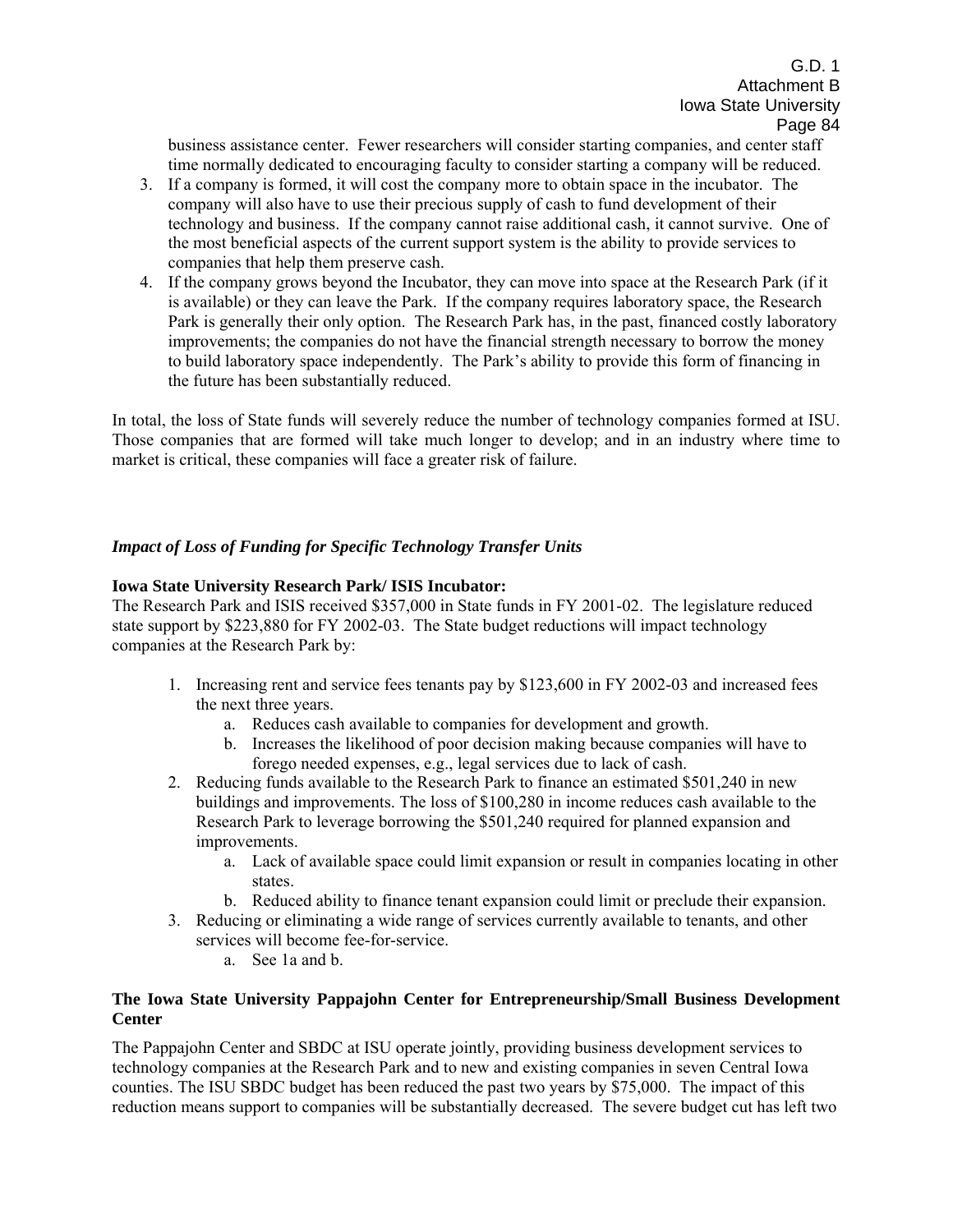SBDC centers closed (Creston and Council Bluffs) and the Burlington area office is operating at half time. The southwestern part of the State is left largely uncovered. In addition, market research projects are curtailed and less one-on-one time is spent with clients; they are asked to attend workshops instead. It is anticipated that 125 clients will be served this next year compared to 457 clients seen 2 years ago. Specifically, the centers will:

- 1. Eliminate five part-time student positions. Students performed market research and assessment, developed financial projections and assisted staff with the development of business plans for both technology and non-technology clients in the state.
	- a. The only remaining business consultant will have 70% fewer resources available to assist clients.
	- b. Fewer students will receive experience assisting start up and early stage technology companies.
- 2. Eliminate a business consulting position that was not yet filled.
	- a. Non-technology clients will be reduced by 50%, a screening system will make access to a consultant very limited, and in most cases individuals will have to rely upon selfhelp.
- 3. Eliminate funds available to hire outside consultants to assist companies. In preceding years, contract consultants typically provided 500 hours annually to assist companies.
	- a. Clients will be given access to a much narrower range of expertise.
	- b. Cost to clients will rise, as they must pay to access outside resources.
- 4. Eliminate a full-time program coordinator who assisted in the promotion and management of the Center's outreach activities and the youth entrepreneurship program for  $5<sup>th</sup>$  and  $6<sup>th</sup>$  grade students across the state.
	- a. Statewide visibility of all Center programs will be reduced, substantially limiting awareness of programs and services.
	- b. The youth program will not continue to expand.

#### *The Center for Advanced Technology Development (CATD)*

The mission of CATD remains to engage Iowa industry to: 1) establish collaborative contract research projects at ISU; 2) commercialize technologies; and 3) assist small businesses to win SBIR/STTR funding. The second component will be extremely limited this year since there are now no IPRT derisking funds to support faculty efforts. The Technology Commercialization and Acceleration Program (TCAP) provides Iowa entrepreneurs (including ISU faculty and student start-up companies) funding for technology development and market research to commercialize technology. In order to maintain the maximum possible efficiency under these circumstances, CATD will have to focus its efforts and target exclusively private, for-profit, small- to mid-sized companies (< 500 employees) in these technology transfer efforts.

# **The Iowa Companies Assistance Program (ICAP)**

ICAP will focus on materials science-related projects only. The 40 hours of no-cost service will be limited to first-time customers only. Repeat customers will pay fees for required analytical services (e.g., SEM, metallography) but not for staff time. Non-materials-science projects need to be referred to other campus units. In addition, the Iowa Demonstration Laboratory (IDL) may be forced to charge fees depending on the services required and potential economic impact for the company.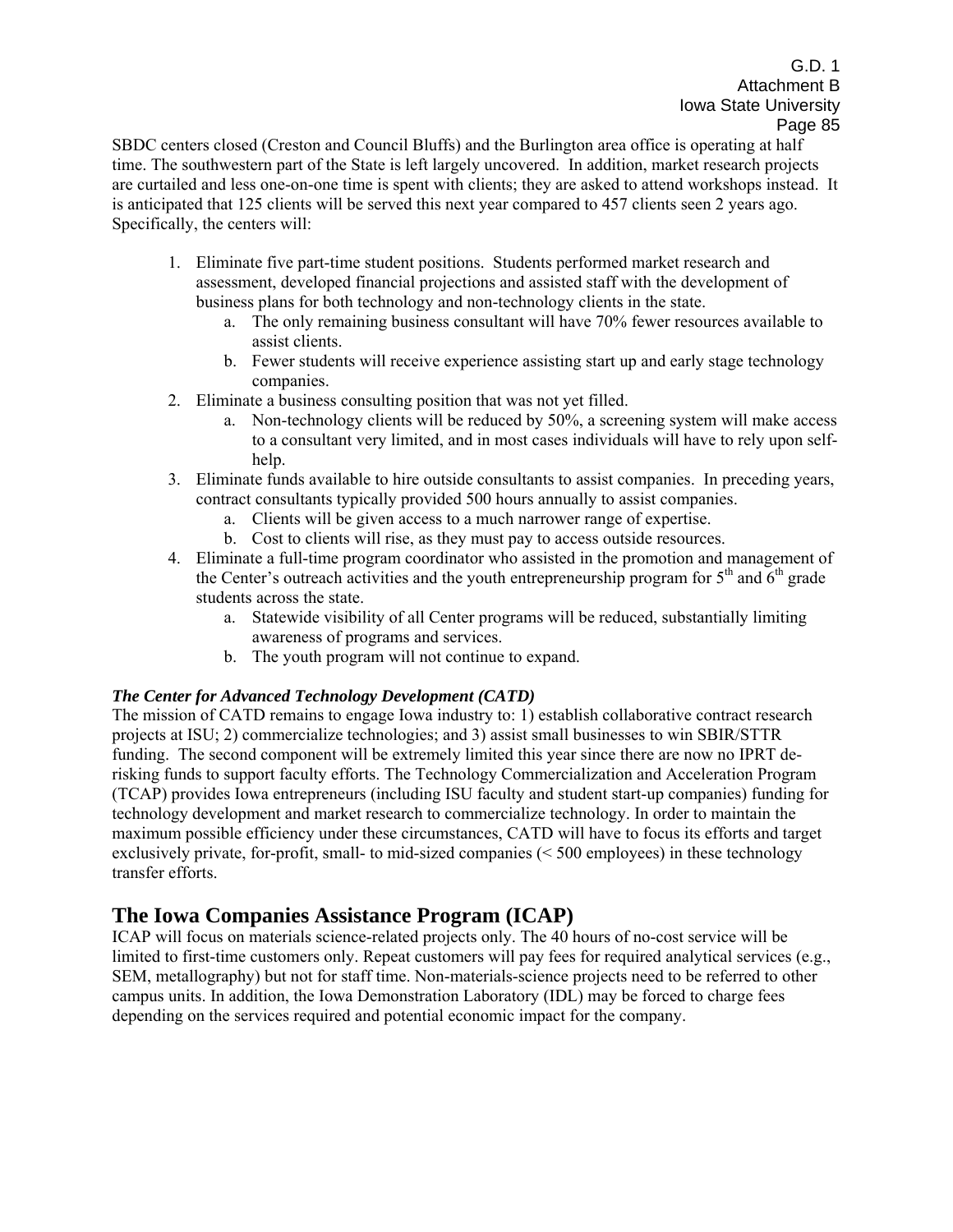# *III. Impact of Overall Budget Cuts on Iowa State University*

The fuel that powers the technology transfer system comes from the University and its research centers, which create the intellectual property that attracts existing companies and forms the foundation for the creation of new companies. If the University and its research centers are unable to retain and attract the best and brightest researchers, the production of intellectual property that drives economic activity will be reduced. During the last five years, the University's faculty FTE has declined from 1,664 (in 1998) to 1,612 (in 2001) and to 1,577 (estimated) in Fall 2002. This is a drop of over 5%. At the same time student enrollment has increased from 25,585 (in 1998) to 27,823 in Fall 2001, and the Fall 2002 numbers are expected to be similar. This represents an increase of about 9%.

Faculty resignations to join other universities or industry contribute substantially to the decrease in faculty numbers. In fact, we are losing some of the best and brightest researchers in areas in which ISU has a strong tradition of generating intellectual property, disclosures, and licenses. This includes computer engineering, biological sciences, and applied science and mathematics.

ISU performs exit interviews with all faculty that resign to take up professional opportunities elsewhere. Some of the main reasons for leaving ISU include: salaries (since 1998 ISU salaries have been left behind those of the peer land grant universities in all three categories of assistant, associate, and full professors), research and laboratory facilities, and perceived lack of commitment to higher education and technology transfer by the State of Iowa and consequently the University. Some of the most outstanding faculty leave ISU without even asking for a counter offer – they feel that, given the current lack of commitment by the State, the University will not be able to adequately support their work.

At the same time, it has been difficult to attract excellent young talent to ISU. We do not collect data from faculty candidates who turned down offers, but anecdotal evidence indicates that the reasons are mostly the same as those of the faculty who leave the University.

The retention and recruitment shortfalls show some effect in the technology transfer data for 2002, but their real impact will show up in future years. It is very difficult to reverse such a trend once it has started and is known nationally. Recent budget cuts to the Regents' institutions and specifically to the technology transfer and economic development sectors will affect the University and its statewide programs for many years to come.

# *IV. Data*

The 2002 Technology Transfer Report contains a wealth of data related to ISU's support of technology transfer and economic development in the State. We refer specifically to Section I.A. about sponsored funding, Section I.B. about intellectual property, Section II.A. on company assistance and creation, and Section II.C. on the ISU Research Park. These data include a historical perspective of trends over the last years.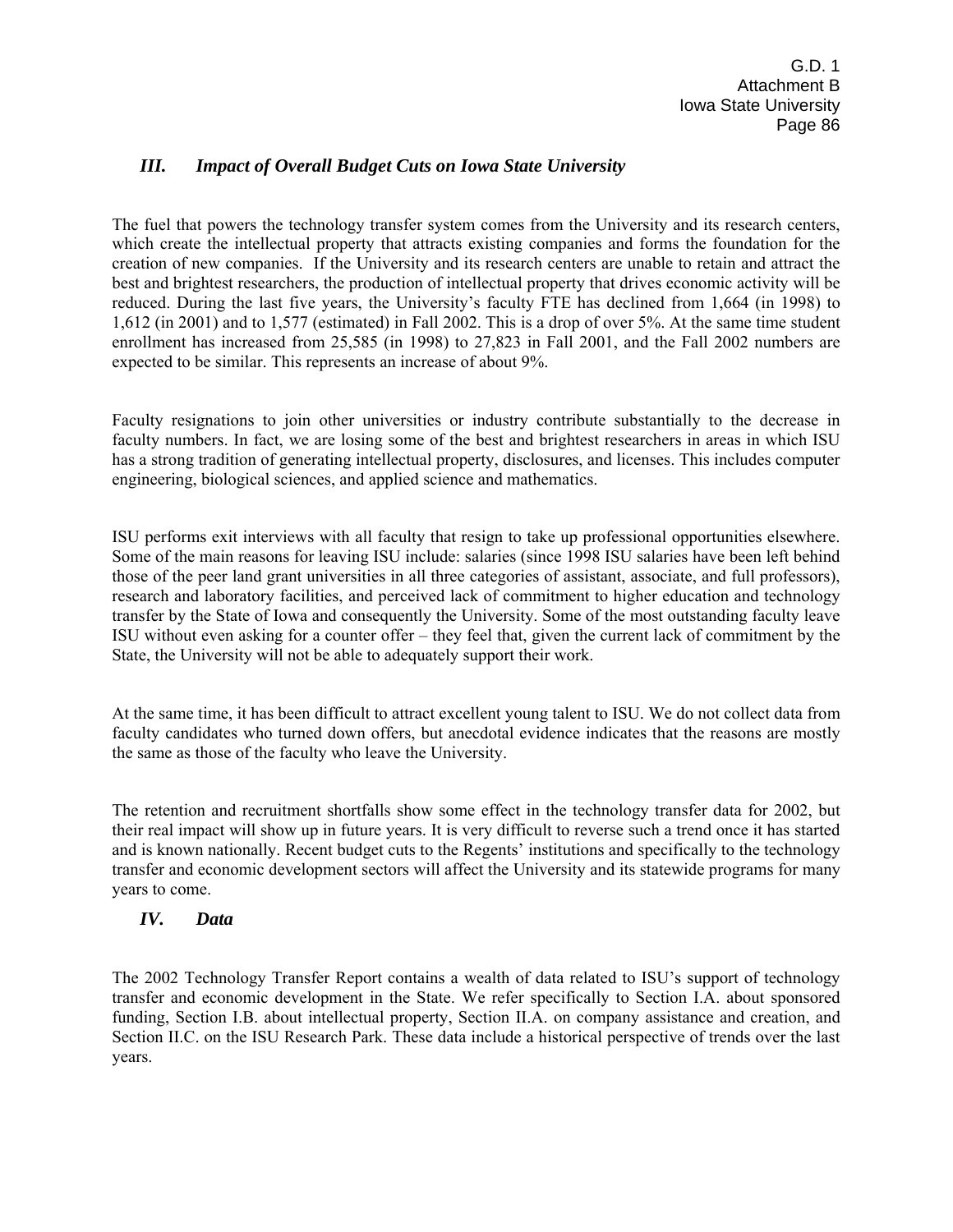#### *V. Proof that Technology Transfer and Economic Development Efforts at the Regents' Institutions Make a Difference for Iowa*

Technology transfer and economic development data over the last years show that the Regents' institutions have made and continue to make substantial contributions to the State of Iowa. Iowa State University has become one of the nation's leading institutions for technology transfer as evidenced by its license and options activities, its R&D 100 awards, and its cooperative agreements with the federal government. The ISU Research Park has become a major incubator for start-up companies. Last year, the SBDC has helped create over 750 new jobs, CIRAS staff has provided assistance that resulted in over 400 new jobs, and the Research Park has helped create employment for nearly 1400 individuals. These are impressive numbers in times of a nationwide recession.





**IPRT** *Works* **for Iowa**  IPRT Outreach Programs and Centers—Industrial Interactions FY02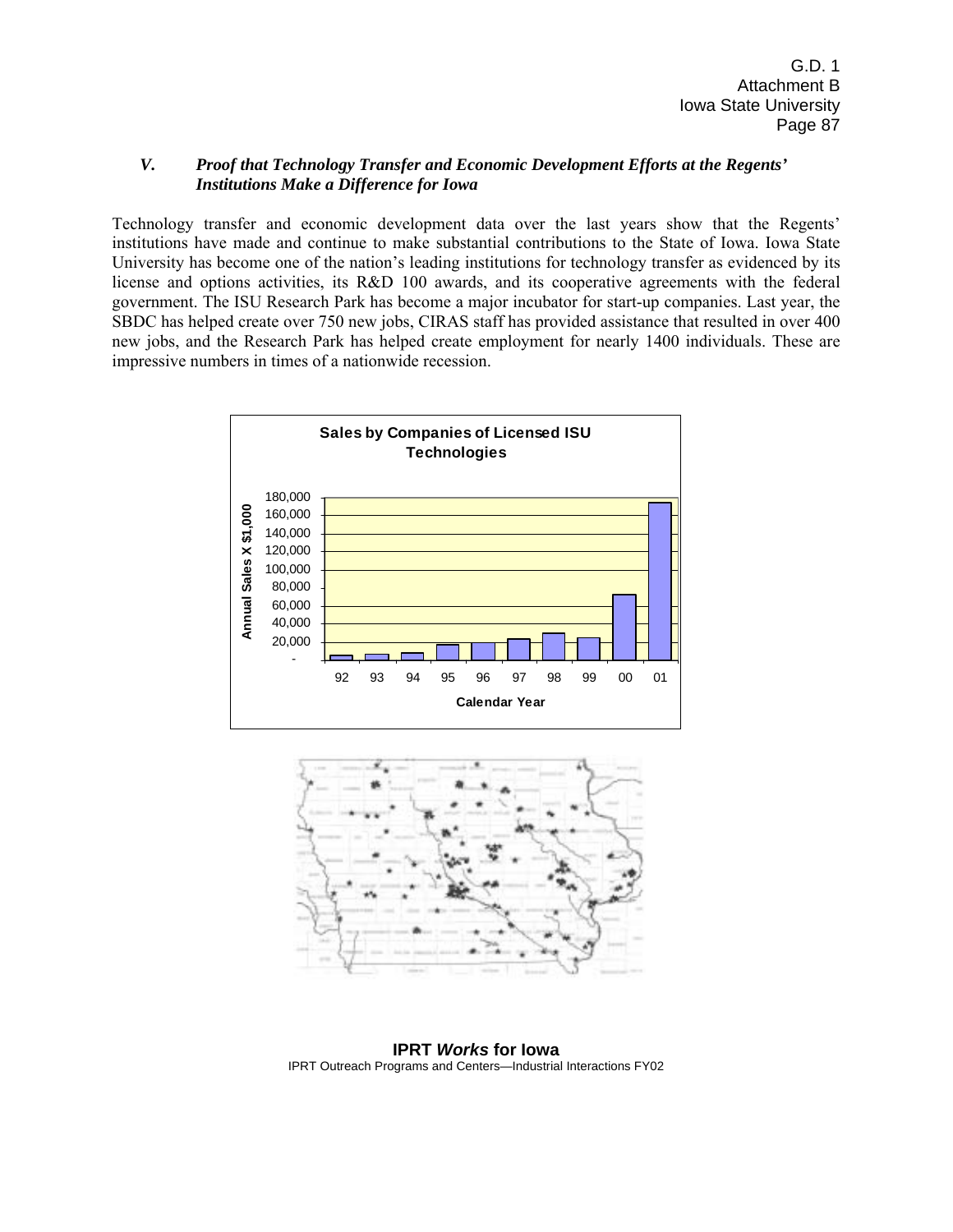Legend: ★One Project ● Five Projects ▲Ten Projects Iowa Companies Assistance Program (ICAP)—117 projects *Iowa Demonstration Laboratory for Nondestructive Evaluation (IDL)—41 projects Center for Advanced Technology Development (CATD) —44 research contracts IPRT Centers—36 research projects or interactions* 

Section I of this report summarizes other accomplishments that highlight the impact ISU and its technology transfer support system has on the economy of the State. The 2002 Technology Transfer Report lists the pertinent facts, statistical data, and notable accomplishments during the year.



The loss of State funding puts all these efforts at risk and is likely to damage technology transfer and economic development in Iowa for many years to come. It is crucial that funding be restored to the Regents' institutions to continue and even step up their economic development programs. In addition, several important collaborative industry projects of high visibility are currently underway that need continued momentum. Two of those, related to the emerging bioeconomy in Iowa, are presented in the next section.

# *VI. Important Projects Underway That Need Continued Momentum*

The 21st century will see many petroleum-derived products replaced with less expensive, better-performing biobased products made from renewable materials grown in farm fields, costal waters and managed forests. The opportunity for the U.S., and especially for Iowa is clear: Biomass resources are a strategic option to meet the growing need for industrial materials and energy. Developing biobased industries can help Iowa and the nation maintain both a leadership position in science and technology, as well as a path for continued economic development and high standard of living. For the State and its universities this means continued development and refinement of existing crops as well as new uses for Iowa agricultural products such as biomaterials, biofuels, biopharmaceuticals, and others.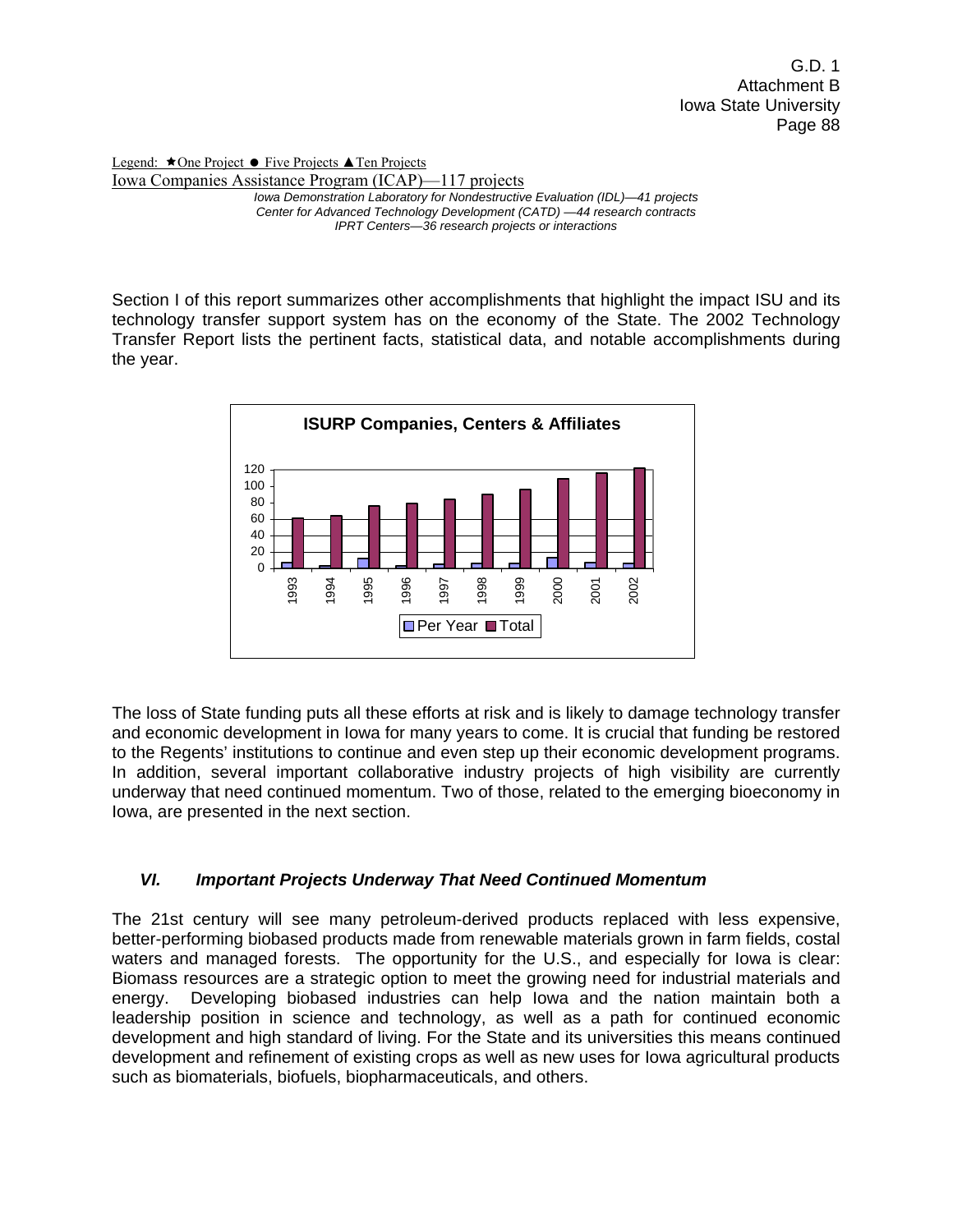At ISU, the Bioeconomy Initiative is one of five broad scientific initiatives announced by President Geoffroy in September 2002. The initiative emphasizes core research and outreach strengths of the Plant Sciences Institute, the Center for Crops Utilization Research, the Center for Sustainable Environmental Technologies, the Iowa Energy Center and other related efforts on campus.

Building on this research strength with its associated intellectual property development, ISU is pursuing two industry projects that will help establish Central Iowa as a key biotechnology region in the country, a Protein Extraction Facility and a Korean Biotechnology Center at the ISU Research Park.

#### • Korean Biotechnology Center

The ISU Research Park and Office of the Vice Provost for Research and Advanced Studies, together with the Greater Des Moines Partnership (GDMP) continued to make progress in the effort to recruit Korean biotechnology companies to the ISU Research Park. Members of GDMP and the Vice Provost made a recruiting visit to Korea that was followed by three separate Korean delegations visiting Iowa/ISU. These delegations included governmental officials, academic researchers, and representatives from more than 30 Korean biotechnology companies. Included in these visits was a business proposal for the formation of a Korean Biotechnology Center Incubator to be located in the ISU Research Park.

#### • Protein Extraction Facility

During the past year considerable effort has been directed toward the construction of a Biologics Facility at the Research Park. It is hoped that this center will initiate the growth of an industry in Iowa focused on the generation and production of animal- and plant-derived proteins for a variety of uses. These efforts have resulted in the raising of significant financial support for the project as well as the identification of a company that is seriously considering becoming the Facility's first tenant.

Both initiatives are at a critical stage in their development. A coordinated effort by the University, the State legislature, and State and local agencies could ensure that these programs will be established in the Research Park. Most importantly, this success could serve as a critical nucleus for attracting other biotechnology companies to Iowa. These efforts could considerably accelerate the development of new products and markets for agricultural products. The increased sales of value added products will enhance Iowa's economy, improve the quality of the environment, and help to revitalize rural America.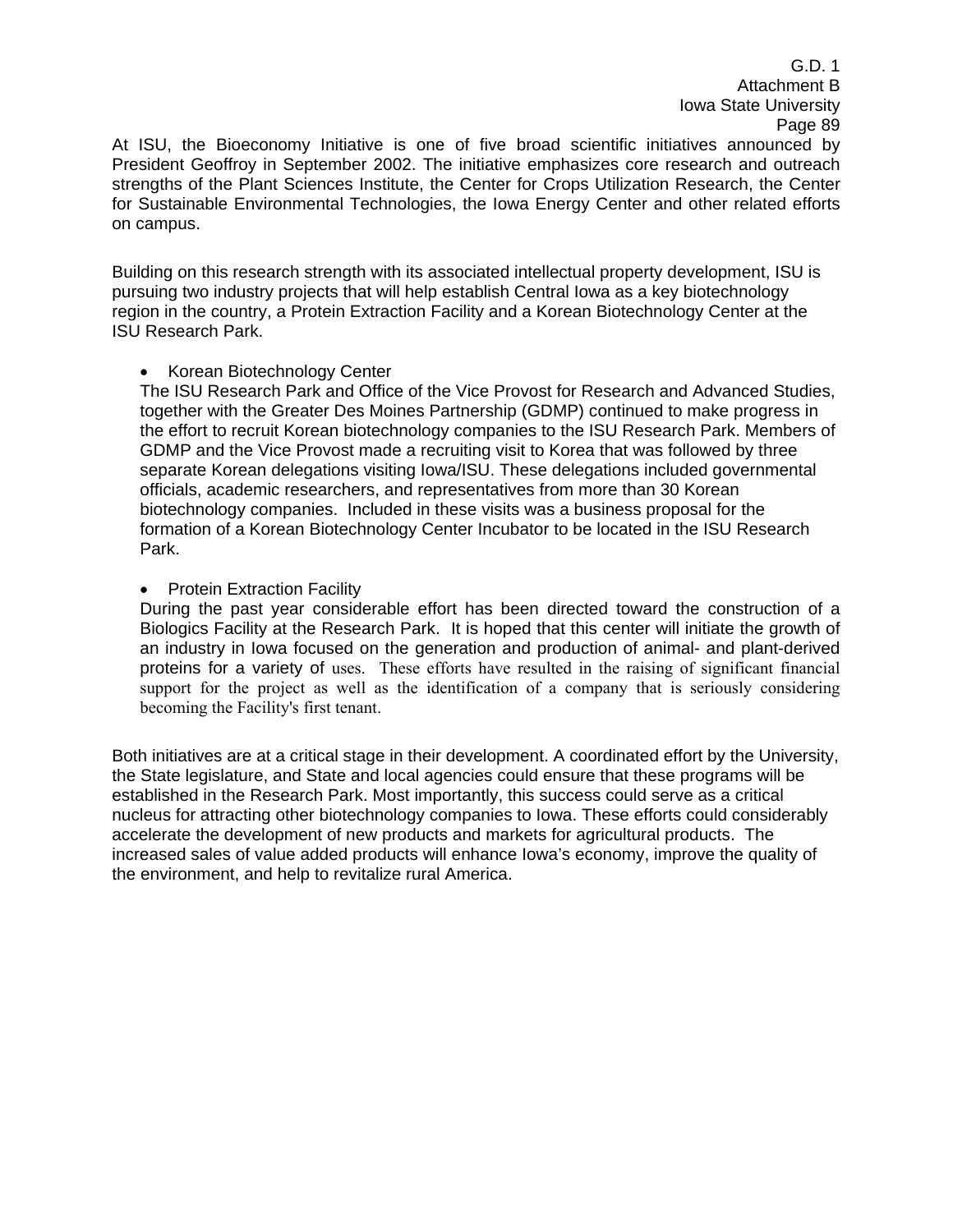

# Technology Transfer and Economic Development

Report to the Board of Regents



*University of Northern Iowa Technology Transfer and Economic Development*  **Report to the Board of Regents**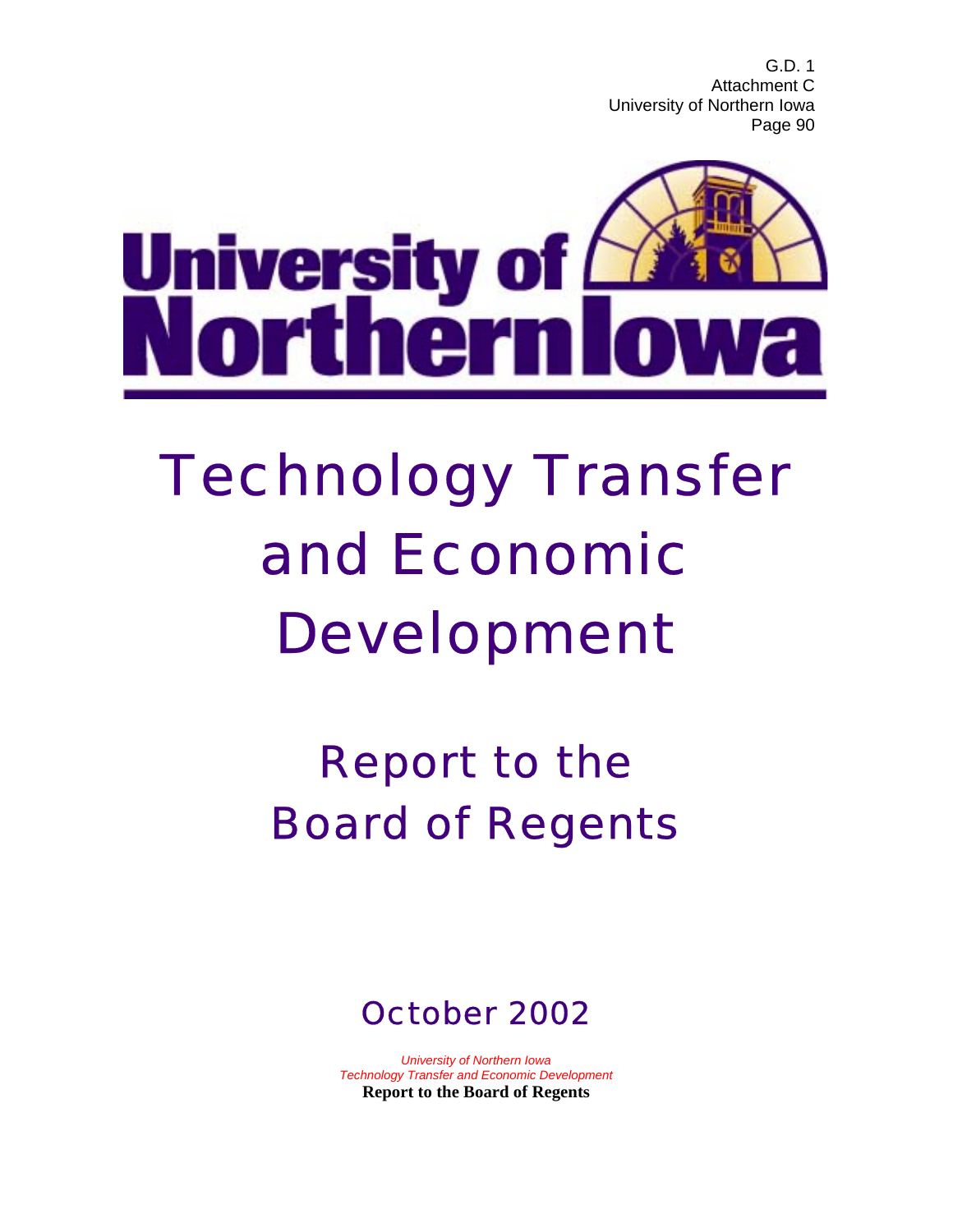#### **October 2002**

#### **I. Status of Technology Transfer and Economic Development at Iowa's Regent Universities**

Technology transfer and economic development are important objectives for the University of Northern Iowa and part of our mission to meet the needs of businesses, entrepreneurs and communities throughout Iowa and beyond. As a comprehensive university, UNI's outreach programs focus on leveraging the intellectual capacity and technical expertise of faculty, staff and students to meet the needs of our external constituents while providing experiential learning opportunities for students. Since the 1980s, UNI has focused its outreach programs in niche areas of academic excellence. Each of these mission-specific programs was designed to meet the needs of Iowa's businesses or communities and to help them become more competitive. During this timeframe, economic development appropriations were provided by the General Assembly to start the Institute for Decision Making, the Metal Castings Center, the Ag-based Industrial Lubricants program and to support the statewide SBDC network. Other funding sources were provided by the General Assembly to launch the Iowa Waste Reduction Center. All of these outreach programs have been successful in providing hands-on technical assistance to businesses and communities in all of Iowa's 99 counties.

Unfortunately, state funding for Regent economic development programs was reduced for fiscal year 2002 and an alarming 60 percent was cut from Regent programs for fiscal year 2003. The amount of economic development funding appropriated to UNI from the General Assembly was reduced even further. The total economic development appropriation for the current year is approximately \$350,000, a cut of nearly 75 percent. This has forced substantial reductions in staffing and technical assistance for the Institute for Decision Making, the Ag-based Industrial Lubricants research program, the Small Business Development Center and the Metal Castings Center.

#### **Summary of UNI Technology Transfer and Economic Development Outcomes**

Even with three consecutive years of reduced state funding, UNI's Business and Community Services outreach programs continued to accomplish some impressive outcomes in fiscal year 2002. This is demonstrated by the nearly \$8,430,500 in federal, state, business-derived and private support dollars for the University's technology transfer and business/community development activities. Nearly 85 percent of these dollars were obtained from sources outside the Iowa General Assembly. Funding of outreach programs from external sources (non-general fund) increased by 25 percent during the past year.

In other measures of success, the UNI outreach programs in technology transfer and economic development activities have collectively served nearly 3,900 businesses and 465 community clients involving approximately 33,560 employees and community leaders in all 99 of Iowa's counties. More than 275 training workshops were also conducted this past year.

UNI outreach programs provided opportunities for 975 students and 67 faculty members to actively participate in economic development and technology transfer projects. Several of these projects were conducted with other Regents Universities, community colleges and state agencies. Outreach and assistance programs have also directly benefited the citizens of Iowa.

The following summary highlights each of the outreach programs that actively pursue the objectives outlined in UNI's Technology Transfer and Economic Development Plan.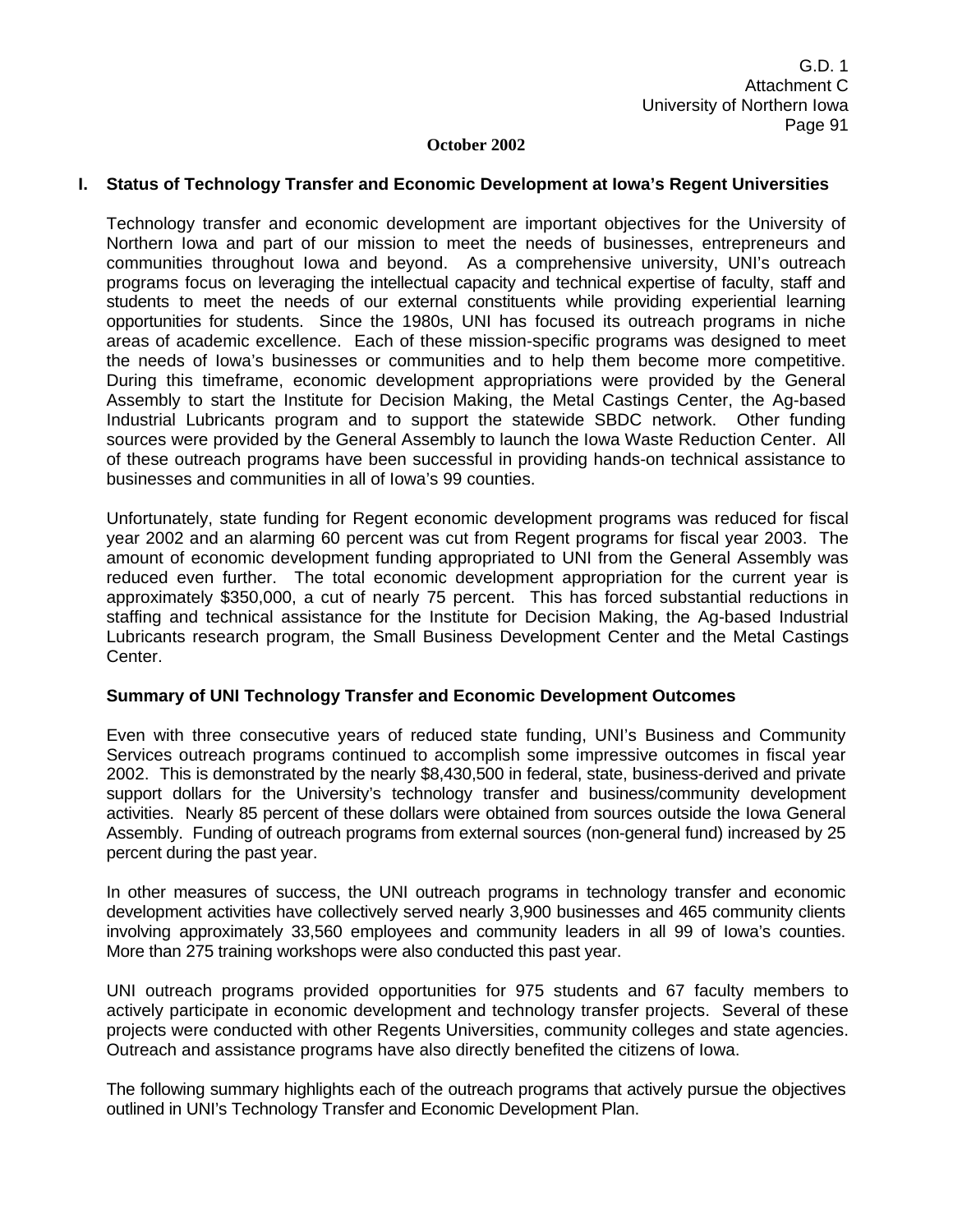The **Ag-Based Industrial Lubricants** (ABIL) Research Program (established in 1991) is committed to providing research and technology transfer activities that stimulate commercialization of soybean-based industrial lubricants and greases, leading to the expansion of market opportunities for Iowa while making America more energy independent. To date, UNI-ABIL has developed and licensed to market some 13 soy industrial products and 4 base oils (a total of 28 product categories). The ABIL program continues to receive national and international attention resulting in a variety of cooperative partnerships with academia, industry and state and federal agencies.

The **Institute for Decision Making** (IDM) has provided hands-on technical services to 465 community clients, which reported the creation of 1,500 jobs, a result they credited in large part to the efforts of IDM. However, due to severe budget cuts, IDM has reduced staff and moved to a feebased program. IDM will also supplement its state funding with contracted research projects for state government departments and utility companies.

The **John Pappajohn Entrepreneurial Center** (JPEC) provided research, consultation and services to 70 businesses, seed capital support to three new businesses, and 345 individuals participated in JPEC educational programs.

The **Small Business Development Center** (SBDC) continues to gain prominence in downtown Waterloo as a 'one stop shop' for small business technical assistance and training in Northeast Iowa. The Regional Business Center's Business Accelerator Program at the SBDC houses and assists seven early stage companies with technical assistance and facilities. A waiting list was established early in the year for new accelerator tenants. The facilities at the Regional Business Center offer the region's only small business library, business computer lab, virtual offices and low and no cost counseling from professional SBDC consultants and SCORE volunteers. Clients served by the center started or expanded 102 small companies in 2002.

The Iowa Waste Reduction Center (IWRC) serves small businesses throughout Iowa with free and confidential environmental assistance. The IWRC provides assistance with environmental regulations, waste reduction and the latest environmental technologies. Its technology transfer is conducted primarily through hands-on training of small businesses and is supplemented through an on-line database, manuals and a mobile education unit. The Iowa Waste Reduction Center has provided compliance assistance or conducted on-site reviews with more than 2,200 businesses. IWRC's programs and services have received national attention and awards through the years and have become highly sought as models for replication across the country.

**The UNI New Iowans Program (NIP)** NIP has distributed over 9,000 copies of *Welcoming New Iowans: A Guide for Citizens and Communities* since its first publication in 2001*.* The publication has been distributed to economic development professionals, elected officials, local government professionals and community groups. The guide serves as a reference for Iowa communities and businesses as they accommodate immigrant and refugee newcomers living and working in Iowa.

*Welcoming New Iowans: A Guide for Managers and Supervisors* – *The Best Practices of Iowa Employers, Immigrants and Refugees in the Workplace* is being published to assist employers, managers and supervisors with the unique challenges associated with hiring, training and integrating immigrant and refugee workers. The guide's purpose is to promote proactive engagement of newcomer workers to assure the vitality of Iowa business and the state's longterm economic and social health.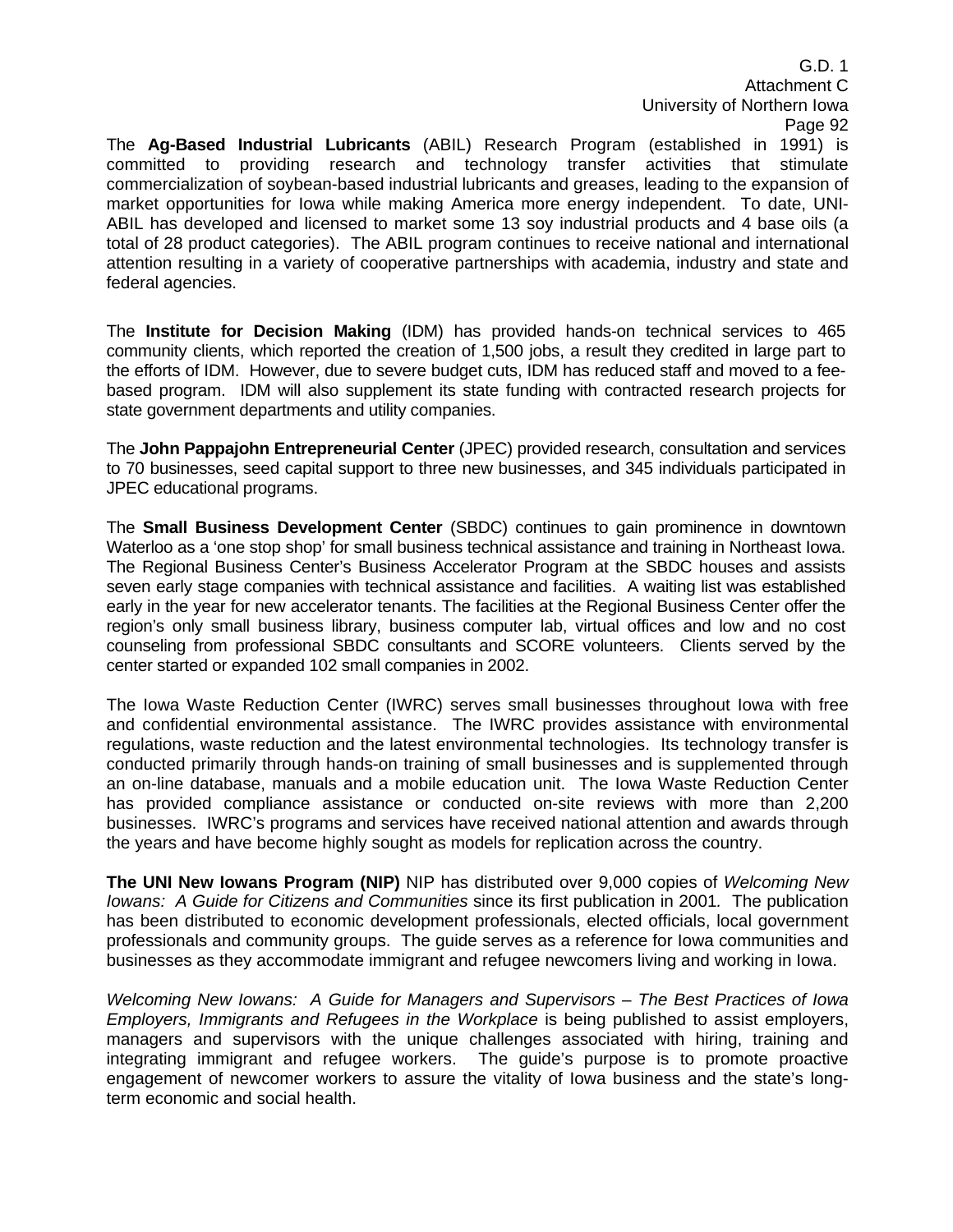The **Metal Casting Center** (MCC) focuses on providing educational services and technology transfer activities to promote increased productivity for the metal casting industry allowing 32 Iowa foundries to economically compete in the global arena. The applied research program, with national foundry suppliers coupled with the business outreach activities with Iowa foundries, streamlines cutting edge technology, increases productivity, improves process efficiency and reduces foundry wastes and environmental emissions. The MCC program continues to receive national and international attention in innovative applied research and technology transfer activities resulting in the continuation of a variety of collaborative partnerships with academia, industry and governmental agencies.

The **Recycling and Reuse Technology Transfer Center** (RRTTC) is an interdisciplinary research, education and outreach center serving Regents researchers and students, Iowa citizens, business and industry. Through a competitive grants program, the RRTTC has funded over 30 in-depth research projects and provided research, outreach and other educational opportunities to over 90 student interns. Over 150 RRTTC publications and research reports are available. Through publication of RRTTC reports and outreach to the business/industry community and citizens supportive of recycling in Iowa, RRTTC information reaches several thousand individuals each year.

The **Center for Energy and Environmental Education** (CEEE) provides outreach to the public, educational and civic institutions and businesses on issues related to energy efficiency and the environment. Currently 13 projects, spanning a wide variety of issues, are supported within CEEE. Over 17,000 K-12 students and nearly 300 K-12 teachers have participated in CEEE outreach programs. Counting adult education, CEEE programs extend to 163 communities throughout Iowa.

The **Management and Professional Development Center** (MPDC) conducted 115 workshops enrolling 2,162 business professionals from 53 businesses during the past year. Three open enrollment certificate programs were offered, including Leadership Development, Business and Management Essentials and Business and Technology. Customized certificate programs were also designed and delivered to individual businesses in Eastern Iowa.

The **Iowa Training Opportunities Program** (ITOP) has assisted 47 companies by training more than 400 of their incumbent workers. Funding for this training program was provided by the U.S. Department of Labor. Training was provided in the areas of Quality Technician, Understanding Bindery Operations and Computer Numerical Controls (CNC) Programming. ITOP provides shortterm, highly focused technical training to meet the needs of incumbent workers and their employers. Improving the skills of workers results in increased productivity, which translates into better wages, better jobs and increased job satisfaction.

**Strategic Marketing Services** (SMS) assisted 26 businesses throughout Iowa and the Midwest with 45 client projects related to market research and analysis this past year. In addition, the SMS student experiential learning program provided hands-on training for 14 students.

The **UNI Intellectual Property Committee** (IPC) to date has reviewed 28 patent disclosures and 19 patent applications. In addition, ten license agreements and related royalty agreements have been established and one new patent was issued this past year and three are still pending. The UNI Research Foundation has also taken an equity position in a spin-off business created from research conducted by ABIL.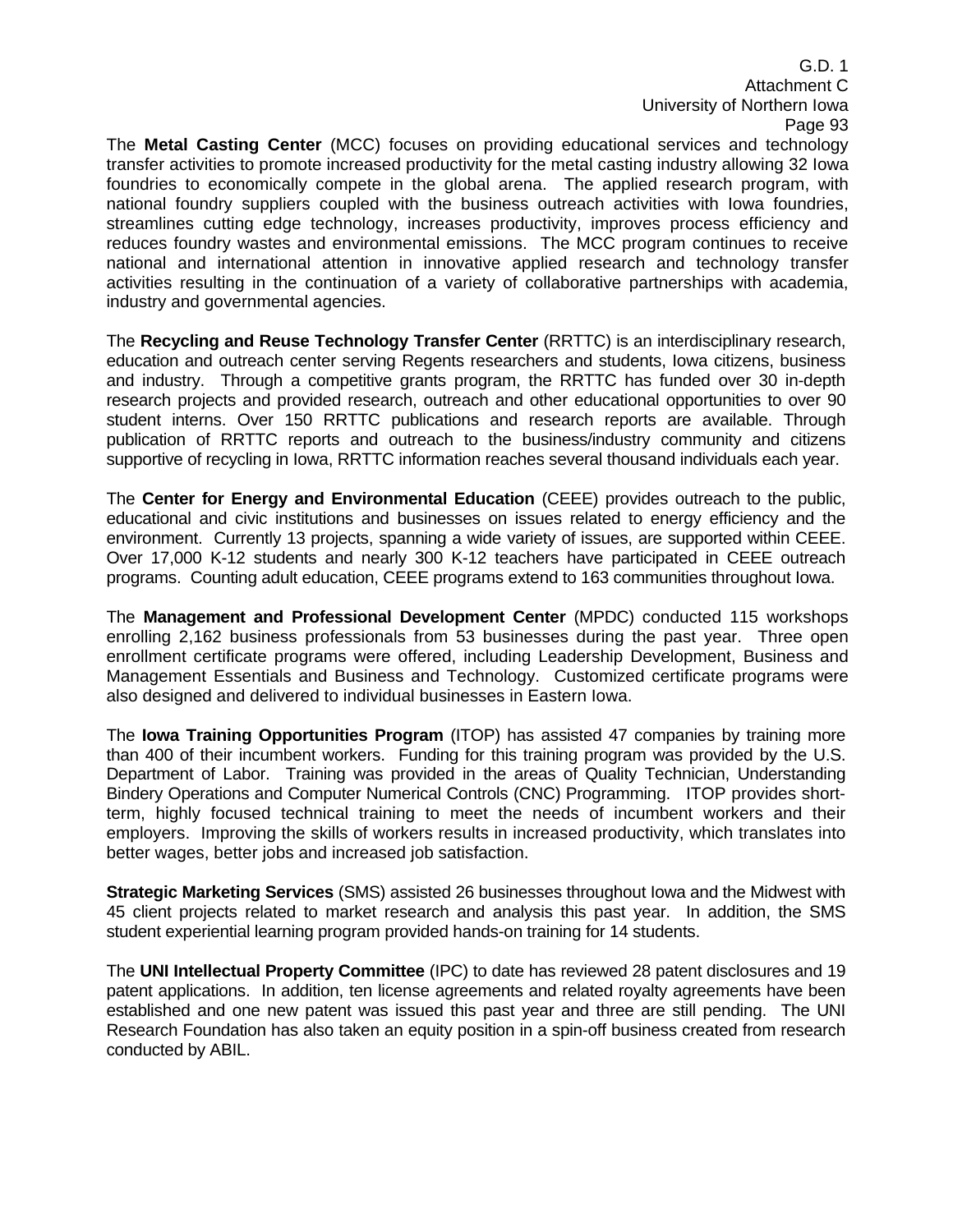#### II. Impact of State Budget Cuts on Specific Tech Transfer and Economic Development Units

General Assembly funding for four UNI outreach programs was either eliminated or drastically reduced for FY 2003. The following paragraphs describe the impact of these cuts.

A. Small Business Development Centers –

 The sudden 60 percent budget cut to the statewide system of SBDCs during the May special legislative session would have crippled the UNI SBDC and caused the closing of the Regional Business Center if not for a short-term federal grant recently received by the Center. As a result of the state budget cut, one staff position was eliminated and two other positions will be eliminated upon completion of the federal grant (unless funding is restored). The result will be one full-time staff person at the UNI SBDC in an operation designed for four professional staff. The negative impact of the cuts has been immediate and difficult for clients and staff. For example, only five workshops are scheduled for this fall, compared to 35 workshops conducted in the fall of 2001. Outreach to rural clients has been severely curtailed, except for the counseling provided through the rural grant. Based upon requests for services in 2000 and 2001, the RBC expected over 1,300 small businesses to seek assistance this year. In July and August, over 50 would-be new clients faced a three-week or longer wait just for the initial consulting services, resulting in frustration for both clients and staff. All fees for classes and workshops have been raised substantially, which has effectively eliminated access to services for some of the SBDCs lower-income clients.

B. Applied Technical Assistance – Metal Castings Center

The budgetary cut backs in the last few fiscal years by the state have severely impacted the Metal Casting Center's ability to perform services for the Iowa metal casting industry. The cuts have forced the center to restructure their operations, reducing 2.6 FTE in the P&S staff and 0.5 FTE in Merit staff. Of the P&S staff retained, 1.6 FTE will be funded for the current year from the fee-for-services and external grant funds with a permanent 1.0 FTE lost. This has placed a heavy burden on the Metal Casting Center to increase these services at a time of an unpredictable and unstable economy in addition to a reduction in availability of federal grants.

Not only has the reduction in personnel hurt the Metal Casting Center's ability to service the foundry industry, the supplies, equipment, travel expenses and necessary foundry supplies has decimated the center with a loss of over 80% of its funding from the recent cuts. This substantially affects the academic support provided to the Industrial Technology Department. There are no travel funds to provide assistance to the foundry industry or to represent UNI at important national and regional conferences. All travel expenses must come from the Center's already financially strained fee-for-services account. The greatest fear in this precarious financial situation is equipment breakdown or expensive repair costs. This could have a serious impact on our ability to support the state's foundry industry.

C. Research and Applied Research - UNI Ag-Based Industrial Lubricants Research Program

 Due to Iowa's current economic climate and resulting funding cuts by both state agencies and associations, the ABIL Program is struggling to continue to offer the same quality of client support, while continuing to meet market acceptance objectives of soy products. Unfortunately, due to this lack of resources (both human and material), the ABIL will need to minimize support services, while initiating a fee for others (i.e., technical support and training, laboratory and quality assurance testing and product sample fees). While these fees may not have a great impact upon our corporate clients, ABIL expects to see a reduction in participation from our smaller, rural business clients who have, in the past, benefited from ABIL's support services (many of these businesses being Iowa-based and include farmers).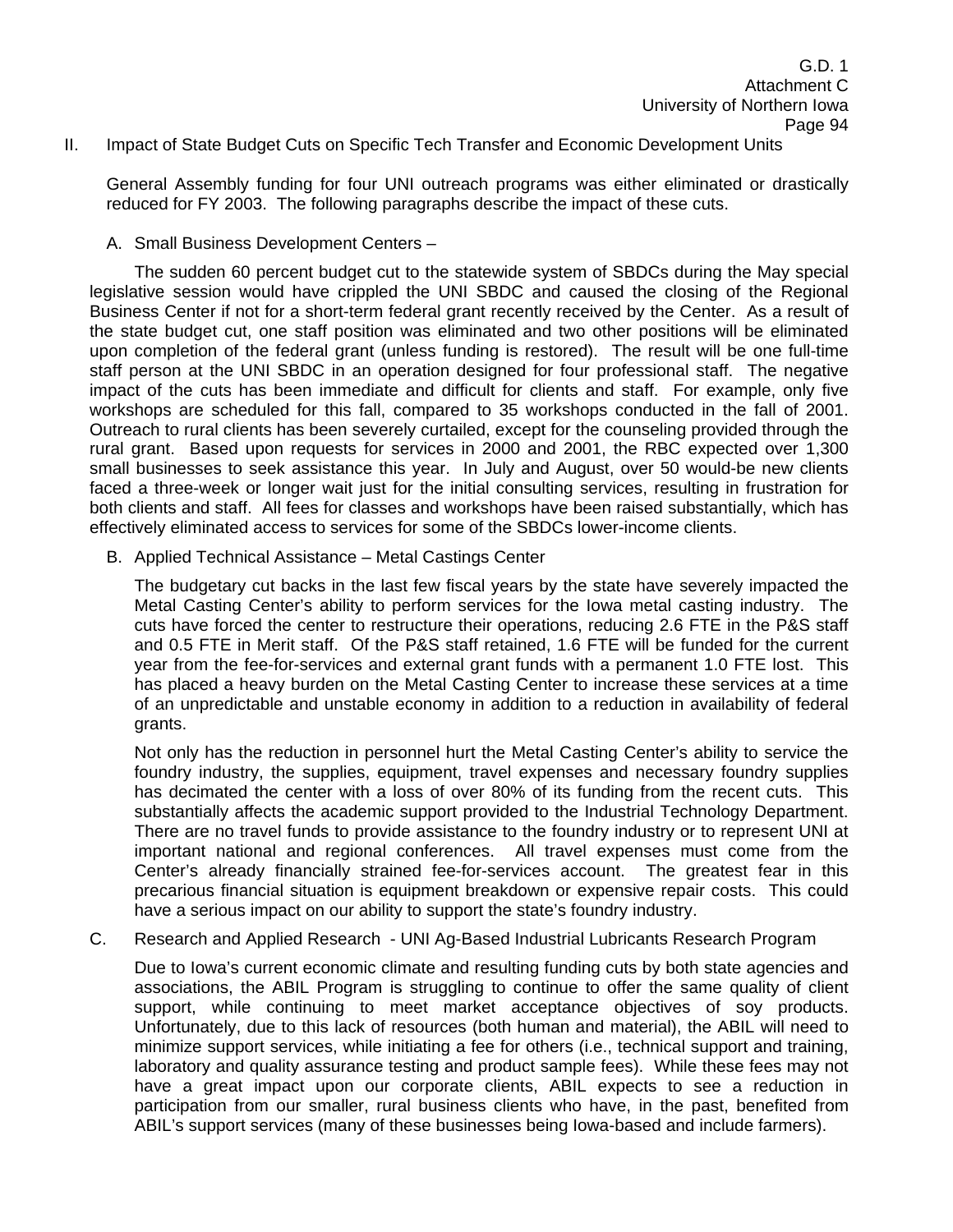In addition, the publishing of a quarterly newsletter, the *ABIL Advocate* (circulation 7,500), will be reduced and offered in an electronic format to conserve funds. This newsletter has served as the cornerstone to the programs marketing efforts. Many clients and constituents ask to receive and appreciate this communication tool. Over the years the newsletter has informed the public to the benefits of and established vital support for new soy products and processes

 ABIL has found it necessary to reduce the number of cooperative partnerships (projects with Europe, India and US clients have been placed on hold) specifically designed to explore new uses for soy products, due to this lack of resources. In most instances, these joint field projects often led to the adoption of soybean-based products.

D. Community Assistance -Institute for Decision Making

The Institute for Decision Making (IDM), UNI's community economic development outreach program, had its state appropriations cut by 50% during the May  $27<sup>th</sup>$  special session of the General Assembly. This cut is in addition to the approximately 30% funding cut that occurred during the previous two years. IDM will be operating on an equivalent of only 1/3 of its FY01 budget. Reductions of this magnitude have resulted in both fundamental changes to IDM and immediate impacts on its clients. Most noticeable will be the reduction in IDM's professional staff, operations and student experiential learning opportunities funded by state monies. At least five positions have been eliminated or transferred to other programs and will not be available to provide direct economic development services to Iowa communities. Another impact will be longer lead times for community client sessions and the probable elimination of some technical assistance programs and services. In addition, IDM has begun charging fees for its technical assistance and seeking other sources of revenue to support its core services. Many of IDM's 465 clients are rural communities and they rely extensively on IDM's technical assistance and guidance for their community and economic development programs. This client base represents nearly one-half of the communities in Iowa that have relied on a Regent's technical assistance program to assist their local development efforts. Reducing IDM's technical assistance will have a direct and immediate impact on local economic development success and at the same time substantially reduce the presence of Regent programs in Iowa communities.

#### **III. Impact of overall budget cuts on Regent Universities**

- A. Iowa's Regent universities have absorbed a disproportionate portion of the state budget cuts during the past two years. An even larger portion of cuts has been forced upon the Regent economic development programs. Extensive publicity of the budget cuts and generalized statements made regarding the relative value of Regent economic efforts have resulted in public speculation of the future of UNI's outreach programs. Economic development is not a series of events, but instead is a long-term commitment to a sustained process of involving applied research, technical assistance and knowledgeable implementers at the community level. A sustained and long-term commitment to Regent economic development programs is critical to Iowa's economic future.
- B. UNI outreach programs have reduced expenses, eliminated positions, implemented fee structures, pursued new contracts and grants and reduced services. This negative impact has not been limited to outreach programs. Student and faculty have also shared the burden of these cuts.
- C. Student experiential learning opportunities were reduced by nearly 25 percent in FY 2002 and will be reduced further in FY 2003.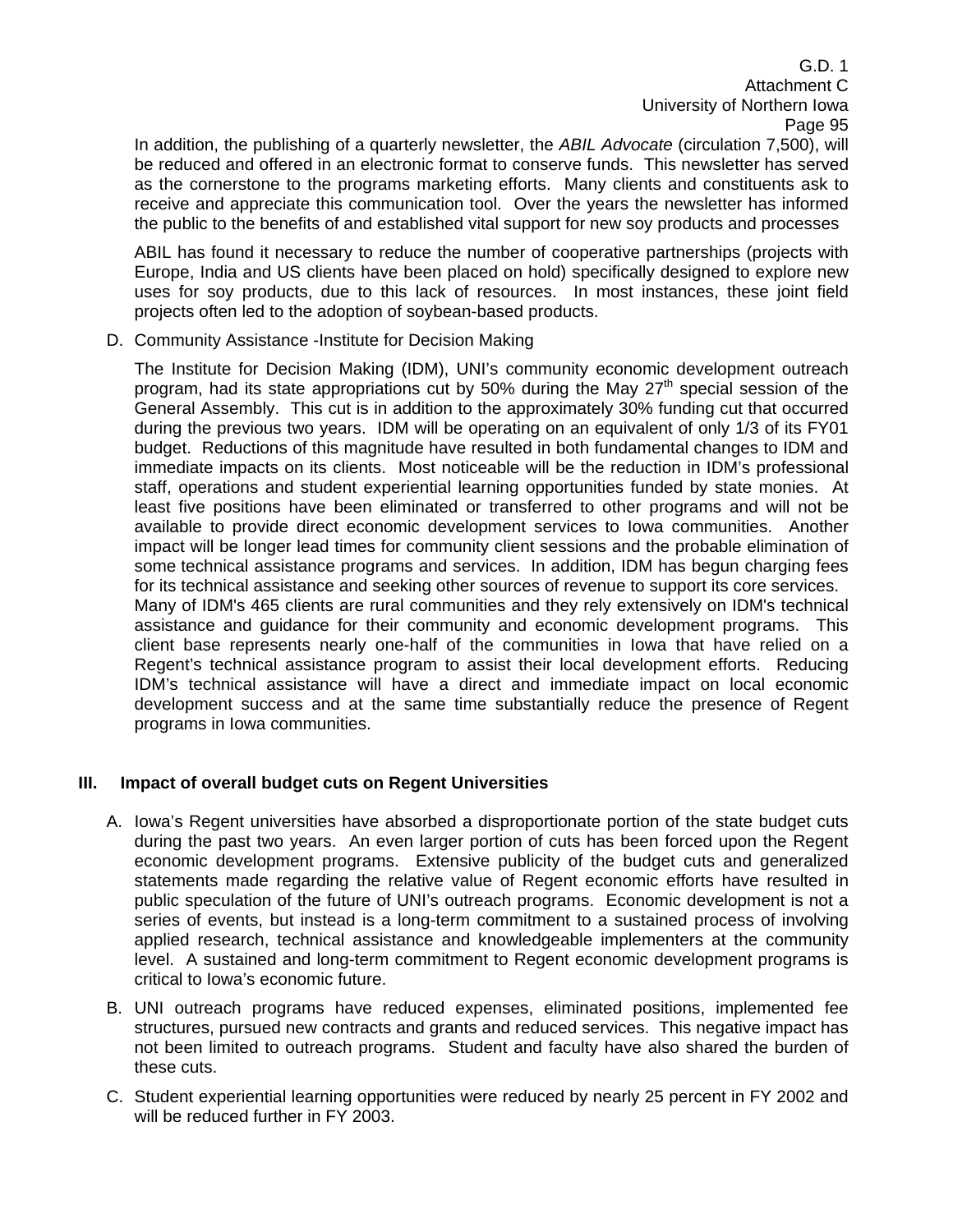- D. Faculty participation in outreach projects will be reduced by nearly 30 percent this year. In addition, both faculty retention and recruitment have been crippled by the deep budget cuts.
- IV. Data (5 year summary for aggregated report)



#### *Regent University Corporate-Sponsored Research*  **Number of Agreements/Dollar Value (in Millions) FY 1998 to FY 2002**

|            | 1998<br>FY                                | 1999<br>$\mathbf{E} \mathbf{V}$ | <b>FY 2000</b>     | <b>FY 2001</b>       | 2002<br>$\mathbf{F}\mathbf{V}$ |
|------------|-------------------------------------------|---------------------------------|--------------------|----------------------|--------------------------------|
| <b>UNI</b> | ድስ 7<br>JU.                               | \$0.1                           | ـ ـ<br>Δ<br>w<br>. | ጠ 1<br>، ۱۰ پ        | $\sim$ .1                      |
|            | $\mathcal{F}$<br>$\overline{\phantom{0}}$ | $^{\prime}$ 1.1<br>JI           | 46                 | $\epsilon$<br>$\sim$ | (68)                           |

*Regent University Patents Issued FY 1997 to FY 2002* 

|                      | 1007 | 1998 | 1000      | 2000       | 2001       | 2002  |
|----------------------|------|------|-----------|------------|------------|-------|
|                      | . FV | ГV   | <b>EV</b> | <b>INV</b> | <b>INV</b> | T T T |
| <b>TINIT</b><br>UINI |      |      | . .       |            |            |       |

#### **V. Positive Proof that Regent Technology Transfer and Economic Development efforts make a difference**

 UNI takes an integrated approach to meeting the needs of businesses, entrepreneurs and communities throughout Iowa and beyond, placing an emphasis on applying university-developed technologies to meet identified needs. The past year has been one of measurable success for UNI as the following examples substantiate.

#### **Overall Impact**

- \$8,430,500 in federal, state, business-derived and private support dollars were obtained.
- Nearly 3,900 business and 465 community clients were served, involving 33,560 employees and community leaders.
- UNI provided business and community assistance programs in all 99 counties.
- 275 training workshops were delivered.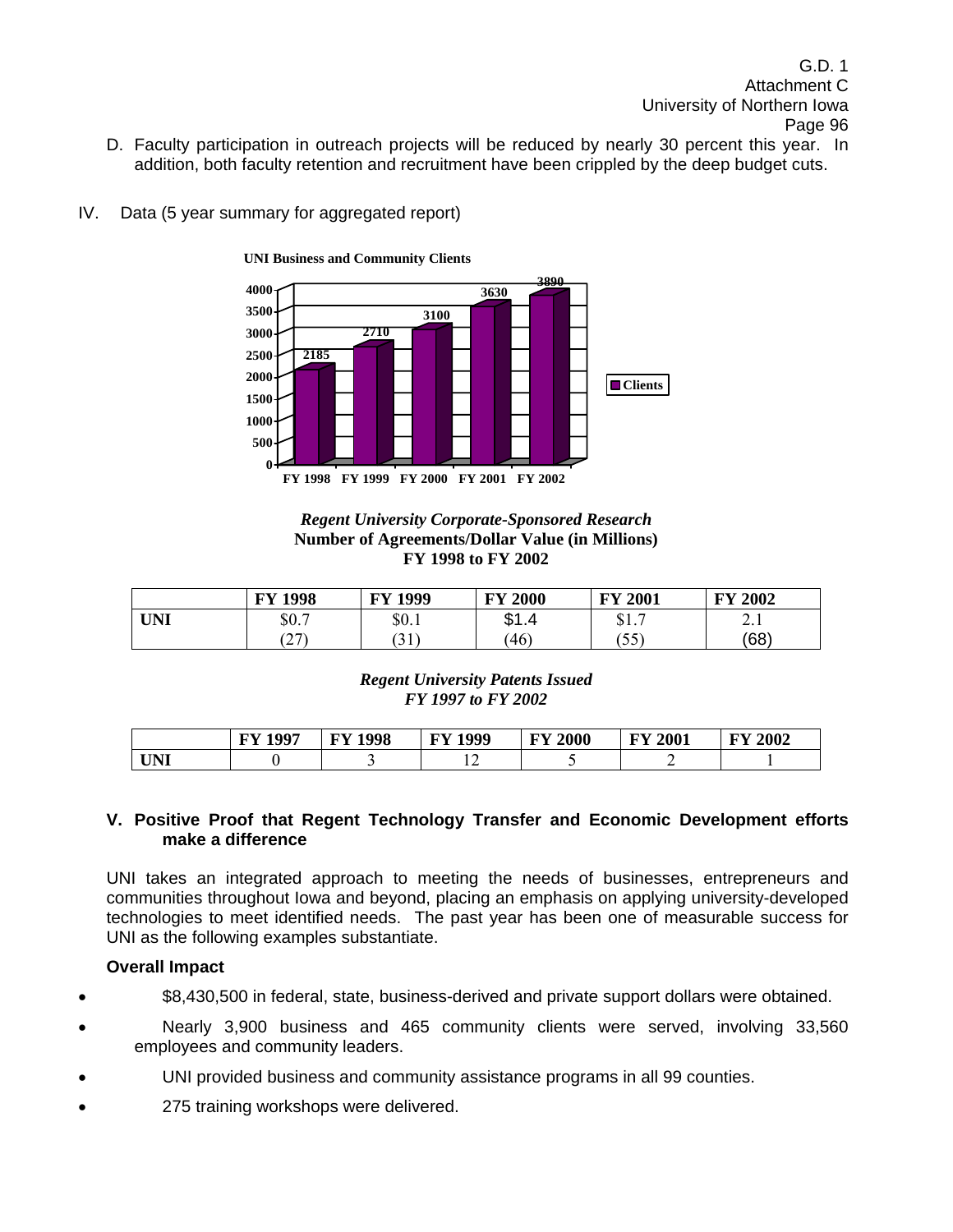• 67 faculty and 975 students were actively involved in business and community outreach services.

#### Technology Transfer

- UNI-ABIL has developed and licensed to market some 13 soy industrial products and 4 base oils (a total of 28 product categories). The ABIL program continues to receive national and international attention resulting in a variety of cooperative partnerships with academia, industry and state and federal agencies.
- The **Iowa Waste Reduction Center** provided compliance assistance or conducted on-site reviews with more than 2,200 businesses. IWRC's programs and services have received national attention and awards through the years, and have become highly sought as models for replication across the country.
- The Metal Casting Center (MCC) focuses on providing educational services and technology transfer activities to promote increased productivity for the metal casting industry, assisting 32 Iowa foundries to economically compete in the global arena.

### **Economic Development**

- The Institute for Decision Making (IDM) has provided hands-on technical services to 465 community clients, which reported the creation of 1,500 jobs, a result they credited in large part to the efforts of IDM.
- The John Pappajohn Entrepreneurial Center (JPEC) provided research, consultation and services to 70 businesses, seed capital support to three new businesses and had 345 individuals participate in JPEC educational programs.
- The Regional Business Center's Business Accelerator Program at the SBDC houses and assists seven early stage companies with technical assistance and facilities. A waiting list was established early in the year for new accelerator tenants. Clients served by the center started or expanded 102 small companies in 2002.
- Strategic Marketing Services (SMS) assisted 26 businesses throughout Iowa and the Midwest with 45 client projects related to market research and analysis this past year. In addition, the SMS student experiential learning program provided hands-on training for 14 students.

#### **Technology and Professional Training**

- Over 17,000 K-12 students and nearly 300 K-12 teachers have participated in CEEE outreach programs. Counting adult education, CEEE programs extend to 163 communities throughout Iowa.
- The Management and Professional Development Center (MPDC) conducted 115 workshops enrolling 2,162 business professionals from 53 businesses during the past year.
- The Iowa Training Opportunities Program (ITOP) has assisted 47 companies by training more than 400 of their incumbent workers. Training was provided in the areas of Quality Technician, Understanding Bindery Operations and Computer Numerical Controls (CNC) Programming.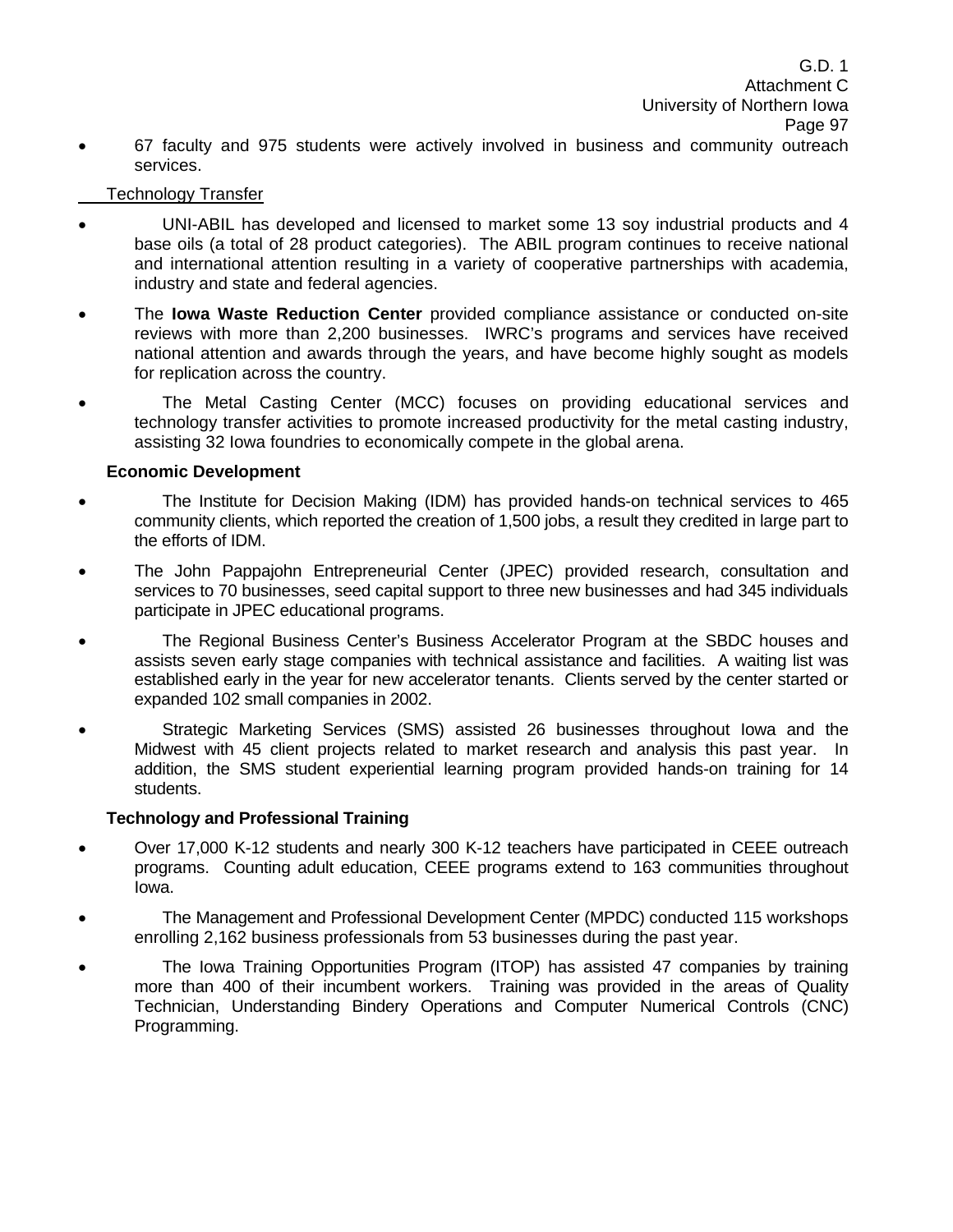#### **VI. Important UNI Programs In Critical Need of Enhanced State Support**

- A. SBDCs The UNI SBDC is part of a Regional Business Center (RBC), an innovative and seamless approach to meeting the needs of small businesses in Northeast Iowa. Client activity has grown more rapidly than the other Iowa SBDCs. However, due to reduced state funding and the reduced ability to leverage external funds, the RBC and SBDC will not be able to meet the needs of hundreds of businesses and entrepreneurs. In addition, the future of the highly successful business accelerator is in jeopardy. The best economic opportunities for Iowa in the future are through small business growth. Unfortunately, small businesses and entrepreneurs cannot typically afford the type of counseling services and guidance needed to enhance their probability of success. State funding has historically provided the basis for SBDC funding. Restoration of these funds is vital to the growth of small businesses in Iowa.
- B. Institute for Decision Making (IDM) State of Iowa support for IDM, which had provided the majority of its funding, was reduced by more than \$400,000 for FY 03. These budget cuts have caused a reduction in professional staffing, reduced services to clients and created the need for a new fee structure for Iowa community clients. The cuts have led to an immediate and dramatic impact to the ever-growing number of clients that IDM has served over the past 15 years. The value and impact of IDM on the state of Iowa has been achieved through its technical assistance offered by experienced professionals and the personal relationships that have evolved with community clients. IDM has been the constant and stable force in many community's economic development efforts. It is not uncommon for IDM to have assisted local development leadership through four to five changes in professional staffing. Time is of the essence if rebuilding IDM is to be accomplished. It will be difficult for IDM to quickly rebuild or replace the professional team that has been in place for the past several years if most of the reduced funding is not restored this year. Many of IDM's 465 clients have depended on IDM's expertise and guidance for more than a decade. Since development happens at the local level, it is essential to restore funding for IDM to continue its provision of hands-on technical assistance to local development groups.
- C. Ag-Based Industrial Lubricants (ABIL) Restoration of funding is critical in order for ABIL to continue to provide the types of services and support that Iowa's farmers and small businesses need in order to explore new ag-based processes and products. ABIL has been successful in leveraging state support by 3-to-1 with Federal funding, corporate sponsorships and fees for services. Without the core state support, basic services provided to small business across Iowa will not be available, especially product testing and research. Small businesses cannot afford to direct a portion of their budget toward a new endeavor/process or solely initiate a conversion to a new product - though they often realize a benefit in doing so. Soy industrial products and processes need an "advocate" to continue to educate and demonstrate the benefits of their use, which ABIL will continue to do, even if at a reduced rate.
- D. The Metal Casting Center provides numerous services to the Iowa foundry Industry and manufacturing community.
- The center performs applied research programs sponsored by numerous metal casting suppliers to improve their products and materials. In turn, the research benefits the Iowa foundry industry to improve the quality of their product, reduce waste and conserve energy.
	- The center provides a variety of training programs for the foundry industry to enhance the value of highly qualified foundry personnel. Highly trained, skilled personnel allow the Iowa foundry industry to be more productive and competitive on the national and global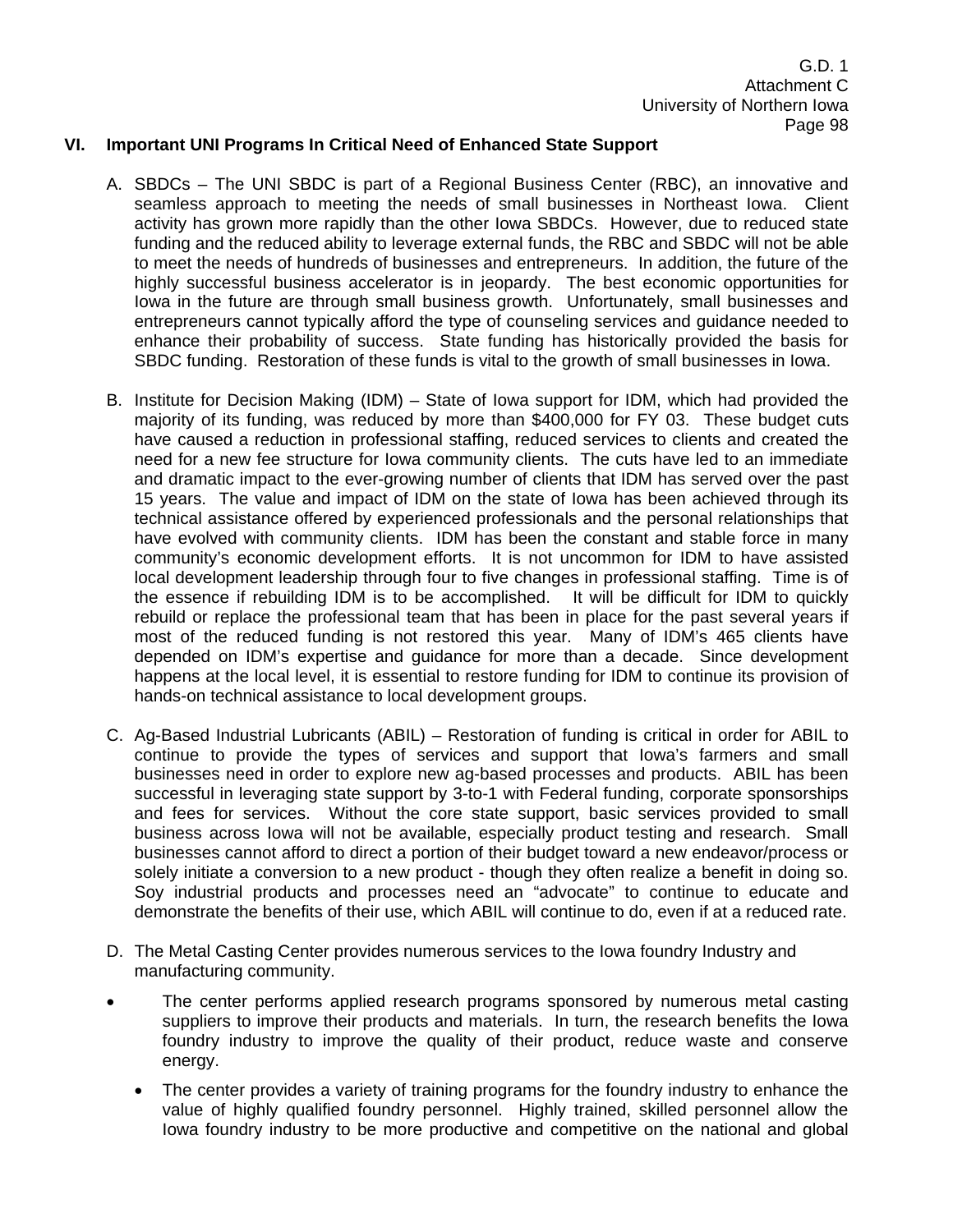scale. Higher productivity permits the foundry to pay higher wages that in turn retains these people in the industry and state.

• The center also provides valuable services to the manufacturing community. The center assists manufacturers in selecting the appropriate and most economical metal casting process for their product. The center then assists the manufacturer in locating Iowa foundries to meet their production and lead-time requirements.

In summary, the financial support from the state for the Metal Casting Center is critical to improve the competitiveness and productivity of not only the foundry industry in Iowa, but also manufacturing in general. These manufacturers can then provide competitive wages to retain highly sought after skilled workers that maintain or increase Iowa communities' job and tax base. Unfortunately, state funding has been reduced to less than \$100,000, severely limiting the Metal Casting Center's ability to maintain a set of core services for the foundry industry and its ability to leverage private support.

VII. Examples of Collaborative Projects

#### **ITOP Collaboration with Community Colleges**

The ITOP formed a marketing partnership with all of Iowa's community colleges to assist in marketing ITOP and delivery of training to more than 400 incumbent workers in Iowa.

#### **RRTTC Collaboration with Organizations**

The RRTTC has important working relationships with national and state of Iowa Recycling Industries, Industry Associations, Governmental Agencies and private citizens supportive of Recycling in Iowa. This would include but is not limited to the Iowa Recycling Association, Iowa Waste Exchange, Recycle Iowa, Iowa Society of Solid Waste Operators, Beautify Iowa, the National Recycling Association and the Solid Waste Association of America.

#### **MCC and CIRAS**

The Metal Casting Center played an active role in the development of the *Industries of the Future Roadmap: Iowa Metal Casting Industry*, subcontracted through Iowa State University's CIRAS under their grant from the Department of Energy Office of Industrial Technology. The roadmap has been distributed throughout Iowa to 55 foundries, casting end-users, foundry material suppliers, purchasing agents and state agencies. In addition to the roadmap, CIRAS and MCC have developed a homepage (www.ciras.iastate.edu/iof) listing metal casting resources, research initiatives and best practices case studies used in the foundry industry.

#### **Economic Impact for IDED Board**

The Iowa Department of Economic Development (IDED) evaluates many projects each year that apply for financial assistance. Board members have placed additional emphasis in 2002 toward assisting projects within Iowa's three targeted cluster groups. IDM staff offered assistance to the IDED staff and board by conducting 11 economic impact assessments for major development projects. The economic impact analyses also provided details of the upstream/downstream linkages of the project and related impacts on other sectors of the area economy.

#### **Fast Trac Entrepreneurial Training Program**

The SBDC partnered with North Iowa Area Community College and the University of Iowa to deliver the Kauffmann Foundation's Fast Trac Entrepreneurial Training program in Eastern Iowa. Since UNI SBDC entered into this partnership in 1999, 215 Eastern Iowa companies have completed training.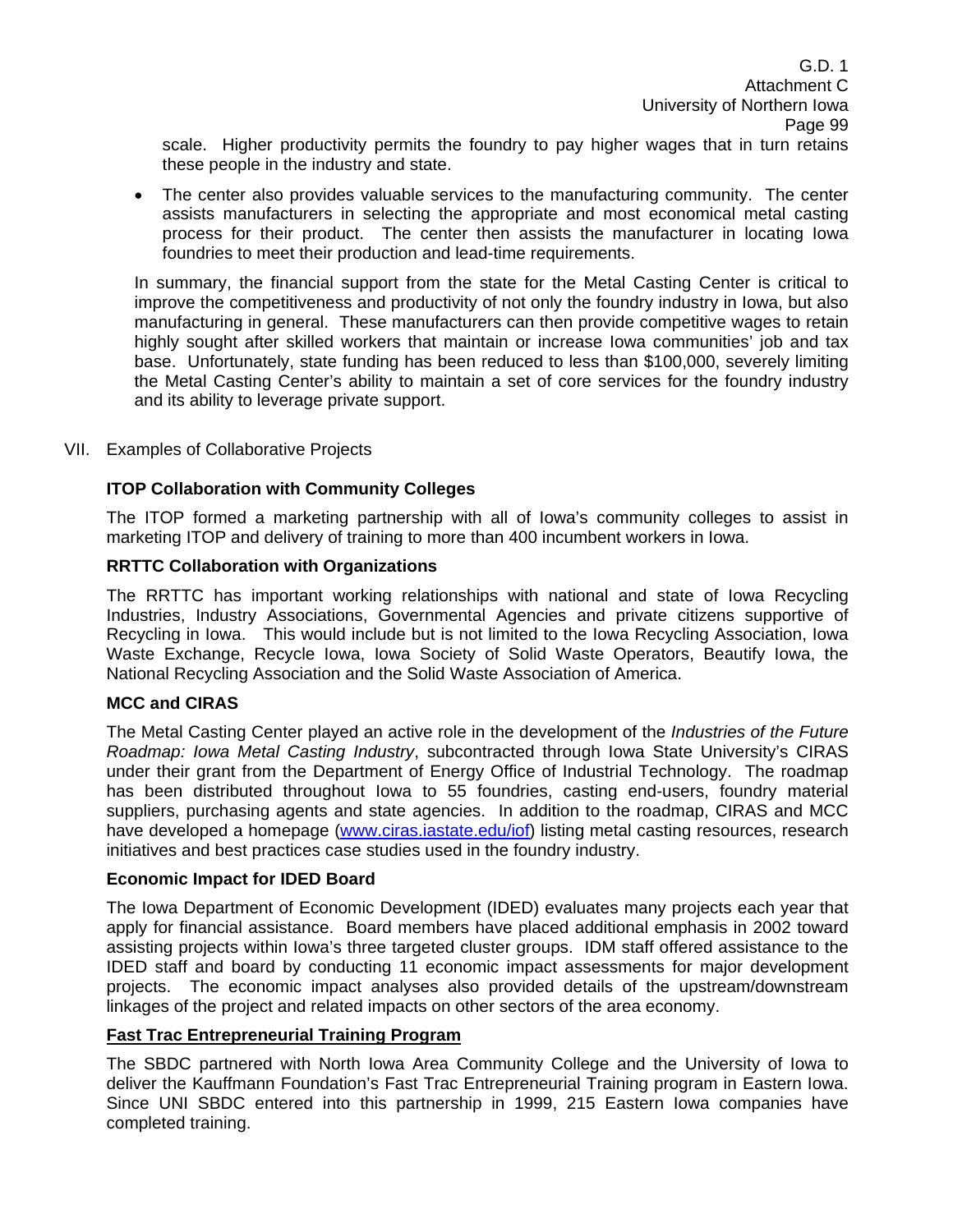#### **CEEE-Helping Iowa DNR to Improve Iowa's Water Quality**

Mainly because of its vast agricultural enterprise, Iowa has the most polluted water of any state in the U.S., and improving water quality is cited as the state's most urgent environmental need. The resources required to satisfy this need, however, are woefully lacking. Thus, beginning three years ago, the DNR became a partner and a strong supporter (but not financially) of our work. The UNI research team, at the request of the DNR, conducted an extensive analysis of the causes of pollution in Silver Lake in Delhi, Iowa, and recommended various remediation strategies. The DNR accepted CEEE's analysis and boosted Silver Lake to the highest priority for remediation in Northeastern Iowa.

#### **ABIL – ISU's Center for Transportation Research and Education**

ABIL is partnering with Iowa State University's Center for Transportation Research and Education (CTRE) to investigate transportation applications of ABIL-developed rail curve lubricants. An investigation of potential markets, impact on the economy and rural Iowa and the identification of additional needs that can be met by agriculture-based products are a few of the activities being pursued under this collaborative partnership.

#### **IDM Completes Major Database Project for IDED**

Iowa's communities have long collected information about themselves. IDED has created various programs such as I-Media and Info-To-Go to help them format the data. However, the need for nationwide standards for community information has become even more important recently. Paramount among the concerns regarding collecting community information is the difficulty users of that information have in making meaningful community-to-community comparisons when considering potential business locations. In addition, the burgeoning reliance on the internet and the World Wide Web as the tool of choice in obtaining information about potential locations has led to a time compression that demands more and better information to be provided more rapidly. IDM has completed an initial database of 800 data points for all 99 counties in Iowa.

#### **ABIL – ISU Center for Crops Utilization**

ABIL again partnered with Iowa State University (specifically ISU-Center for Crops Utilization Research) to explore potential non-food, ag-based forestry products. The collaborative research program will investigate new methods for using vegetable oils and derivatives for wood impregnation, lubrication and preservation (patent-pending).

#### **IWRC – STAR Training with Community Colleges**

To date, the Iowa Waste Reduction Center (IWRC) has collaborated with 16 community colleges within Iowa and other states to transfer the Spray Technique Analysis and Research (STAR) Training Program. This collaboration entails community college instructors training at the IWRC applied research facility followed by the purchase of necessary equipment by either the community college itself or, in some instances, the IWRC. The IWRC staff travel to the community colleges to aid the instructor in initial training.

#### **New Iowans Program Assists Businesses and Industries**

The NIP is currently developing a program to help Iowa businesses and industries ensure that immigrant and refugee employees become well trained for their positions and oriented to the mission and goals of their respective employer. The program directly assists employers in creating workplace environments that effectively and efficiently accommodate for the unique challenges and needs of New Iowans, while addressing the questions, uncertainties and expectations of traditional workers and managers related to their new coworkers.